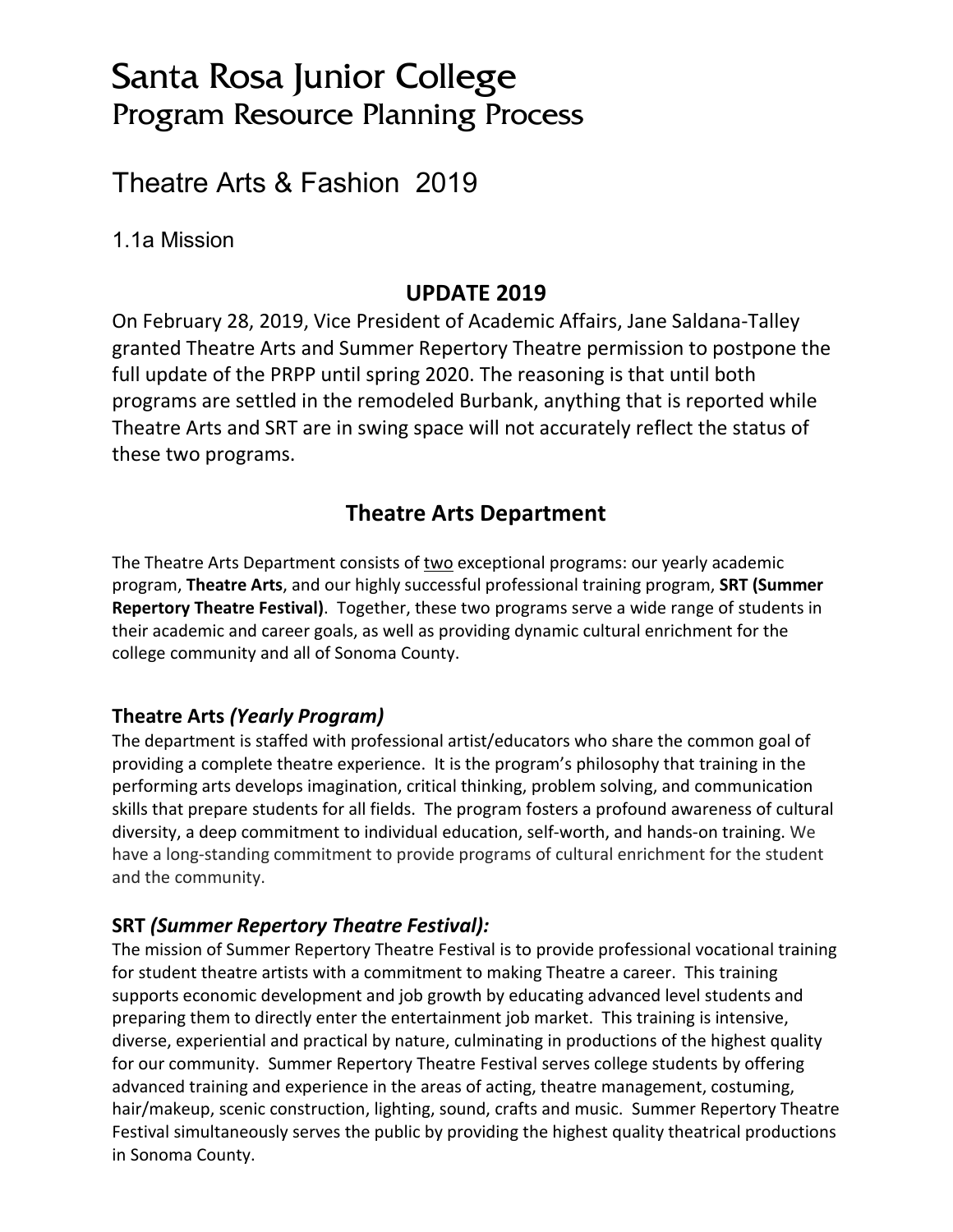### 1.1b Mission Alignment

## **UPDATE 2019**

On February 28, 2019, Vice President of Academic Affairs, Jane Saldana-Talley granted Theatre Arts and Summer Repertory Theatre permission to postpone the full update of the PRPP until spring 2020. The reasoning is that until both programs are settled in the remodeled Burbank, anything that is reported while Theatre Arts and SRT are in swing space will not accurately reflect the status of these two programs.

# **Theatre Arts Department**

The Theatre Arts yearly program within the Theatre Arts Department aligns directly with the college's mission and supportive statements in the following ways:

### **Theatre Arts** *(Yearly Program)*

**• "lower division academic education, to support transfer to four-year institutions"** Theatre Arts offers over 30 different courses, nearly all of which are transferable to both the CSU and UC systems. While transfer numbers vary from year to year, Theatre Arts students successfully transfer to four-year institutions every year, both in California and to public and private programs elsewhere in the country.

While many students have selected Theatre Arts as their field of emphasis over the years, Fall 2011 marked the debut of the new Theatre Arts major (local AA). The new TMC (Transfer Model Curriculum) major was completed and approved by the Chancellor's Office in Spring 2014.

The yearly program also has strong participation in our courses from students majoring in other disciplines. Those students directly apply the skills and knowledge that they gain in Theatre Arts courses to their chosen field and credit those courses with strengthening their overall education as they prepare for transfer.

Theatre Arts also offers three excellent general education courses (THAR 1, 2, 6), which serve students from a broad spectrum of disciplines every semester.

**• "career and technical education, to support economic development and job growth "**

Theatre Arts offers five Certificates of Achievement in the areas of Theatre Management, Acting, Stagecraft, Makeup, and Costuming. The Theatre Arts Certificate Advisory Board was finalized spring 2015 and the first meeting was held on March 30, 2015.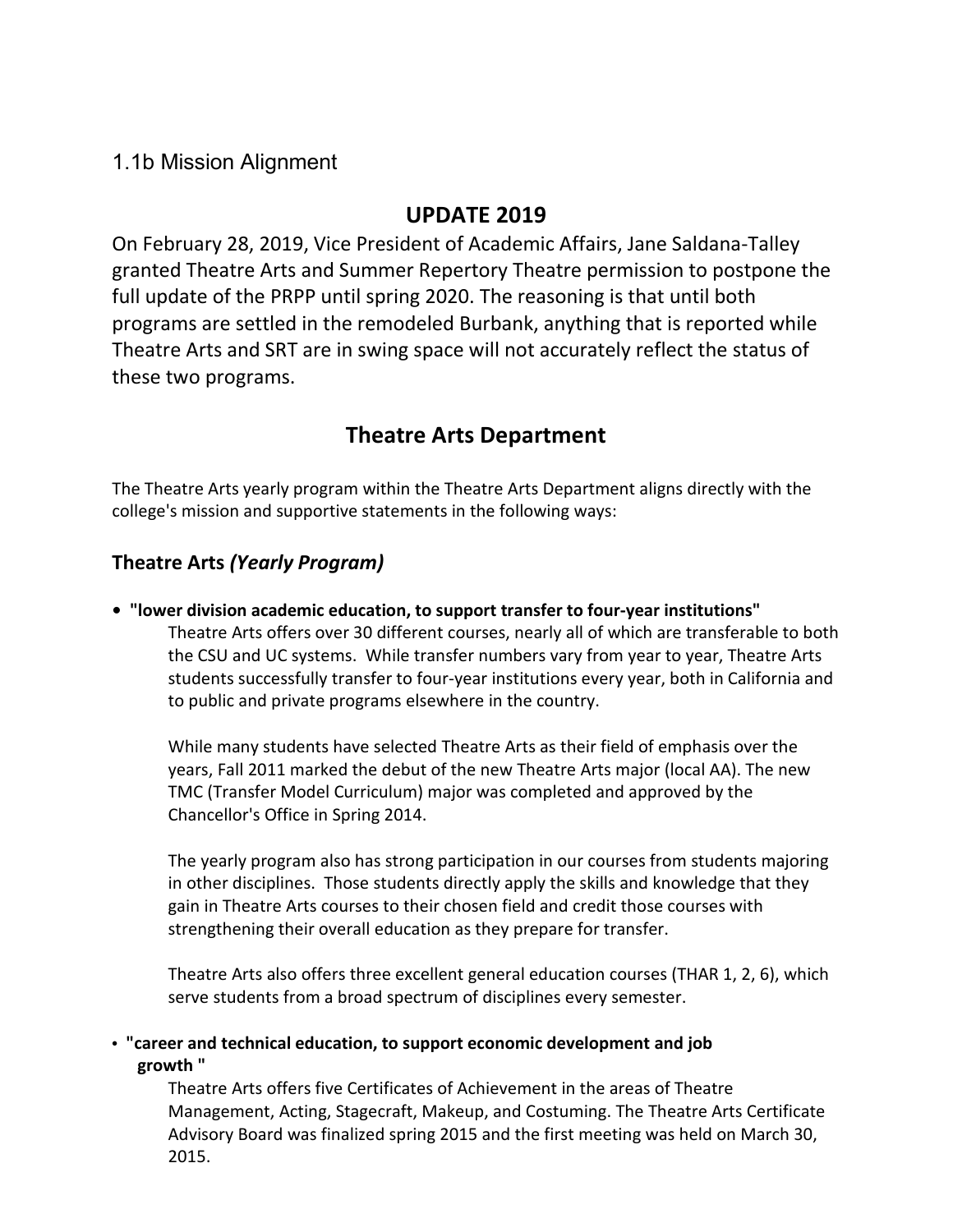These certificate programs provide students with the educational and training foundation that they will need to qualify for entry level jobs in their selected area of emphasis.

In addition, some certificate students will capitalize on the education and training they receive at SRJC to successfully apply to highly competitive professional training programs - programs for which they would not have been able to qualify prior to completing their certificate program in Theatre Arts.

Past certificate students are working for theatres, performing arts venues, and related businesses throughout Sonoma County and further afield. Others have gone on to professional training programs such as Circle in the Square in New York, American Musical and Dramatic Arts Academy in Los Angeles, and Pacific Conservatory of the Performing Arts in Santa Maria, CA. Here at home, many of our certificate students will participate in at least one summer of SRT, our professional training program, as they prepare to enter the professional world; the certificate programs enable them to raise their skills to the level where they qualify for that highly competitive program as well.

#### **• "student and academic support services"**

While Theatre Arts is an academic program, due to the highly public nature of our production program we also provide a cultural student service to the entire student population of SRJC. Theatre Arts has a long-standing relationship with Associated Students and participates actively in the building of a positive learning community. With our productions, we also have a long-standing commitment to outreach and collaboration with other discipline areas.

Theatre Arts faculty and staff also provide ongoing mentoring and subject-specific advising for our students. Due to the complex nature of our field, it is often difficult for counselors to navigate the variables that students may encounter when considering Theatre Arts as their chosen field of student and future career area. Therefore, we strive to supplement the work of academic counselors, collaborating with Counseling faculty whenever possible so that students receive the best level of support and guidance.

#### **SRT** *(Summer Repertory Theatre Festival) -* **Refer to SRT PRPP**

### 1.1c Description

### **UPDATE 2019**

On February 28, 2019, Vice President of Academic Affairs, Jane Saldana-Talley granted Theatre Arts and Summer Repertory Theatre permission to postpone the full update of the PRPP until spring 2020. The reasoning is that until both programs are settled in the remodeled Burbank, anything that is reported while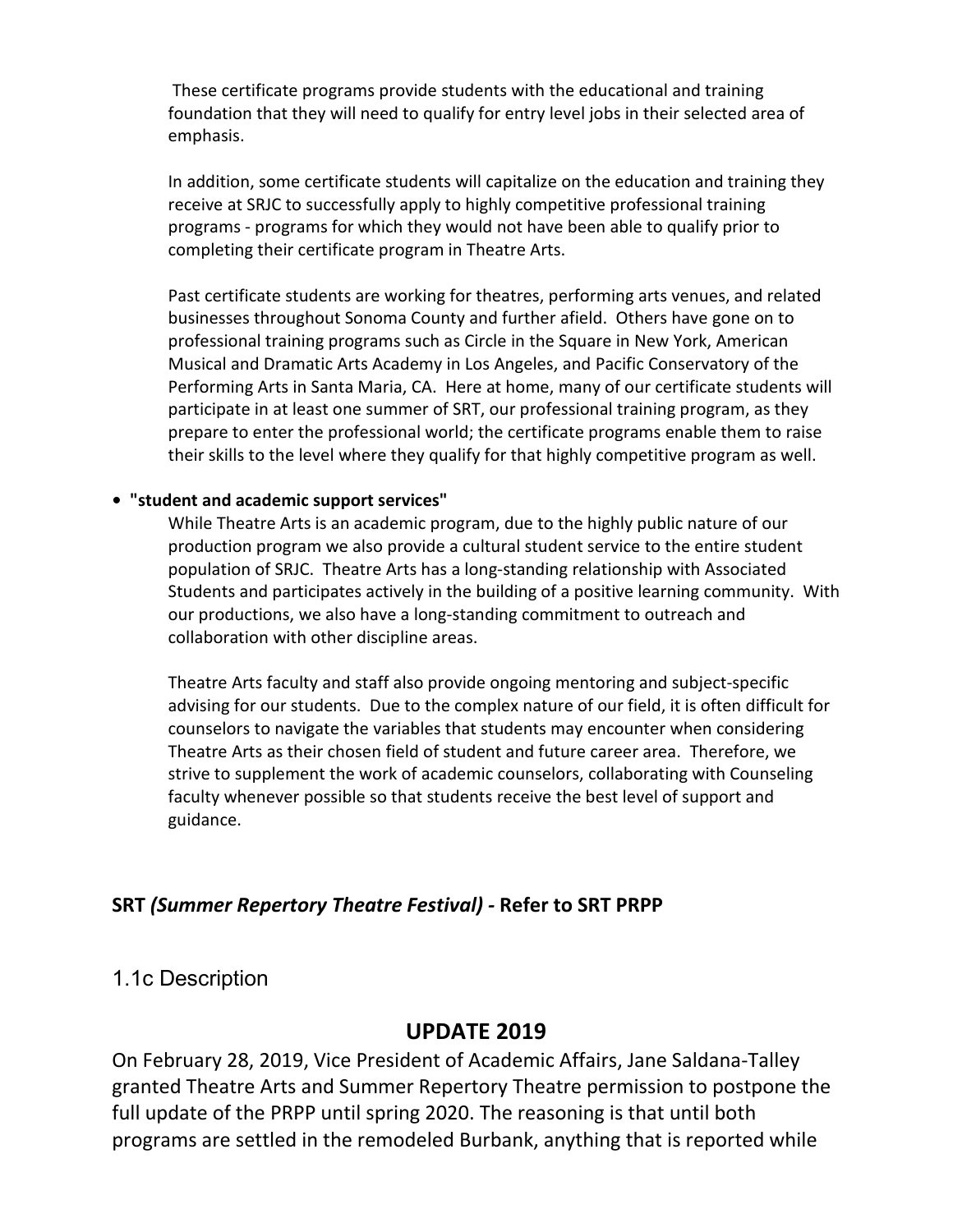Theatre Arts and SRT are in swing space will not accurately reflect the status of these two programs.

# **Theatre Arts Department**

The following is a description of the **Theatre Arts (Yearly Program),** including the many services provided by this program.

### **Theatre Arts** *(Yearly Program)*

Theatre Arts is an academic department, a career training program, and a thriving theatre company producing four-five shows each year.\* The program provides courses and instruction that serve four groups of students:

- **Theatre Arts Transfer Majors:** Theatre Arts currently offers two majors. The Theatre Arts AA debuted in Fall 2011 and is being retained for students transferring to a UC or those not intending to transfer. The new Theatre Arts TMC (Transfer Model Curriculum) major was approved in Spring 2014 and is for students intending to transfer to a CSU. Theatre Arts will be working with the Articulation Officer to establish additional articulation agreements throughout the state, as well as submitting additional courses for C-ID designation.
- **Career and Technical Training Students:** Theatre Arts offers five Career Certificates (a.k.a Certificates of Achievement): Acting, Stagecraft, Costuming, Makeup, and Theatre Management. Each of these certificate programs are geared toward professional theatre and the entertainment industry, preparing students for entry level jobs and application to competitive professional training programs.
- **General Education Students:** Our GE transferable lecture classes (THAR 1, THAR 2, and THAR 6) introduce students throughout the college to the history, literature, and artistic aspects of the theatre. **GE Transfer:** THAR 6 (Multicultural Perspectives in American Theatre) was approved Fall 2010 to meet UC Berkeley's American Cultures breadth requirement. THAR 1 and 2 are both included in the Arts and Humanities Major. THAR 1 was approved Spring 2012 for Area H (Global Perspectives) of the local Associates of Arts.
- **Students in Other Fields:** Students from throughout the college participate in Theatre Arts courses and productions as a means of expanding their educational experience and acquiring translatable skills that will serve they well, regardless of their chosen field. Examples include Nursing students who take acting courses to hone communication skills; Interior Design students who take theatre lighting and set design courses to enhance their interpretations of environments; future K-12 teachers who take Introduction to Properties and learn creative skills that can be applied to the development of classroom projects for their own students.

#### **High Quality and Affordable Public Performances**

The program produces an outstanding season of **five\* main stage productions, two showcase productions, and one dance concert** each year that are open to and presented for the department, the campus community, and residents of the North Bay. Selection of shows reflect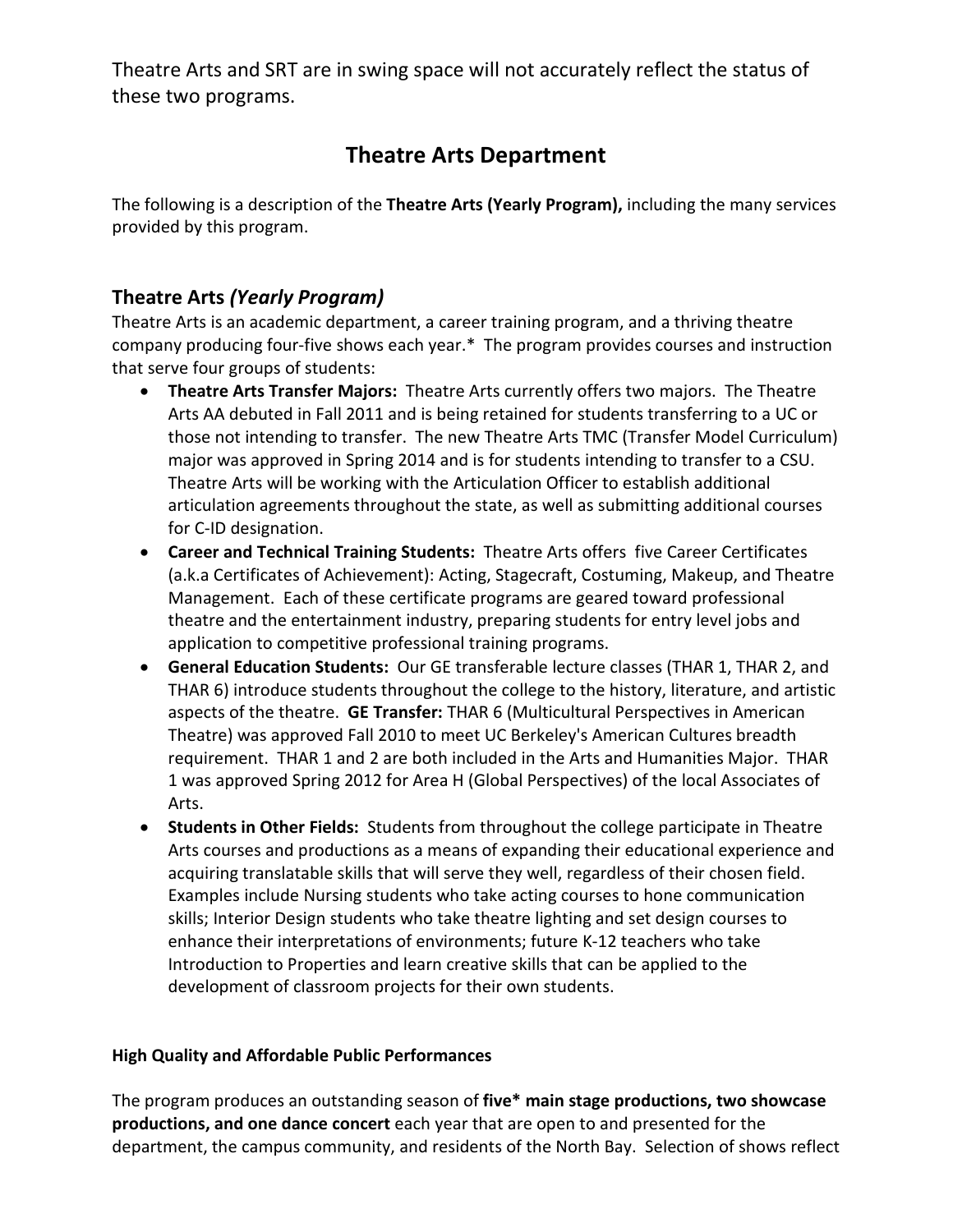the Theatre Arts Department's commitment to educational and cultural diversity, as well as sensitivity to the cultural needs of the local community. For instance, the season always includes a family-friendly show, which runs over the Thanksgiving weekend.

The Theatre Arts Department offers \$1.00 tickets to all county high school theatre students and ESL students, free tickets to all Associated Students members, and \$5.00 tickets to all SRJC administrators, faculty, classified staff, and STNCs. In response to the economic crisis, the program has continued to offer one bargain matinee performance for each production. This has proved very successful with young people, families, and retirees.

In spite of the economic downturn, the Theatre Arts season has increased ticket sales within the last five years. Until this year, average attendance per year was approx. 13,000 and Box Office sales for 2013-2014 were over \$130,000. Attendance for 2014-2015 increased to 14, 236 patrons, an increase of 1,200 patrons. Box office receipts for 2014-2015 were \$193,310. This massive increase of \$63,000 was due mainly to the unprecedented success of *Phantom of the Opera.* We will need to keep a large portion of this income in reserves for 2015-2016 and 2016- 2017 because in 2015-2016 we are producing only one musical--the other musical being replaced with a Shakespeare play to honor the 400th anniversary of Shakespeare's death.

*\* As a temporary measure in light of the current economy and budget cuts, the Theatre Arts season was reduced to four productions in 2011. The program intends to reinstate the fifth show in 2016.*

#### **Campus and Community Collaboration**

Theatre Arts has a long-standing commitment to coordinating its season selection and individual productions with other departments and programs within the college, as well as guest artists and organizations throughout the community.

Examples of recent ( 2015 ) collaborations include:

- *American Night: The Ballad of Juan Jose -* offered a free, day time performance for 350 local high school and ESL students. HSI, BSI, MEChA and other campus groups met the students pre-show for recruitment purposes.
- *Distracted* a collaboration with Disabilities Resources Department in an after-show panel discussion about Attention Deficit Hyperactivity Disorder.
- *A Few Good Men* worked with student veterans from all four areas of the military as production advisors.
- *Our Town* included a pre-show of songs inspired by the show's themes, performed by the local music group Take Jack.

Past collaborations include:

- *Big Love* a collaboration with choreographer and SRJC alumnus Melecio Estrella, company member with Project Bandaloop in San Francisco.
- *Pride and Prejudice* selected as the Work of Literary Merit for the English Department; the production was the culminating event in a semester-long series of presentations relating to Jane Austen's novel.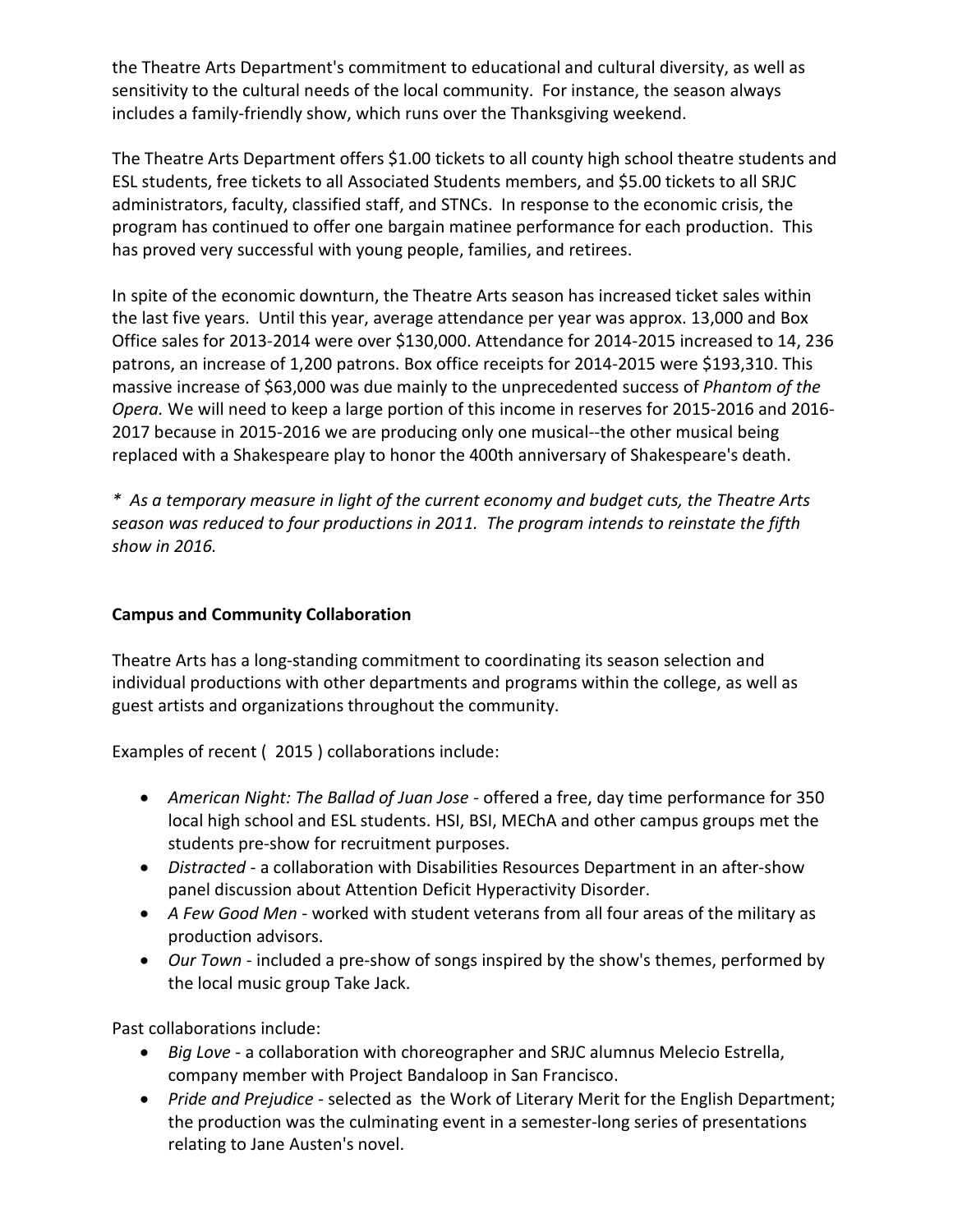- *Electricidad* Latino faculty and staff served as advisors; cast members interviewed on the Latino radio show on KPFA and led an acting workshop for at-risk youth at the Arts and Ethics Academy.
- *The Miracle Worker* collaboration with the DRD Department and the ASL Department; incorporation of sign actors into the production

On several occasions over the last ten years, one or more deaf students have requested an interpreted performance with DRD. In those cases, the Theatre Arts faculty worked closely with the interpreters assigned to the show and actively publicized the performance to the Deaf community throughout Sonoma County. Theatre Arts faculty regularly collaborate with other faculty throughout the college in regard to the development of study units and guest lectures. Theatre Arts faculty are often invited to speak to classes and college groups.

#### **A Commitment to Expanding Educational Experiences**

#### ACTF

The Theatre Arts Department is an active participant in the Kennedy Center American College Theatre Festival program. This national college-level theatre education program provides students with the opportunity to interact with artist-educators from throughout the region and to participate in the regional festival held annually.

Years ago the program established an American College Theatre Festival fund. Donations to this account provide the means for the program to send 10-30 students to the regional festival (Region VII: The Western United States) when distance and scheduling allow. Students in a variety of theatre focus areas have the opportunity to compete for scholarships at the festival, attend workshops and view productions from throughout the region. They also network with students and faculty from potential transfer institutions throughout the region. SRJC Theatre Arts students have consistently achieved honors at past festivals, including two regional award winners sent to the national festival, several semi-finalists and finalists in design, playwriting and acting, two winning Tech Olympics teams, and five scenes and a full production invited to perform at the regional festival.

#### Study Abroad

Most recently, a Theatre Arts faculty member (part-time) taught in the Florence program in Spring 2014. In the past nine years, three Theatre Arts faculty members (two full-time and one part-time) have also taught in the Study Abroad program in London. In each case, several Theatre Arts students participated in the program at the same time. Their experiences have encouraged others to pursue international study and several Theatre Arts students have gone on to travel abroad and/or participate in other study abroad semesters.

#### Attending Professional Theatre Productions

While the popular "Ashland Class" (THAR 153) was an early victim of class cuts, Theatre Arts faculty continue to encourage students to attend local and regional theatre, providing information about productions and discounted tickets. Each year Theatre Arts faculty coordinate at least one group attendance at a professional production; in some cases, this is the first professional theatre production a student will have seen, serving to inspire and encourage them in their own work and career aspirations.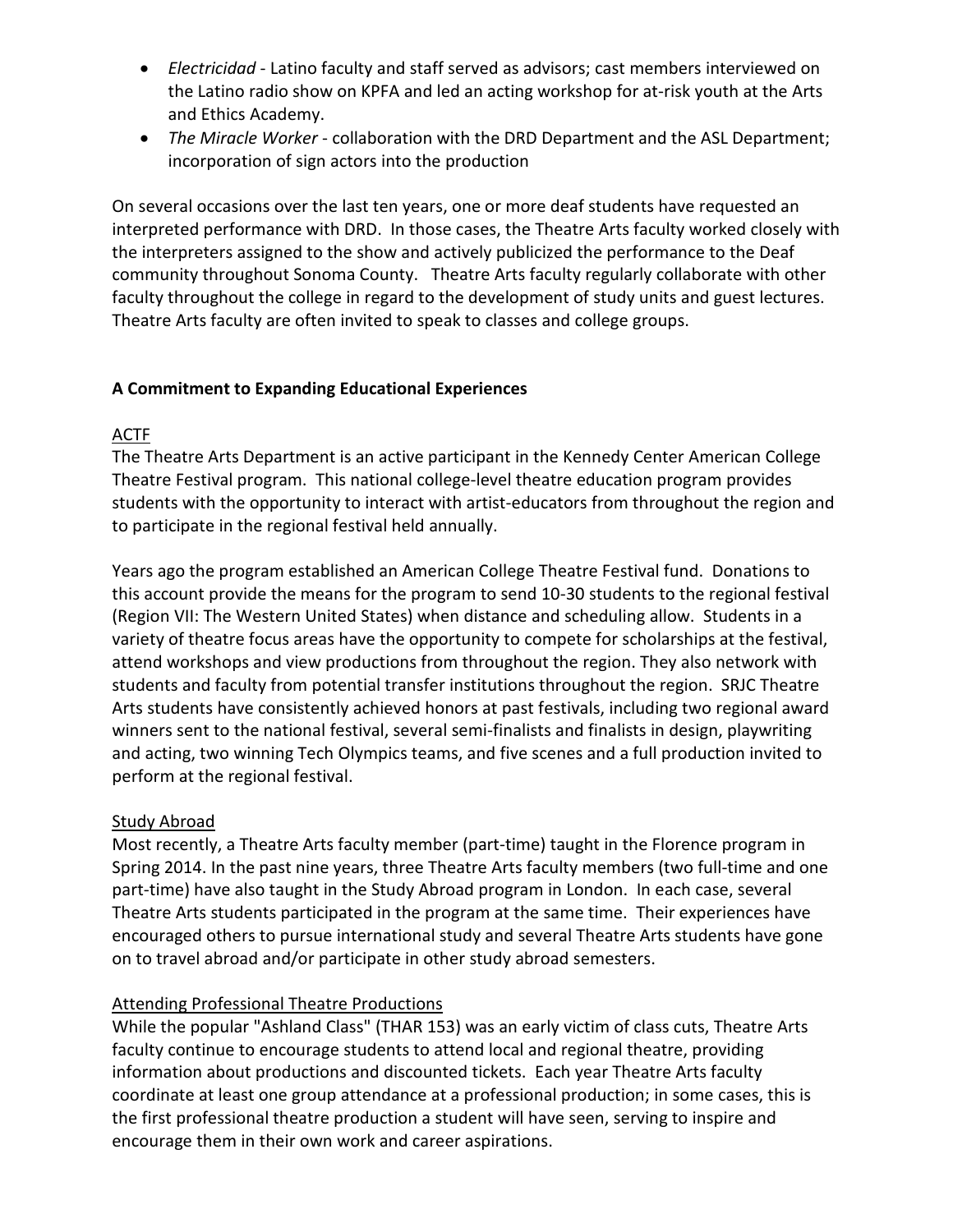#### Supporting the Student Theatre Guild

Over the years Theatre Arts students have established a theatre-related student club through Associated Students. While the name of the club has changed several times and the club has had periods of inactivity, it has provided a valuable forum for students to expand their education through improvisation sessions, guest speakers, and the production of studentdirected and/or student-written work.

### **Faculty and Staff Remain Current and Committed**

All Theatre Arts faculty and staff are working artists, actively participating in the profession and bringing their experiences back into the classroom to enrich the learning of their students. Exemplifying the standard of life-long learning, Theatre Arts faculty and staff regularly participate in classes, workshops, and other professional events to maintain and expand their skills and knowledge.

# **SRT** *(Summer Repertory Theatre Festival) -* **Refer to SRT PRPP**

1.1d Hours of Office Operation and Service by Location

# **UPDATE 2019**

On February 28, 2019, Vice President of Academic Affairs, Jane Saldana-Talley granted Theatre Arts and Summer Repertory Theatre permission to postpone the full update of the PRPP until spring 2020. The reasoning is that until both programs are settled in the remodeled Burbank, anything that is reported while Theatre Arts and SRT are in swing space will not accurately reflect the status of these two programs.

# **Theatre Arts Department**

**Overview:** Between the two programs, the Theatre Arts Department is in operation in some form 360 days a year. Due to the demands of our production schedule, the yearly program works most of winter break and spring break, and most major holidays. SRT (Summer Repertory Theatre Festival) starts on the day of graduation in May and completes the week before fall semester begins, the same day the yearly program faculty begin to gear up for the fall.

## **Theatre Arts** *(Yearly Program)*

**Theatre Arts Office:** During the academic year, the Theatre Arts office is open Monday through Friday from 9:00AM to 6:00PM (and often well beyond), staffed by the Theatre Arts Administrative Assistant III (12-month contract). In addition, staff and faculty are also often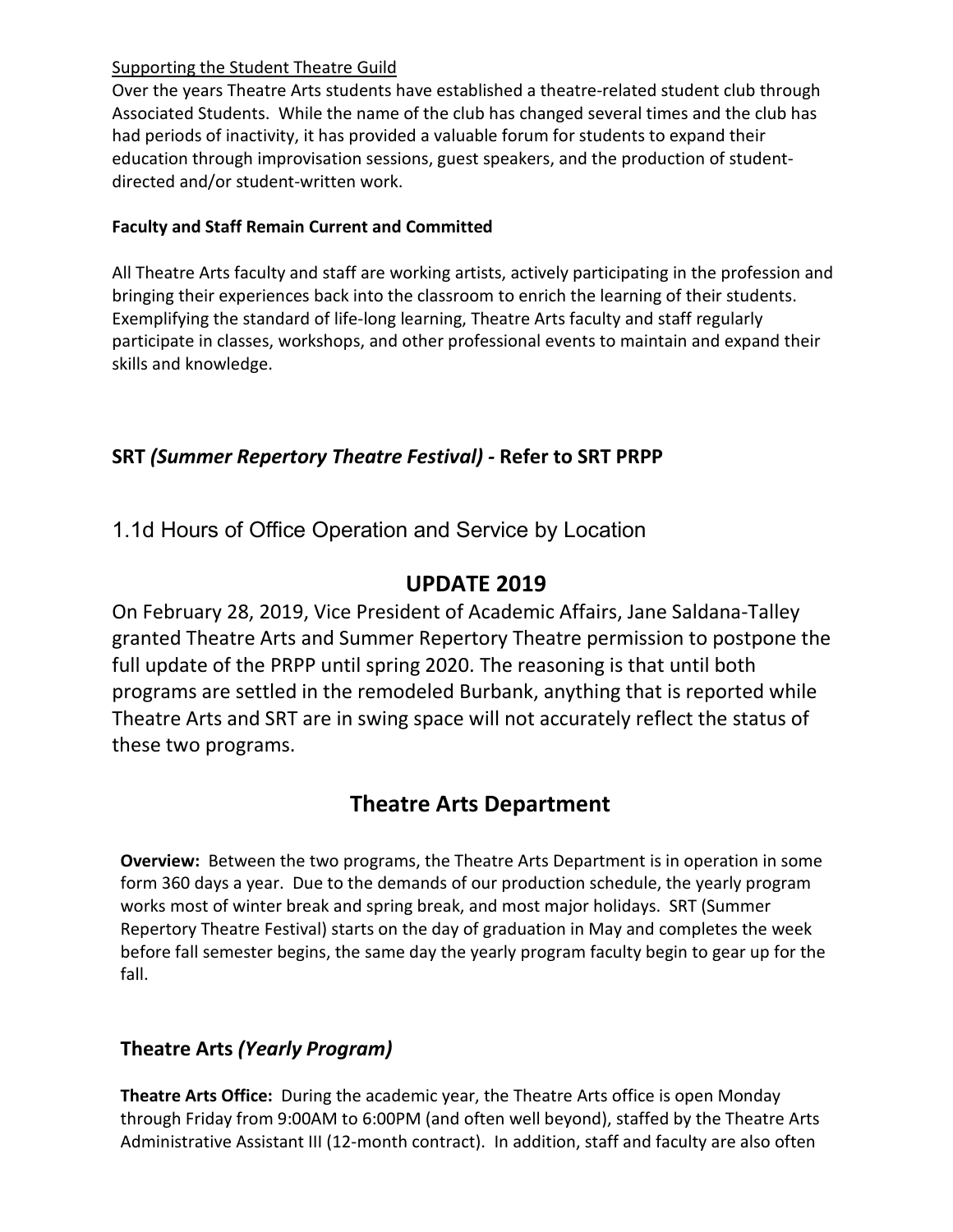here on Saturdays, Sundays, and holidays. During the summer, the same office hours usually apply, although modified to accommodate project work and staff vacations.

**The Costume Studio (Costume Laboratory)** is open Monday, Tuesday and Wednesday from 10AM to 5PM (and well beyond when the department is in production—often being open from 10AM -11PM M-F and Saturday and Sunday). The Costume Laboratory is staffed by a Classified employee who works 18 hours a week on a ten month contract.

**The Scene Shop (Scenery Laboratory)** is open Tuesday, Wednesday and Thursday from 10AM to 5PM (and well beyond when the department is in production—often being open from 10AM -11PM M-F and Saturday and Sunday). The Scenery Laboratory is staffed by a full-time Classified staff member on a twelve month contract.

**The Box Office** is open Wednesday, Thursday and Friday from 12-4PM and one hour before each performance (averaging **32 performances per semester**, with the addition of Music Dept. events) during the school year; hours expand to a 7 day/week schedule during the summer months for SRT. The Box Office is supervised by a classified employee who works 19 hours a week, 12 months a year.

### **SRT** *(Summer Repertory Theatre Festival) -* **Refer to SRT PRPP**

1.2 Program/Unit Context and Environmental Scan

# **UPDATE 2019**

On February 28, 2019, Vice President of Academic Affairs, Jane Saldana-Talley granted Theatre Arts and Summer Repertory Theatre permission to postpone the full update of the PRPP until spring 2020. The reasoning is that until both programs are settled in the remodeled Burbank, anything that is reported while Theatre Arts and SRT are in swing space will not accurately reflect the status of these two programs.

# **Theatre Arts Department** *Theatre Arts/SRT (Summer Repertory Theatre Festival)*

The two programs housed within the Theatre Arts Department serve two closely aligned, but distinct educational functions:

**Theatre Arts** *(the yearly program)* provides the educational foundation for students from throughout Sonoma County who wish to transfer and/or pursue entry level positions in the theatre arts, as well as general education and skills-based education for students from a wide variety of disciplines.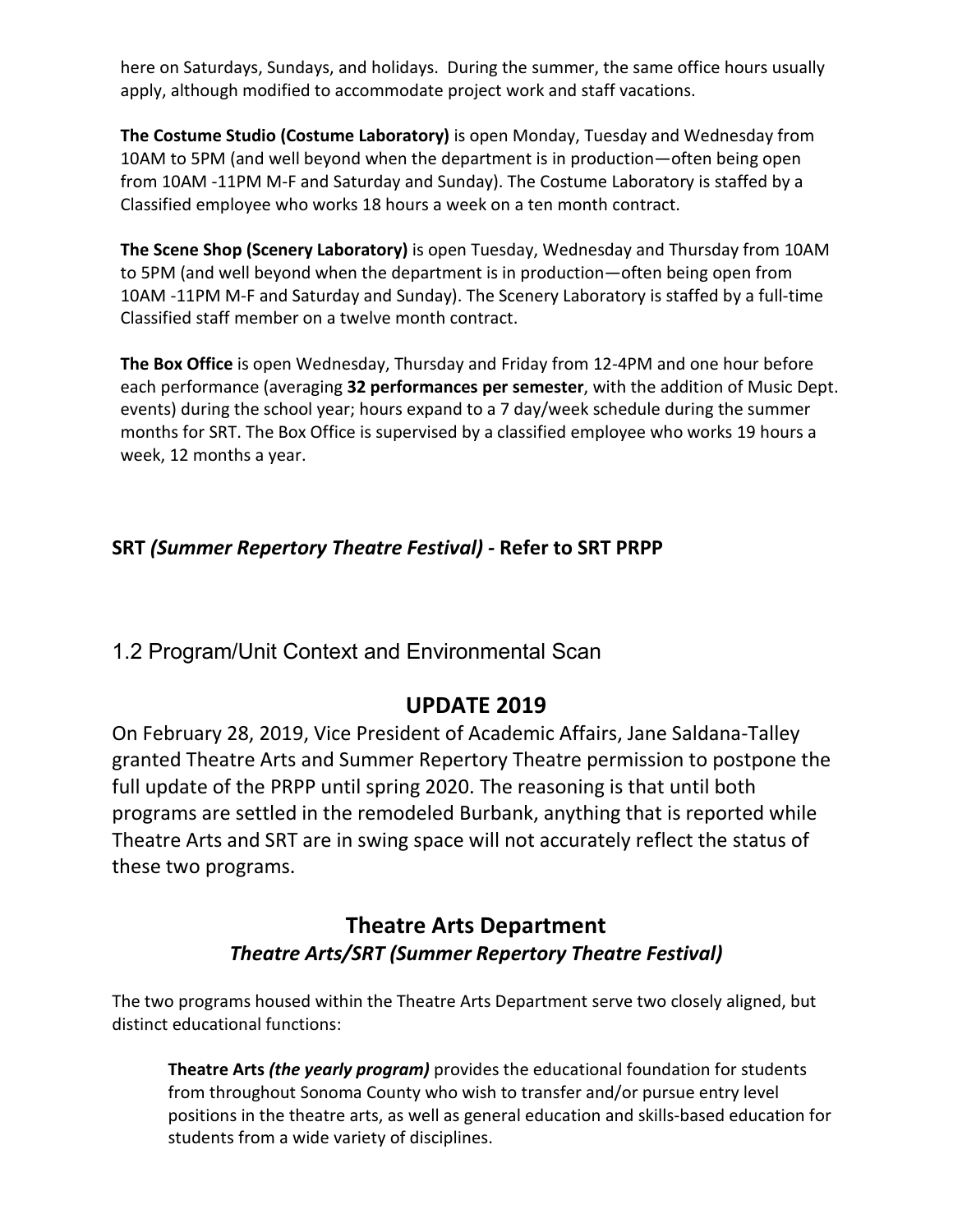**SRT** *(Summer Repertory Theatre Festival)* is an invaluable professional training program, providing essential experiential learning for students to prepare them to succeed in the professional world. Therefore, Summer Repertory Theatre Festival is a culminating educational experience for many students in the yearly program, especially those in the five Certificates of Achievement, as well as alumni of the Theatre Arts program who participate in SRT later in their educational journey. In addition, Summer Repertory Theatre Festival serves students from throughout California, providing local students with the chance to gain a broader perspective by working side by side with them.

The Entertainment Industry continues to flourish in California in spite of the economic downturn. Theatre Arts and SRT students are well-prepared to enter many aspects of the industry successfully. However, the combination of budget cuts, state policy changes, aging facilities and equipment, and unsustainable workload demands on faculty and staff (caused in large part by the first three issues) is beginning to compromise our ability to sustain that success.

While creative solutions have been and can continue to be found, without the district supporting reasonable work schedules for the department's core faculty and staff, doing so is becoming more and more difficult.

#### **RECENT CHANGES AND CRUCIAL ISSUES**

#### **Theatre Arts Curriculum and Repeatability**

Recent (2012) changes at the state level regarding repeatability (the retaking of courses multiple times with a passing grade) required that the department conduct a detailed review of impacted curriculum during the 2012-13 academic year.

In 2015 in order to preserve the vitally important skill development necessary for Theatre Arts students to succeed in transfer and occupational goals, the department has written 13 new courses (the majority of which are new leveled and special topics courses, to replace formerly single, repeatable courses) and is currently writing approximately 13 additional course outlines, as well as revising the majority of existing courses in the Theatre Arts curriculum in some manner.

These repeatability changes have significant ramifications for continuing students. It will be essential for Theatre Arts Dept. faculty to guide continuing students through the changes, assisted by Counseling faculty and Admissions and Records staff.

In addition to the new courses necessitated by repeatability changes, there is also a growing need for other new courses in the Theatre Arts curriculum to better prepare students for transfer programs and entry level jobs. These lower division courses are often requested by students and are likely to be popular, especially since they would also serve students in other disciplines. These potential courses include:

- **Introduction to Playwriting** *(Would serve both Theatre and English students)*
- **Introduction to Directing** *(Would serve both Theatre and Media students)*
- **Introduction to Voice and Speech** *(Would serve students in Theatre, Music, and Communication Studies)*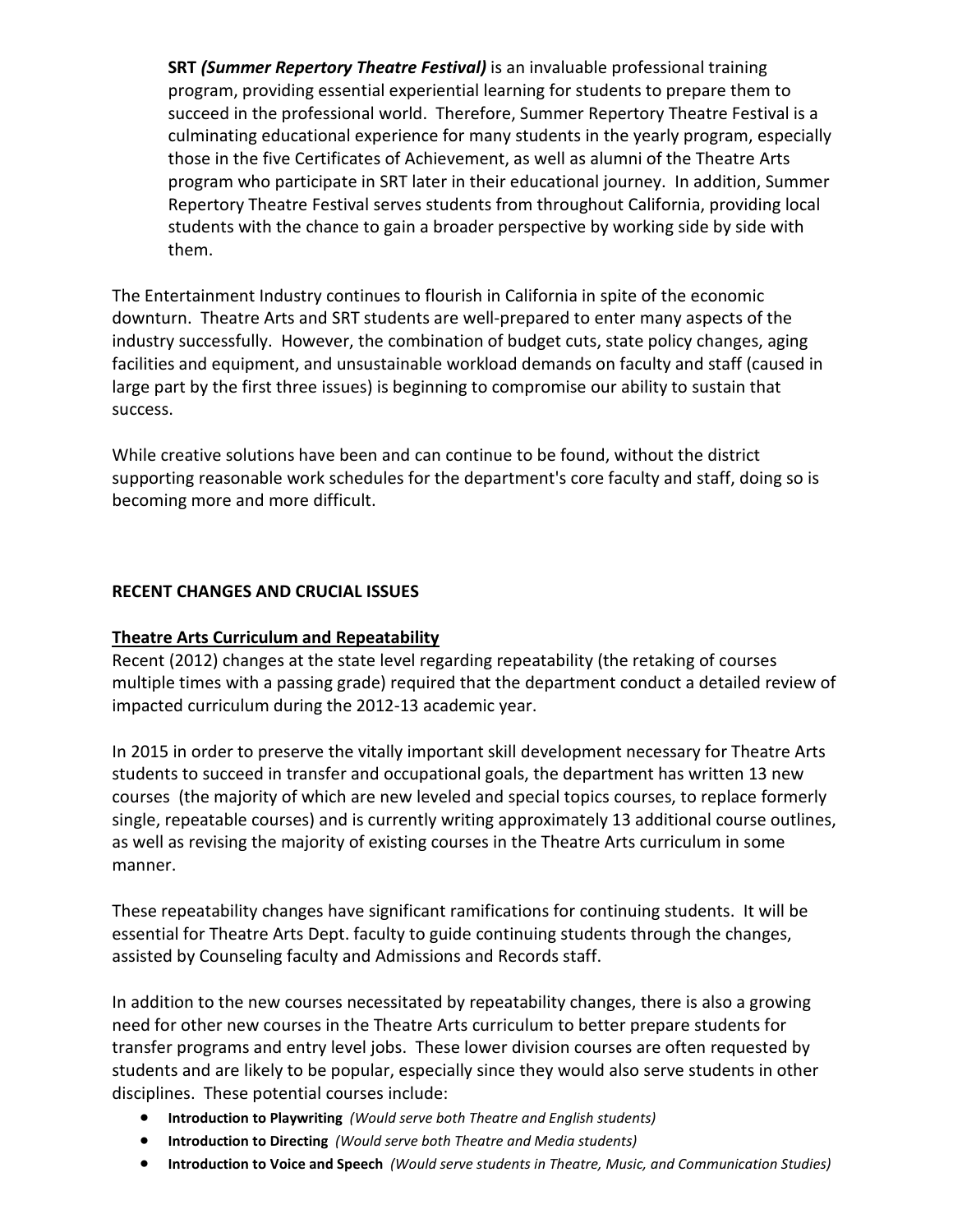- **New Works in Performance** *(Would serve students in Theatre and English)*
- **Introduction to Sound Design** *(Would serve students in Theatre, Music, and Communication Studies)*
- **Musical Theatre Workshop** *(Would serve students in Theatre and Music)*
- **Introduction to Stage Combat** *(Would serve students in Theatre, Dance, Kinesiology, as well as other applications.)*
- **Introduction to Puppetry** *(Would serve students in Theatre, Art, and Child Development)*
- **Children's Theatre** and **Creative Dramatics** *(Would serve students in Theatre, Child Development, and those intending to be K-12 teachers.)*

The writing and revision of curriculum, and the necessity to set up methods to inform and advise continuing students through this process has already resulted in a significant workload increase for the Theatre Arts faculty, in particular the Dept. Chair.

#### **Local AA and TMC**

The new "local" Theatre Arts AA debuted in Fall 2011 and the Theatre Arts TMC was approved by the Chancellor's Office in Spring 2014. At present, the current Theatre Arts Major aligns more effectively with UC theatre programs around the state; therefore, both majors will be retained while the department conducts further research on UC curriculum and the implications for students if only the TMC is offered.

#### **Theatre Arts Curriculum and C-ID courses**

Theatre Arts will continue to work with the Articulation Officer to establish additional articulation agreements throughout the state, as well as submitting additional courses for C-ID designation. To date, at least 15 Theatre Arts courses have been submitted and approved for C-ID equivalency. When appropriate and feasible, curricular adjustments to existing Theatre Arts courses have been made to better align with C-ID descriptors.

#### **Student Success Act and Definitions of Successful Completion**

While Theatre Arts students are usually hard-working and dedicated to their education, they often take longer than two years to identify and complete their educational goals. There are a variety of factors that we believe contribute to this situation, including:

- The need to acquire basic skills prior to completing general education courses. Students drawn to the skills-based aspects of the theatre arts are often successful with their coursework within the discipline, but may struggle with language and/or computational skills.
- Economic circumstances often necessitate holding a job; those students often are only able to attend school part-time.
- Personal circumstances may necessitate balancing family obligations; those students often are only able to attend school part-time.
- Change of educational goal students in Theatre Arts will often start in one focus area (such as acting), only to discover a strength in other focus area after a year in the program. Because focus areas often require different foundation courses, such a change may necessitate completing additional course work.
- Pursuit of multiple focus areas On occasion, a multi-talented occupational student may wish to complete studies in more than one focus area within the theatre arts (for example, both acting and stage management). When this occurs, the student will need to complete coursework and production experiences in both focus areas, thus necessitating more semesters of study.
- Time demands of coursework Courses in the theatre arts often require longer periods of time in the classroom in order to provide opportunity for hands-on education. Practicum courses that involve working on a production require substantial time commitments. Therefore, Theatre Arts majors and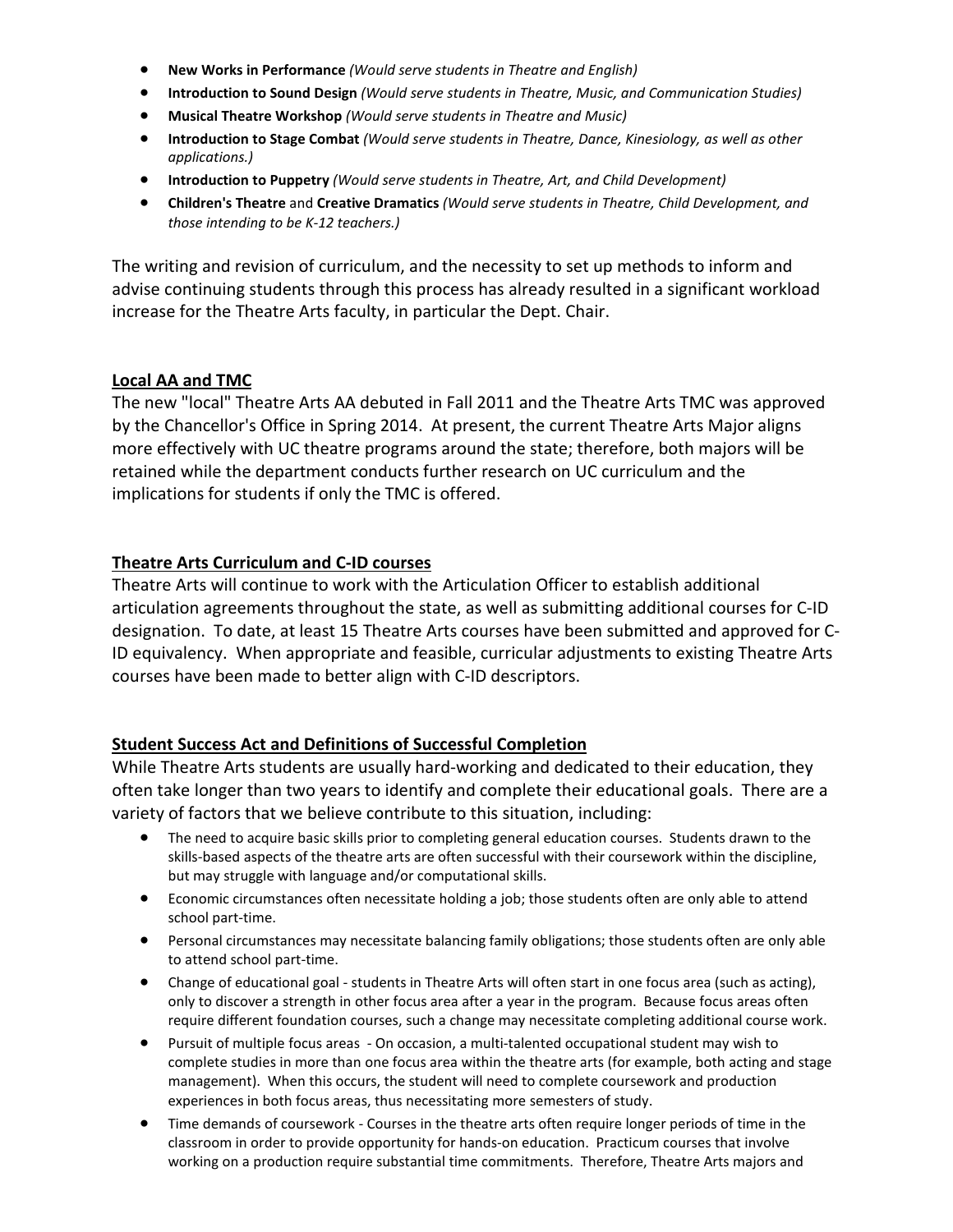With these issues in mind, we are concerned about statewide changes due to the Student Success Act, and their impact on students who need to take longer to complete their educational goals. Such students also need to continue to hone their creative skills through production experiences while they are completing their other educational requirements; recent repeatability changes make this even more difficult.

We are also concerned about the limited definitions of "successful student completion" (completion of degree, transfer, and/or certificate) currently in use, which do not include other types of educational goals that we see in our field. While we consider these other educational goals to be valid as well, at present we do not have a method for capturing this data. Examples of these include the following:

- Students who enroll in our courses with the intention of gaining a specific set of skills through one or more identified courses; once those courses are successfully completed, the student has fulfilled his or her educational goal and moves on.
- Students who actively participate in our curriculum and build their skills in order to prepare for acceptance into a professional theatre conservatory (non-degree program).
- Students majoring in other fields who regularly enroll in theatre classes to gain related skills and knowledge that will benefit them in their chosen educational and career goals.

We need help to develop methods to identify such students and document their successful completion, as well.

#### **Certificates**

In regard to our current Certificate Program, it is the department's intention to pursue the following goals during the 2015-2016 academic year:

- Review and, when applicable, revise all five current Certificates of Achievement, incorporating the new curriculum that addresses repeatability.
- Consider development of a new interdisciplinary Musical Theatre Certificate, in collaboration with the Music Dept. and the Dance program.
- Either develop a new Stage Management Certificate and/or revise the existing Theatre Management certificate to more accurately reflect entry level position requirements.

#### **Technology**

#### *Aging and Inadequate Instructional Sound and Lighting Equipment:*

Burbank Auditorium is both a public performance space and a teaching laboratory yearround. In addition, Newman Auditorium is also used for 2-4 productions each year and requires supplemental lighting and sound equipment because it is not equipped adequately. Therefore, the Theatre Arts Dept. maintains a large inventory of instructional sound and lighting equipment for use in both spaces throughout the year.

The majority of that equipment inventory is nearing the end of its life expectancy and must be replaced before it seriously compromises the quality of productions and other events and the classes attached to said productions and events. In addition, in order to best prepare our students to be competitive in the industry it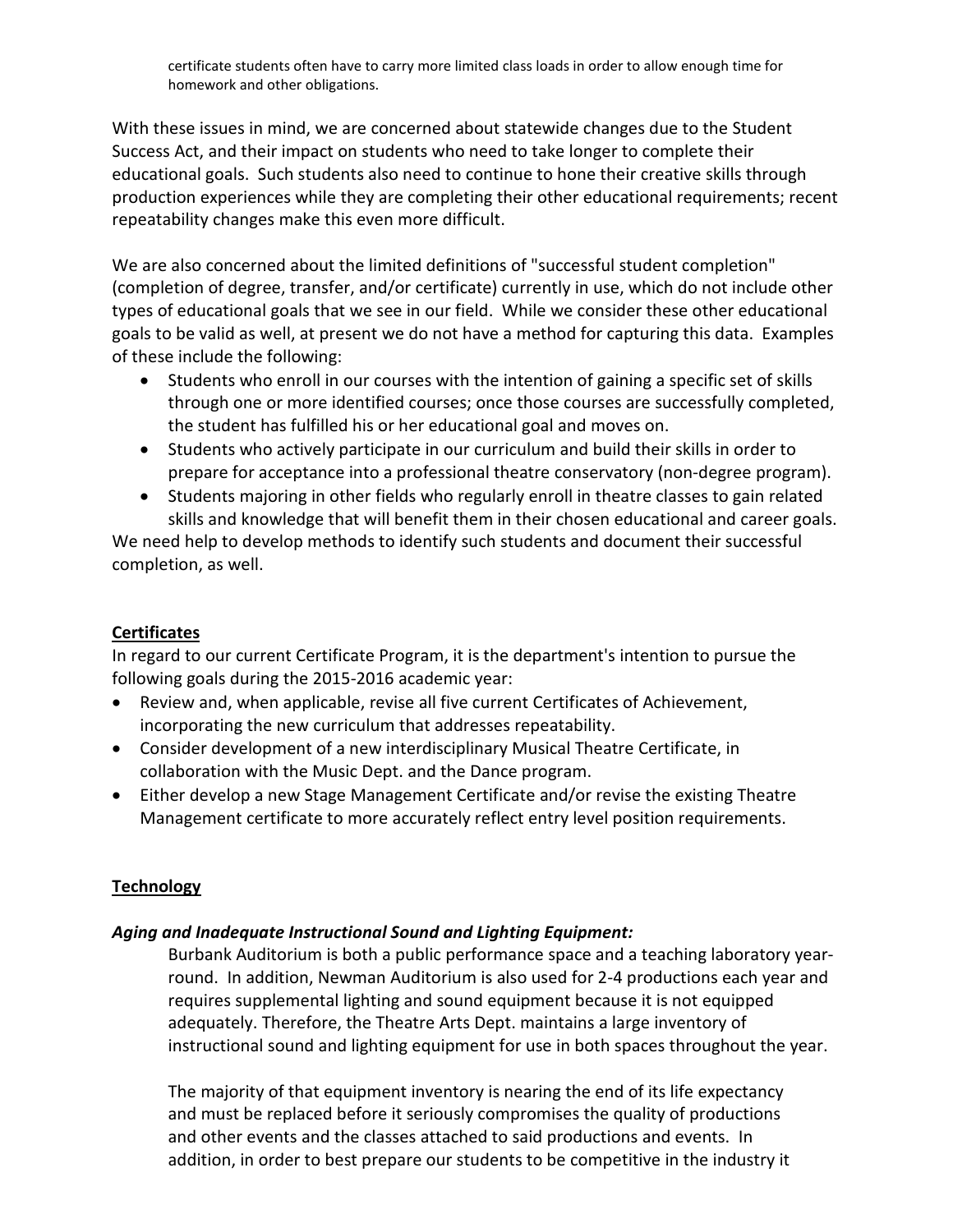is essential that we have up-to-date technology in these vitally important instructional spaces, which is not currently the case. *Please see Recent Acquisitions below.* 

#### *Classroom Mediation Needs:*

**Media Cart for Acting Studio:** Funding was approved in late Spring 2013 for a portable projector cart for the **Acting Studio (Rm. 214)**. This includes a cart, projector, a new combination DVD/VCR, a new projection screen, and the necessary cabling. While detailed discussions have taken place with Media Services regarding the acquisition of this equipment, installation has not taken place as of yet.

**Mediation or Media Cart for Makeup Room:** The Makeup Rm (Rm. 226) also needs to be mediated. A ceiling-mounted projector with portable computer cart will likely be the best solution; the space limitations and usage make a traditional media station unlikely.

**Mediation or Media Cart for Lighting Laboratory:** A request has been on the PRPP for a few years now to also mediate **Rm. 290**. The need continues. However, since the Scene Shop is used for both instruction and construction, the Theatre Arts Department is now proposing an alternative, **mediating Rm. 283**. Rm. 283 is a former lecture classroom; in Spring 2013, a proposal was approved by the Vice President of Academic Affairs to redesignate that classroom as the **Lighting Laboratory for Theatre Arts**. Funding acquisition for the refurbishing of the room and installation of a second door is in process. Currently, classes and meetings are scheduled in Rm. 283 each semester.

#### *Production Support:*

With the recent acquisition of six iPads, the department incorporated their use into the production process during the 2014-2015. In doing so, the department is actively exploring the viability of tablet-based instructional technology in various courses. In addition, additional application and software needs will undoubtly be identified.

#### *Other Recent Acquisitions:*

In 2013-2014, Theatre Arts received funding to purchase Vectorworks, the industry standard software for set designers and lighting designers. These acquisitions are invaluable for our technical, design, and management courses. Vectorworks is currently being installed on our student laptops.

In 2014-2015, Theatre Arts recieved funding for the purchase of a set of stage drapes to replace the torn and faded existing drapes. We also received some funds for replacement of body microphones and other sound related equipment and funds for new folding chairs for the Acting Lab.

The formation of the Theatre Arts Advisory Board allowed us to apply for (and receive!) CTEA funds. We recently received \$60,000 for new lighting equipment. These instruments utilize current LED technology and will replace approximately 25% of our outdated and/or non-functioning lighting inventory.

#### **Growing Pressures on Our Production Program**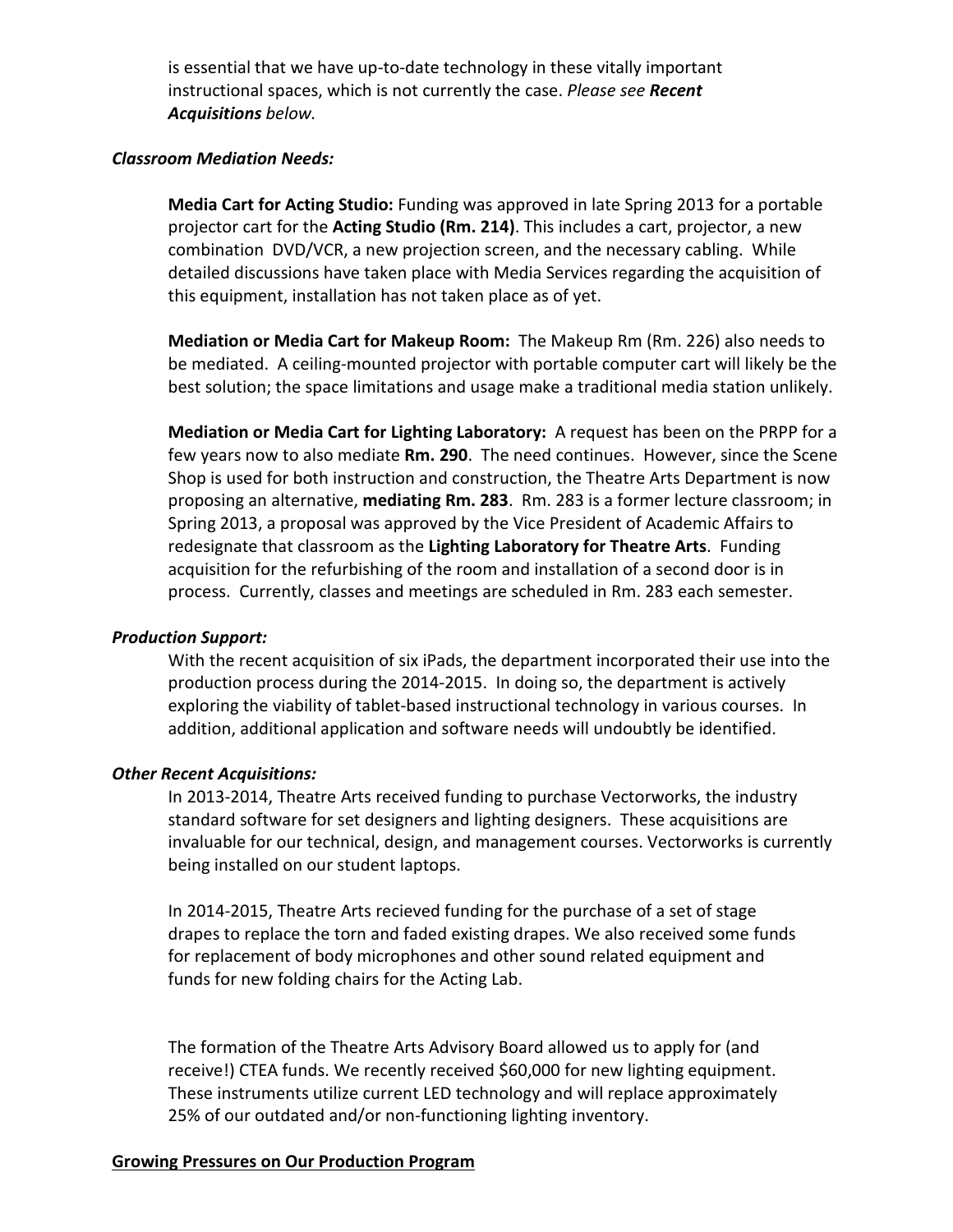#### *Funding of Our Production Program Through Box Office Revenue:*

As district budget cuts have continued and costs for resources and labor have increased, we have been forced to depend more and more on our box office revenue, similar to a "for-profit" theatre. We are now to the point where approximately 75% of our production budgets must come from our box office revenue (including the cost of all designers and special skills staffing; the majority of building supplies; most publicity costs; and the majority of royalities.)

The most serious repercussion of such a situation is that it is forcing us to select shows more and more for box office appeal, rather than primarily for the educational needs of our students. Academic theatre, particularly in colleges, has historically been a place for experimentation and discovery. When academic production programs like ours are placed in a situation in which economics start to compromise educational value, this can quickly become a serious problem.

The faculty and staff of Theatre Arts have worked very hard to prevent this problem from growing and, to date, have succeeded fairly well in doing so. However, it is becoming increasingly difficult due to the untenable combination of diminishing resources and increased workload. CTEA funds will prove extremely useful for replacing some outdated quipment. Finding production sponsorship and corporate underwriting might help alleviate other financial pressures, but such a process needs to be approached carefully and the work entailed in finding suitable donors cannot be done by the Theatre Arts faculty and staff.

#### *Cast Sizes and Production Selection:*

With growing concerns about enrollment district-wide, we have had to increase the cast size of our musicals and larger non-musicals. Increased cast sizes have greatly increased both the cost of costumes and the costume construction workload for our costume designers, part-time Costume Technician, and costuming students.

Concerns about enrollment have also limited the small cast scripts we can choose; we are unable to consider many important plays now because they have casts of eight or less. Ironically, this is happening at the same time the average cast size of most new plays and musicals in the professional world is shrinking for financial reasons. While we strive to select exciting, challenging, and *current* seasons for our students, it is becoming increasingly difficult to balance all these pressures.

#### *Performance Venue Limitations:*

Ideally, a theatre program of our size would have at least two performance venues (a large show space and a more intimate thrust theatre or Black Box theatre), in order to expose students to a variety of real-world production challenges. Departments with multiple venues also have more flexibility in controlling production costs while maintaining educational values.

However, at present the 600-seat Burbank Auditorium is the primary performance venue for the Theatre Arts Department. While the program does use Newman Auditorium for selected productions that need the intimacy of that space, design options there are greatly limited during the school year because it must also serve the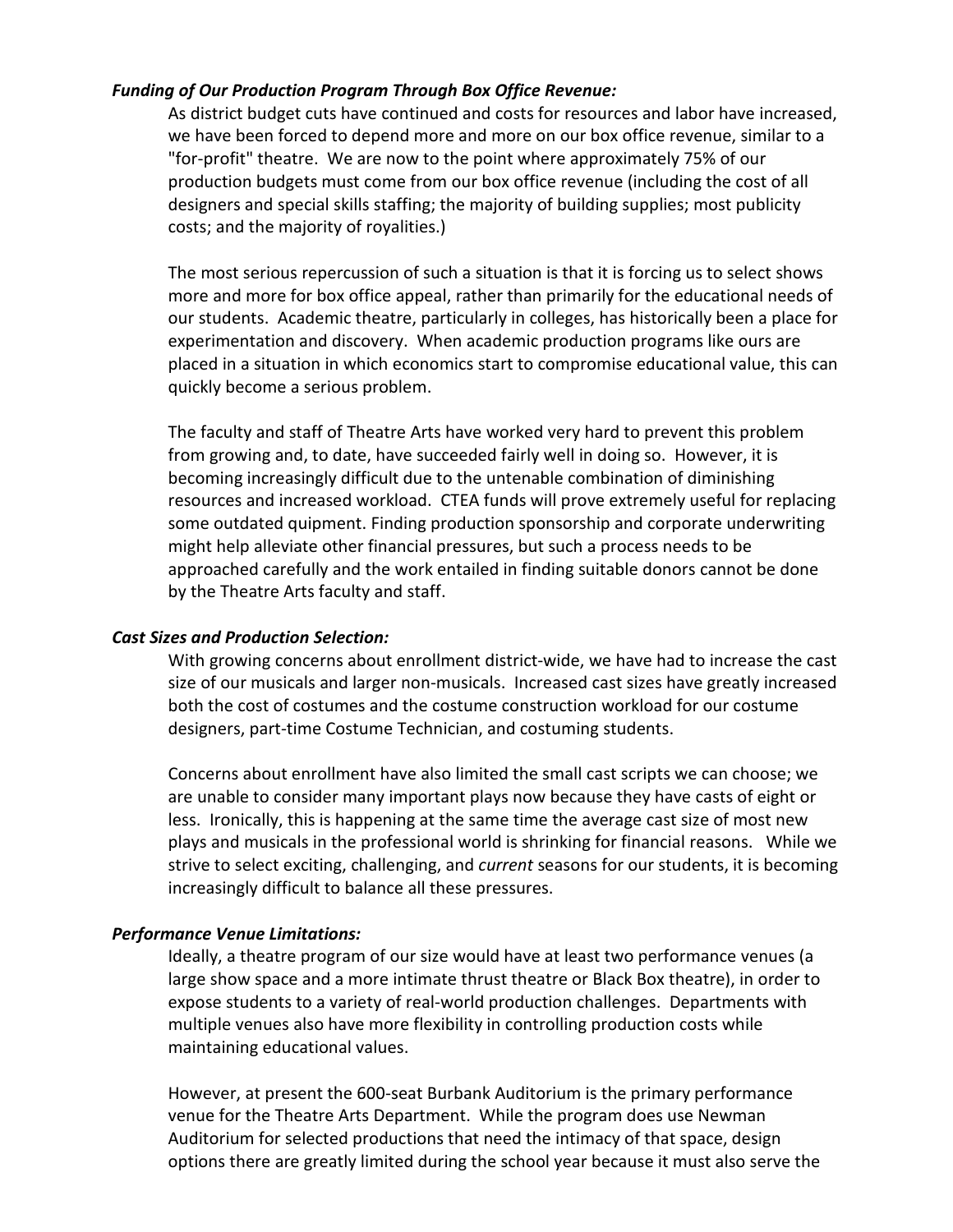needs of lecture classes during the school week. Therefore, when we do a "Newman show," it limits learning opportunities for our technical and design students.

In addition to Burbank, we need at least one smaller venue that can be used year-round. This, in turn, would increase the availability of Burbank for other departments and events.

#### **Growing Importance of Collaboration with Other Disciplines**

In this time of reduced resources, coupled with changes in the world around us, it is more important than ever that we cultivate opportunities for collaboration and the mutually beneficial sharing of resources. Discussions has already begun with members of the Media faculty (Communication Studies Department), the Music Department, and the English Department about potential collaboration between the programs.

Current discussions include:

- Overlapped scheduling of Media 21 and THAR 63: Acting for Film, Television and Voice-Over, in order to allow for collaboration in the Doyle film studio.
- Developing a cross-listed, co-taught course in which Theatre Arts acting students perform in student-directed film projects by Media students.
- Establishing an online talent registry of potential student performers for Media student projects.
- Developing a cross-disciplinary relationship with the Digital Music program for Theatre Arts students interested in specializing in Sound Technology and Design.

Successful collaborations already completed or well under way include:

• Cross-listed, co-taught performance course in Opera and Related Forms. (THAR 81A/MUSCP 81A, approved April 2013). This production course focuses on performance in opera and related forms such as light opera, Broadway opera, pocket operas, oneacts, and concert productions. In Fall 2013, we produced *Les Misérables* and we produced *The Phantom of the Opera* in Fall 2014.

• Expansion of Theatre Arts Box Office services to include Music Dept. events. (*Additional funding needs to be found to increase the work hours of the Box Office Manager. The additional hours are temporarily being funded by the Dean's office. Additional funds also need*  to be found to cover the cost of the ticketing supplies, online ticketing fees, and credit card *charges. Theatre Arts is currently paying those fees for the Music Dept.]*

• Further developing the ongoing collaboration between Theatre Arts and Music, in which Theatre Arts provides techical and production support for Music events.

• Revising ENGL 11: Introduction to Dramatic Literature, with the English Department (completed in Spring 2014). This revised course can now be taught by faculty in both departments and will be submitted to the CRC for cross-listing. It has also been approved for C-ID and satisfies one of the electives in the Theatre Arts TMC.

Another area of potential collaboration is with Consumer and Family Studies. Their Interior Design and Fashion programs have been hard hit by a number of factors in recent years. While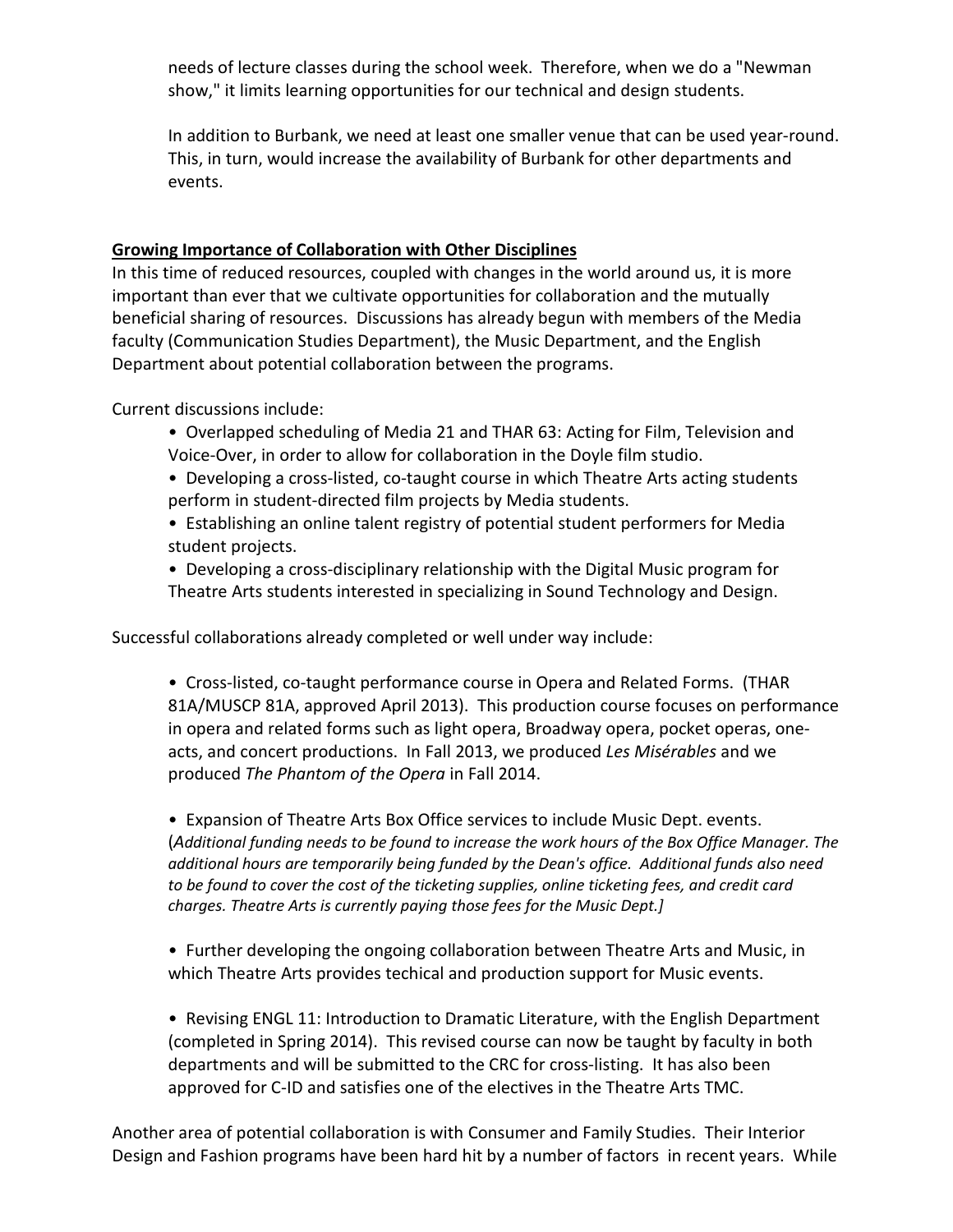discussions have just begun, it is possible that our two departments could collaborate on some curriculum, as well as share some resources and specialized instructional spaces, that would be beneficial to the students of both departments.

#### **Additional Facility Limitations and Their Impact on Instruction** *(See also 2.5b)*

Over the years a variety of events have occured in regard to our facilities that are now causing significant ramifications. They include:

#### *Lack of Instructional, Coaching and Rehearsal Space:*

In 2006, we lost Rm. 299, a large temporary building located behind Burbank - While this aging building was in poor shape, it served as our only lecture classroom, our secondary rehearsal space, and the only private coaching space for acting faculty to work with students during office hours.

#### *Ramifications:*

1. With our general education courses scheduled during the prime time hours of 9:00 AM-Noon (because the majority of our other courses are scheduled in the afternoons), we now must compete for mediated lecture space with many other departments. In addition, since our general education courses often involve interactive exercises, traditional lecture spaces are often inadequate for our instructional needs.

2. Without a secondary rehearsal space for our productions, we have been forced to use Burbank Auditorium stage for that purpose. As a result, this has significantly reduced the availability of that facility for other purposes and resulted in scheduling challenges when the stage is needed for loading in sets and hanging lights.

3. Without a designated coaching space, acting faculty often must coach students in the highly public theatre lobby or on the disabled seating platform in the theatre while construction work is being done on stage. This creates noise problems for the Theatre Arts Box Office as they try to assist customers and for Communication Studies classes.

#### *Impact of Increased Number of Music Dept. Events in Burbank:*

Growth in the Music Department programs has resulted in the need for an increased number of performances in Burbank, both at midterm and the ends of each semester. The Theatre Arts Department has been very supportive of this expanded programing. However, it has also created significant scheduling pressures and workload increases for Theatre Arts staff, faculty, and student employees.

### 2.1a Budget Needs

## **UPDATE 2019**

On February 28, 2019, Vice President of Academic Affairs, Jane Saldana-Talley granted Theatre Arts and Summer Repertory Theatre permission to postpone the full update of the PRPP until spring 2020. The reasoning is that until both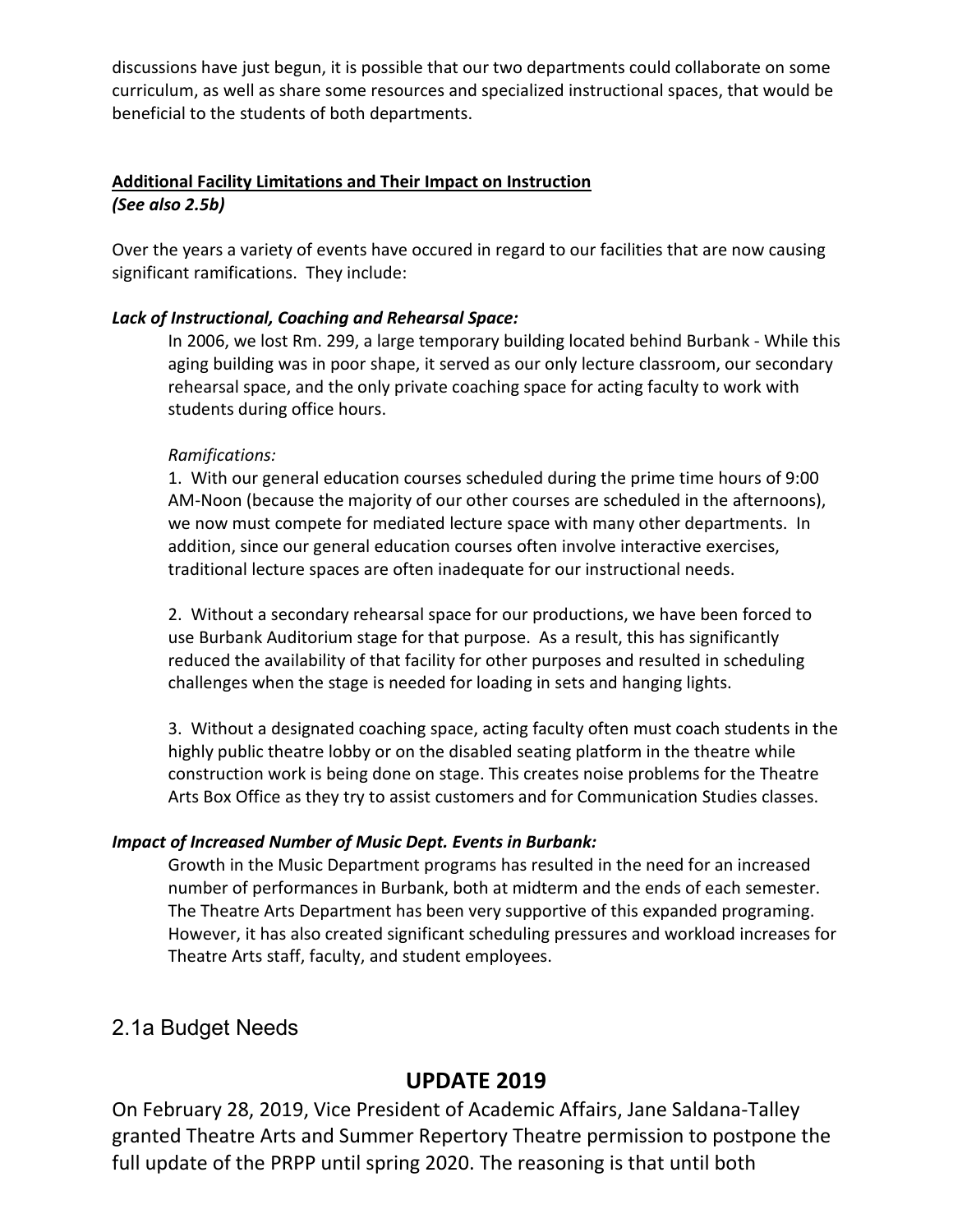programs are settled in the remodeled Burbank, anything that is reported while Theatre Arts and SRT are in swing space will not accurately reflect the status of these two programs.

# **Theatre Arts Department**

#### **Overview**

The Theatre Department's budgetary needs fall into three different categories:

1. Managing and maintaining Burbank Auditorium, which includes producing events for other departments (Music, Dance, PDA presentations, etc.).

- 2. Theatre Arts *(Yearly program)* instruction and production
- 3. SRT *(Summer Repertory Theatre Festival)* instruction and production

In 2017 Theatre Arts and SRT were fortunate to receive instructional equipment monies and a generous CTE grant. But by far the best news is that the Burbank Renovation and Addition are under construction and the expected completion date is June 2019.Thank you!

#### **Instructional Equipment 2017-2018: thank you!**

\$15,000 for 10 MacBook Pro 13 \$1,300 for a new Barber Chair for the Makeup Lab

#### **CTE 2017-2018: thank you!**

\$93,000 for Martin MAC Quantum Profile Moving lights and Color Changing LED fixtures. This grant was submitted at the suggestion of the architects, Leigh Sata and Serafin Fernandez in the hope to reduce the FF&E budget on the remodel due to rising construction costs.

#### **Ongoing Challenges**

During the 2009/10 fiscal year, the Theatre Arts Department experienced over \$21,000 in cuts (4000s and 5000s); these cuts had a significant impact on both programs (Theatre Arts and SRT), which continue to the present day. Costs for supplies continue to rise, as do royalties and labor costs (student labor and independent contractors).

- **The cost of production supplies** (lumber, metal, fabric, etc.), **equipment maintenance/replacement and services** have increased dramatically.
- **The closing of local/regional businesses** that provided important supplies has meant that needed purchases must be made further afield (requiring buying trips to major metropolitan areas; higher shipping and handling costs, etc.).
- **Royalties for shows** has increased over the last nine years, particularly for musicals, which cost as much as \$1,000 per performance. This has resulted in a difficult situation for us. Since musicals earn much more box office revenue than non-musicals, we have been scheduling two musicals a year. However, as royalties increase the cost of producing musicals has become more of a strain on our limited production budgets. In addition, as an austerity measure Theatre Arts reduced our season by one show for the last five years (and will continue this reduction for 2018-2019), but by necessity increased the performances of our musicals to offset lost revenue. Every additional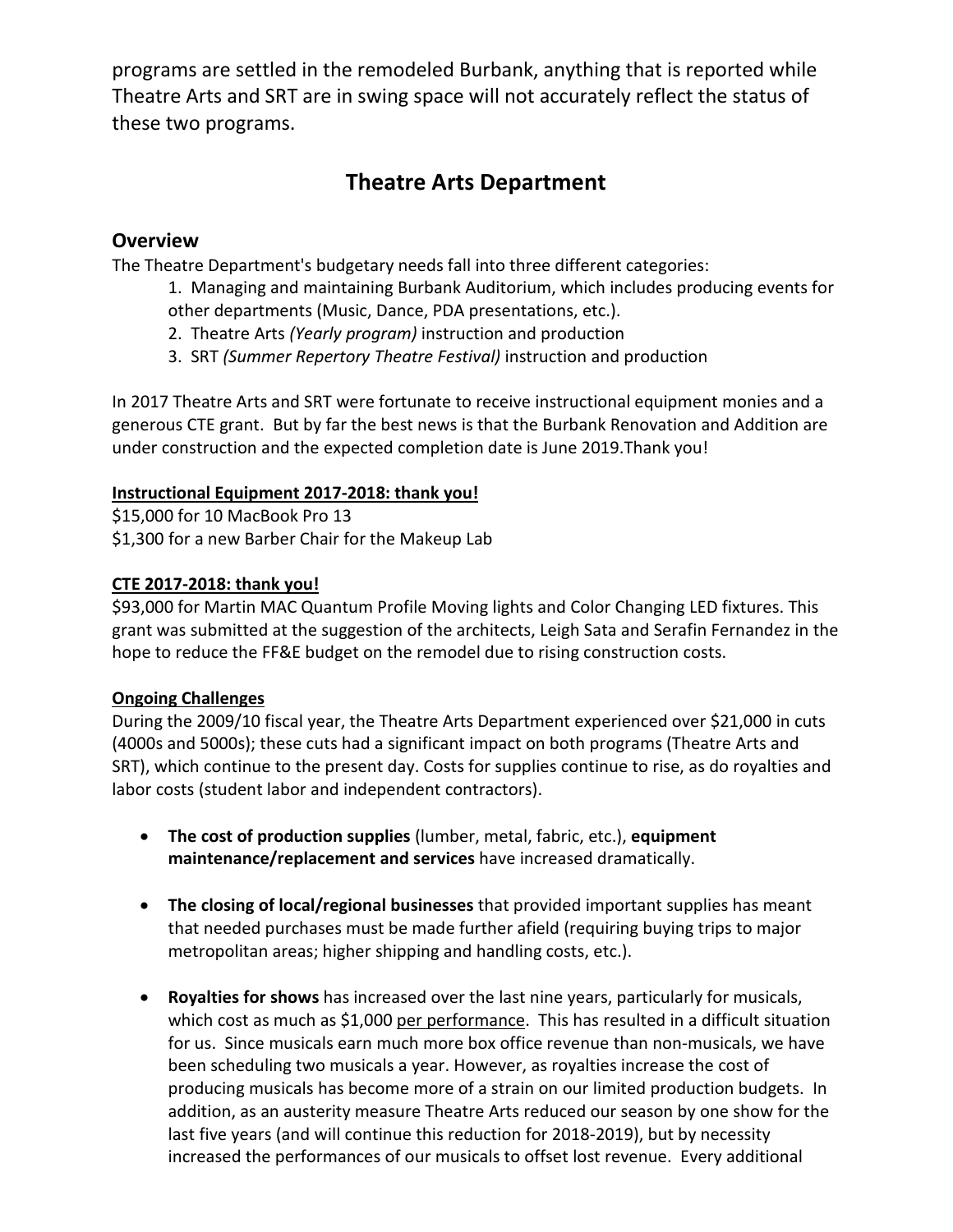performance requires an additional royalty payment. (For spring 2016 Theatre Arts elected to produce a royalty-free Shakespeare play instead of an expensive musical. We saved on royalties but Box Office revenue was less than 1/3 that of a musical.)

• **Loss of Box Office due to Swing Space**: While Theatre Arts/SRT is, of course, thrilled to be getting the Burbank remodel, the size of our swing performance spaces are much smaller than Burbank, which was 600 seats. Maria Carrillo High School is only 320 seats, Newman is 190. In addition, our fall 2017 play, *It Can't Happen Here* was cancelled due to the fires.

As a result of performing in swing space and Sonoma County Fires:

- **Box Office revenue has decreased by 33% from 2016-2017**
- A loss of more than \$55,000.00 compared to 2016-2017
- A loss of more than \$24,000.00 compared to 2015-2016 (one less musical = less ticket revenue)
- A loss of more than \$72,000.00 compared to 2014-2015
- **Marketing and Audience Development Costs:** It has become more difficult to draw audiences at the same time that we have had to depend more and more on our box office revenues. Therefore, we have to spend more money, time and resources in the attempt to reach, inform and attract audiences. (Please see note above regarding swing space during the 2-year remodel.)
- **Box Office Revenue and Production Selection:** As costs for resources have increased, we have been forced to depend more and more on our box office revenue, similar to a "for-profit" theatre. Such a situation forces us to select shows for box office appeal, rather than primarily for the educational needs of our students. When academic production programs like ours are placed in a situation in which economics start to compromise educational value, this can quickly become a serious problem. The faculty and staff of the Theatre Arts Department have worked very hard to prevent this problem from growing and, to date, have succeeded fairly well in doing so. However, it is becoming increasingly difficult due to the untenable combination of diminishing resources and increased workload.

Theatre Arts PRPP continues to carry both the needs of the program and the needs of Burbank. Therefore, the more specific budgetary impacts of Theatre Arts are described below, as well as the impact on the management of Burbank Auditorium.

#### **Managing Burbank Auditorium - Burbank Budgets**

We want to once again express our deepest gratitude that Burbank was selected for a full remodel and addition of a studio theatre! The new facility is going to be not only beautiful, but functional, accessible and up to industry standards. We will finally have a facility that matches the strength of our programs (Theatre Arts, SRT, Music, and Dance).

Managing and maintaining a substantial facility like Burbank Auditorium is both a departmental and a district responsibility. While Theatre Arts and Summer Repertory Theatre are the greatest users of the facility, it is not only used by these programs; it is also used by Music,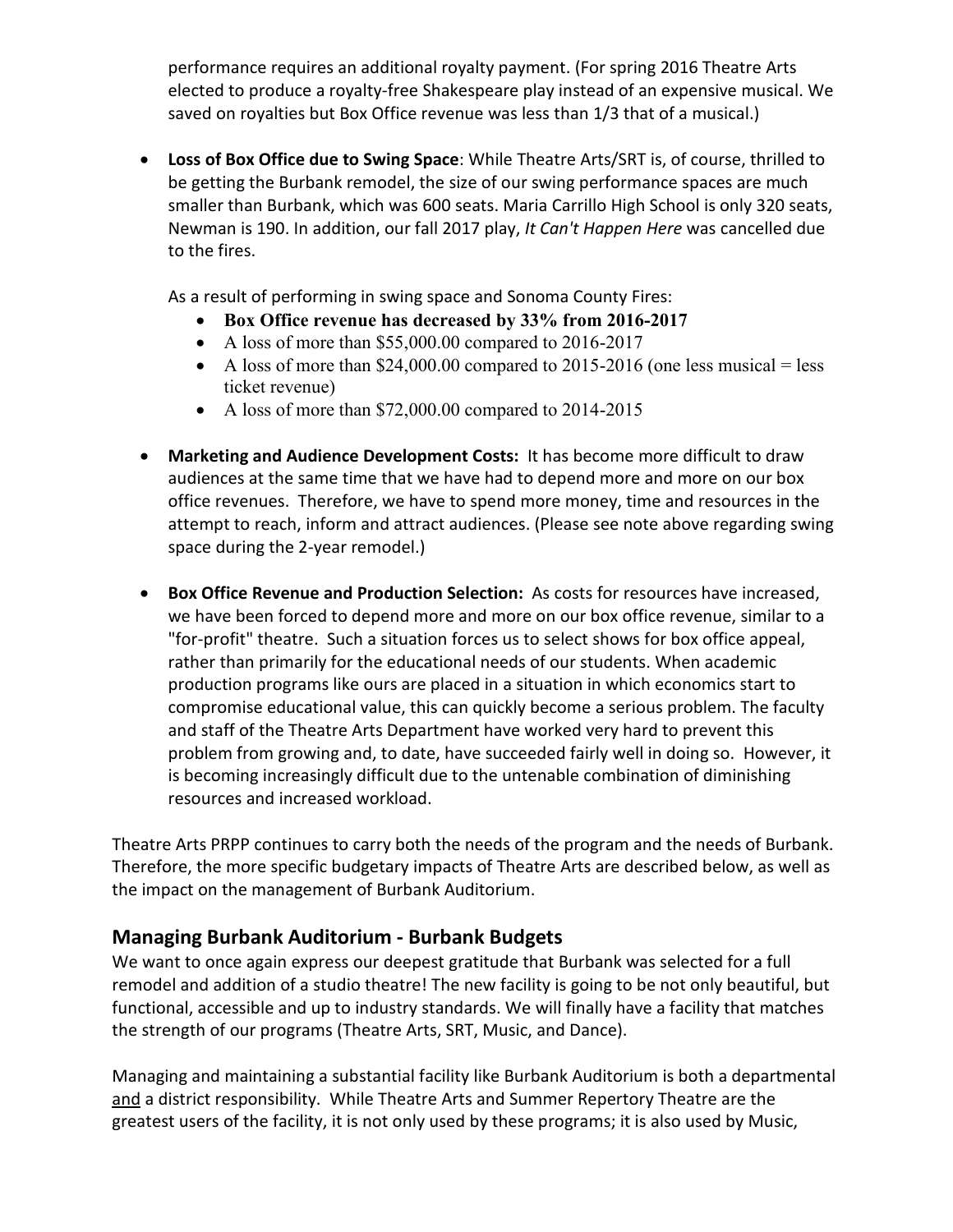Dance, and PDA, as well as for the Police Graduation, Community Education, HSI outreach events, MEChA and other events on occasion.

For the two years of construction, Theatre Arts has and will face a new set of substantial challenges as we continue to navigate the waters of swing space and either create performance spaces from facilities that were not intended for theatrical performance (Newman) or truck shows in (similar to a touring company) to an off-site facility (Maria Carrillo High School).

One area of on-going challenges is labor. The Burbank Overtime budget (also 1008) was originally intended to pay the Theatre Arts Production Specialist to run load-in, lights and sound for all non-Theatre Arts Dept. events, such as those produced by the Music Department, Dance, Community Education, the Police Graduation, and PDA. As the complexities of such events have increased over the years, the workload for the already overburdened Theatre Arts Production Specialist has also increased. While we have been able to alleviate the workload problem to some degree by hiring an STNC for Music events with some of these funds, the number of Music events has increased in the past several years and are quickly outstripping the funds available. In addition, there is now a hiring freeze in place and all STNC positions are being scrutinized.

### **Theatre Arts** *(Yearly program)*

#### **• In Spring 2011, we decided to cut a show for 2011-12 in order to preserve expenses and FTEF. This cut continued through 2017-2018.**

The yearly Theatre Arts Department program produces excellent shows with professional production values. However, the program is not sufficiently funded. We fall short in the area of instructional supplies (the funds we use to construct costumes, scenery and props). Our annual maintenance budget is less than the cost of maintaining one sewing machine (\$89.99). We have fourteen sewing machines, three washing machines, three dryers, a 30-year-old ironing system and all of the construction machinery in the Scenery Laboratory. The dry cleaning budget only covers the cost of one of our four shows.

#### *• Have you implemented any cost savings measures during this academic year that have saved the District money? Is so, describe those.*

Theatre Arts continually strives to use district funds wisely and economically. We are thrilled and relieved that the remodel will include all new equipment (where applicable), thereby lessening the need for repairs. However, maintenance costs will be ongoing.

#### *• How do your budget statistics compare to the district-wide range?*

The two programs within the Theatre Arts Department are unique to the district in their breadth and scope and the Theatre Arts Department's production program is primarily funded through ticket sales. District-wide comparisons are deemed to be not relevant.

#### *• Describe areas where your budget might be inadequate to fulfill your program's goals and purposes.*

Our STNC and Student Labor budgets have not increased in over nineteen years (except for a modest increase this year to cover the rise in minimum wage), thus resulting in a reduction of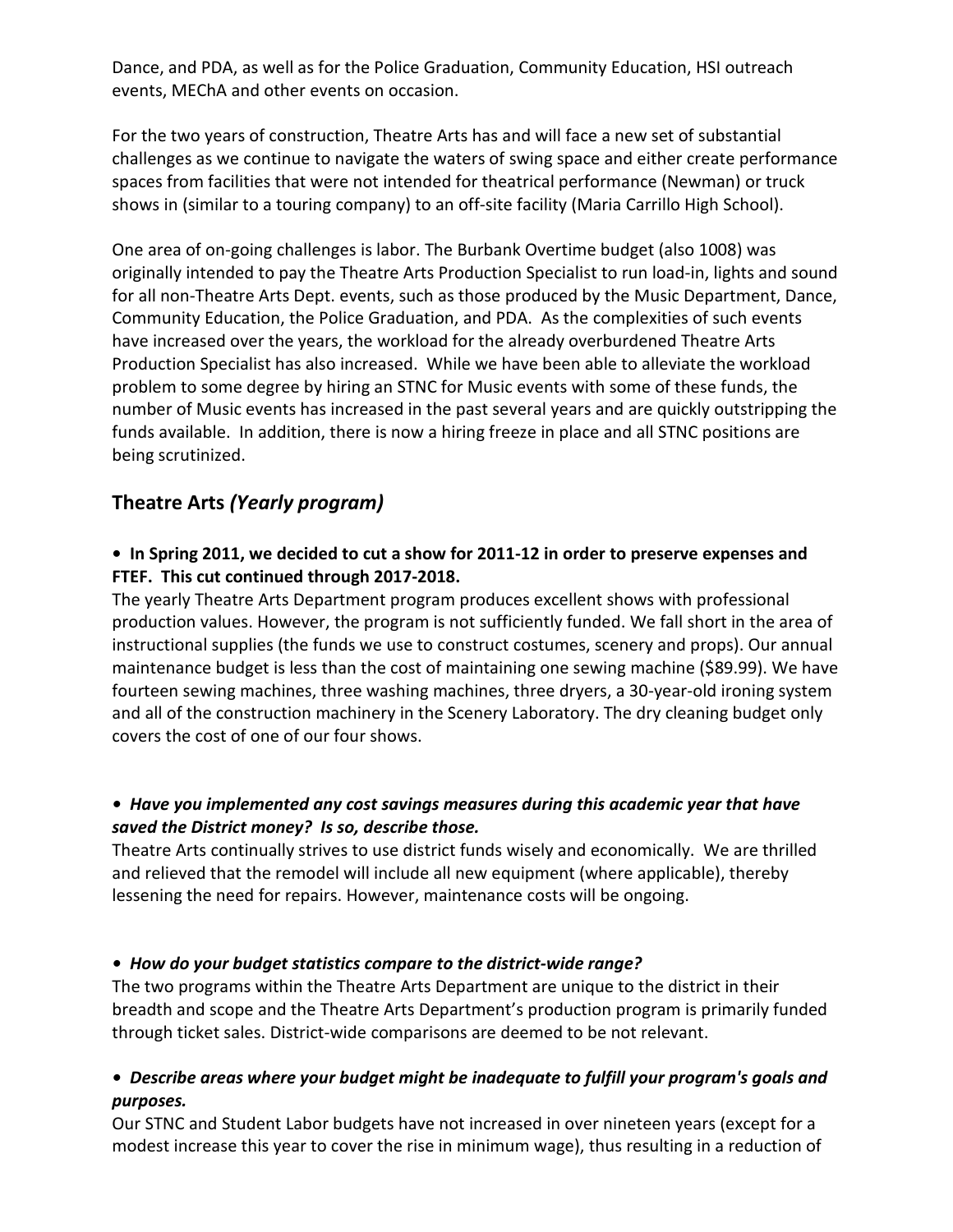available work hours. And we, of course, suffered from five years of cuts. Without improvements in both of these areas, Theatre Arts cannot continue to maintain our goal of providing state-of-the-art technical productions and up-to-date training.

We need increases in our instructional supplies budgets. We continually go over budget in graphics, dry cleaning, and equipment maintenance (although we budget very carefully and have continued to reduce paper use whenever possible.)

### **SRT** *(Summer Repertory Theatre Festival) -* **Refer to SRT PRPP**

# 2.1b Budget Requests

| Rank | Location   | <b>SP</b> | M  | Amount      | <b>Brief Rationale</b>                                                    |
|------|------------|-----------|----|-------------|---------------------------------------------------------------------------|
| 0001 | Santa Rosa | 04        | 07 | \$10,000.00 | Additional funds for labor to maintain Burbank Auditorium equipment       |
|      |            |           |    |             | and events. At the moment the department is using Foundation funds to     |
|      |            |           |    |             | cover these costs.                                                        |
| 0002 | Santa Rosa | 02        | 01 | \$10,000.00 | Additional funds for sets, costumes and other production expenses. At the |
|      |            |           |    |             | moment the department is using Foundation funds to cover these costs.     |
| 0003 | Santa Rosa | 02        | 01 | \$12,000.00 | Additional funds for play/musical royalties. At the moment the            |
|      |            |           |    |             | department is using Foundation funds to cover these costs.                |
| 0004 | Santa Rosa | 04        | 01 | \$9,000.00  | Additional funds for equipment maintenance in classrooms. At the          |
|      |            |           |    |             | moment the department is using Foundation funds to cover these costs.     |

# 2.2a Current Classified Positions

| <b>Position</b>                    | Hr/Wk | Mo/Yr | <b>Job Duties</b>                                       |
|------------------------------------|-------|-------|---------------------------------------------------------|
| Administrative Assistant III       | 40.00 | 12.00 | Theatre Arts AA/Business Manager: Performs all          |
|                                    |       |       | duties of an academic department's administrative       |
|                                    |       |       | assistant, plus extensive additional duties serving as  |
|                                    |       |       | the Business Manager for the Theatre Arts               |
|                                    |       |       | Department's yearly theatre company - Complex           |
|                                    |       |       | budget spreadsheets; handling honorariums;              |
|                                    |       |       | processing CalCards, staff timesheets; obtains show     |
|                                    |       |       | licenses; fields student inquiries; enrolls students in |
|                                    |       |       | appropriate course work; department liaison with        |
|                                    |       |       | other departments performing in Burbank; works          |
|                                    |       |       | regularly with other college offices, such as           |
|                                    |       |       | Community Education and Facilities; processes box       |
|                                    |       |       | office receipts; facilitates communication with         |
|                                    |       |       | department                                              |
| Theatre Arts Production Specialist | 40.00 | 12.00 | Technical Director: Theatre Arts Department and         |
|                                    |       |       | Burbank Auditorium. Duties include serving as           |
|                                    |       |       | Instructional Aide to Design Instructor; supervises     |
|                                    |       |       | Scenery Laboratory; attends all production              |
|                                    |       |       | meetings;                                               |
|                                    |       |       | constructs scenic elements for 4-5 main-stage           |
|                                    |       |       | shows; installs, maintains, and runs all sound and      |
|                                    |       |       | lighting equipment; runs all Technical Rehearsals;      |
|                                    |       |       | monitors stock, orders supplies and maintains           |
|                                    |       |       | budget for Scenery Laboratory; designs scenery,         |
|                                    |       |       | lighting, and sound for main-stage productions,         |
|                                    |       |       | when feasible; facilitates all technical requirements   |
|                                    |       |       | for all events in Burbank; coordinates with             |
|                                    |       |       | Environmental Health and Safety on machine              |
|                                    |       |       | maintenance and safety; maintains inventory of the      |
|                                    |       |       | Theatre Arts Warehouse; maintains all technical         |
|                                    |       |       | equipment in Burbank Auditorium.                        |
| Theatre Arts Costume Technician    | 18.00 | 10.00 | Costume Laboratory Manager and Instructional            |
|                                    |       |       | Aide: Duties include construction of costumes,          |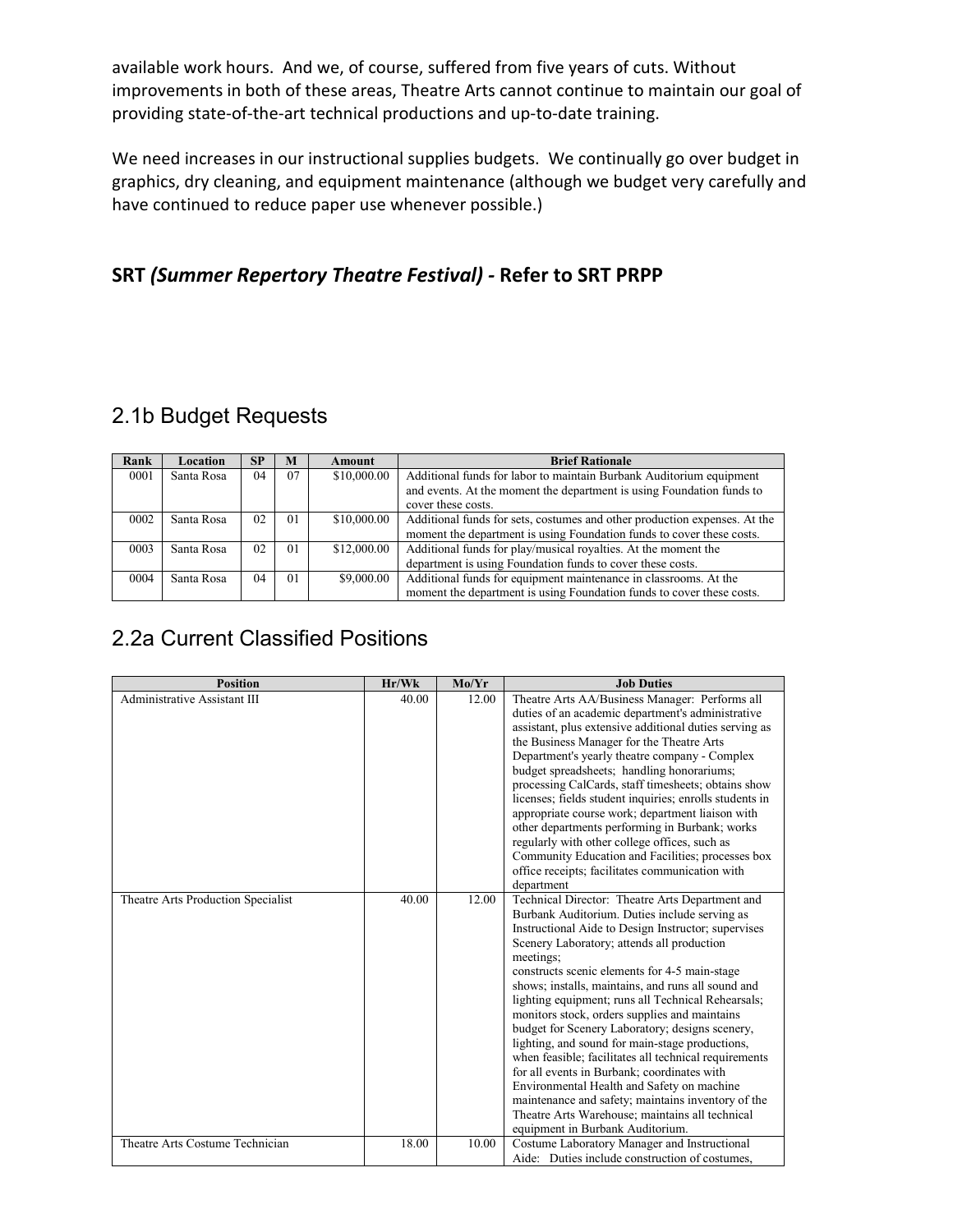|                       |       |       | properties, and masks for main stage productions;<br>monitors stock, orders supplies and maintains<br>budget for Costume Laboratory; serves as<br>Instructional Aide to Costume Design instructor.<br>Supervises student employees. Schedules and<br>supervises maintenance of shop equipment,<br>maintains inventory. This position is 18 hours a<br>week. This position needs to be a full time position.                                                                                                                                                                                                                                                                                                                                                                          |
|-----------------------|-------|-------|--------------------------------------------------------------------------------------------------------------------------------------------------------------------------------------------------------------------------------------------------------------------------------------------------------------------------------------------------------------------------------------------------------------------------------------------------------------------------------------------------------------------------------------------------------------------------------------------------------------------------------------------------------------------------------------------------------------------------------------------------------------------------------------|
| Box Office Technician | 19.00 | 12.00 | Box Office Manager: Ensures that the box office<br>operations for both SRT and Theatre Arts run<br>effectively and efficiently; technical and clerical<br>duties; daily interaction with the public; supervising<br>student assistants; basic accounting related tasks;<br>maintains financial and statistical records; ensures<br>that basic accounting procedures have been<br>followed; generates publicity materials including<br>online newsletter, school ticket offers, and special<br>events promotion. (Has recently taken on ticket)<br>sales for Music Dept. and Dance Dept. events as<br>well.) We are requesting increased hours, would<br>prefer a full time Performing Arts Box Office<br>position. The Music Department also includes this<br>request in their PRPP. |
| Media Technician      | 0.50  | 11.00 | Media Technician: Promotional Photographer for<br>Theatre Arts. Theatre Arts and SRT receive a total<br>of 180 hours of the Media Technician's workload<br>per year; Theatre Arts uses only 20-30 hours of that<br>allocation. (75% 11-month position, shared with<br>Art                                                                                                                                                                                                                                                                                                                                                                                                                                                                                                            |

# 2.2b Current Management/Confidential Positions

| <b>Position</b>                  | Hr/Wk | Mo/Yr | <b>Job Duties</b>                                     |
|----------------------------------|-------|-------|-------------------------------------------------------|
| Chair Theatre & Fashion/Artistic | 27.60 | 10.00 | Position includes all duties of a Department Chair    |
| Director/CTE Co.                 |       |       | (15.6 hours/week at 35.5% load*) PLUS extensive       |
|                                  |       |       | special duties as Artistic Director at 20% load       |
|                                  |       |       | (actual workload is approx. 26 hours/week, granted    |
|                                  |       |       | 20% or 8 hours/week release time beginning Fall       |
|                                  |       |       | 2014) and, CTE Coordinator for 5% load (2             |
|                                  |       |       | hours/week) and as of fall 2016, Chair of Fashion     |
|                                  |       |       | 5% load (2 hours/week): In addition to Chair duties:  |
|                                  |       |       | Coordinates and supervises all artistic aspects of a  |
|                                  |       |       | 4-5 show theatre company.                             |
|                                  |       |       | Supervises Theatre Arts Foundation Account,           |
|                                  |       |       | Theatre Arts Certificate Advisory Board, and grant    |
|                                  |       |       | writing.                                              |
|                                  |       |       | Oversees proper handling and deposits of Theatre      |
|                                  |       |       | Arts ticket revenues.                                 |
|                                  |       |       | Interviews and hires all visiting professional staff  |
|                                  |       |       | for Theatre Arts productions. Coordinates Public      |
|                                  |       |       | Relations efforts for theatre company.                |
|                                  |       |       | Manages scheduling, maintenance, and supervision      |
|                                  |       |       | of performance spaces.                                |
|                                  |       |       | Coordinates with SRT Artistic Director on seasons,    |
|                                  |       |       | facilities, resources, and personnel as appropriate   |
|                                  |       |       | . Organizes and coordinates annual Design             |
|                                  |       |       | Conference.                                           |
|                                  |       |       | Attends all production meetings (15-20 total)         |
|                                  |       |       | . Attends designer run-throughs (8-10) and            |
|                                  |       |       | technical/dress rehearsals (10-20).                   |
|                                  |       |       | Meets with directors to discuss artistic integrity of |
|                                  |       |       | shows                                                 |
|                                  |       |       | . Attends and supervises performances.                |
|                                  |       |       | Attend meetings for the Dance Show                    |
|                                  |       |       | and Music Dept. events. Creates Production            |
|                                  |       |       | Calendar for the theatrical season.                   |
|                                  |       |       | Chairs the Play Selection Committee. Writes the       |
|                                  |       |       | Show Requirements for the season of plays.            |
|                                  |       |       | Creates and maintains the season Production Budget    |
|                                  |       |       |                                                       |
|                                  |       |       |                                                       |
|                                  |       |       | *For 2014-15, 2015-2016, 2016-2017, 2017-2018 a       |
|                                  |       |       | permanent 20% release time was approved for the       |
|                                  |       |       | Artistic Director position. The Chair release time    |
|                                  |       |       | was reduced by 2.5% because of 5% CTE release         |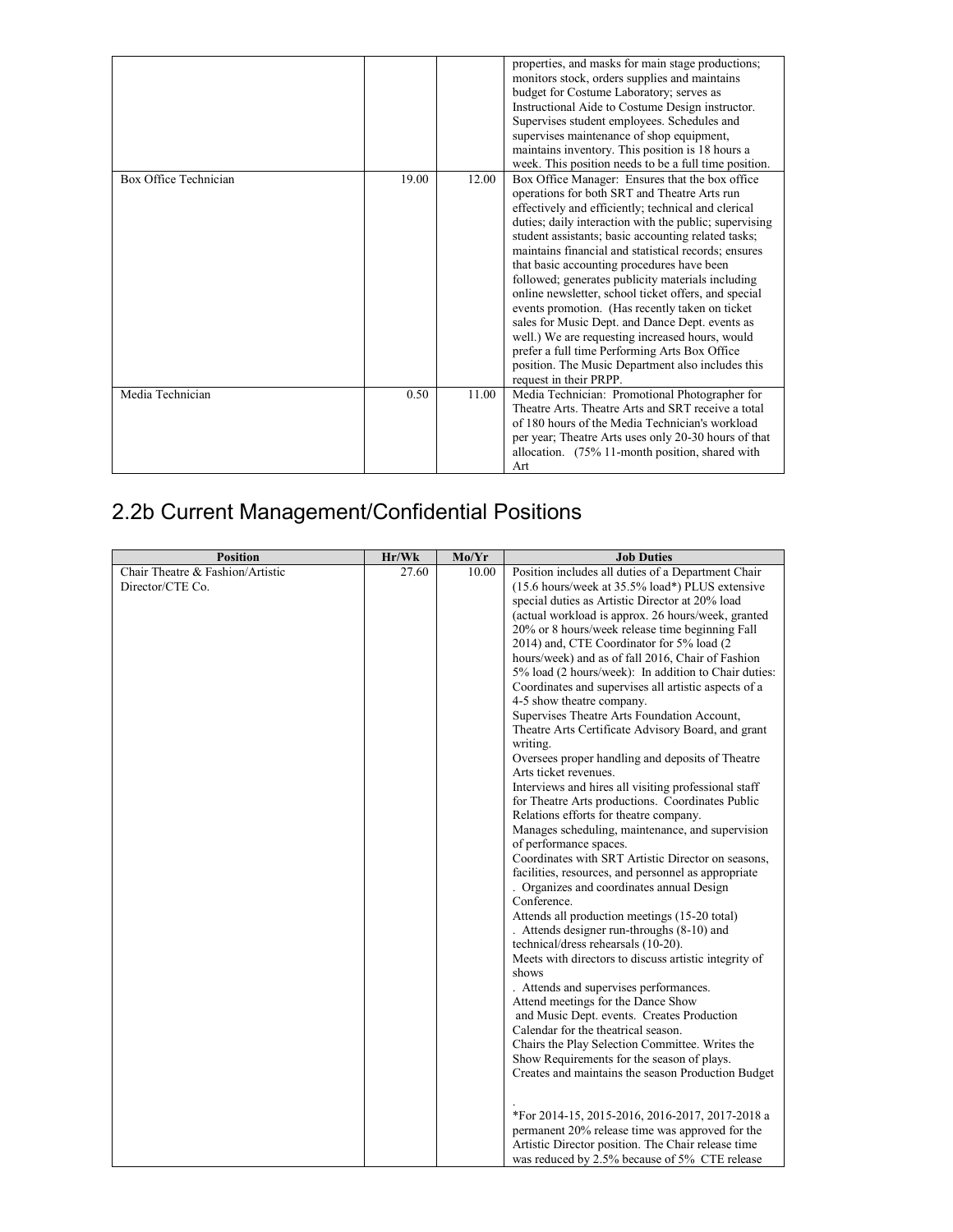|       |      | time. Fashion Studies merged with Theatre Arts fall<br>2016. This position was granted additional release<br>time of $5\%$ . |
|-------|------|------------------------------------------------------------------------------------------------------------------------------|
| 40.00 | 2.00 |                                                                                                                              |

# 2.2c Current STNC/Student Worker Positions

| <b>Position</b>                             | Hr/Wk | Mo/Yr | <b>Job Duties</b>                                   |
|---------------------------------------------|-------|-------|-----------------------------------------------------|
| <b>BURBANK</b> Overtime Technical Assistant | 5.20  | 10.00 | Covers stage, sound, and lighting needs for Burbank |
|                                             |       |       | events not covered by the THAR Technical            |
|                                             |       |       | Director: Music Department events and some          |
|                                             |       |       | community education events.                         |
| THAR Student Employee - Scenery             | 10.00 | 10.00 | Constructioin of scenic element for main stage      |
| Laboratory                                  |       |       | productions. At the moment the department is using  |
|                                             |       |       | Foundation funds to supplement these costs.         |
| THAR Student Employee - Costume             | 12.00 | 10.00 | Construction of costume elements for main stage     |
| Laboratory                                  |       |       | productionsAt the moment the department is using    |
|                                             |       |       | Foundation funds to supplement these costs.         |
| THAR Student Employee - Costume             | 12.00 | 10.00 | Construction of costume elements for main stage     |
| Laboratory                                  |       |       | productions At the moment the department is using   |
|                                             |       |       | Foundation funds to supplement these costs.         |
| THAR Student Employee - Box Office          | 15.00 | 10.00 | [currently a FEDERAL WORK STUDY position]           |
|                                             |       |       | Assists Box Office Manager                          |
| THAR Student Employee - Scenery             | 10.00 | 10.00 | Construction of scenic elements for main stage      |
| Laboratory                                  |       |       | productions At the moment the department is using   |
|                                             |       |       | Foundation funds to supplement these costs.         |
| THAR Student Employee - Scenery             | 10.00 | 10.00 | Construction of scenic elements for main stage      |
| Laboratory                                  |       |       | productions At the moment the department is using   |
|                                             |       |       | Foundation funds to supplement these costs.         |
| THAR Student Employee - Costume             | 12.00 | 10.00 | Construction of costume elements for main stage     |
| Laboratory                                  |       |       | productions At the moment the department is using   |
|                                             |       |       | Foundation funds to supplement these costs.         |
| THAR Student Employee - Box Office          | 12.00 | 10.00 | Ticket Sales and Customer Support                   |
| THAR Student Employee - Scenery             | 10.00 | 10.00 | Construction of scenic elements for main stage      |
| Laboratory                                  |       |       | productions At the moment the department is using   |
|                                             |       |       | Foundation funds to supplement these costs.         |
| THAR Student Employee - Scenery             | 10.00 | 10.00 | Construction of scenic elements for main stage      |
| Laboratory                                  |       |       | productions At the moment the department is using   |
|                                             |       |       | Foundation funds to supplement these costs.         |

# 2.2d Adequacy and Effectiveness of Staffing

# **UPDATE 2019**

On February 28, 2019, Vice President of Academic Affairs, Jane Saldana-Talley granted Theatre Arts and Summer Repertory Theatre permission to postpone the full update of the PRPP until spring 2020. The reasoning is that until both programs are settled in the remodeled Burbank, anything that is reported while Theatre Arts and SRT are in swing space will not accurately reflect the status of these two programs.

### **Theatre Arts Staffing Profile**

#### **Total Assigned Workload**

6.9241 FTE 0.95% of District Total 42% Regular 58% Adjunct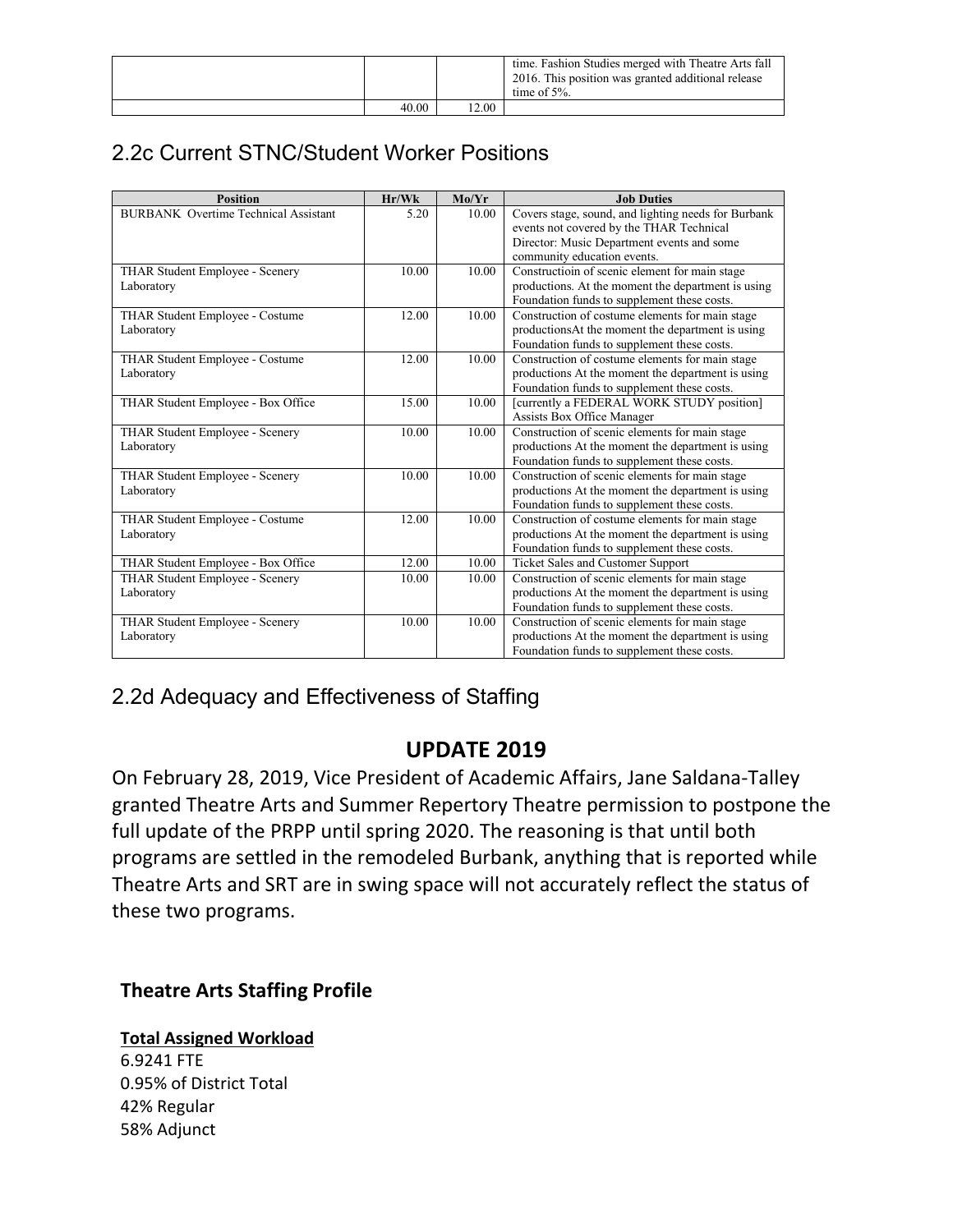#### **Regular Faculty**

3 contract faculty\* 3.0 FTEF 0.97% of District Total

• Leslie McCauley, Faculty and Dept. Chair/Artistic Director.

Load for Chair (2016-2017: 38% per semester, reduced to 35.5% because of 5% CTE Coordinator load, 20% for Artistic Director beginning Fall 2014). Fashion Studies was recently merged with Theatre Arts. Additional release time for Fashion = 5%.

- Maryanne Scozzari, Faculty
- Laura Downing-Lee, Faculty

*\*The fourth contract faculty, James Newman, is 100% reassigned time for Summer Repertory Theatre Festival. His FTE appears on the SRT PRPP.*

#### **Adjunct Faculty**

Average 16 adjunct faculty per semester 3.9241 FTEF 0.94% of District Total

#### **Classified Staff**

4 Classified Staff + 1 Shared Classified Staff position 3.9723 FTE 0.87% of District Total

- THAR Administrative Assistance III  $= 1.0$
- THAR Costume Technician  $= 0.45$
- THAR Production Specialist  $= 1.0$
- THAR Box Office Manager  $= 0.2375$

*The data may not be correct, due to an error in the recording of FTE for the Box Office Technician whose position (.47 FTE) is divided between THAR and SRT). In addition, the hours for the ART Media Tech, who serves as the Promotions Photographer for the yearly program, is also divided between THAR and SRT.*

#### *Plus*

• ART Media Tech - Promotions Photographer = 0.0473

This is a shared position with the Art Dept. and SRT. The total position is 75% x 11 months. Theatre Arts receives approx. 20-30 hours of the employee's work per year.

#### **STNC**

2 STNC Employees 0.2816 FTE 0.30% District Total \*note: all STNC positions were cut for 2017-2018.

#### **Student Employees**

13 Student Employees 2.4834 FTE 1.39% Distric Total) (previous year was 2.11% District Total)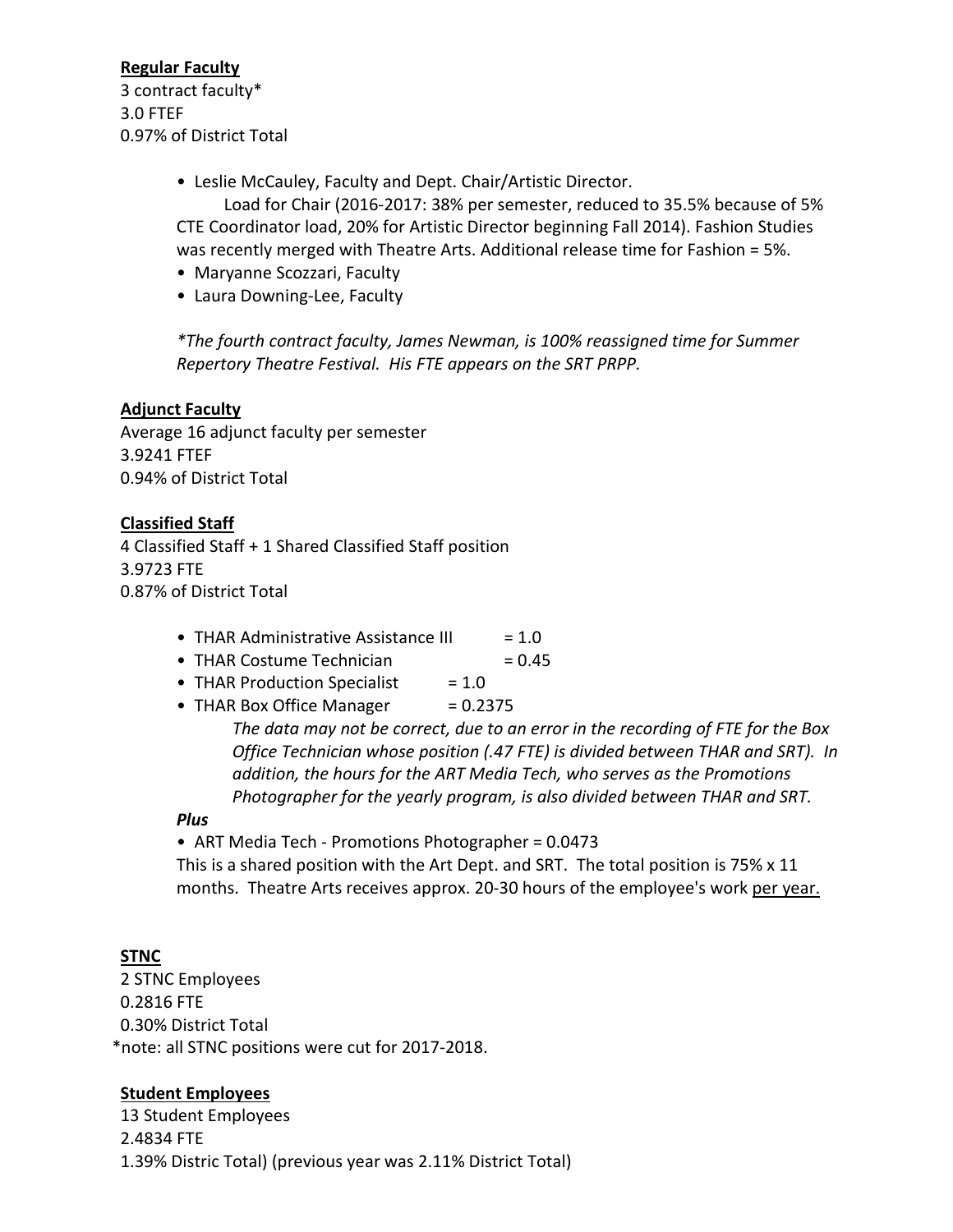Positions are divided between the Scenery Lab, the Costume Studio, and the Box Office. The total number of hours available are often subdivided between students because they can only work a limited number of hours. For instance, one student employee works only 3 hours a week.

#### **RECENT STAFFING IMPROVEMENTS**

None.

However, the much-loved Theatre Arts Admin III retired October 2016. The position was approved for rehire and filled with a *wonderful* employee. Thank you!

In addition, the Box Office Technician resigned fall 2016. The position was approved for rehire, was originally covered by an STNC (with salary savings), and was filled by a permanent employee April 2017. This employee resigned after two weeks. Eventually this position was filled with a permanent employee. Thank you!

### **STAFFING ISSUES AND NEEDS**

#### **IDENTIFIED NEED -**

#### **Increase Hours for Classified Box Office Technician (aka "Box Office Manager"):**

Theatre Arts/SRT has greatly benefited by the transition of the STNC Box Office Manager to the 47% Classified Box Office Manager. However, after completing our fifth year with the position at 47%, it is clear that the workload outstrips the current number of allocated hours. For instance, for the 2014-2015 through 2016-2017 academic years, the Dean of Arts and Humanities funded the staffing of the Box Office for Music Department events. The Dance Department pays the hourly wage for two student employees to assist with ticket sales. This is not a long term solution and the Box Office Manager worked well over the allocated hours, on their own time. In addition, the Theatre Arts and SRT Administrative Assistants worked an average of 3 hours per semester counting the receipts for Music. Spring semester is especially challenging when the SRT subscription packages are being purchased by patrons at the same time that the yearly program is selling tickets to spring shows. The average spring semester work load is 30 hours a week.

Therefore, this position needs to be **at least a 75% position**. T**his position currently qualified for Shift Differential.** This position processes an average of 37,500 tickets for Theatre Arts and SRT combined, not including Dance and Music Department tickets.

The Theatre Arts Department, with the support of the Music and Dance Departments, requests that this position be permanently increased to 75%. **Were the position to be increased to 75%**, **the Box Office could continue to handle the ticket sales for the Music and Dance Departments events throughout the year**. This proposal is based on the year-long pilot program conducted in 2013-2014.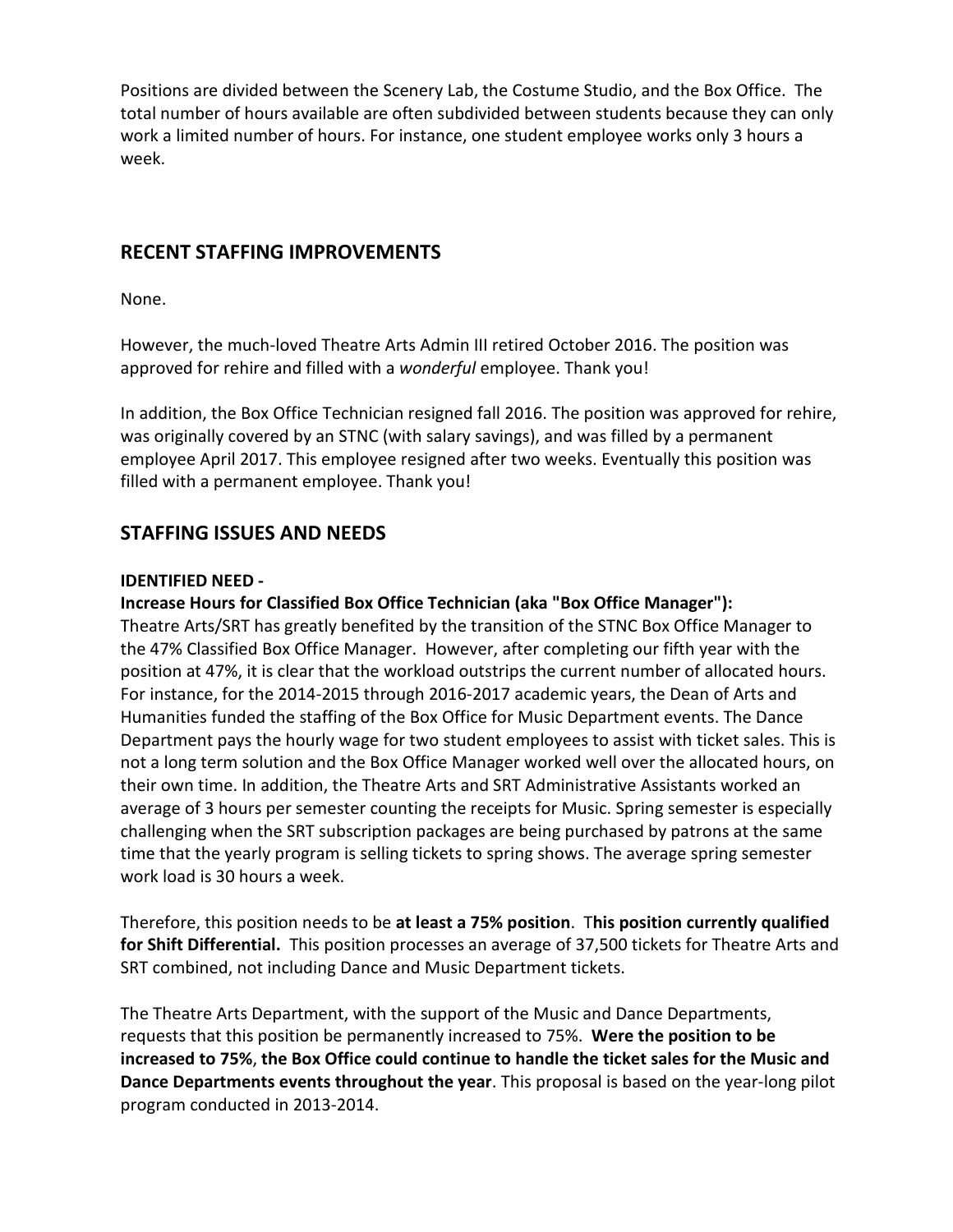Interim Dean Dr. Mark Anderman was made acutely aware of the Box Office staffing need spring 2017 due to the Burbank Remodel and the need for Theatre Arts, SRT, Dance and Music to find swing space for the two-year relocation. Each program has and is struggling to find individual solutions for their box office needs, solutions which have cost each program individually. This chaos and cost could be avoided by an at least 75% Box Office positon.

*Benefits to the District:*

- Redirects box office-related workload currently shouldered by Music Dept. faculty, staff and students to a professional Box Office Manager specifically trained in handling ticket sales and dealing with the public. Allows Music Dept. faculty and staff to better focus on the needs of their program.
- Increased level of professionalism and better public relations for Music Dept. events.
- Centralized location for patrons wishing to purchase tickets for academic performing arts programming (Theatre Arts/SRT, Music, Dance).
- Online and pre-event ticketing made available for Music Dept. events
- Computerized accounting of ticket revenue for Music Dept., Theatre Arts Dept. and Dance Dept. events

### *Expanded Proposal – Creation of Centralized Performing Arts Box Office in the renovated Burbank Auditorium and Studio Theatre:*

With the remodel of Burbank Auditorium and addition of the Studio Theatre, the college has an opportunity to create a centralized District Events Box Office. The Box Office could potentially take on the ticket sales for all non-athletic events for the district. If this were to occur, the Box Office Manager position would have to be increased to a 100% position, the need for a much more centralized box office for the district has been discussed by many in the district and community for years. The remodeled Burbank Box Office is large, with two sales window, one Will Call window, and two work desks. The time is ripe for this position.

#### **IDENTIFIED NEED - Burbank Technician for the Remodeled and Expanded Burbank Auditorium**

This position would function as Facilities Manager for the remodeled and expanded Burbank Auditorium.

The workload for the Theatre Production Specialist (AKA "Technical Director") is more substantial than a single individual can accomplish within a 40-hour workweek, a situation that is exasperated by the lack of a full-time faculty member in Theatre Technology/Stagecraft. In addition, the person holding the Production Specialist position is also expected to serve as the facility manager for Burbank Auditorium and coordinate technical needs for non-Theatre Arts events in Burbank.

With the remodel of Burbank and addition of the Studio Theatre, the Theatre Arts Production Specialist will be managing two performing arts venues.

Although there is a small allocation of funding for a Burbank Technician, it is insufficient to cover its current application, that of hiring a skilled STNC to handle the Music Department events each semester, as well as any other non-Theatre Arts events (**Note:** during the two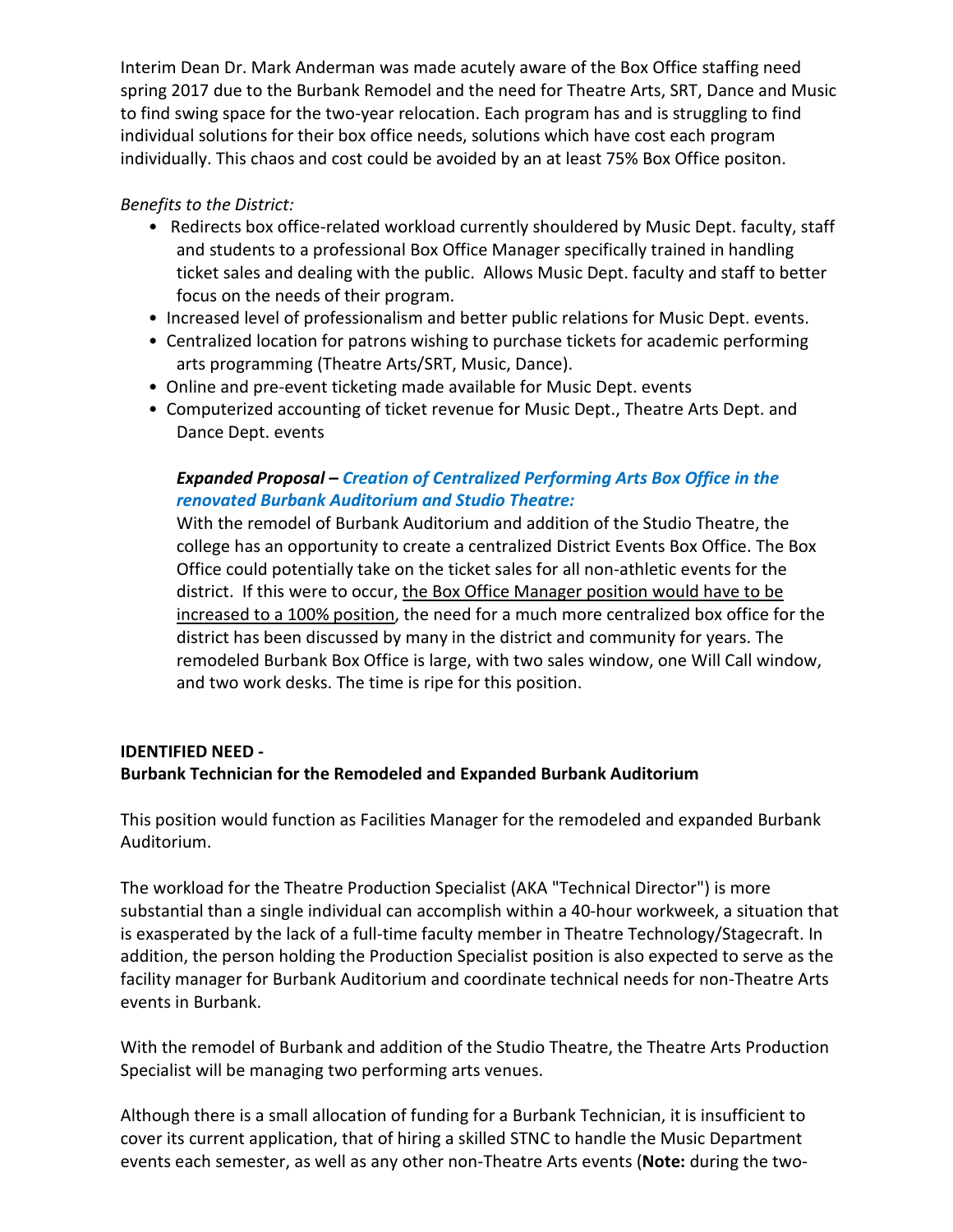year remodel, Theatre, Music and Dance are using alternative locations). When STNCs are not available, the Theatre Production Specialist must work additional hours, further exacerbating his already overloaded schedule. Historically, the Production Specialist then generates so much comp time that there are not enough days in the calendar year for him to take time off and (with the addition of vacation hours) results in the employee being off work for most of the summer months.

There are also ongoing District concerns regarding the workload of the Theatre Arts Administrative Assistant III, the Theatre Arts Department Chair/Artistic Director and the SRT Artistic Director. Together with the Production Specialist, these four positions (plus faculty and staff in Music) spend a large portion of their workday dealing with Burbank facilities issues.

Therefore, the Theatre Arts Program (and the other departments who use this position) need a permanent 100% 12-month classified employee to be the Burbank Technician who would function as a Facilities Manager. In addition to serving the technical needs of the Music and Dance Departments, this position could also alleviate some of the evening and weekend production workload for the Theatre Production Specialist. This would result in an important cost savings for the Theatre Arts Department by reducing the considerable amount of overtime (paid at time and a half) accumulated by the Production Specialist each year and the continuing requests by Theatre Arts for additional release time, staff and student labor increases. A full-time Burbank Technician who serves as a Facilities Manager would alleviate the workload on these other positions, be a cost-saving measure, and help reduce burnout. It is also industry standard. For instance, Sonoma State's Theatre Arts Department employs a full time technical director and two full time scene shop employees and a full time Tech Production Coordinator.

#### **IDENTIFIED NEED -**

#### **Restoration of Promotions Specialist Classified Position:**

RETIRED DEC 2010, CURRENTLY UNFILLED. (20 hours/week; 10 for Theatre Arts; 10 for SRT) *Duties: Develops publicity and marketing campaigns for seasons and individuals shows; produces radio, television and newspaper promotional material; graphic artist for promotional materials; sells advertising space; writes and designs advertising copy; plans and supervises publicity, advertising, and promotional campaigns; interacts with media and district PR office; coordinates special promotions; coordinates photo sessions for promotional purposes.* 

As noted above, in the past SRT and the Theatre Arts Program shared a 50% Theatre Arts Promotions Specialist; the position has not been filled since the employee retired in December 2010. In the interim, the bulk of graphic design, web management, publicity, promotions, the season brochures, and production materials have been handled by Public Relations in coordination with the Artistic Directors and Administrative Assistant IIIs for both Theatre Arts and SRT. While this has been a positive collaboration, it has created a *considerable workload increase* for both Public Relations staff and Theatre Arts/SRT faculty and staff. As a result, the quality of the work has been compromised, which in turn negatively impacts the box office revenue for Theatre Arts/SRT events.

**2017 update:** Campus PR continues to be overloaded. As a result, the Theatre Arts Artistic Director has done the bulk of the publicity for the 2014-2015 through the 2017-2018 seasons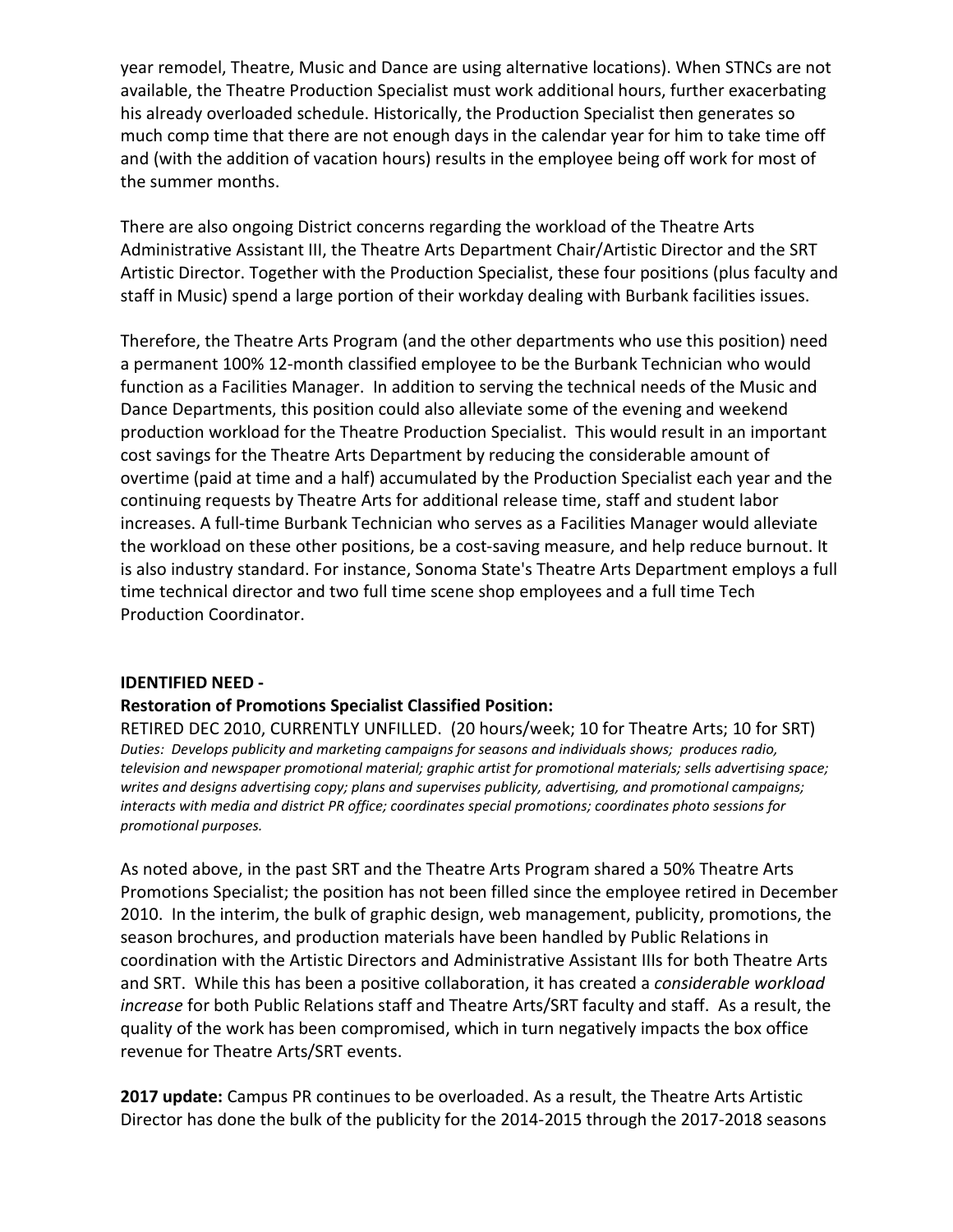(press releases, calendar listings, distribution of photos, coordination of campus PR events, website, coordination of radio interviews, and outreach to critics).

With the cultural shift to social media, there is now a need for consistent and constant outreach. Theatre Arts hired a student Marketing Intern to field most of the social media needs for 2016-2017. For the 2017-2018 year, this person moved into a guest artist position, paid from our already stressed Foundation Account. However, mentoring this very talented new marketing coordinator through the world of PR has added to the Chair's workload.

Together, Theatre Arts and SRT are in need of a dedicated position focusing on public relations, marketing, social media, website design and maintenance, and basic graphic arts (more sophisticated graphics needs would continue to be handled by the district's Graphic Artist).

These are high profile public programs that require quality promotional support. As a nationally and internationally known program, SRT's promotional requirements are particularly substantial. In order for both programs to continue to thrive, a suitable replacement for this position is essential. It is essential for this position to be reinstated as soon as possible.

*Workload Benefits:* Restoration and expansion of this position would make a substantial positive difference in the overwhelming workloads of the faculty Artistic Directors of both Theatre Arts and SRT, as well as the Administrative Assistant IIIs for both programs. Redirecting the bulk of the promotions work to a classified position would allow all four individuals to focus on the many other demands of their positions more successfully. While collaboration with Public Relations Staff would still need to continue on a modified scale, the restoration of this position would substantially help their workload issues as well.

#### *Expanded Proposal – Full-time Arts Promotion Specialist*

We further propose the expansion of this restored position to a **100% position** that would handle these duties for our programs, as well as Music, Dance, Fashion, the Art Gallery and the Museum.By reinstating the Theatre Arts/SRT Promotions Specialist, and expanding the position to full-time to include all the arts, the museum, and related events, we could greatly improve the public representation of these programs, increase revenue, and achieve workload improvements for all of these individuals:

- 1. Theatre Arts Artistic Director
- 2. SRT Artistic Director
- 3. Theatre Arts AAIII
- 4. SRT AAIII
- 5. Public Relations Graphic Artist
- 6. Public Relations Assistant
- 7. Music Department Faculty (Choral)
- 8. Music Department Faculty (Instrumental)
- 9. Music Department AAII
- 10. Art Gallery coordinator (currently unfilled; work shared by faculty)
- 11. Museum Director
- 12. Dance Faculty (multiple individuals)
- 13. Fashion Adjunct Faculty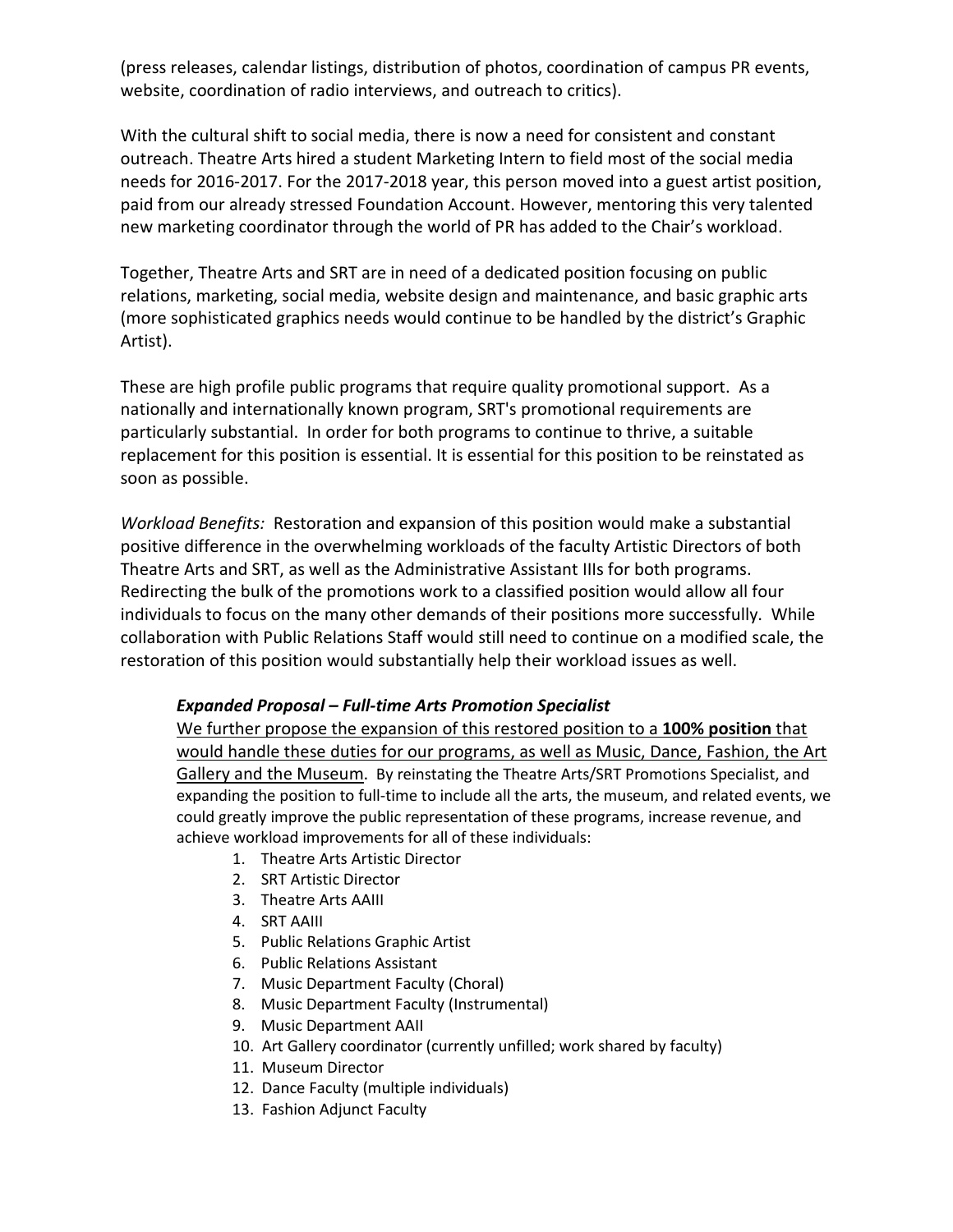#### **IDENTIFIED NEED -**

**Increase of Hours for Costume Technician:** The Theatre Arts Department produces four-five shows each year, requiring hundreds of costumes to be made, altered and/or purchased. Currently, this is done by one full-time Costume Instructor (in more than 30 years she has never received load for this work), one part-time Costume Technician, and a few student employees. As a comparison, the Costume Laboratory at Sonoma State has 3 full time employees to handle a comparable number of productions and costumes.

The current allocation of hours for the Costume Technician position is insufficient to meet the demands of the Costume Studio and production workload. Below is an example of the total labor that was required to build costumes for our four-show season:

| Student Labor              | \$12,464.30 | Supplemented by           |
|----------------------------|-------------|---------------------------|
|                            |             | \$4,242.00 from           |
|                            |             | <b>Foundation Account</b> |
| <b>Contract Seamstress</b> | \$1,250.00  | <b>Foundation Account</b> |
| Cutter/Drapers (2)         | \$3,000.00  | <b>Foundation Account</b> |
| <b>Specialty Costume</b>   | \$3,297.74  | <b>Foundation Account</b> |
| Crafter                    |             |                           |
| <b>GRAND TOTAL</b>         | \$20,012.04 |                           |
| <b>COSTUME SHOP</b>        |             |                           |

**Costume Shop Labor Totals in Excess of allotted Costume Technician Hours:**

Therefore, the PRPP for the Theatre Arts Program has consistently included a request for **an increase in the Costume Technician from 18 hours a week to a 10-month 100% position**.

#### **IDENTIFIED NEED -**

#### **Increase Funding for Student Labor**

Student employee positions in our department are usually in high demand because the positions are convenient, flexible, and provide employment experience in their field of choice (thus building their resumes for the future). In addition, hiring students can be an economical way to alleviate some of the workload issues for both staff and faculty in our demanding program.

We did see an increase from \$16,444.00 to \$20,407.00 to cover increases in the minimum wage, but overall the budget for student employees has not gone up in 20 years. Therefore, the department has experienced a loss in overall work hours. We divide this between the Costume Shop, Scene Shop, Box Office and Dept. Office, supplementing with \$4,890.00 in Federal Work Study.

An increase in our student employee budget allocation would also allow us to hire student help in the following areas to alleviate the workload for the classified staff and faculty. Possible assignments may include, but not be limited to the following:

• Department Office Student Assistant (to ease the work load of the Admin III and the Chair).

- Box Office Student Assistant(s)
- Production Assistant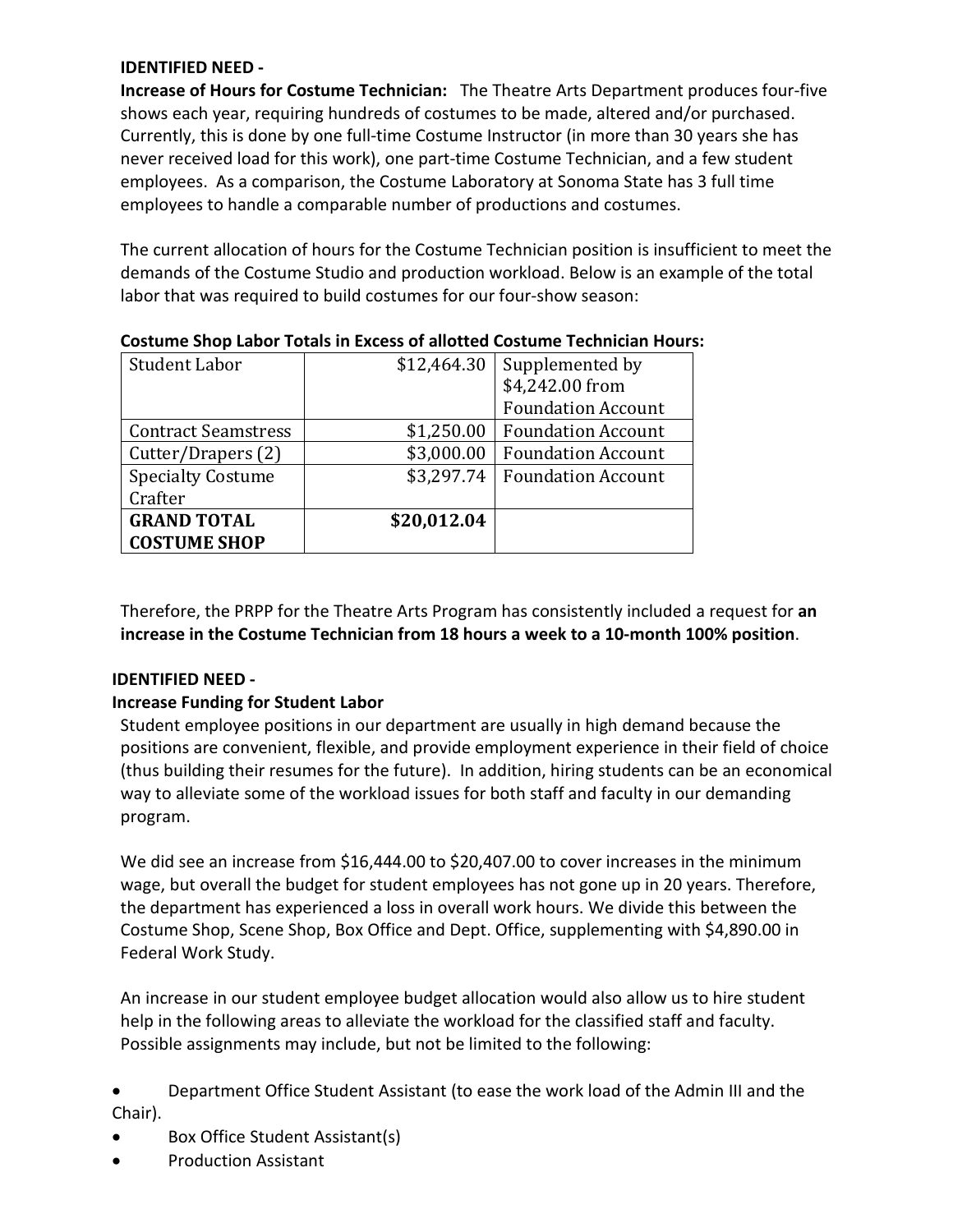- Costume Studio Student Assistants
- Scenery/Lighting/Sound Student Assistants

#### **IDENTIFIED NEED -**

#### **Funding for Costume STNCs:**

The Theatre Arts Department currently produces four shows a year, including two large productions. As the need for large casts has increased (FTES), so too has the volume of costumes. Additional skilled labor is needed so that the full-time Costume instructor and Costume Technician can mentor the many students who work in the Costume Studio as part of their course DHR hours or as volunteers. The cost of STNC funding for additional skilled labor during high production periods would be \$3,068 (200 additional hours).

While Theatre Arts has scaled back during the two-year remodel, once the remodeled Burbank and Studio Theatre open, Theatre Arts will be in a position of having to rebuild our program back to its 2016-2017 level of excellence. Funding for labor is central to this mission, particularly since our Foundation revenues will have taken a projected 50% hit in reduced ticket sales for an extended period of time.

#### **IDENTIFIED NEED -**

#### **Production and Resource Manager:**

In recent years, it has become clear that the challenges of running two production programs (Theatre Arts and SRT), as well as serving the intersecting events needs for other departments like Fashion, Music and Dance, are creating serious workload problems for the existing Theatre Arts and SRT faculty and staff. And with the addition of the Studio Theatre, the need for facilities management will increase.

One viable solution for Theatre Arts would be to create a management/instructional support position. This 50%, 10-month position would provide coordination between the various departments and district offices, assisting the Theatre Arts Chair/Artistic Director and the Administrative Assistant III during the regular school year.

Duties would include coordinating production and building schedules, facilities coordination, and resource documentation, as well as facilitating the elaborate communication network required of such production programs. This position would also oversee the department's costume, scenery, and property inventory at the warehouse in Windsor. Potentially, this position could also take on the coordination of production elements for Music, Fashion and Dance Department public events, alleviating a heavy workload for the Music, Fashion and Dance faculty and staff, as well.

It is also industry standard. For instance, Sonoma State's Theatre Arts Department employs a full time Production Manager.

*Workload Benefits:* Creation of this position would make a substantial positive difference in the overwhelming workloads of the faculty Artistic Director for Theatre Arts, the Administrative Assistant III, and the Theatre Arts Production Specialist (aka Technical Director), allowing all three individuals to focus on the many other demands of their positions more successfully.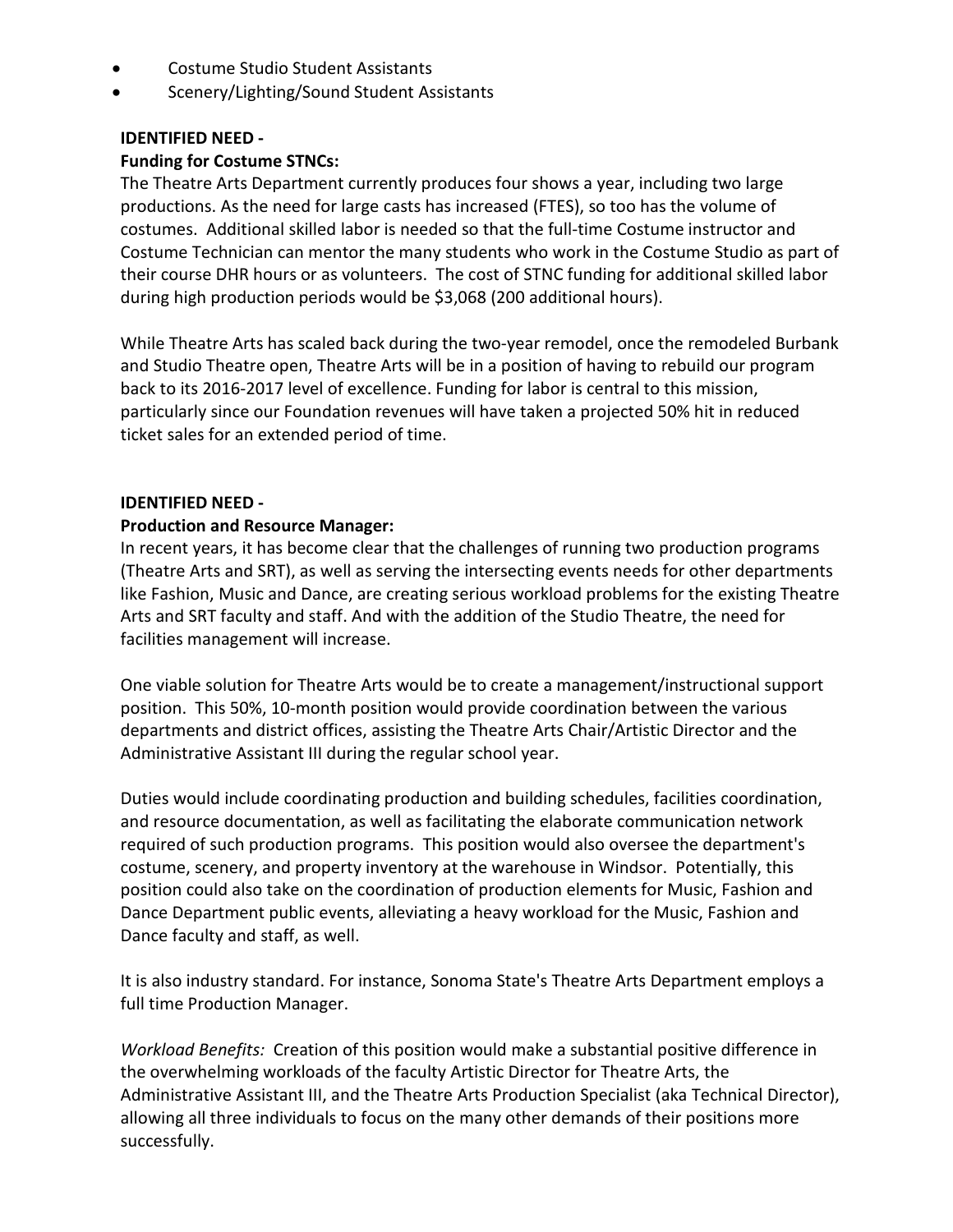#### **IDENTIFIED NEED -**

#### **House Manager:**

A House Manager is the individual overseeing the needs of the audience in a theatre; in the 'old' Burbank Auditorium, that number can reach 600 for a single performance (house size of the remodeled Burbank is 400). Duties include training and supervising ushers, ordering and supervising the sale of concessions, addressing the needs of patrons with special needs, and overseeing the safety and/or evacuation procedures in the event of an emergency.

For many years the House Managers for our production were students, usually those registered for the Theatre Management class; it was not uncommon to have two or more students in the position during the run of a show. However, due to the increase in the size of our audiences in recent years, as well as increased concern about public safety in entertainment venues, it became apparent that we needed to have someone in the position who would provide continuity and expertise.

Therefore, over the last six years the Theatre Arts Department has had a single House Manager who works not only Theatre Arts events, but *all* major public performances. Since 2012, Theatre Arts, the Music Dept. and the Dance program have all had to compensate this individual using box office revenue. However, this individual is providing an important service for the District, and as such, should be a District employee.

With the remodel of Burbank Auditorium and the addition of the Studio Theatre, the need for this position is even greater.

Therefore, we request a Classified part-time permanent position. The position would entail approx. 480-500 hours per year, averaging approx. 40 hours per month. Such a position would require a flexible, hourly schedule to accommodate the episodic nature of the job; the position would be year-round to accommodate the needs of Theatre Arts, SRT, Fashion, Music, and Dance. Due to the night and weekend schedule for the position, this position would also qualify for Shift Differential.

| Rank | Location   | <b>SP</b>      | M              | <b>Current Title</b>            | <b>Proposed Title</b>           | <b>Type</b> |
|------|------------|----------------|----------------|---------------------------------|---------------------------------|-------------|
| 0001 | Santa Rosa | $\overline{0}$ | 0 <sub>1</sub> | Theatre Arts Box Office         | Campus Box Office Technician    | Classified  |
|      |            |                |                | Technician $(47.5\%)$           | $(100\%)$                       |             |
| 0002 | Santa Rosa | $\overline{0}$ | 0 <sub>1</sub> | Does not exist                  | Burbank Events Professional     | <b>STNC</b> |
|      |            |                |                |                                 | Expert                          |             |
| 0003 | Santa Rosa | $\overline{0}$ | 0 <sub>1</sub> | Theatre Arts Costume Technician | Theatre Arts Costume Technician | Classified  |
|      |            |                |                | $(37.5\%/10 \text{ mon.})$      | $(100\%/10 \text{ mon})$        |             |
| 0004 | Santa Rosa | 0 <sub>1</sub> | 0 <sub>1</sub> | Guest Artist Paid by Foundation | Burbank Front of House Manager  | <b>STNC</b> |
|      |            |                |                | Funds                           | 50%                             |             |
| 0005 | Santa Rosa | $\overline{0}$ | 0 <sub>1</sub> | Guest Artist Paid by Foundation | Burbank Events Technician       | <b>STNC</b> |
|      |            |                |                | <b>Funds</b>                    | (backstage staff)               |             |
| 0006 | Santa Rosa | $\overline{0}$ | 0 <sub>1</sub> | Guest Artist Paid by Foundation | Theatre Arts Production Manager | Management  |
|      |            |                |                | <b>Funds</b>                    | $100\%$                         |             |
| 0007 | Santa Rosa | $\overline{0}$ | $\Omega$       | Guest Artist Paid by Foundation | Theatre Arts Costume Technician | <b>STNC</b> |
|      |            |                |                | <b>Funds</b>                    | 50%                             |             |

# 2.2e Classified, STNC, Management Staffing Requests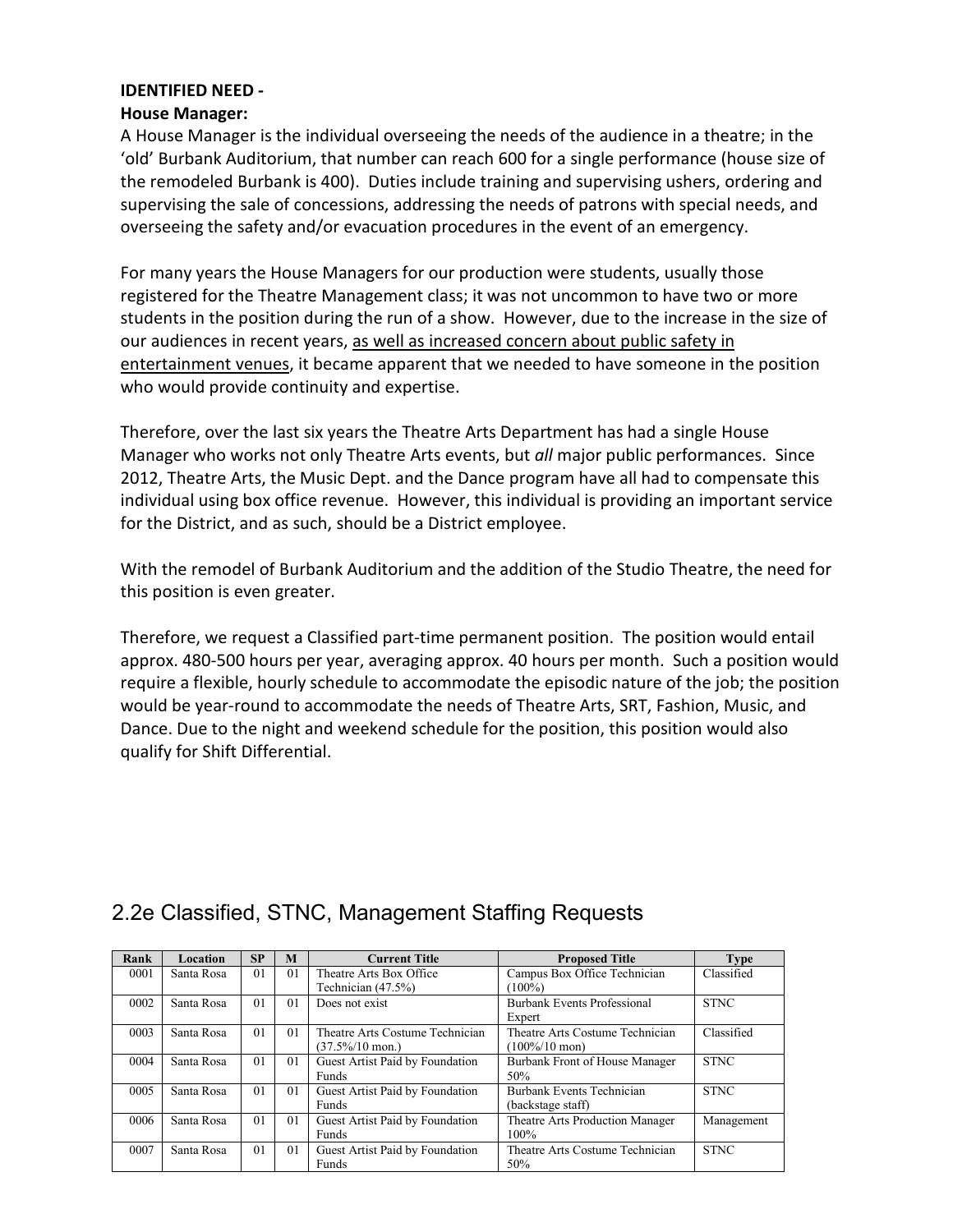| 0008 | $\sim$<br>Rosa<br>Santa | $_{01}$ | $_{01}$ | <b>CONTRACT</b><br>Arts<br>Promotions<br>Reinstate<br>heatre | <b>COL</b><br>Arts<br>l heatre<br>Promotions<br>Specialist | . .<br>$\sim$<br>∟lassified |
|------|-------------------------|---------|---------|--------------------------------------------------------------|------------------------------------------------------------|-----------------------------|
|      |                         |         |         | Specialist                                                   | $7.5\%$<br>ıд                                              |                             |

# 2.3a Current Contract Faculty Positions

| <b>Position</b>            | <b>Description</b>                                                                  |
|----------------------------|-------------------------------------------------------------------------------------|
| Faculty, Laura Downing-Lee | Reduced load to 90% Fall 2018. Expertise in Acting, Directing, Theatre History,     |
|                            | Dramatic Literature, Theatre for Young Audiences, Dramaturgy                        |
| Faculty, Leslie McCauley   | Department Chair/Artistic Director Expertise in Acting, Directing, Theatre History, |
|                            | Dramatic Literature, and Multicultural Theatre                                      |
| Faculty, Maryanne Scozzari | Expertise in Costuming, Makeup, Hair, Puppets, and Masks                            |
| Faculty, James Newman      | (SRT only. See SRT PRPP) Artistic Director Summer Repertory Theatre Festival        |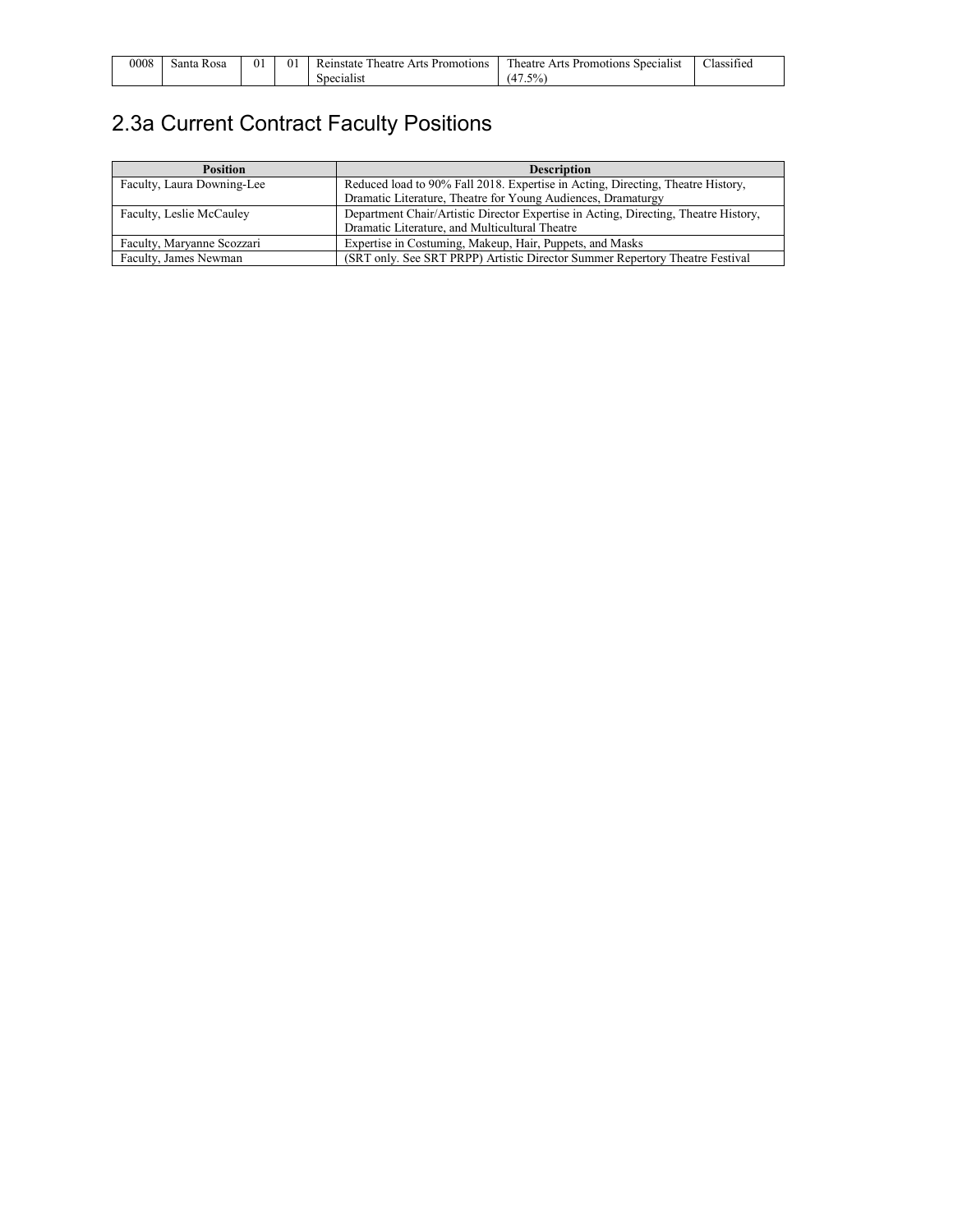# 2.3b Full-Time and Part-Time Ratios

| <b>Discipline</b>           | FTEF   | $%$ Reg | <b>FTEF</b> | % Adi   | <b>Description</b>                                                                                                                                                                                                                                                                                                                                                                                                                                      |
|-----------------------------|--------|---------|-------------|---------|---------------------------------------------------------------------------------------------------------------------------------------------------------------------------------------------------------------------------------------------------------------------------------------------------------------------------------------------------------------------------------------------------------------------------------------------------------|
|                             | Reg    | Load    | Adi         | Load    |                                                                                                                                                                                                                                                                                                                                                                                                                                                         |
| Theatre Arts Yearly Program | 3.0000 | 42,0000 | 3.9200      | 58,0000 | Laura Downing-Lee on 10% load reduction fall 2018. The majority of our sections are taught by<br>adjucts. The many specializations within this diverse field require more full-time faculty to provide<br>continuity for students in each area. Theatre Arts is in need of an anchor faculty position in Theatre<br>Technology/Stagecraft/Design. This position would help eleviate overtime, comp time and guest<br>artist issues with the department. |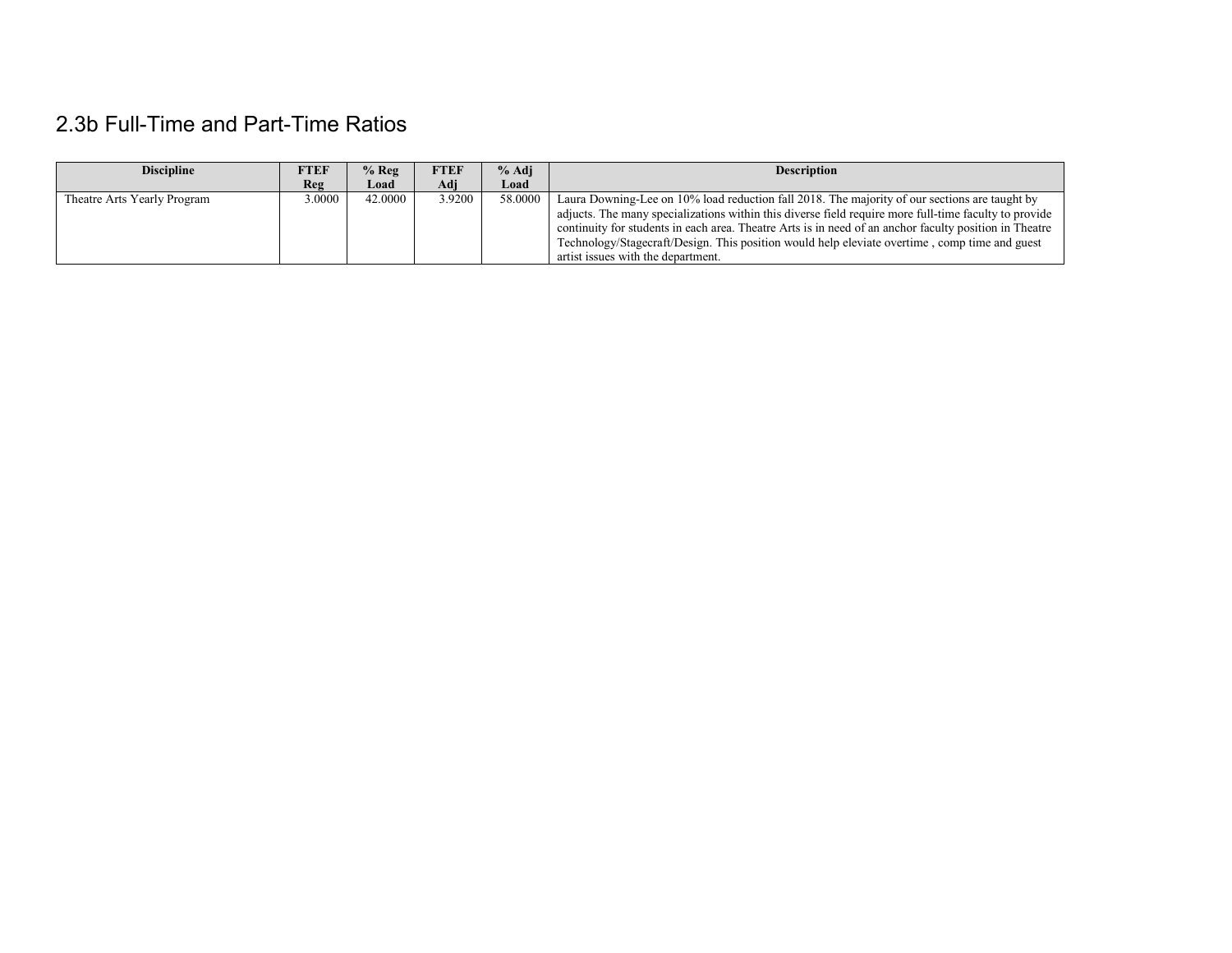### 2.3c Faculty Within Retirement Range

## **UPDATE 2019**

On February 28, 2019, Vice President of Academic Affairs, Jane Saldana-Talley granted Theatre Arts and Summer Repertory Theatre permission to postpone the full update of the PRPP until spring 2020. The reasoning is that until both programs are settled in the remodeled Burbank, anything that is reported while Theatre Arts and SRT are in swing space will not accurately reflect the status of these two programs.

## **Theatre Arts Department** *Theatre Arts/SRT (Summer Repertory Theatre Festival)*

At this time, all of the three faculty members are within retirement range: one is 50-54 and two are over 55. One is going on 10% load reduction fall 2018.

2.3d Analysis of Faculty Staffing Needs and Rationale to Support Requests

# **Theatre Arts Department**

The Theatre Arts Department is unique from other academic departments in that many of the department's courses are directly related to the two production programs and we are required to manage and maintain a major performing arts facility as part of our workload. These facts alter significantly the nature of all faculty positions within our department. Examples include, but are not limited to, the following:

Producing 4-5 quality theatre productions, a dance concert and two public showcases, plus providing production support for the Music Department public concerts and other Burbank events, requires a substantial workload for the Theatre Arts Department Chair/Artistic Director *(Yearly Program)*. Now that the Fashion Program is also a part of Theatre Arts, we anticipate a need for technical support for the Fashion Show as well.

The Costume/Makeup Specialist--currently the department's only full-time faculty member in Technical Theatre and Design--is retiring December 31, 2019 as part of the Early Retirement Incentive. The department does not have a full-time faculty member in Stagecraft/Lights/Sound/Design which also means that there is not a faculty member overseeing the Scenic, Lighting, Sound and Properties Labs. As a result, the Costume/Makeup Specialist must shoulder much of the academic coordination of our Technical Theatre (CTE) production program. At the same time, she must design and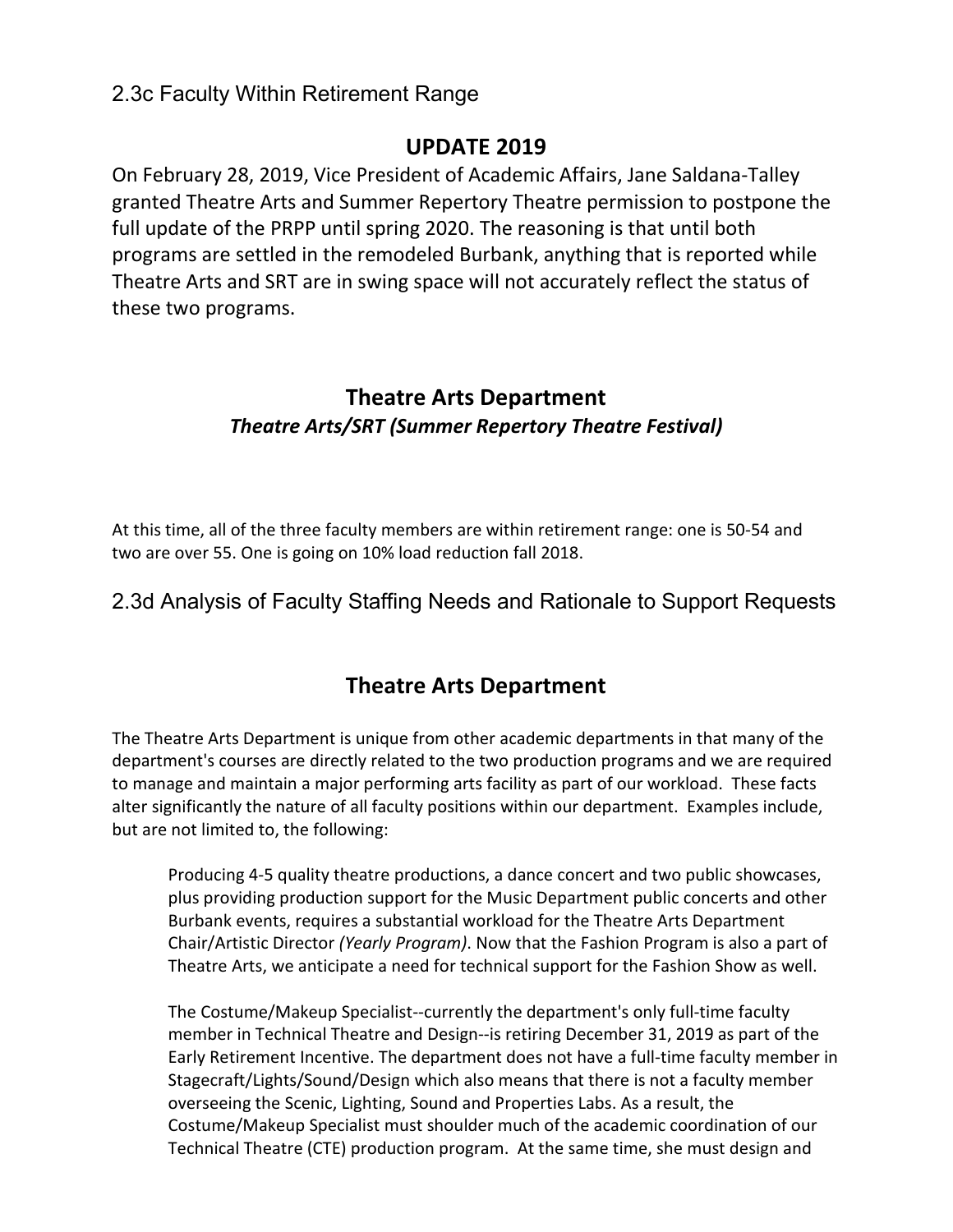build costumes and hair and makeup for a minimum of two shows per year (usually the two largest show), which regularly involves instructing students during that process. Because there is no full-time faculty member in Stagecraft, the Costume/Makeup Specialist also ends up mentoring the Stagecraft and Management Certificate students, areas which are not her expertise. Should this position not be replaced, Theatre Arts will have no full time faculty in technical theatre, which would equate to the death of our program.

The year-round workload for the SRT *(Summer Repertory Theatre Festival)* Artistic Director, in preparation for the five-production summer season that is the center piece of that professional training program, is so substantial that the position is 100% Summer Rep. While the SRT Artistic Director does complete his departmental service through participation in evaluations and special projects, he is unable to share in much of the departmental workload shouldered by the other three full-time faculty.

In order to serve the needs of our students and the college community, the Theatre Arts Department needs the following faculty allocations:

#### **FACULTY STAFFING NEED #1**

#### **Full-Time Technical Theatre/Design Instructor - Stagecraft**

The Theatre Arts Department requests a full-time faculty position in Technical Theatre, Stagecraft, Management and Design on the Santa Rosa campus. This instructor would be the department specialist in Stagecraft and Theatre Technology, as well as two or more of the following design areas: Scenery, Lighting, Properties, Theatre Management, Production Lab (THAR 25: production crews, construction, front of house) and Sound.

Update: the full-time Costume/Makeup/Design/THAR 25 instructor is taking the ERI. In addition, one of the two full time Acting/Theatre History/Lit/Directing instructors is going on reduced load. This leaves one full time, 100%-loaded faculty member in Theatre where there used to be four. Theatre Arts and the newly remodeled Burbank Auditorium absolutely cannot survive without a full time technical theatre position. As illustrated below, Theatre actually needs two full time tech theatre instructors. Without a full time position, there would be no faculty to coordinate the four Certificates in Stagecraft, Costume, Stage Management, and Makeup.

Theatre Arts used to have two full time faculty in technical theatre/design, including a full-time instructor whose expertise was in Technical Theatre/Design; his teaching load was split 50/50 with his duties as Artistic Director of SRT, while teaching a 34% overload each semester in Theatre Arts to meet course needs. When he retired in 2005 and the new Artistic Director was hired, the President made the decision to make the position 100% SRT Artistic Director. This decision was essential for the continued success of SRT, but it left the department without a faculty in Technical Theatre/Design. This deficit has had a significant impact on the department's Technical Theatre program and currently all Technical Theatre courses are taught by adjuncts. It has also placed the responsibility for all Technical Theatre/Design advising and recruitment on the shoulders of the full-time instructor in Costume/Makeup/Design, who is now retiring.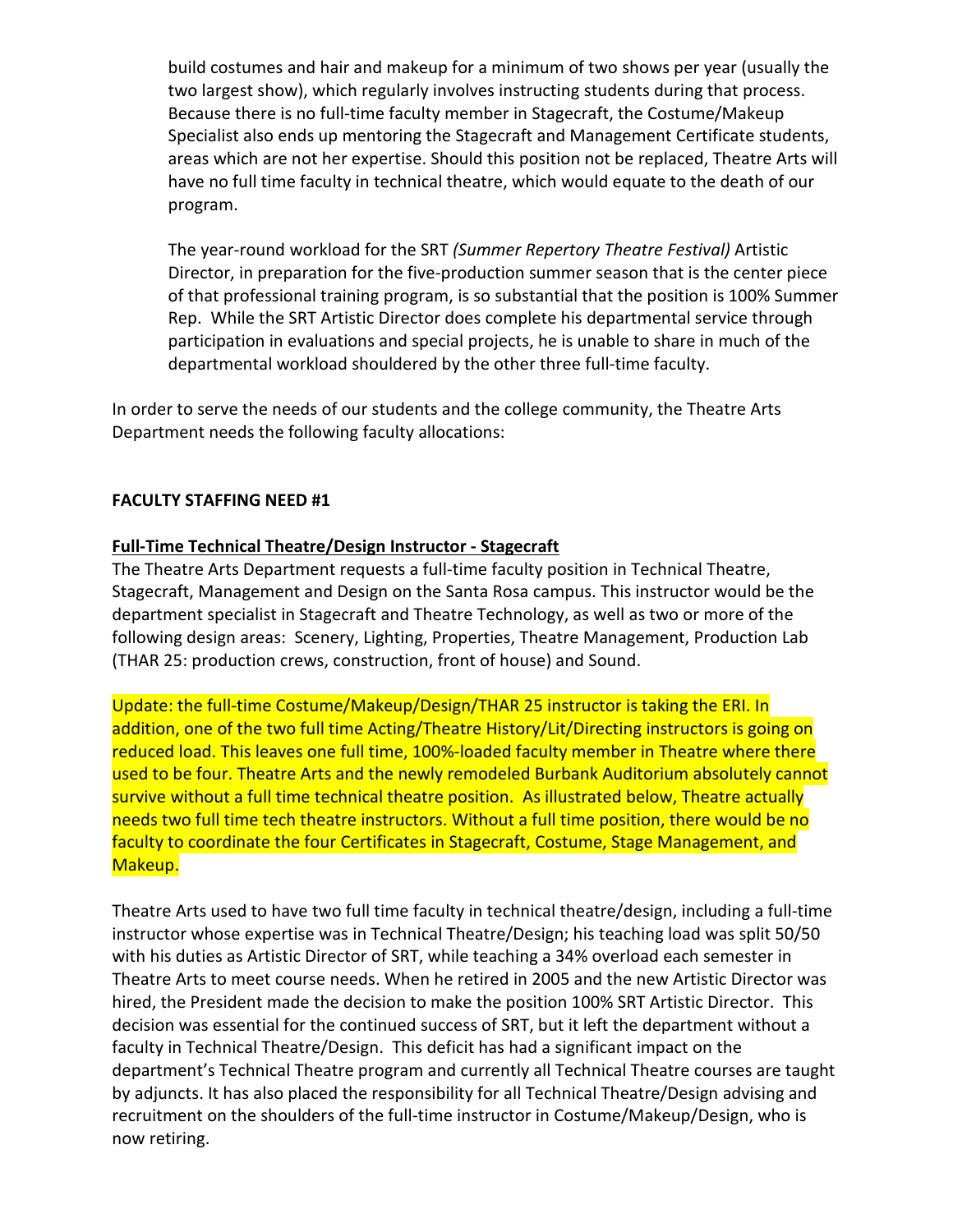The Burbank remodel will be completed fall 2019. It is imperative that this project (and the technological upgrades that will come with such a performing arts facility overhaul) be overseen and managed by a fulltime technical faculty member. Without an anchor faculty, these responsibilities will fall to a classified staff member. This faculty member would be providing a vision for the future.

The benefits of a new full-time faculty position in this area include:

• **Recruitment:** to actively recruit high school students in Technical Theatre/Design (including Windsor and Santa Rosa High that have Production and Managerial Arts Pathways), meet with prospective students visiting the campus, and provide guidance for students preparing to start the program. Technical Theatre students often find immediate job placement due to local and regional demand.

• **CE, Occupational and Academic Advising:** to advise and mentor Technical Theatre/Design students in the areas of stagecraft, set design, lighting design, theatre management, digital sound engineering/design, and related areas; to advise students as they prepare to apply for entry level jobs.

• **Mentoring Student Designers:** to mentor student designers in set design, lighting design, props design, theatre management, sound engineering/design, and related areas throughout their process. Currently the department loads adjunct instructors for a small load percentage to mentor these students (which hurts enrollment efficiency) or hires independent contractors to hand-mentor these students, placing further burden on our Foundation funds.

• **Cohesive Instruction in Specialized Areas:** Theatre Arts currently has five adjuncts that teach Technical Theatre, Management, and Design courses. As is common in this diverse field, each of these instructors has different areas of specialization with little overlap. They also serve in essential design and managerial positions for our production program. These courses require individuals with specific areas of expertise and they are in high demand as a result. In addition, most of these instructors design professionally as independent contractors and their availability is limited. Should we lose one or more of our current

Technical/Design/Management adjunct faculty, we could have significant difficulty in replacing them. This is particularly a concern because the high cost of living in Sonoma County makes it difficult to compete. As an example, fall 2018 adjunct interviews resulted in only one technical theatre candidate and our Theatre Management instructor/Production Manager announced they are moving out of the area. We have no one else qualified/available in our pool.

• **Providing a Well-Rounded Theatre Arts Faculty:** As noted above, in most programs of our size around the state, there are at least four full-time faculty - two in acting/directing/literature and history, one in costuming/makeup/design and one in stagecraft/sets/lighting/sound/props (which are supported by—on average—two full time technical classified staff). Such a configuration supports the fact that students in Theatre Arts often select areas of specialization early in their studies; at the same time, all Theatre Arts students are expected to study all aspects of the field. Having full-time faculty in each of the areas provides them with the instructional continuity and well-rounded support they will need throughout their education.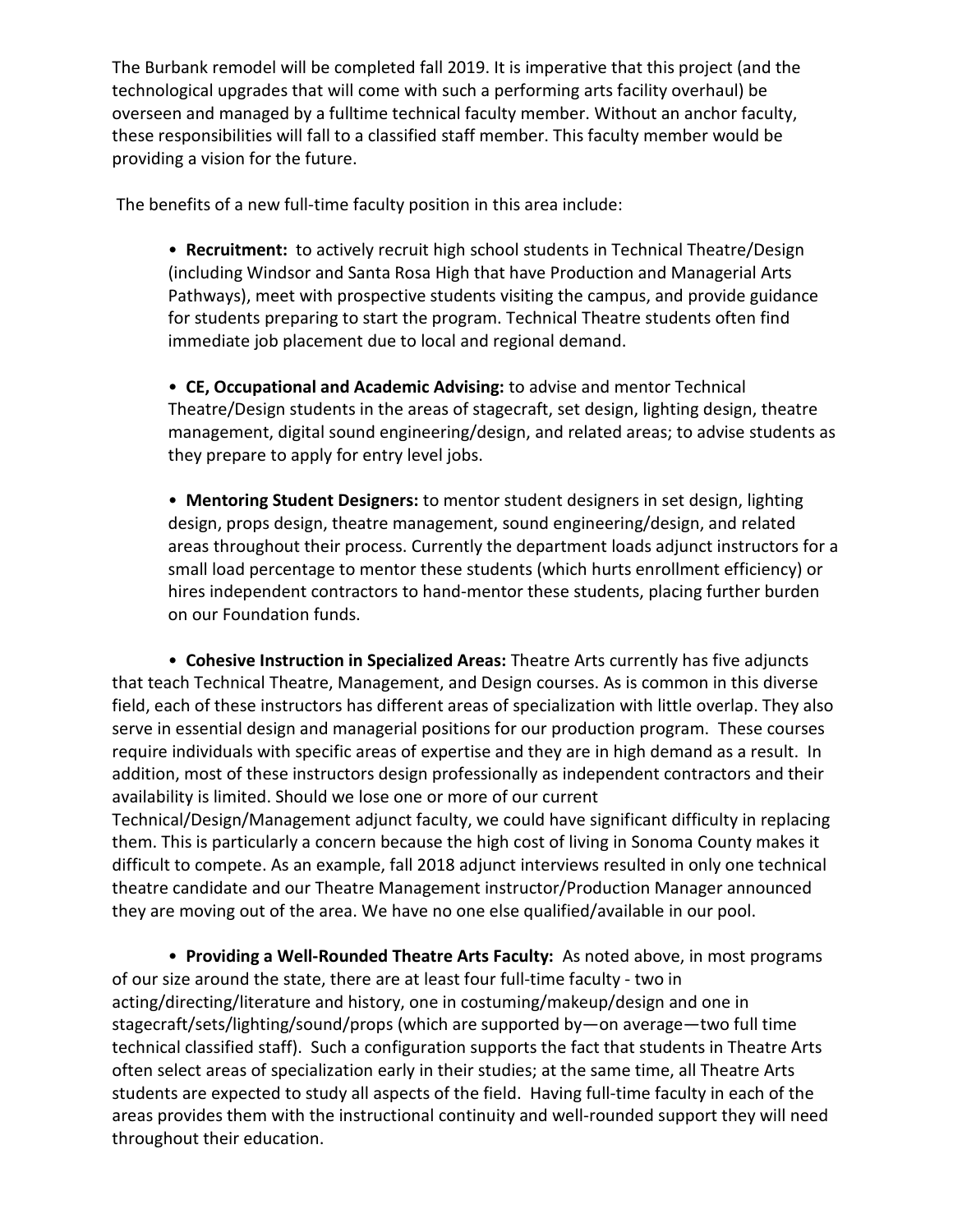• **Handling the Present and Anticipating the Future:** Of the three full-time Theatre Arts faculty remaining, one is retiring, one is going on reduced load and the third is over 55. The program cannot survive with less than three full time faculty. Having a full contingent of four full-time faculty (not counting the SRT Artistic Director) will allow the department to better serve the changing needs of the students, secure CE grant funding, and handle the current workload more effectively and plan for the future. These plans include creation of a digital sound production class in collaboration with the Music Department and a Musical Theatre Certificate.

• **Production Instructional Support:** Students need the continuity of an instructor during both the daytime construction of shows and the night/weekend load-in and rehearsal process. Theatre Arts has only one classified employee (the Theatre Arts Production Specialist), who is not an instructor, to handle all technical needs. The department constantly struggles with managing his limited hours while trying to meet the demands of the workload. This classified staff member is currently the only one responsible for the maintenance and supervision of the new Burbank Performing Arts facility, a facility which many other groups on campus hope to use. So ongoing issues such as equipment maintenance, safety assessments, and supervision of student workers are complicated by the fact that there is no full-time Technical Theatre instructor. A full time faculty member is needed to guide and supervise this classified staff member.

• **A Resident Designer, Teaching by Example:** Students benefit greatly by observing a faculty designer during their process. In having an educator/artist in residence, the students have far more opportunities to learn by example.

• **Career Educations:** Theatre Arts offers five career certificates, including Stagecraft and Management. We have an Advisory Board and a full time technical faculty member is needed to recruit for and manage that certificate program and adequately advise/train our students for employment in the industry.

• **Financial Pressure to Fund our Program Through Ticket Sales:** It is true that Theatre requires diverse and sometimes expensive equipment/instructional spaces and that some of our classes have small enrollments by the nature of the discipline (Stage Management, for instance). However, what most people don't know is that we fund the majority of our production program costs through ticket sales. As district budget cuts have continued and costs for resources and labor have increased, we have been forced to depend more on our box office revenue, similar to a "for-profit" theatre. Now, approximately 85% of our production budgets must come from our box office revenue (including the cost of all designers and special skills staffing; the majority of building supplies; most publicity costs; and the majority of royalties.) We have been able to earn significant box office revenue because we offer outstanding and award-winning productions with spectacular sets, light, costumes etc. We are only able to offer productions of the caliber because we have dedicated technical theatre adjuncts that work far and above their required hours. *Due to being in swing space for the remodel, our revenue over a two-year period is down by 30%.* Note the increase in sales through the years (with the noted exception), in order to meet increased costs of running our training program:

Box Office Totals: 2018-2019 \$140,000.00 (25% reduction due to swing space)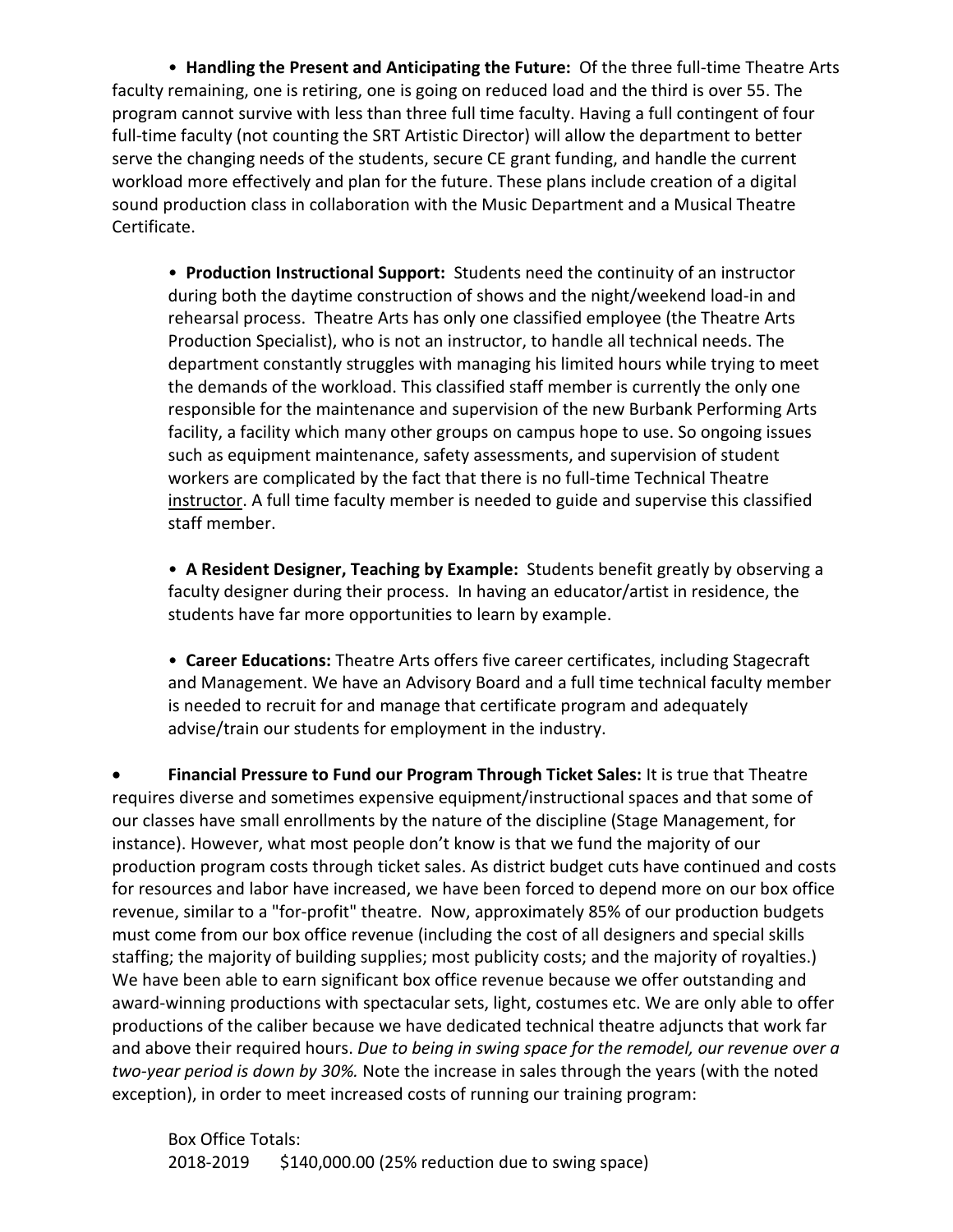| 2017-2018 | \$127,545.16 (30% reduction due to swing space)                     |
|-----------|---------------------------------------------------------------------|
| 2016-2017 | \$182,242.50 (a now-typical year)                                   |
| 2015-2016 | \$151,009.00 (offered a Shakespeare play instead of second musical) |
| 2014-2015 | \$199,240.00                                                        |
| 2013-2014 | \$135,848.00                                                        |
| 2012-2013 | \$128,443.50                                                        |
| 2011-2012 | \$122,055.99                                                        |
| 2010-2011 | \$116,977.00                                                        |
| 2009-2010 | \$120,888.00                                                        |
| 2008-2009 | \$118,530.50                                                        |
| 2007-2008 | \$74,970.50                                                         |
|           |                                                                     |

As a 100% instructional position, this Technical Theatre/Design faculty would teach three-four classes per semester (see below) and oversee all technical production students, as well as design 2-4 shows per year (in the areas of sets, lights, and/or sound) for our mainstage productions:

#### **Depending on specialty:**

- THAR 20 Intro to Stagecraft (a six-hour course). AA, Transfer, 3 Certificates.
- THAR 23 Intro to Scenic Design. 2 Certificates.
- THAR 24 Intro to Design Workshop. Transfer, 4 Certificates.
- THAR 25 Production Lab (all sections: construction, props crew, stage crew, etc.). Transfer, 5 Certificates.
- THAR 26 Intro to Theatrical Lighting. Transfer, 4 Certificates.
- THAR 27 Properties Workshop. 4 Certificates.
- THAR 50 Theatre Management. 2 Certificates.
- THAR 50L Theatre Management Lab. 2 Certificates.
- THAR 127.1 Properties Workshop: Furniture. 1 Certificate.
- THAR 127.2 Properties Workshop: Molds/Casts. 2 Certificates.
- THAR 127.3 Properties Workshop: Foam/Food. 1 Certificate.
- THAR 127.4 Properties Workshop: Weapons. 2 Certificates.
- Possible: Introduction to Theatre Arts (THAR 2). GE, AA, Transfer, 1 Certificate
- Possible: World Theatre Through Time (THAR 1). GE, 5 Certificates, Transfer

#### **In addition, this instructional position would:**

- Design 2-4 shows per year (in the areas of Scenery, Lighting, Properties, and/or Sound)
- Mentor student designers and managers throughout their production process
- Serve as discipline advisor for all technical theatre students, both CE and Transfer
- Create a Digital Sound Program in collaboration with the Music Department

Four of our five Career Certificates are in Technical Theatre (Stagecraft, Management, Costumes, and Makeup) and must have a faculty supervisor.

#### **FACULTY STAFFING NEED #2**

#### **Reassigned-Time or Allied Faculty Re-designation for Costume Design Instructor**

The Theatre Arts Department is also in need of 20%-30% reassigned time or Allied Faculty redesignation for the Costume Design Instructor. This instructor designs and constructs all of the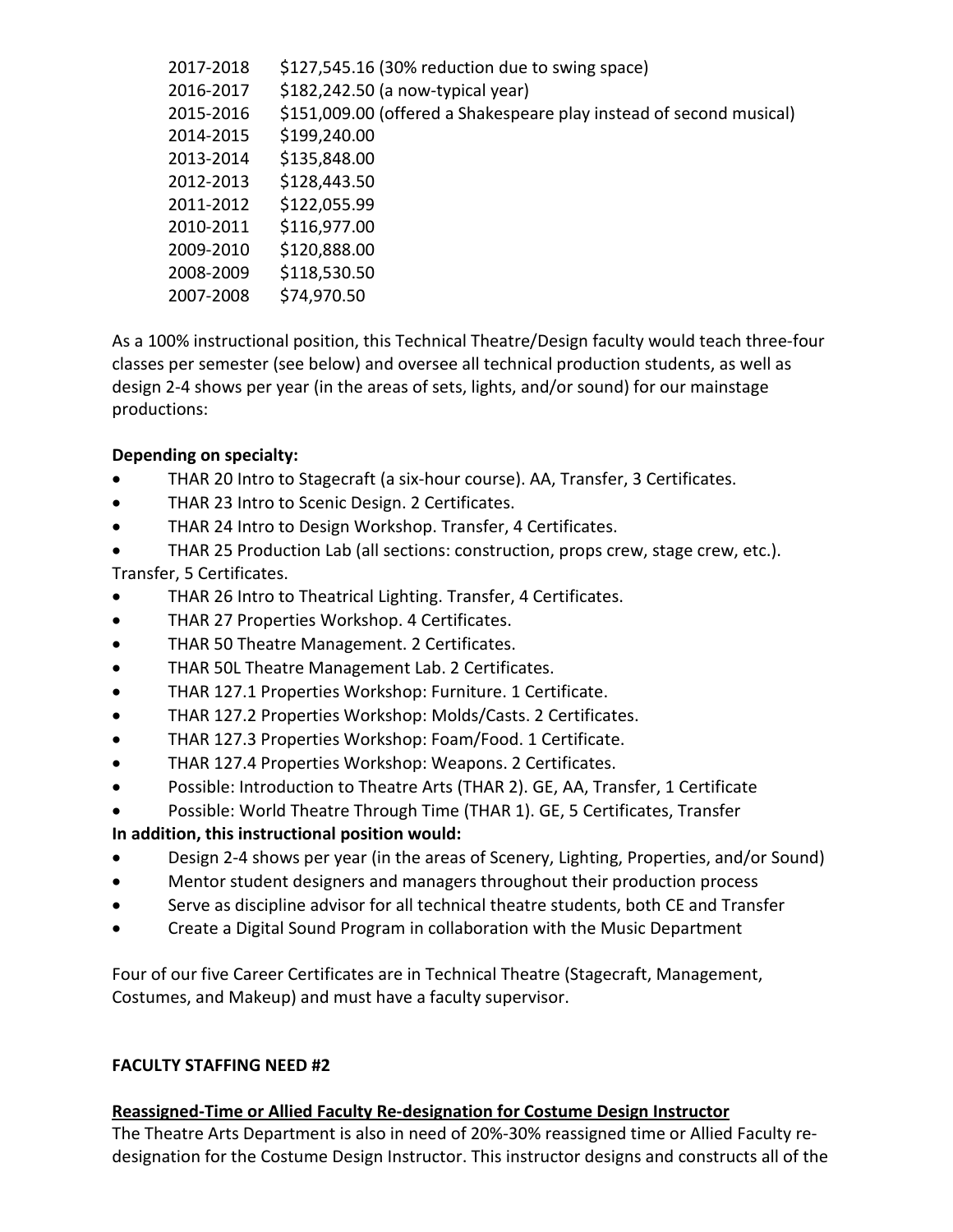costumes (and often masks, hair, and makeup) for the two largest shows of the academic year. **In doing so, she is often instructing students in a laboratory setting**, yet receives no load for doing so. This design work (and the hours spent constructing these production elements) is **not a part of this instructor's teaching load nor does this instructor receive any release time** (and never has, in over 30 years of service). **Unpaid/unloaded time averages 350 hours per semester.**

*Recommendation***: Re-designate 20%-30% this position's load as Allied Faculty.**

### **FACULTY STAFFING NEED #3**

### **Adequate Reassigned Time for the Department Chair/Artistic Director**

As of Fall 2017, the Theatre Arts Department Chair received **49% reassigned time** according to the new Chair formula. This total includes Chair of Theatre, Fashion, and CTE Coordinator for Theatre Arts. While this is a most welcome increase from the former load of 27%, it is still inadequate to cover the requirements of the position. Due to the unique nature of the discipline and department, this continues to be one of the most complex and time-consuming department chair positions in the district. In addition to the required responsibilities of a Chair that are compensated through existing AFA chair formula, the Department Chair/Artistic Director coordinates an equivalent of a full-time theatre company; therefore, the Chair/Artistic Director spends an average of an additional **5.11 hours a day working as an Artistic Director year-round**.

Acknowledging this additional workload, the Vice President of Academic Affairs approved a small temporary allocation of additional reassigned time in 2012-2013. A more substantial temporary allocation of 20% per semester was approved for 2013-2014, and that same amount was also allocated for 2014-2015 through 2018-2019. While we are extremely grateful for these accommodations, especially in light of the current economic situation for the district, the reality is that the Theatre Arts Department Chair/Artistic Director workload *still* outstrips the 2017-2018 total allocation of 69% reassigned time.

In addition, Theatre Arts was merged with Fashion Studies fall 2017. Fashion does not have a full time faculty member to shoulder the work load of this thriving program: the annual Fashion show, curriculum updates, evaluations, PRPP nor its extensive and successful CTE program. The Theatre Arts Chair received 5% release time for Fashion.

Therefore, the Theatre Arts Department requests a commitment from the District of 78% reassign time (49% Dept. Chair allocation + 29% Artistic Director allocation).

### *Duties of the Theatre Arts Artistic Director:*

The following list of duties for the Theatre Arts Artistic Director was first developed in 2007 and explains the workload in detail:

1. Coordinates and supervises all artistic aspects of the program, including the "vision" for the season, selection of plays and musicals, scope of productions, and development of detailed and extensive artistic show requirements. Maintains positive communication and morale between directors, designers and crew. In the Theatre Arts Department every play produced requires creative problem solving and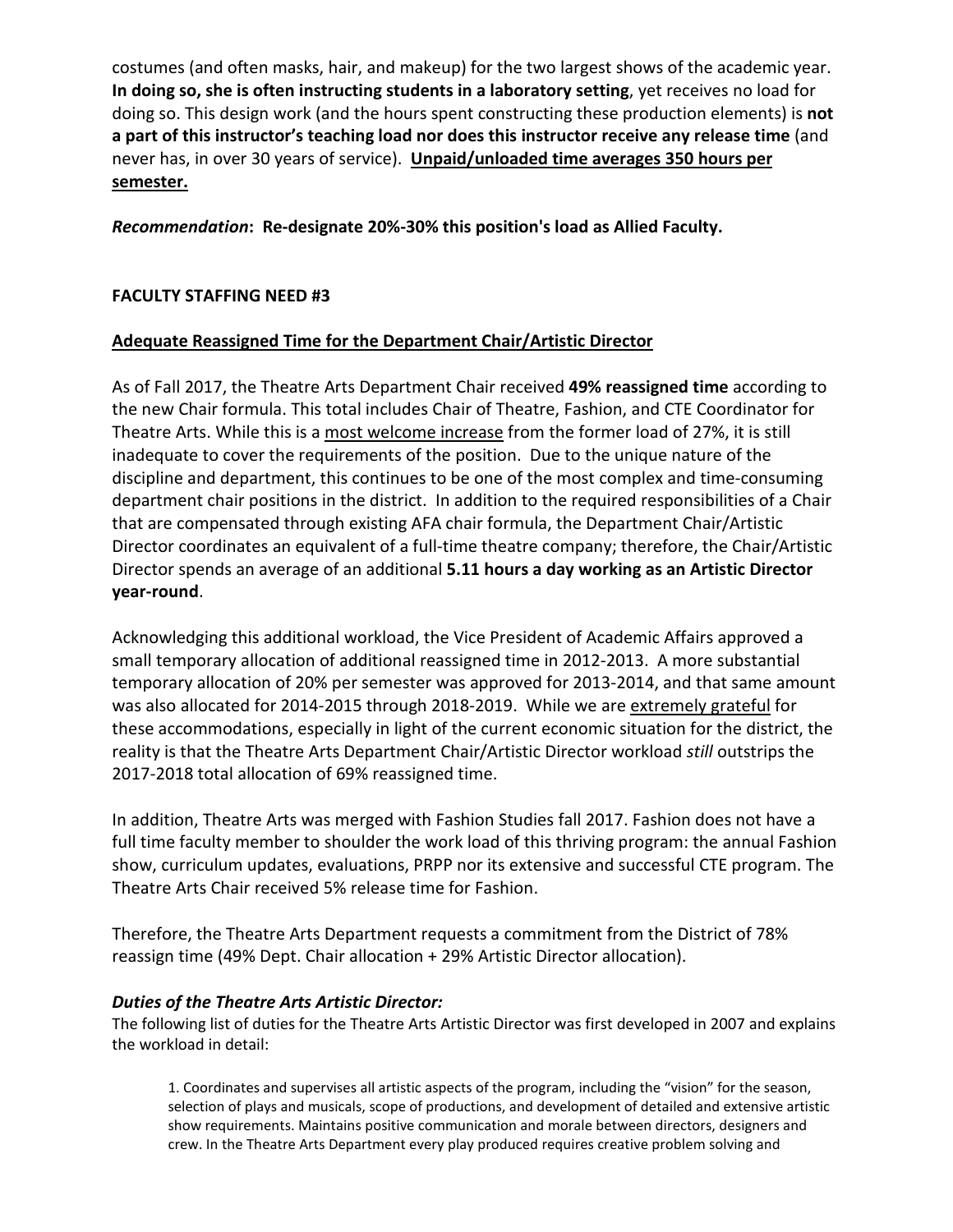collaboration between faculty, classified employees, guest designers, and students. **Additional time required: 160 hours/year**

2. Supervises the Theatre Arts Foundation Accounts, including overall budget preparation, production budgets for each show, keeping program within budget, and approving foundation expenditures, transfers to the district budget, and purchase requests out of foundation accounts. **Additional time required: 60 hours/year**

3. Oversees proper handling and deposits of Theatre Arts ticket revenues. **Additional time required: 10 hours/year**

4. Interviews and hires all visiting professional staff for Theatre Arts production season (note: this is separate from faculty/staffing for the academic department). Assigns design positions to full-time and adjunct faculty, classified staff, and student designers. Develops staff letters of agreement and stipends. Supervises the work of all staff that manages the running of public performances and venues. **Additional time required: 50 hours/year**

5. Coordinates Public Relations efforts for Theatre Arts including oversight of publicity for production season and ongoing promotional/recruitment materials. Insures that all publicity reflects the desired public image of the yearly Theatre Arts program. Writes press releases, arranges interviews with the press and directors/designers/department chair, coordinates and conducts photo shoots for local papers, produces campus emails blasts (15 a year). Maintains the Theatre Arts website. **Additional time required: 100 hours/year**

6. Proof reads all publicity materials for a four-show season, including posters, flyers, ads, high school letters, free ticket vouchers, and banner. Solicits and compiles program content and works with Graphic Designer on final product (4-5 per year). **Additional time required: 90 hours/year.**

7. Manages public performance spaces (Burbank and Newman) including communication and coordination with SRJC Facilities Operations, Campus Police, Custodial Services, Computing Services, Media Services and Theatre Arts Production Technician to insure that all public venues are ready for rehearsals and productions. In addition, also coordinates with Music, Dance, Community Ed, and off campus renters for same public venue use. **Additional time required: 34 hours/year**

8. Works with the Summer Repertory Theatre Artistic Director to coordinate offerings and share facilities, resources, and personnel as appropriate. **Additional time required: 34 hours/year**

9. Organizes and coordinates the annual Design Conference for the Theatre Arts' season. **Additional time required: 10 hours/year**

10. Attends all production meetings (typically three) for all main stage shows. (12-18 total meetings) **Additional time required: 25 hours/year**

11. Attends designer run-throughs of all main stage shows. (8-10 total run-throughs) **Additional time required: 50 hour/year**

12. Attends two to four technical and dress rehearsals for all main stage shows (10-20 total rehearsals) **Additional time required: 100 hours/year**

13. Meets with directors to discuss artistic integrity of main stage shows (at least 4 total meetings) **Additional time required: 15 hours/year**

14. Attends opening performance of all main stage shows to demonstrate leadership, collegial support, and to ensure artistic integrity of the show. (4-5 total performances) **Additional time required: 20 hours/year**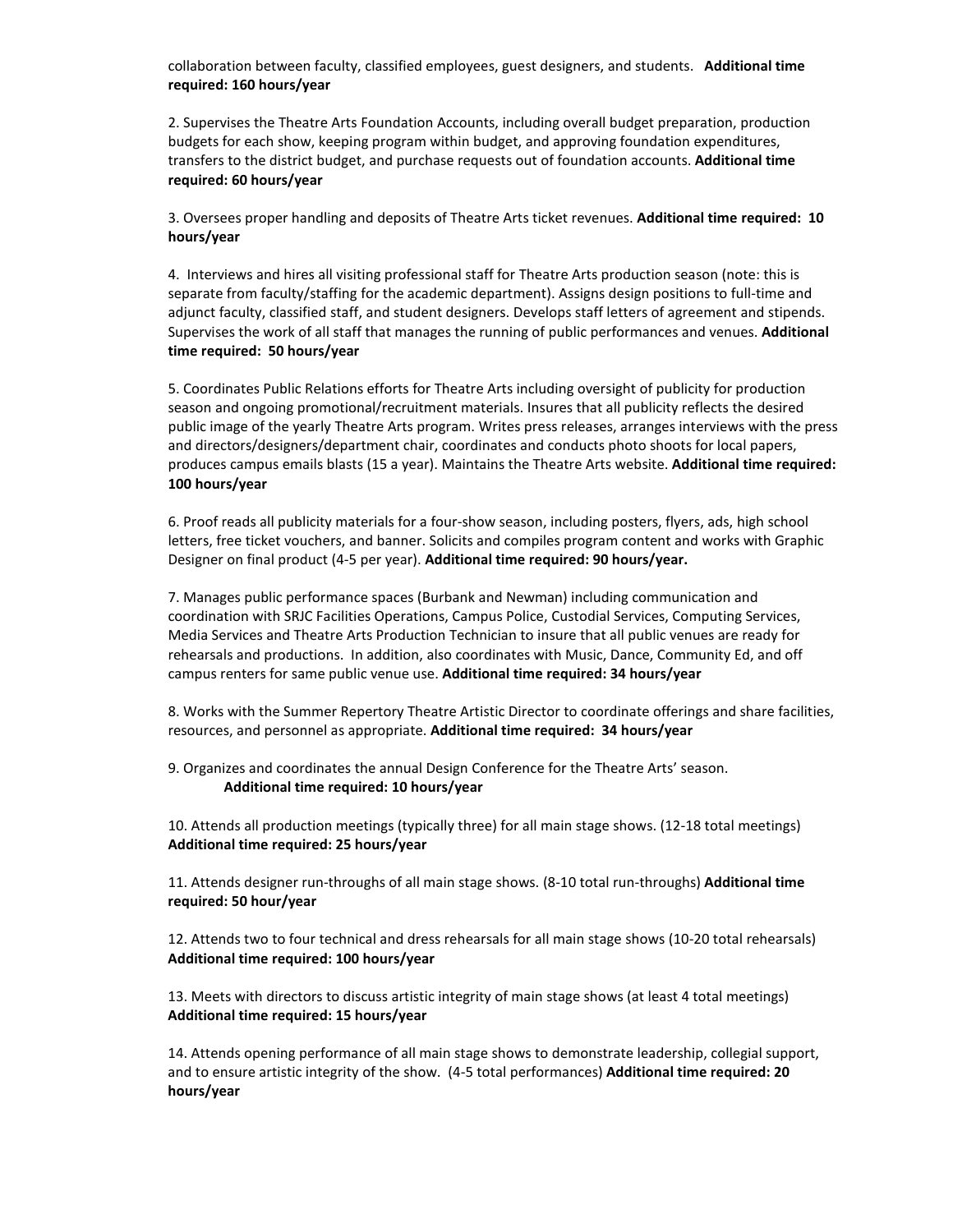15.Works with the Summer Rep Artistic Director on coordinating the Box Office system, including training, administration and organization of box office staff, development of online ticketing, maintenance of the system, and ongoing upgrades.

**Additional time required: 60 hours/year**

16.Attends production meetings for the spring Dance Performance. Attends the Dance Performance. **Additional time required: 5 hours/year**

17. Works with the Theatre Arts Administrative Assistant to complete the master production calendar. **Additional time required: 25 hours/year**

18. Prepares contracts for outside services employed for specific artistic play requirements (e.g.: Flying by Foy, Actors Equity Association, Weapons of Choice, Guest Playwriting lecturers, etc.). **Additional time required: 20 hours/year**

**Totals 868 hrs. per year 435 hrs. per semester 25.53 hrs. per week 5.11 hrs. per day 64% of 40-hour work week**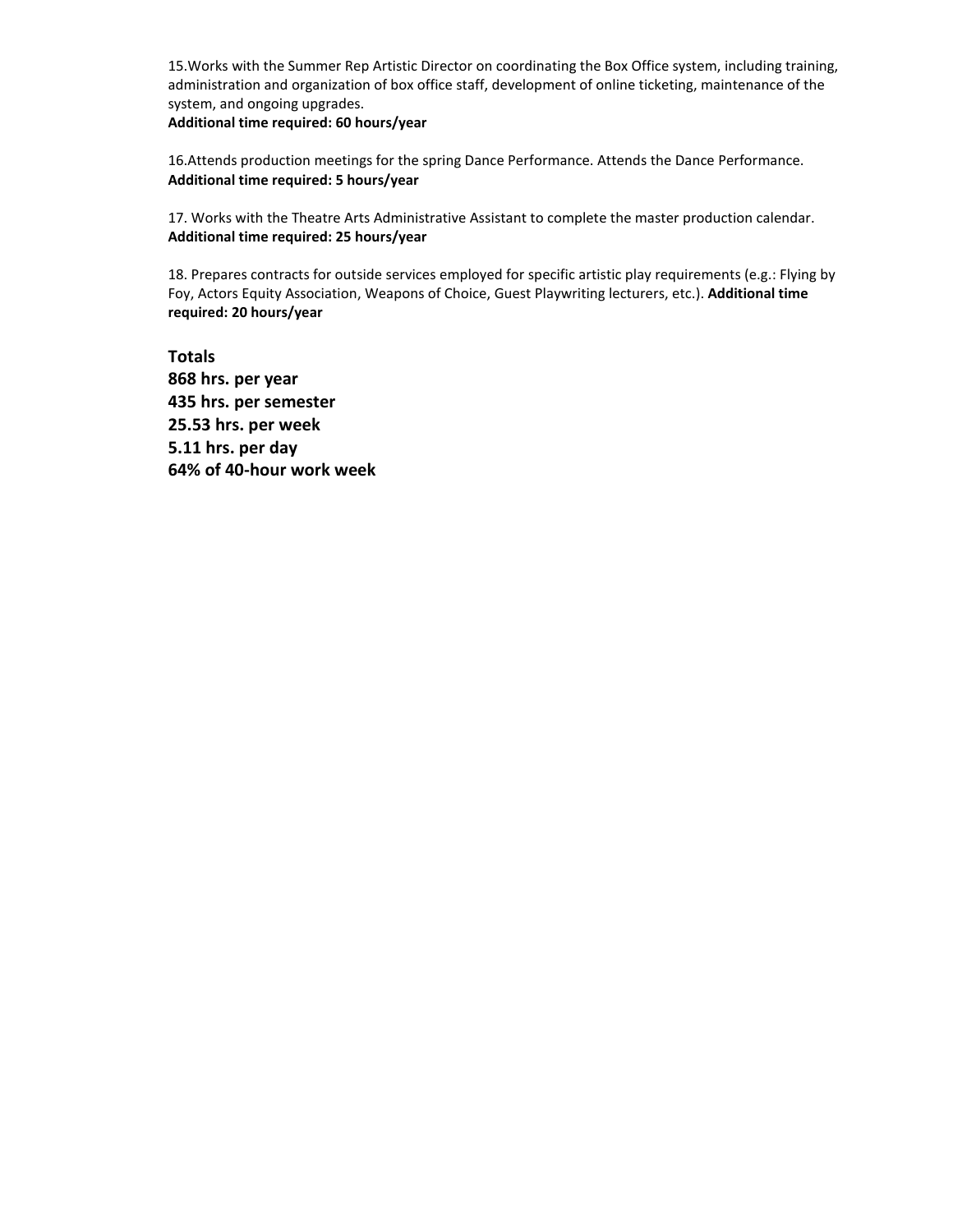# 2.3e Faculty Staffing Requests

| Rank | $\boldsymbol{\mathsf{\scriptstyle \omega}}$ ocation | <b>SP</b> |    | <b>Discipline</b>                      | <b>SLO Assessment Rationale</b>                                       |
|------|-----------------------------------------------------|-----------|----|----------------------------------------|-----------------------------------------------------------------------|
| 0001 | Santa Rosa                                          | 02        | 01 | Faculty: Technical Theatre Specialist- | Adjuncts currently complete all SLO Assessments of Stagecraft courses |
|      |                                                     |           |    | Stagecraft                             |                                                                       |
| 0002 | Santa Rosa                                          | 02        | 01 | Faculty: Costume Design Reassign Time  |                                                                       |
| 0003 | Santa Rosa                                          | -02       | 01 | <b>THAR Artistic Director</b>          | Increased reassigned time request.                                    |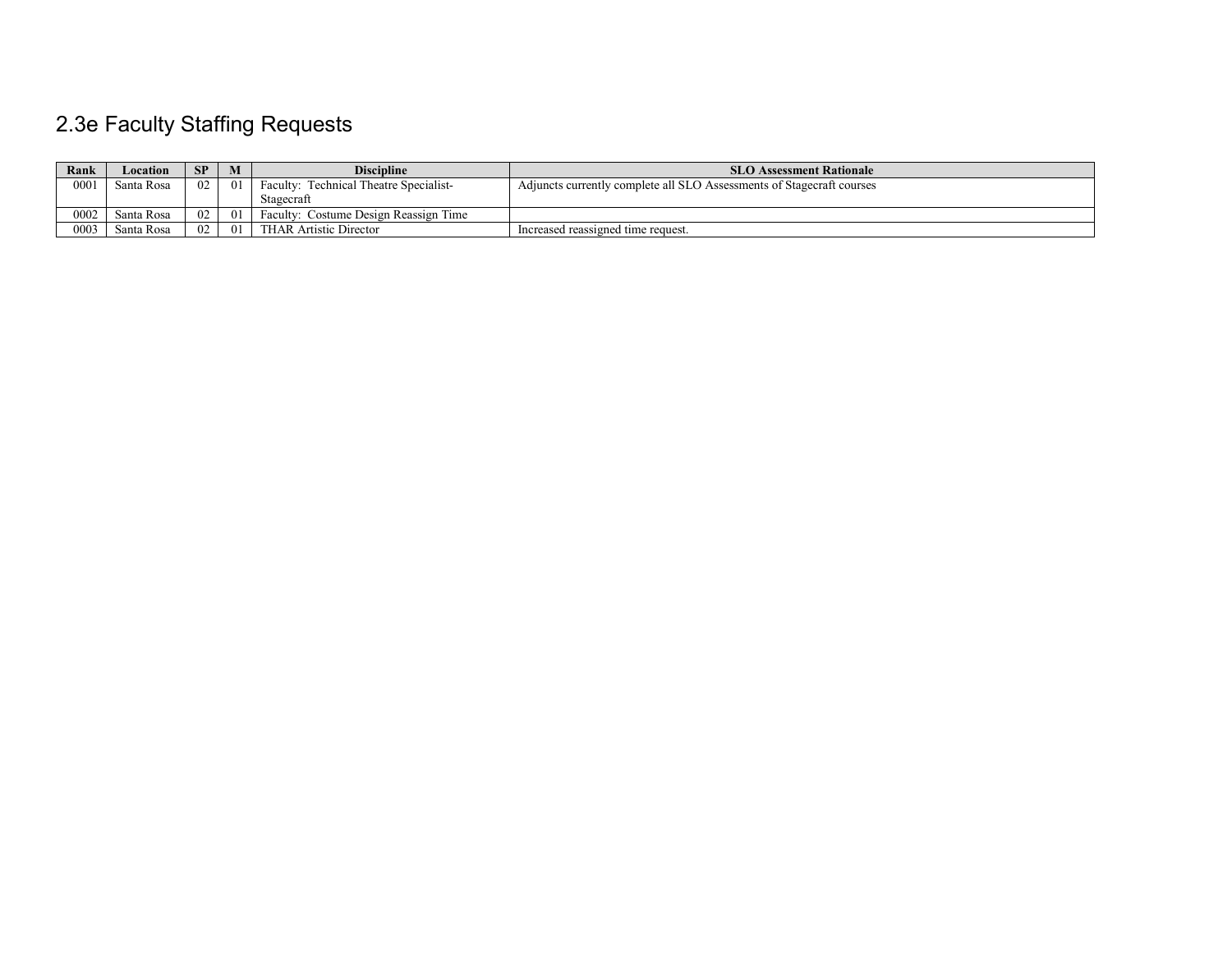2.4b Rationale for Instructional and Non-Instructional Equipment, Technology, and Software

## **UPDATE 2019**

On February 28, 2019, Vice President of Academic Affairs, Jane Saldana-Talley granted Theatre Arts and Summer Repertory Theatre permission to postpone the full update of the PRPP until spring 2020. The reasoning is that until both programs are settled in the remodeled Burbank, anything that is reported while Theatre Arts and SRT are in swing space will not accurately reflect the status of these two programs.

### **Theatre Arts Department**

Theatre Arts is *extremely grateful* to the district for putting the Burbank Remodel and Addition first and for demonstrating its commitment to the performing arts. Thank you!

2017-2018 has also been a year of abundance with regards to Instructional Equipment and CTE grants. Theatre Arts was thrilled to receive:

### **Instructional Equipment 2017-2018: thank you!**

\$15,000 for 10 MacBook Pro 13 \$1,300 for a new Barber Chair for the Makeup Lab

### **CTE 2017-2018: thank you!**

\$93,000 for Martin MAC Quantum Profile Moving lights and Color Changing LED fixtures. This grant was submitted at the suggestion of the architects, Leigh Sata and Serafin Fernandez in the hope to reduce the FF&E budget on the remodel due to rising construction costs.

### **Is existing equipment, technology and software adequate and meeting the needs of the instructional program?**

It is anticipated that the remodel will include a significant amount of new equipment. In addition, items received this year such as the lighting inventory will be used in the new facility. While we have, to date, replaced a large portion of our antiquated lighting inventory, there will be more equipment needed in the future, particularly with the addition of the Studio Theatre. The current requests on the Instructional Equipment list are for items that will also be used in the remodeled theatre and Studio Theatre. In many areas potentially not funded by the FF&E remodel budget, (computers, ironing system, dye kettle, etc. for example) Theatre Arts/SRT is out of date with technology and software is a key component.

### **For CTE programs, is equipment, technology and software up to industry standards?**  Please see above.

**If not, what are the highest priorities for equipment, technology and software over the next three years?**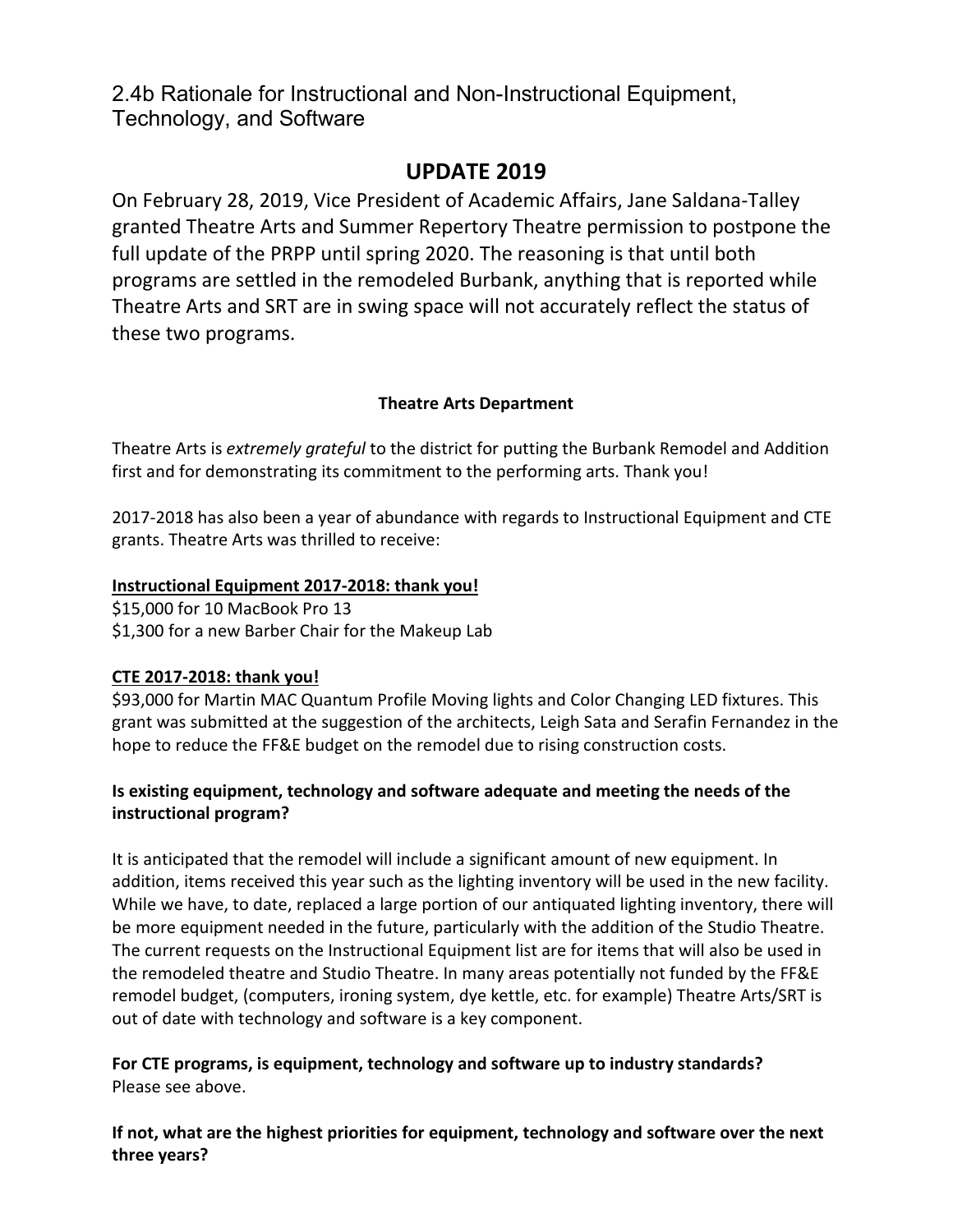There is still a substantial need for new equipment for the soon-to-be remodeled Burbank. Whatever equipment is not funded by IELM or CTE will need to come out of the FF&E budget for the remodel. The Project Manager and director of Capital Projects hope to have as much equipment as possible funded by other sources.

• Theatrical Digital Projection System: to complete the package of the two donated high density projectors received 2017-2018. Est. \$25,000.00.

• Sound Board, high end. For example, Studer, Soundcraft, Yamaha, DigiDesign, Makei, Allen and Heath, Berringer. Media Services also has an investment in which board we choose. Est. \$75,000.00

### **Issues in Infrastructure and Instructional/Non-instructional Equipment Inventory**

• The sound equipment inventory is no longer up to industry standards. We look forward to the remodel and the installation of a state-of-the-art sound system.

• The entire "com system," which allows communication between the back stage and the booths will need to be replaced during the remodel.

• The acting rehearsal furniture used in Rm. 214 (Acting Studio) is deteriorated and some of the items are no longer safe to use. This furniture is used by hundreds of students each year for 14 acting classes, 2 acting showcases, and rehearsals for 9 productions. Replacement furniture must be custom designed and constructed to meet instructional needs and demands. *We are having difficulty finding a vendor. This may be a custom build. If so, we need money for labor.*

SRT (Summer Repertory Theatre Festival)

Please note that every item on our Instructional Equipment Request form is actually used in Burbank Auditorium and therefore used by SRT, Music, Dance and College events. These items supplement the facility and our program, but also serve the larger District community.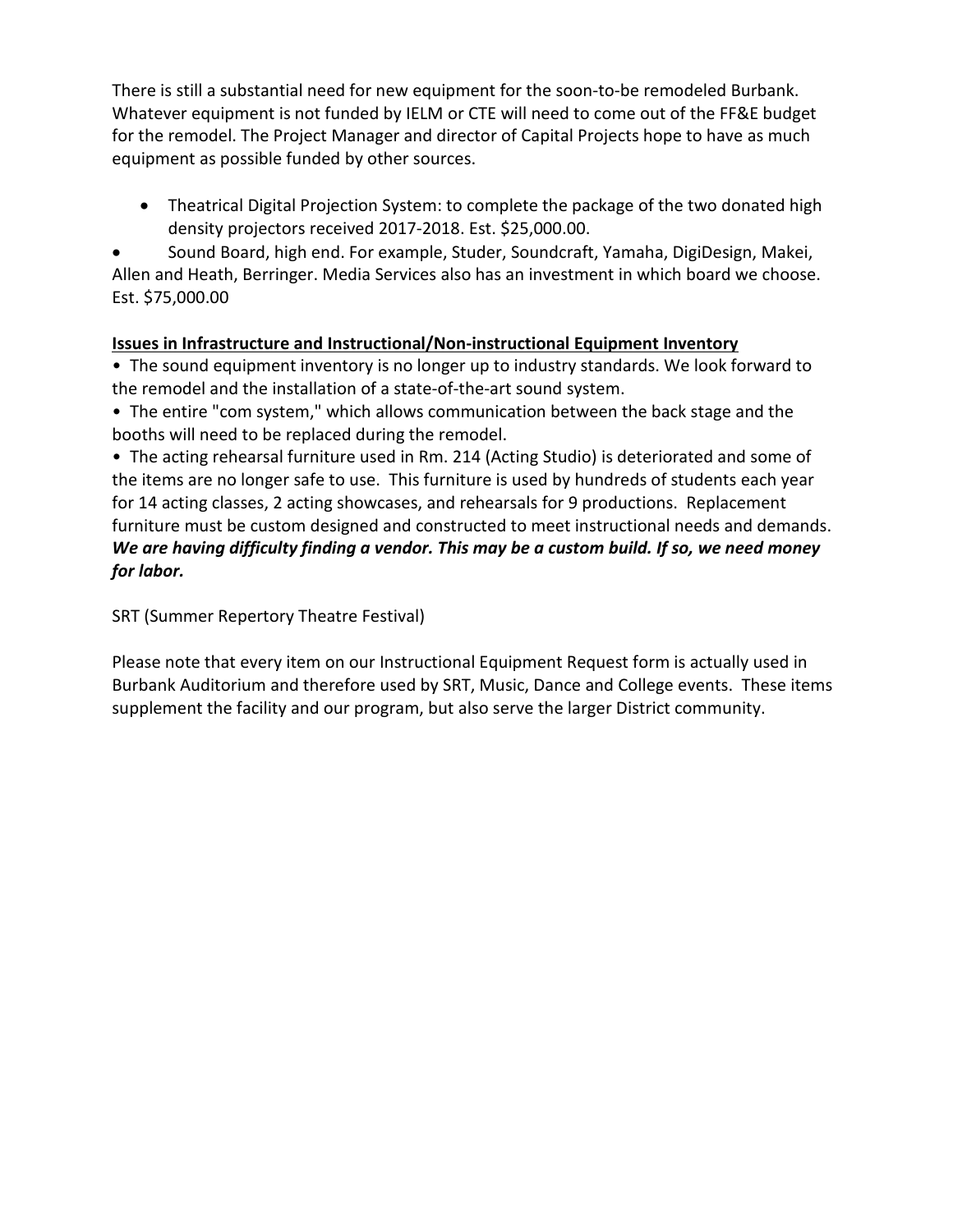# 2.4c Instructional Equipment Requests

| Rank | Location   | SP              | M              | <b>Item Description</b>                              | Qty            | <b>Cost Each</b> | <b>Total Cost</b> | <b>Requestor</b>    | Room/Space                                | Contact          |
|------|------------|-----------------|----------------|------------------------------------------------------|----------------|------------------|-------------------|---------------------|-------------------------------------------|------------------|
| 0001 | Santa Rosa | $\overline{04}$ | 01             | Acting Lab Dance Flooring                            |                | \$14,000.00      | \$14,000.00       | McCauley/Newma      | Burbank                                   | Leslie McCauley  |
| 0002 | Santa Rosa | 04              | 01             | <b>LED</b> Fresnels                                  | 3              | \$1,000.00       | \$3,000.00        | McCauley/Newma      | Burbank Makeup<br>Lab                     | Leslie McCauley  |
| 0004 | Santa Rosa | 04              | 0 <sub>1</sub> | Savage Widetone Seamless Background<br>Paper/        |                | \$300.00         | \$300.00          | McCauley            | <b>Burbank</b>                            | Leslie McCauley  |
| 0006 | Santa Rosa | 04              | 01             | Industrial Sewing Machine and Table                  |                | \$3,000.00       | \$3,000.00        | McCauley/Newma<br>n | <b>Burbank Costume</b><br>Studio          | Leslie McCauley  |
| 0007 | Santa Rosa | 04              | 0 <sub>1</sub> | Panel Saw                                            | $\mathbf{1}$   | \$2,250.00       | \$2,250.00        | McCauley/Newma      | <b>Burbank Scene</b><br>Shop              | Leslie McCauley  |
| 0008 | Santa Rosa | 01              | 0 <sub>1</sub> | Professional Grade Haze Machine                      | $\overline{2}$ | \$2,000.00       | \$4,800.00        | McCauley/Newma<br>n | Burbank                                   | Leslie McCauley  |
| 0009 | Santa Rosa | 04              | $\overline{0}$ | Solid Surface Shelf Carts 600 lb load<br>capacity    | 4              | \$1,500.00       | \$6,000.00        | McCauley/Newma      | <b>Burbank</b>                            | Leslie McCauley  |
| 0010 | Santa Rosa | 01              | 0 <sub>1</sub> | Microphone Belts                                     | 34             | \$25.00          | \$3,640.00        | McCauley/Newma<br>n | <b>Burbank</b>                            | Leslie McCauley  |
| 0011 | Santa Rosa | 01              | 0 <sub>1</sub> | Nemco 6200 Countertop Warming / Baking<br>Oven       | $\mathbf{1}$   | \$1,800.00       | \$1,800.00        | McCauley/Newma      | <b>Burbank Makeup</b><br>Lab              | Leslie McCauley  |
| 0012 | Santa Rosa | 02              | 01             | Lighting Lab Setup                                   | -1             | \$5,000.00       | \$5,000.00        | McCauley            | <b>Burbank Design</b><br>Lab              | Leslie McCauley  |
| 0013 | Santa Rosa | 04              | 0 <sub>1</sub> | Display Tent                                         |                | \$500.00         | \$500.00          | McCauley/Newma<br>n | Various: Used for<br>Program<br>Promotion | Leslie McCauley  |
| 0014 | Santa Rosa | 04              | $\overline{0}$ | <b>Basic Light Board</b>                             | 1              | \$800.00         | \$800.00          | McCauley/Newma      | <b>Burbank Makeup</b><br>Lab              | Leslie McCauley  |
| 0015 | Santa Rosa | 04              | 01             | Sound Board: High End such as Yamaha,<br>Soundcraft. | $\mathbf{1}$   | \$75,000.00      | \$75,000.00       | McCauley/Newma      | Burbank                                   | Leslie McCauley  |
| 0016 | Santa Rosa | 04              | 01             | Costume Inventory Tracking System                    |                | \$3,877.00       | \$3,877.00        | McCauley/Newma      | Windsor Theatre<br>Warehouse              | Leslie McCauley  |
| 0017 | Santa Rosa | 01              | 0 <sub>1</sub> | Professional Grade CO2 Fog Cooling                   |                | \$1,600.00       | \$1,900.00        | McCauley/Newma<br>n | Burbank                                   | Leslie McCauley  |
| 0018 | Santa Rosa | 04              | $\overline{0}$ | Burbank: LED strip lights                            | 8              | \$5,000.00       | \$40,000.00       | McCauley/Newma      | Burbank                                   | Leslie McCauley  |
| 0019 | Santa Rosa | 02              | 01             | Burbank: Portable lighting dimmer packs (6<br>chan.) | 4              | \$900.00         | \$4,000.00        | McCauley/Newma<br>n | <b>Burbank</b>                            | Leslie McCauley  |
| 0020 | Santa Rosa | 04              | 0 <sub>1</sub> | Color Changing LED Ellipsoidal                       | 60             | \$1,150.00       | \$69,000.00       | McCauley/Newma<br>n | Burbank                                   | Leslie McCauelky |
| 0021 | Santa Rosa | 04              | 0 <sup>1</sup> | Burbank: Quantum Profile Moving Lights               | $\overline{4}$ | \$6,000.00       | \$24,000.00       | McCauley/Newma<br>n | Burbank                                   | Leslie McCauley  |

2.4d Non-Instructional Equipment and Technology Requests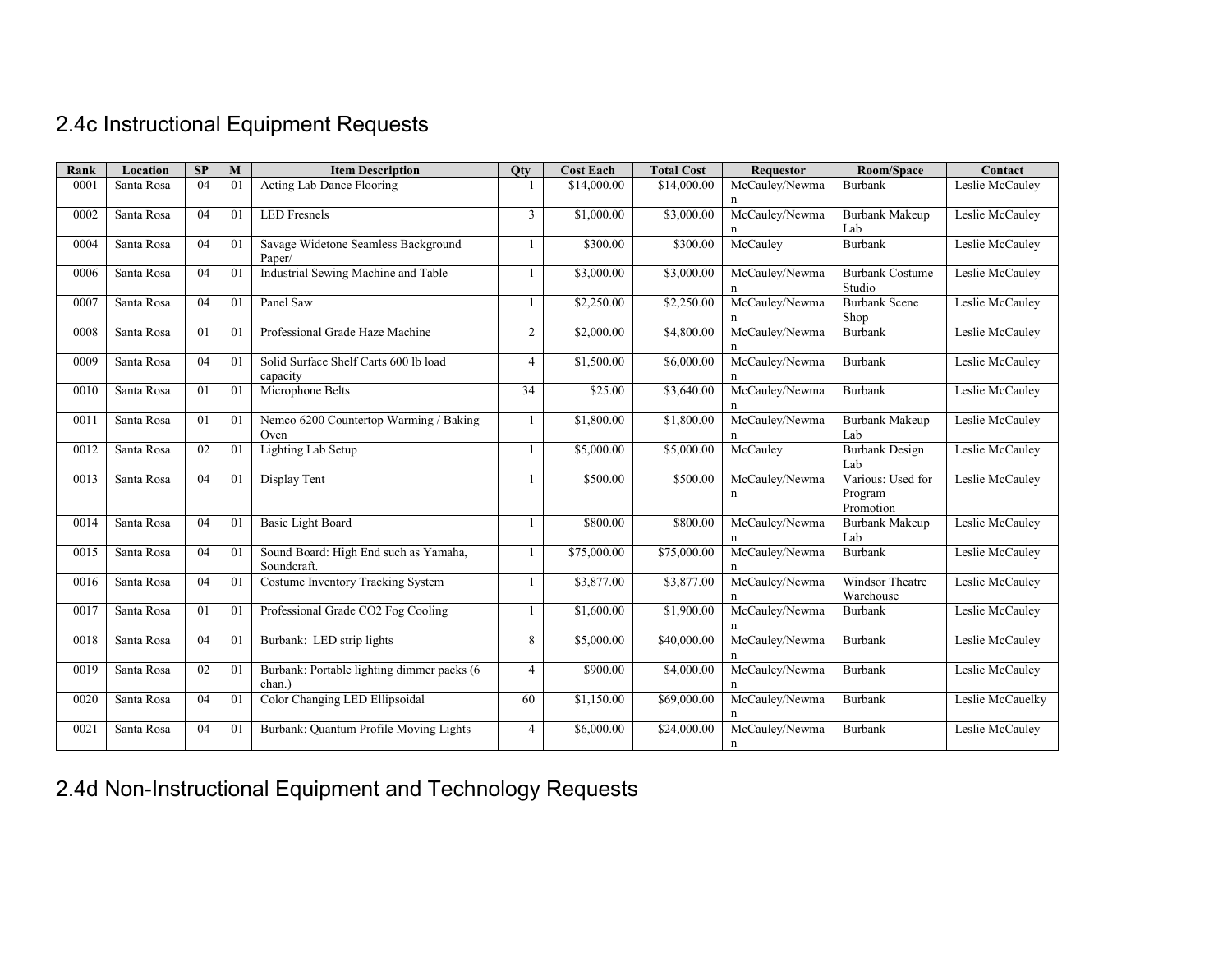| Rank | Location       | <b>CD</b><br>D. | M           | $\mathbf{r}$<br>tem<br>ı Description | Ot۱ | t Each<br>A .OS. | <b>COLLECT</b><br><b>Fotal Cost</b> | <b>Requestor</b>                            | Room/Space        | <b>Contact</b>  |
|------|----------------|-----------------|-------------|--------------------------------------|-----|------------------|-------------------------------------|---------------------------------------------|-------------------|-----------------|
| 000  | ∖anta<br>R OS2 | 08              | $^{\Omega}$ | $\sim$<br>ruck<br><b>BOX</b>         |     | .000.00<br>эn    | \$40<br>.000                        | <i>C</i> aulev<br>$\alpha$ lic<br>ചഥ<br>IVI | $\sim$<br>Burbank | . McCaulev<br>⊷ |

## 2.5a Minor Facilities Requests

### 2.5b Analysis of Existing Facilities

## **UPDATE 2019**

On February 28, 2019, Vice President of Academic Affairs, Jane Saldana-Talley granted Theatre Arts and Summer Repertory Theatre permission to postpone the full update of the PRPP until spring 2020. The reasoning is that until both programs are settled in the remodeled Burbank, anything that is reported while Theatre Arts and SRT are in swing space will not accurately reflect the status of these two programs.

## **Theatre Arts Department**

## **Burbank Remodel and Addition of the Studio Theatre**

Theatre Arts is thrilled to report that after many years bemoaning the state of Burbank Auditorium in this document, that now this dear old WPAbuilt matron is getting a full remodel and addition of a Studio Theatre. Construction is anticipated to be completed June 2019! Theatre Arts is *extremely grateful* to the district for putting this project first and for demonstrating its commitment to the performing arts.

Theatre Arts is in spring space for the two-year remodel: specially designed portables (the Lark Temporaries), the former house in the Eliot/Amory parking lot (for the scene and properties shop), and Newman Auditorium and Maria Carrillo High School for performances.

The remodeled Burbank will include: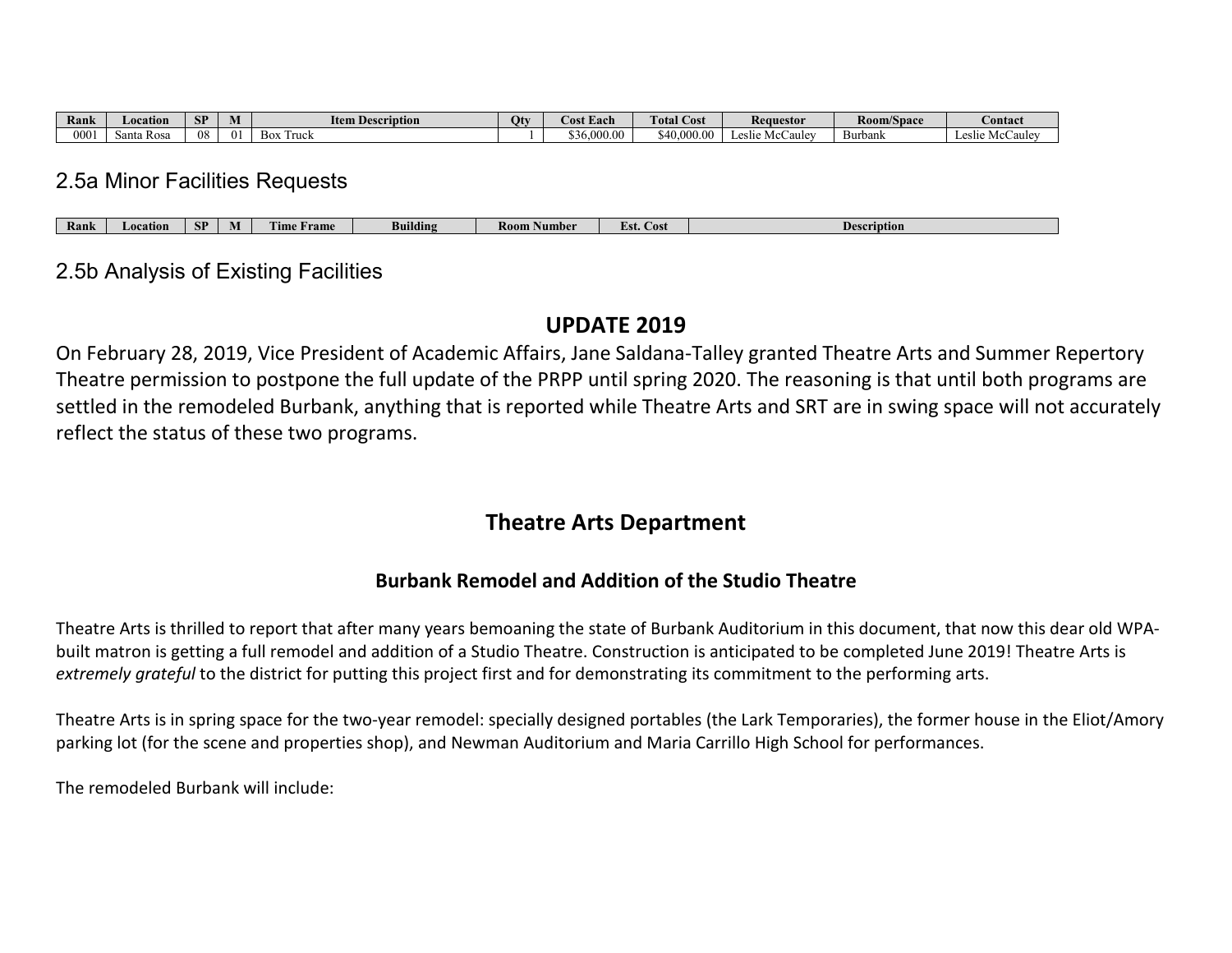- Remodeled Front of Stage
- Remodeled Rake of Audience, raising audience to increase visibility.
- Widening and shortening of Theatre House for acoustic and visibility improvement
- Remodeled Booth (with lift)
- Add manual Orchestra Pit Cover
- Acoustic Retrofit
- Replacement of seats
- Replacement of flooring under seating
- Repainted and repaired house walls
- Replaced stage subflooring and deck
- Added Rehearsal Space
- Added Studio Theatre
- Expanded Lobby
- Added Green Room
- Added Dressing Room
- Added Design Lab
- Added Scene Shop Spray Booth
- Enlarged Box Office
- Added House Management/Stage Management Office
- Expanded Public Restrooms
- Remodeled and Expanded Loading Dock
- Added Dye Area with OSHA Standards for fabric dye ventilation
- Added adjunct office space
- Expanded Terrace (also possible event space)
- Overall, bring the facility up to OSHA and ADA compliance

## 3.1 Develop Financial Resources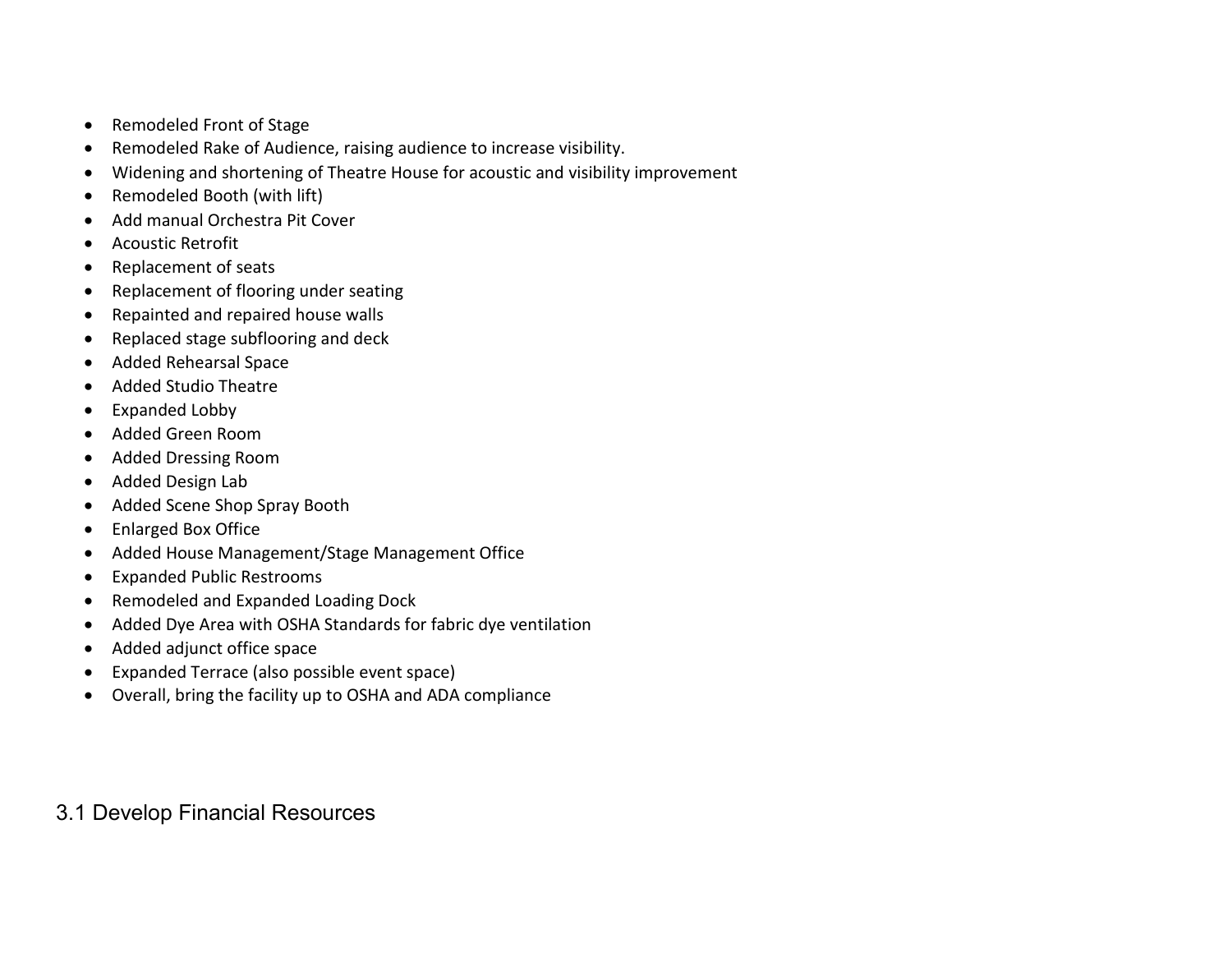## **UPDATE 2019**

On February 28, 2019, Vice President of Academic Affairs, Jane Saldana-Talley granted Theatre Arts and Summer Repertory Theatre permission to postpone the full update of the PRPP until spring 2020. The reasoning is that until both programs are settled in the remodeled Burbank, anything that is reported while Theatre Arts and SRT are in swing space will not accurately reflect the status of these two programs.

Theatre Arts is grateful to have received two extremely generous CTEA grants in the amounts of \$60,000 and \$93,000 for LED color changing lighting instruments, a light board, and computerized moving lights.

### **Additional Sources of Funding**

While CTEA grants have been critical to the functioning of our program and meeting our student learning outcomes, it is becoming increasingly apparent that we need to seek out additional sources of funding.

### **Expanding Audiences**

Theatre Arts needs to look for grants to help us in attracting younger audiences and more multicultural audiences. Productions like *American Night: The Ballad of Juan José* (Spring 2015) lend themselves to outreach opportunities within our diverse community if funding can be found.

### **Production Underwriting and Sponsorship**

With increased production costs and limited district resources, we want to work with the Foundation on the potential of finding corporate and private sponsorship for specific productions.

### **Cross-Disciplinary and Community Project Grants**

The theatre easily lends itself to dynamic cross-discipline projects, as well as productions that address significant issues within the community. We would like to research funding for such projects to incorporate into our existing production program. In addition, we would like to expand opportunities for our students to develop their own work within our program; such student-focused programming also lends itself to certain types of grants.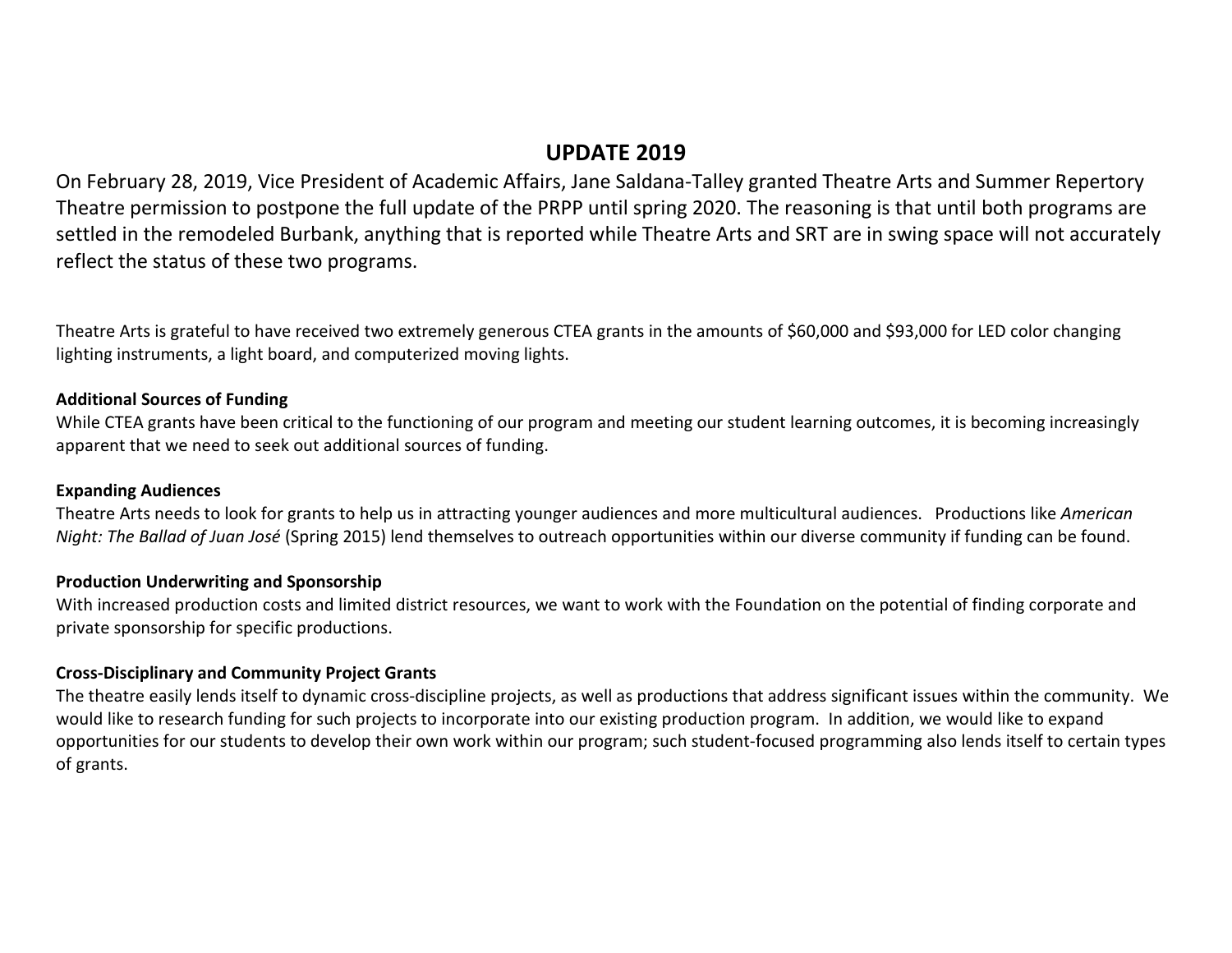## 3.2 Serve our Diverse Communities

## **UPDATE 2019**

On February 28, 2019, Vice President of Academic Affairs, Jane Saldana-Talley granted Theatre Arts and Summer Repertory Theatre permission to postpone the full update of the PRPP until spring 2020. The reasoning is that until both programs are settled in the remodeled Burbank, anything that is reported while Theatre Arts and SRT are in swing space will not accurately reflect the status of these two programs.

# **Theatre Arts Department**

## **Theatre Arts** *(Yearly Program)*

Extracted from the Theatre Mission Statement on our website:

- "We have a long-standing commitment to provide programs of cultural enrichment for the student and the community. We are committed to providing a diverse multicultural theatre experience."
- "We foster a profound awareness of cultural diversity, a deep commitment to individual education, self-worth, and training".

Nineteen years ago the program made a serious commitment to diversity in the selection of our main-stage season and through outreach to campus organizations such as EOPS, Puente, the SRJC Museum, the ASL Department, and many others. To date the yearly program has produced three Native American Premieres (two in collaboration with Greg Sarris), four Latino plays, two African American plays, several multicultural scripts, one ASL play and several Gay-themed plays.

In Spring 2015 we produced *American Night: The Ballad of Juan Jose*, a play developed by the Chicano comedy troupe Culture Clash. The program's priority is to cast according to the playwright's intention. To this end we actively recruited performers from diverse backgrounds. Spring 2016 we will be producing Eve Ensler's *Emotional Creature: The Secret Life of Girls* which explores a variety of issues affecting girls worldwide including sex trafficking and genital mutilation. Spring 2018 we received the San Francisco Bay Area Theatre Critics Circle Awards for "Entire Production North Bay" for our production of Lin Manuel Miranda's *In the Heights*, which we produced spring 2017.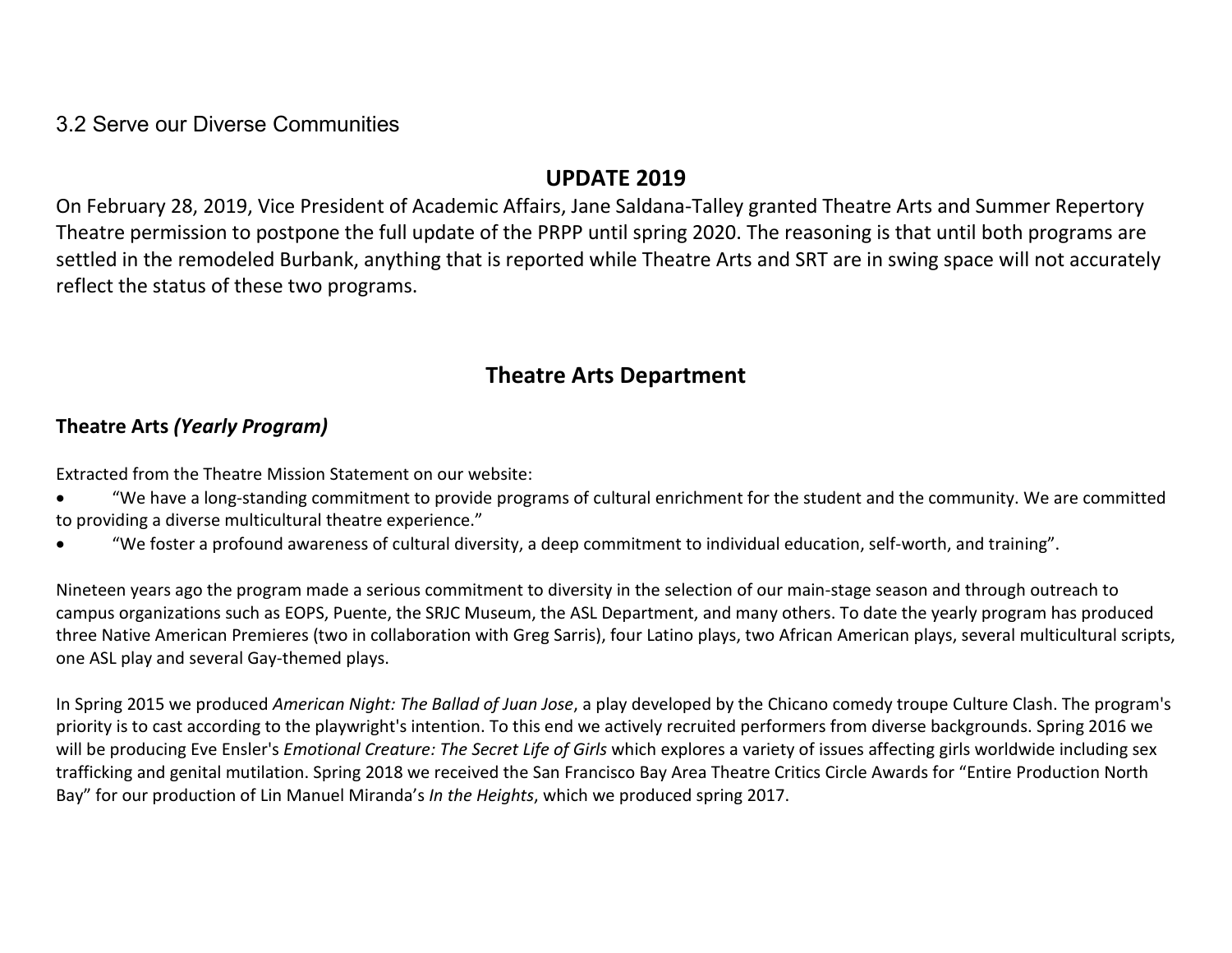Eight years ago, the program began implementing free tickets for the adult ESL students. At several performances there were an average of 130 adult ESL students, most of whom had not been to the theatre before. We also sent out free tickets to all of the ESL classes at the local high schools as well as \$1.00 tickets for the local high school theatre classes.

The program updated the THAR 6 Multicultural Perspectives in American Theatre course, bringing the content to currency and adding Student Learning Outcomes. Thanks to support from DRD, we have been able to offer approximately two ASL-interpreted performances during most school years.

The current faculty/adjunct/classified/STNC diversity data is:

Approximately 2/3 Female and predominantly White at the present time. One faculty member and one STNC are fluent in Spanish; two other members of the faculty and staff are currently gaining proficiency in that language. Two faculty members are fairly proficient in ASL.

The diversity within our core student population is beginning to change significantly. The current student diversity data (2017-2018) for Theatre Arts is:

Gender

56.6% Female 37.6% Male 5.8% Unknown

Age 10.4% are over 30 years of age

Race/Ethnicity 2017-2018 58.2% White (a decrease of 11.2% since 2014) 2.7% Asian (increase of 1.1%) 2.6% Black (increase of 1.8%) 19% Hispanic *(Slight decrease since 2014. This number has more than doubled since 2011-2012)* 0.3% Native American 0.0% Pacific Islander 0.7% Filipino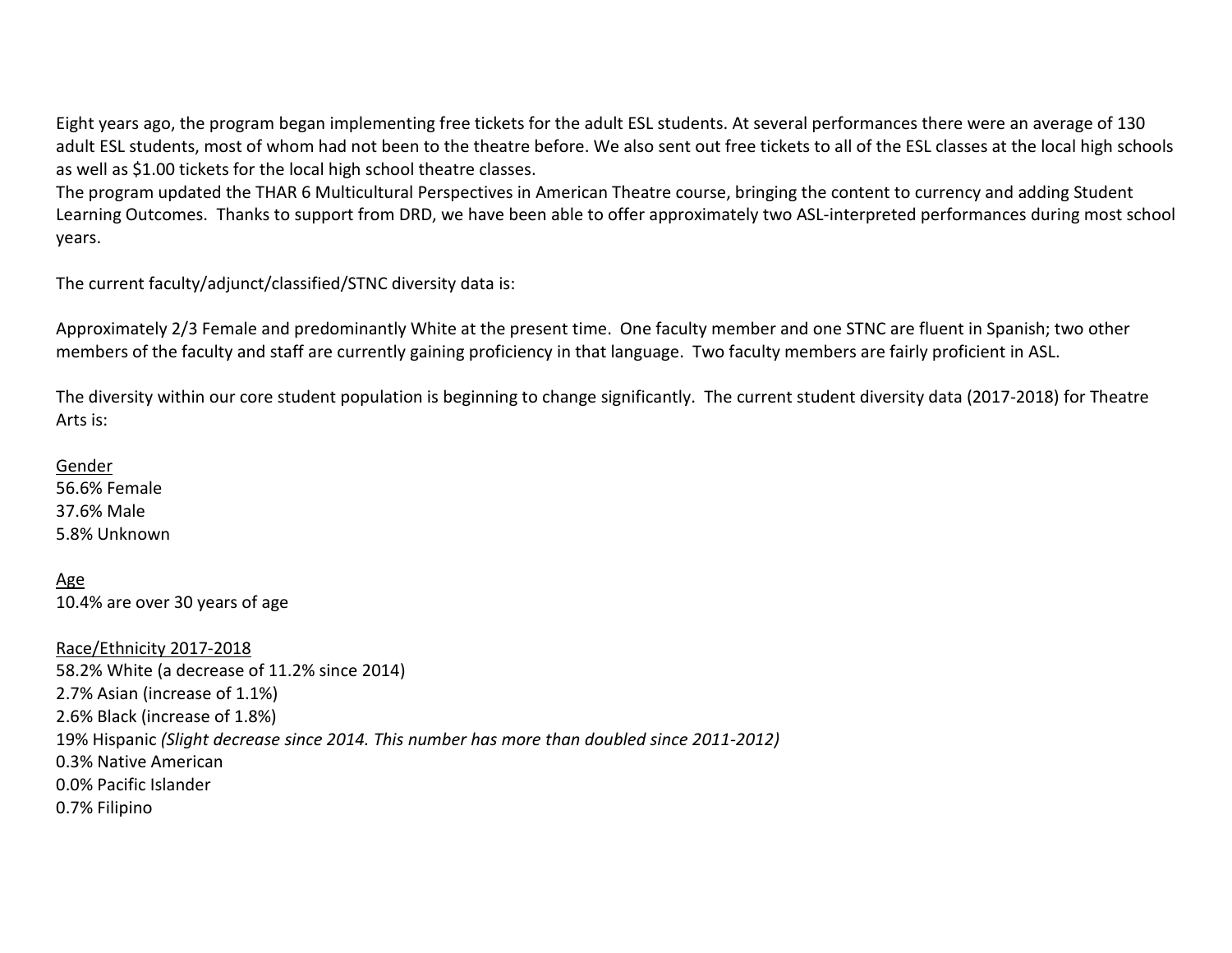10.9% Other Non-White (4.5% increase) 5.7% Decline to State (5.2% increase)

## 3.3 Cultivate a Healthy Organization

## **UPDATE 2019**

On February 28, 2019, Vice President of Academic Affairs, Jane Saldana-Talley granted Theatre Arts and Summer Repertory Theatre permission to postpone the full update of the PRPP until spring 2020. The reasoning is that until both programs are settled in the remodeled Burbank, anything that is reported while Theatre Arts and SRT are in swing space will not accurately reflect the status of these two programs.

# **Theatre Arts Department**

## **Theatre Arts** *(Yearly Program)*

Although the Theatre Arts faculty and staff have demanding work schedules, we recognize the importance of professional development and willingly support one another in pursuing such opportunities. Whether it be substituting for a colleague's class when they are performing out of town or encouraging classified staff to take advantage of training workshops, we make sure that professional development is a part of our departmental culture. In doing so, we are also modeling the value of lifelong learning for our students and our experiences directly benefit the students in our classes and productions.

Recent examples include:

• **Professional Production Work:** Theatre Arts faculty and staff often work for regional theatres, as directors, actors, designers, and technicians. Faculty member Reed Martin continues to tour both nationally and internationally as a member of the Reduced Shakespeare Company. Leslie McCauley has choreographed Argentine Tango segments for three professional productions and starred in Roustabout Theatre's professional production of Noel Coward's *Hay Fever,* under an Actors Equity contract. John Shillington regularly performs and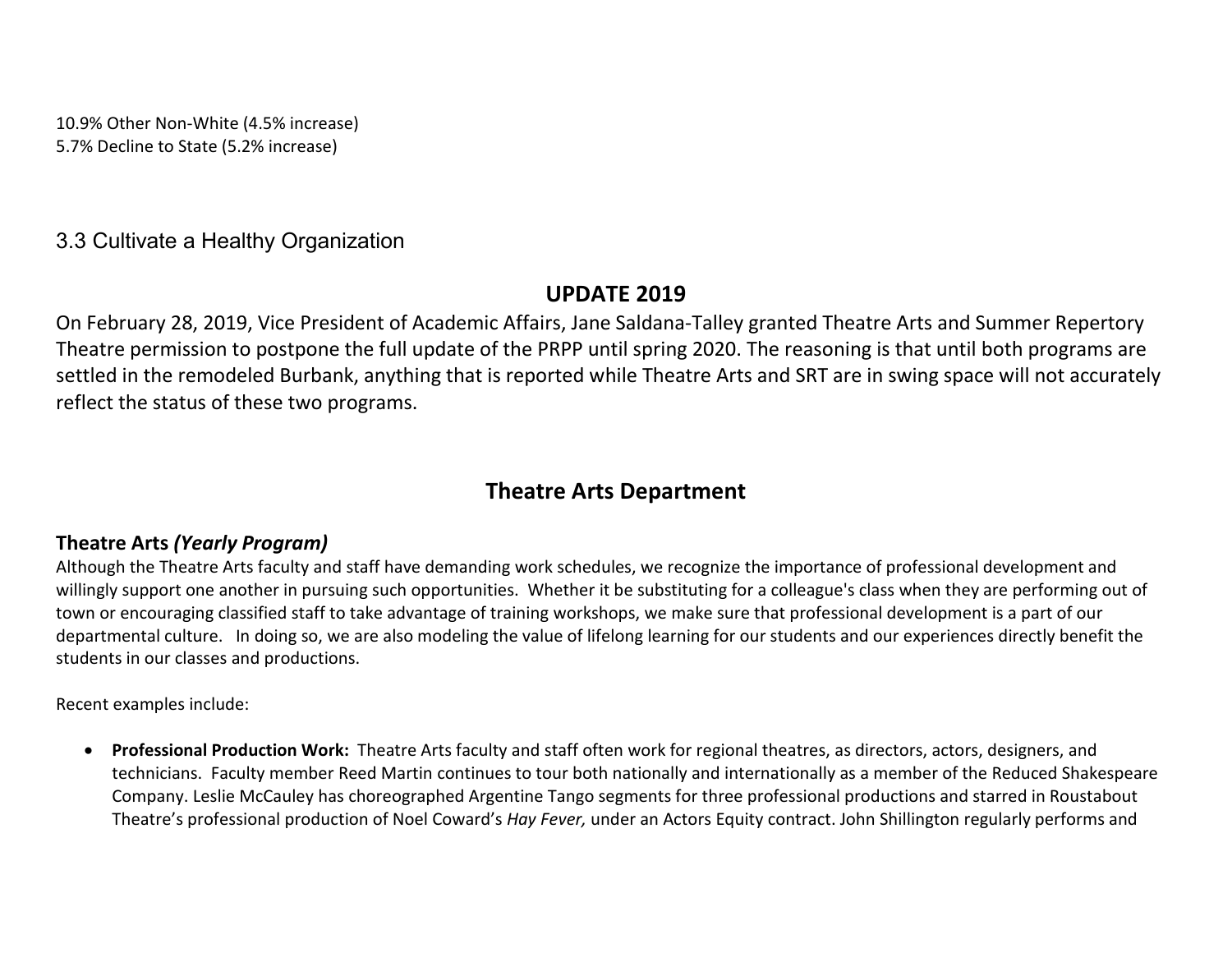directs in Sonoma County, often up to six shows per year. Peter Crompton designs scenery for many productions throughout the Bay Area, including nine productions spring 2018!

- **ACTF:** Each year, Theatre Arts sends faculty and students to the Kennedy Center/American College Theatre Festival. In February 2018, faculty members Leslie McCauley and Maryanne Scozzari attended the regional held in Spokane, Washington, accompanying 26 students. While at these festivals, faculty participated in professional workshops, attended productions, mentored competing students and networked with theatre educators and artists from throughout the region. Laura Downing-Lee has also participated as a faculty director for the New Play Development competition. In addition, all three full time faculty members serve as Adjudicators for the western United Stage region, responding to college and university productions being considered for the festival.
- **Website Training:** Angela Hunter-Geiss, Administrative Assistant III, has completed three Drupal trainings in preparation for developing the department's new website.
- **Teaching in the Study Abroad Program:** Adjunct Wendy Wisely has taught in Florence, Italy and London, England. Several SRJC students attended the programs with her.
- **Sabbaticals:** Laura Downing-Lee completed her sabbatical spring 2015, focusing on Devised Theatre and an Observership at the Oregon Shakespeare Festival. Leslie McCauley's Spring 2012 sabbatical was used to research Indian classical dance theatre by traveling to India for personal instruction in Bharatanatyam technique as well the academic study of Kathakali and other forms. Maryanne Scozzari's Spring 2009 sabbatical was used to develop online instructional materials and videos for her costuming class.
- **Workshops Abroad:** Leslie McCauley took a private workshop in London with Patrick Tucker and Christine Ozanne in Original Approach Shakespeare.
- **Serving on Hiring Committees:** All full time faculty serve on hiring committees. As an example, from spring 2017 to 2018, Chair Leslie McCauley served on six hiring committees.
- **Coursework:** Full-time faculty Laura Downing-Lee has taken three vocal music classes with the Music Dept., improving her own singing skills and strengthening her work as a director. Leslie McCauley continues to train in Argentine Tango. Admin Angela Hunter Geiss completed her BA in Graphic Design spring 2018.
- **Training the Trainer:** The Production Specialist, Ari Poppers, completed a three-day Hydraulic Lift training in Sacramento during Summer 2012; this training qualifies him to provide training for students and colleagues throughout the district, as needed. He re-certified summer 2015.
- **Technical Skills:** Adjunct and Full Time Faculty have taken Canvas training workshops.
- **USITT:** In March 2012, staff member Ari Poppers, staff/faculty member Julia Kwitchoff and faculty member Maryanne Scozzari all attended the national conference of USITT (United States Institute for Theatre Technology), an association of design, production and technology professionals in the entertainment industry.
- See 3.4 for Safety and Emergency Preparedness trainings completed.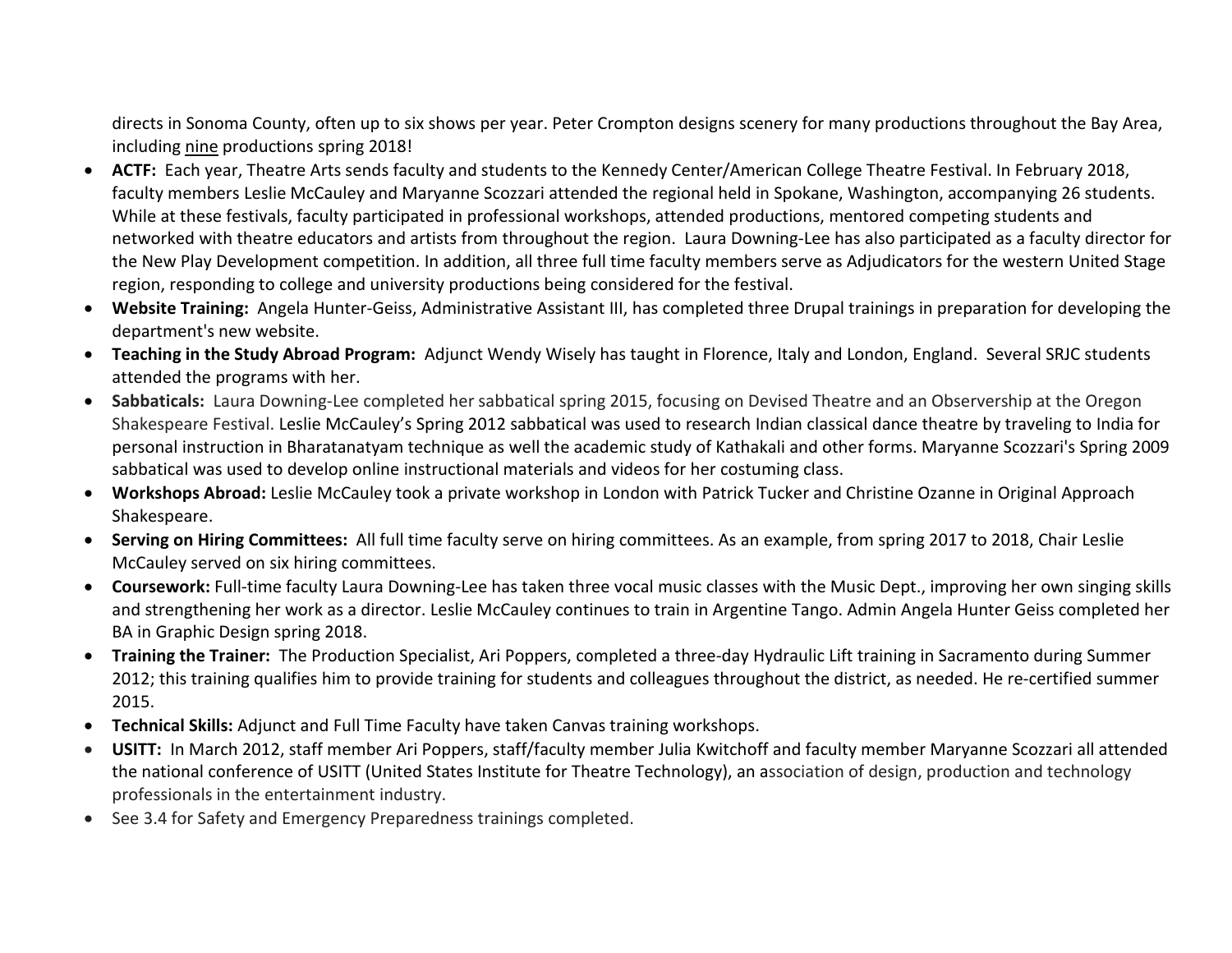**SRT** *(Summer Repertory Theatre Festival):* **See SRT PRPP**

## 3.4 Safety and Emergency Preparedness

## **UPDATE 2019**

On February 28, 2019, Vice President of Academic Affairs, Jane Saldana-Talley granted Theatre Arts and Summer Repertory Theatre permission to postpone the full update of the PRPP until spring 2020. The reasoning is that until both programs are settled in the remodeled Burbank, anything that is reported while Theatre Arts and SRT are in swing space will not accurately reflect the status of these two programs.

## **Theatre Arts Department** *Theatre Arts/SRT (Summer Repertory Theatre Festival)*

### **Injury and Illness Prevention Program**

With the help of the Manager of Environmental Health and Safety, we began to implement several aspects of the IIPP. Under his leadership, we are also conducting more regular and detailed safety inspections of all facilities and procedures.

To date, both programs have made both injury and illness prevention practices an important ongoing component of both our programs. These include regular safety orientations for both students and staff as part of our courses and productions. We also post information and regularly discuss "best practices" with students in regard to illness prevention.

In Spring 2012, the SRT Artistic Director complied a detailed Safety Manual, which contained all safety procedures for the program.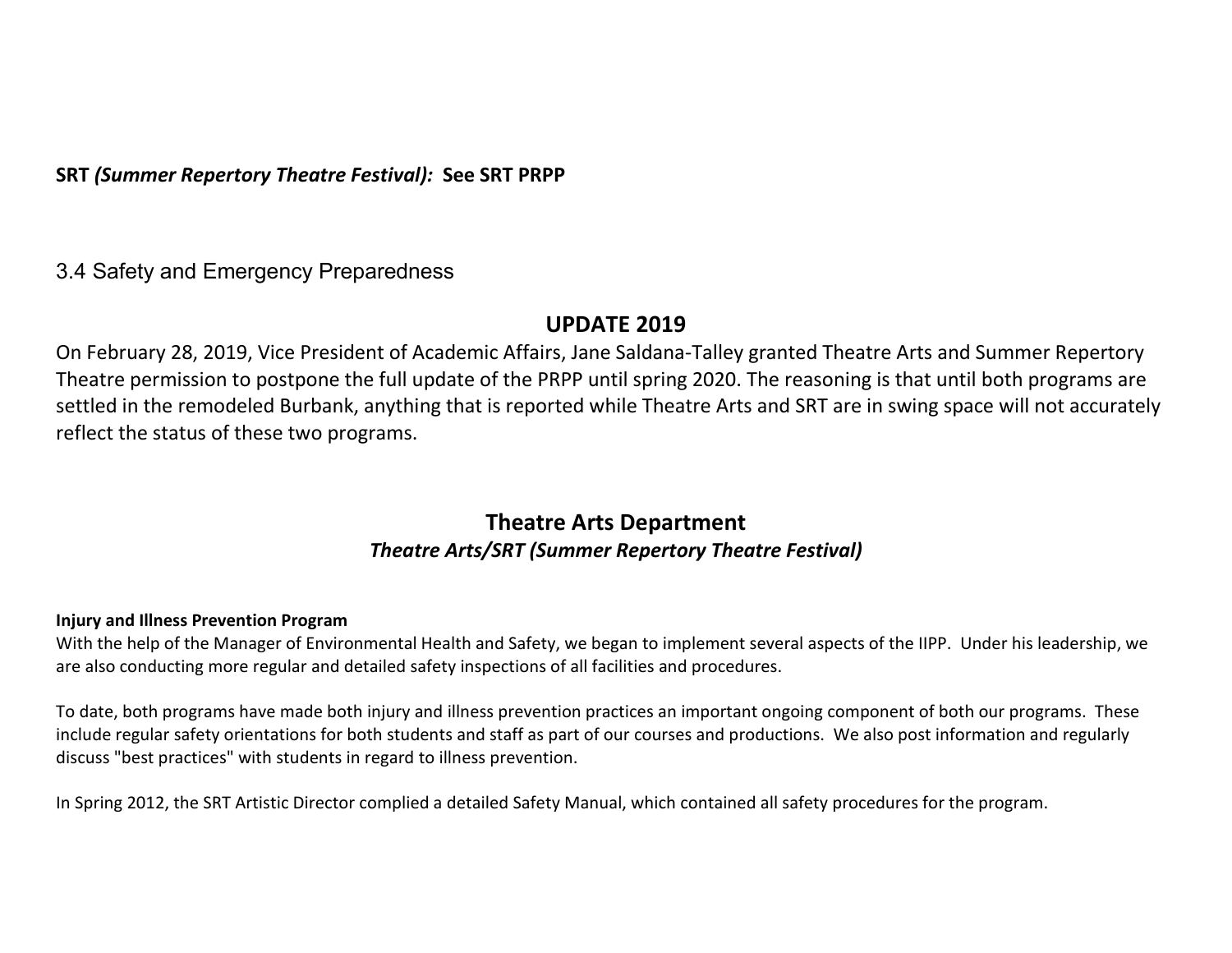### **Safety Training**

• 12-Passenger Van Training is required of all faculty, staff and student employees who will be driving the district van assigned to the department or another district van.

- Regular CPR and First Aid training are required of all faculty and staff in leadership positions..
- Fire extinguisher training is advised for all faculty and staff in technical theatre areas.
- Hydraulic Lift training is required of all faculty, staff and students before using the lift; our Production Specialist can now provide that training himself. He will also need periodic "refresher" training.
- Fall Protection Training: Six members of the faculty and staff completed a one-day fall protection training in August 2014 that specifically focused on theatre-related situations. The Production Specialist also attended a more general fall protection training in May 2014.

• Respirator usage: While we discussed this training with Doug Kuula, we have had difficulty scheduling such a training due to conflicting schedules.

### **Building and Area Safety Coordinators**

The individuals below have gone through the Safety Coordinators' training. In truth, however, all of our core faculty and staff should receive such training since each individual is often the only staff or faculty member in the building at different times. However, due to workload issues, it has been difficult for these individuals to remain current with the Safety Coordinator trainings.

### **Theatre Arts** *(Yearly Program)* Angela Hunter Geiss, Leslie McCauley **SRT** *(Summer Repertory Theatre Festival):* James Newman

### **Emergency Supplies and First Aid Kits**

While we are in swing space for the Burbank remodel, first aid kits are located in each major work space and are checked regularly. This includes portable kits to our offsite swing spaces.

# 3.5 Establish a Culture of Sustainability

## **UPDATE 2019**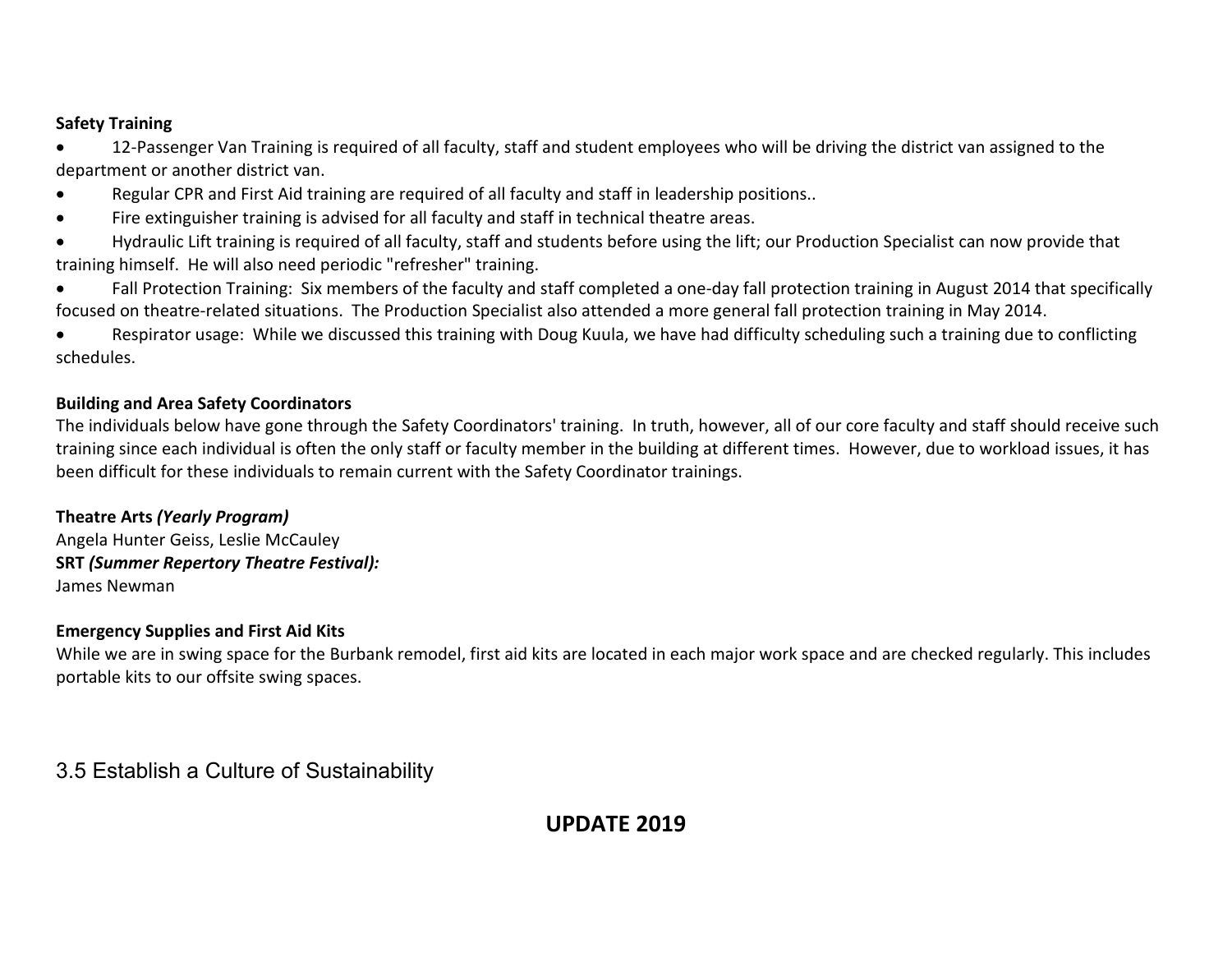On February 28, 2019, Vice President of Academic Affairs, Jane Saldana-Talley granted Theatre Arts and Summer Repertory Theatre permission to postpone the full update of the PRPP until spring 2020. The reasoning is that until both programs are settled in the remodeled Burbank, anything that is reported while Theatre Arts and SRT are in swing space will not accurately reflect the status of these two programs.

# **Theatre Arts Department**

We received two CTEA Grants in the amounts of \$60,000 and \$92,000 which have allowed us to replace almost all of our incandescent theatrical lighting instruments with LED Color Changers and LED Moving Lights. As generous as these grants have been, and as many instruments as we have had the good fortune to purchase, it is likely that more instruments will be necessary to stock both the new Burbank Mainstage and the new Studio Theatre.

The FF&E for the remodeled Burbank Auditorium, Studio Theatre, and support classrooms and labs is being chosen with energy efficiency in mind. For instance, the college already purchased energy efficient washers and dryers for our swing space Costume Lab. The Lark Temps, where our classes and offices are temporarily held, has sustainable lighting fixtures and timed switches. In addition, the new Burbank refrigerators will replace outdated and energy-inefficient older models.

Theatre Arts has historically always been focused on sustainability: we recycle, reuse and repurpose a vast array of set pieces, flats, props, costumes and wigs from existing stock. This includes reducing many set pieces back down to reusable lumber and hardware. We even reuse screws, which the students end up sorting at the end of the year.

Fall 2017, we were given a large donation of wedding dresses. We have upcycled those dresses (via dying, restyling and additions) into our productions of *The Little Mermaid* and *Into the Woods*.

In response to Guy Tillotson's sustainability recommendations, we are looking into replacing our concession sales of water sold in plastic bottles with canned or boxed water.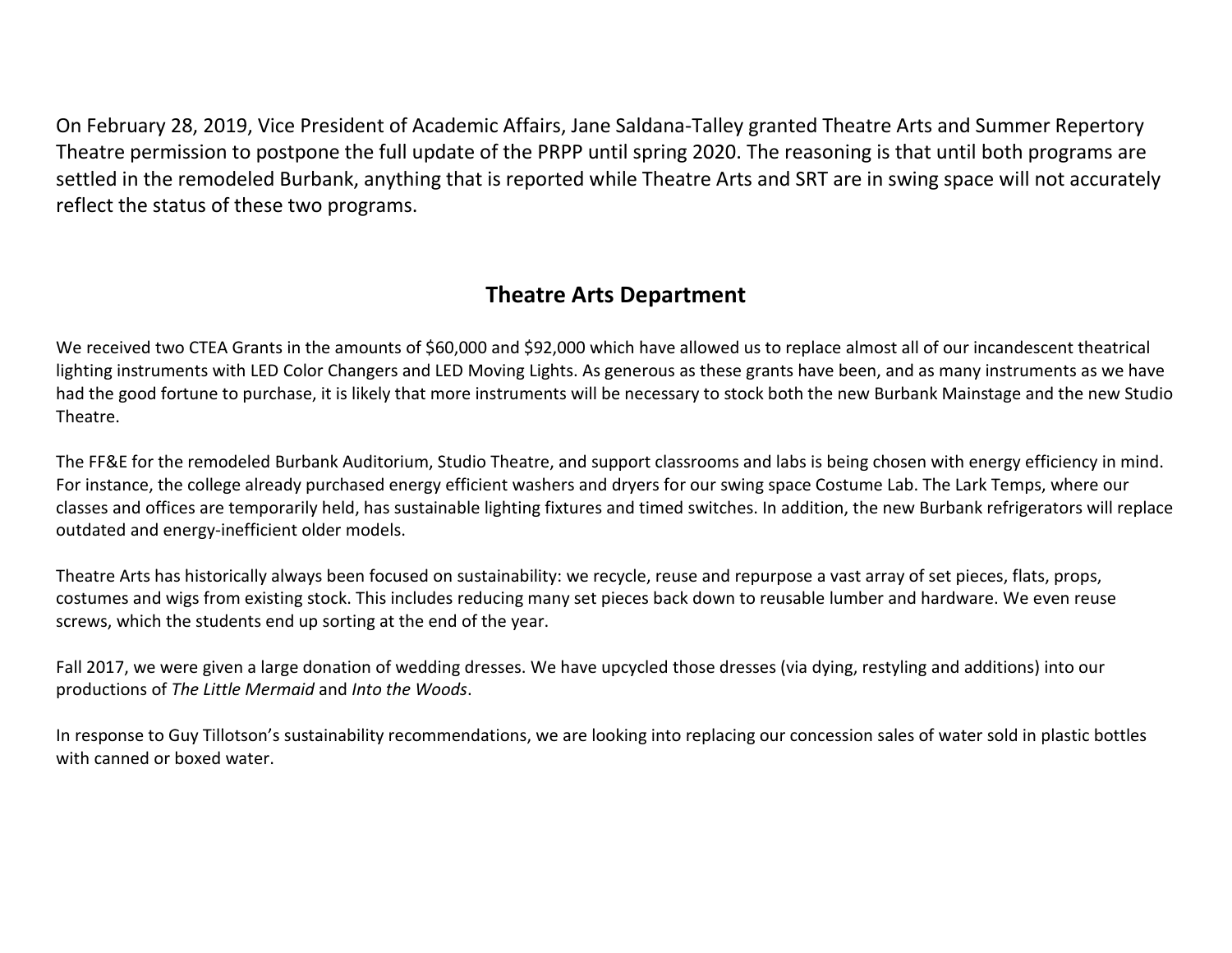## 4.1a Course Student Learning Outcomes Assessment

## **UPDATE 2019**

On February 28, 2019, Vice President of Academic Affairs, Jane Saldana-Talley granted Theatre Arts and Summer Repertory Theatre permission to postpone the full update of the PRPP until spring 2020. The reasoning is that until both programs are settled in the remodeled Burbank, anything that is reported while Theatre Arts and SRT are in swing space will not accurately reflect the status of these two programs.

# **Theatre Arts Department**

## **Theatre Arts** *(Yearly Program)*

Courses with SLOs As of spring 2018, all Theatre Arts courses are updated via 6-year review and approved. All Theatre Arts courses have SLOs.

### SLOs Assessments Completed/In Process

Theatre Arts wrote a series of new classes Fall 2015 that need assessing within the next four years. We are a bit behind on a few other courses, but were told to hold off on uploading any assessments until the new SLO reporting system was implemented.

The department currently tracks all SLO assessment using an Excel spreadsheet (see below) and has a plan in place for assessing SLOs in the years to come. All SLOs are entered in Sharepoint.

## **THEATRE ARTS SLO ASSESSMENT TRACKING SHEET** *(Updated Dec. 30, 2014)*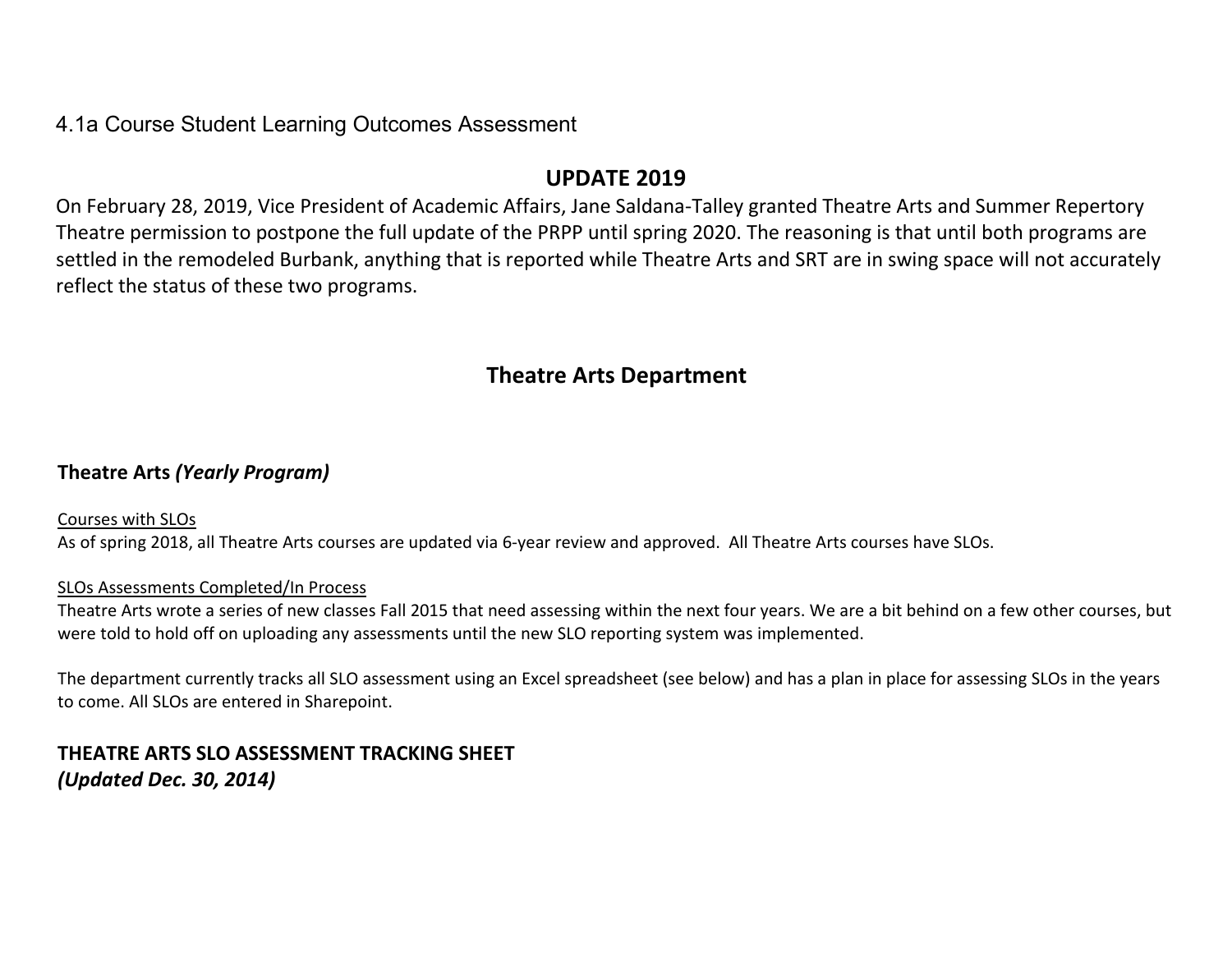### **COURSES**

#### **THAR 1: WORLD THEATRE THROUGH TIME**

| <b>SCHEDULED: 1X/Semester</b> |                               |                                | <b>COURSE OUTLINE LAST REVIEWED:</b><br>12/9/2013 |               | <b>CERTIFICATES</b><br><b>APPLICABLE: A, C,</b><br>M, S, TM | <b>MAJORS:</b><br>AA, AA-T |
|-------------------------------|-------------------------------|--------------------------------|---------------------------------------------------|---------------|-------------------------------------------------------------|----------------------------|
| <b>#OF SLOS</b>               | <b>SLO</b><br><b>ASSESSED</b> | <b>LAST</b><br><b>ASSESSED</b> | <b>ASSESSED BY</b>                                | <b>METHOD</b> | TBA/EST.SEM.                                                | <b>NOTES:</b>              |
|                               | #2 & #3                       | SP 2014                        | <b>WISELY</b>                                     | ESSAY         | <b>FA 2020</b>                                              |                            |
|                               | #1                            | SP 2013                        | <b>SHILLINGTON</b>                                | EXAM          | 2019                                                        |                            |

#### **THAR 2: INTRO TO THEATRE ARTS**

| <b>SCHEDULED: 1-2 Sections/Semester</b> |                               |                                | <b>COURSE OUTLINE LAST REVIEWED:</b><br>3/12/2012 |                 | <b>CERTIFICATES</b><br><b>APPLICABLE:</b><br>NONE* | <b>MAJORS:</b><br>AA-T                                |
|-----------------------------------------|-------------------------------|--------------------------------|---------------------------------------------------|-----------------|----------------------------------------------------|-------------------------------------------------------|
| <b>#OF SLOS</b>                         | <b>SLO</b><br><b>ASSESSED</b> | <b>LAST</b><br><b>ASSESSED</b> | <b>ASSESSED BY</b>                                | <b>METHOD</b>   | TBA/EST.SEM.                                       | <b>NOTES:</b>                                         |
| 3                                       | #1                            | SP 2014                        | ALVARADO                                          | ESSAY/PERF      | SP 2020                                            | Course outlines<br>says Certificate<br>Applicable but |
|                                         | #2                            | FA2012                         | <b>WISELY</b>                                     | <b>CRITIQUE</b> | <b>FA 2018</b>                                     | it is not.                                            |
|                                         | #3                            | SP 2012                        | MARTIN/RUSTAN                                     | <b>SURVEY</b>   | SP 2018                                            |                                                       |

#### **THAR 6: MULTICULTURAL THEATRE**

| SCHEDULED: 1X/Year (F) |                               |                                | <b>COURSE OUTLINE LAST REVIEWED:</b><br>9/22/2014 |               | <b>CERTIFICATES</b><br><b>APPLICABLE: NONE</b> | <b>MAJORS:</b><br>AA, AA-T |
|------------------------|-------------------------------|--------------------------------|---------------------------------------------------|---------------|------------------------------------------------|----------------------------|
| <b>#OF SLOS</b>        | <b>SLO</b><br><b>ASSESSED</b> | <b>LAST</b><br><b>ASSESSED</b> | <b>ASSESSED BY</b>                                | <b>METHOD</b> | TBA/EST.SEM.                                   | <b>NOTES:</b>              |
|                        | #3                            | FA 2013                        | MCCAULEY                                          | EXAM          | SP 2020                                        |                            |
| 3                      | #1                            | SP 2011                        | MCCAULEY                                          | <b>RUBRIC</b> | SP 2017                                        |                            |
|                        | #2                            | FA 2010                        | <b>MCCAULEY</b>                                   | EXAM          | <b>FA 2016</b>                                 |                            |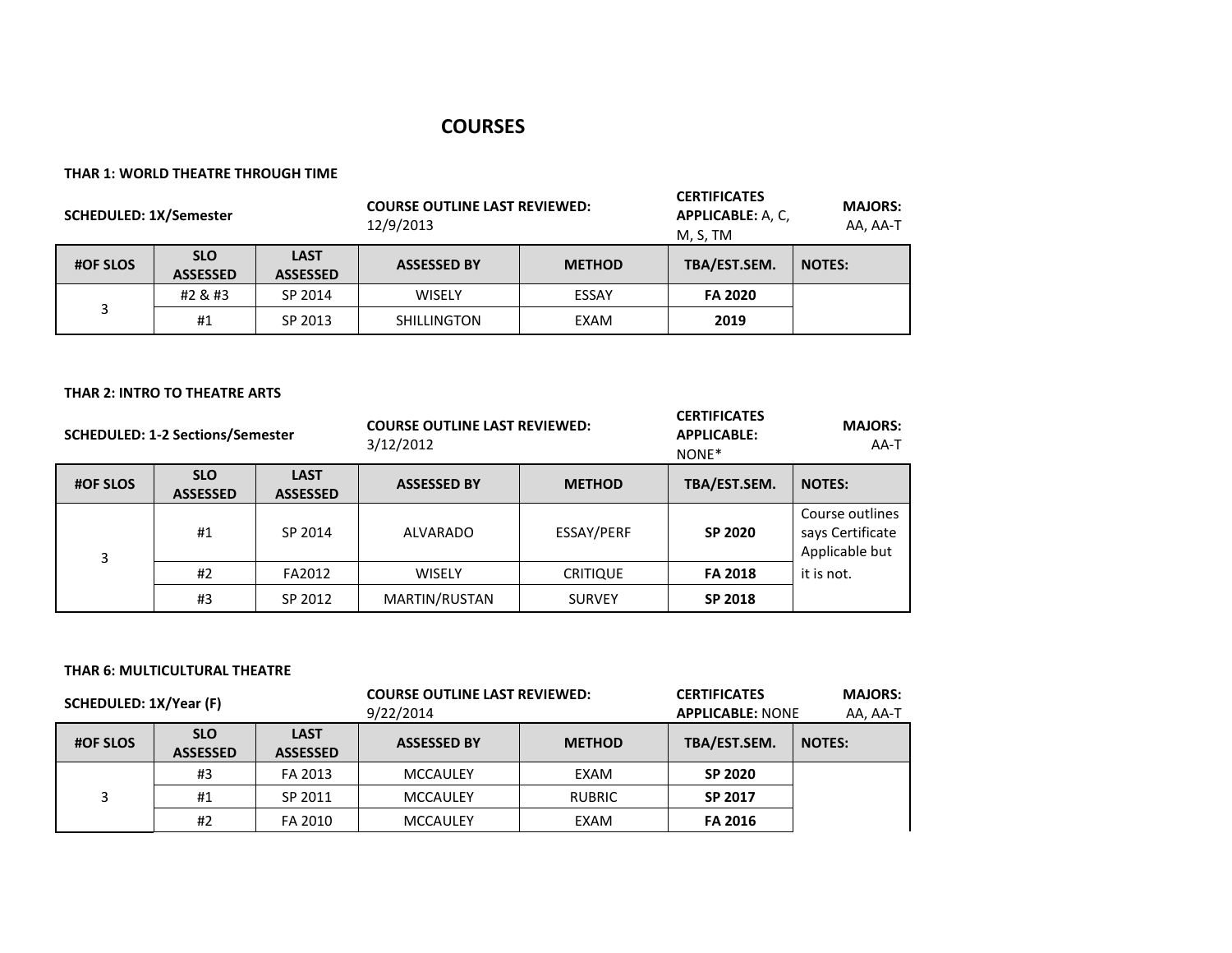| <b>EA 2010</b><br>$\overline{114}$<br>EXAM<br>2013<br>MCCALILE'<br>ں ۔<br>LUI.<br>ாட |
|--------------------------------------------------------------------------------------|
|--------------------------------------------------------------------------------------|

#### **THAR 10A: INTRODUCTION TO ACTING**

|                 | <b>SCHEDULED: 3 Sections/Semester</b> |                                | <b>COURSE OUTLINE LAST REVIEWED:</b><br>3/26/2012 |               | <b>CERTIFICATES</b><br><b>APPLICABLE: A, C,</b><br>M, S, TM | <b>MAJORS:</b><br>AA, AA-T |
|-----------------|---------------------------------------|--------------------------------|---------------------------------------------------|---------------|-------------------------------------------------------------|----------------------------|
| <b>#OF SLOS</b> | <b>SLO</b><br><b>ASSESSED</b>         | <b>LAST</b><br><b>ASSESSED</b> | <b>ASSESSED BY</b>                                | <b>METHOD</b> | TBA/EST.SEM.                                                | <b>NOTES:</b>              |
|                 | #1                                    | FA 2010                        | MCCAULEY/DOWNING                                  | <b>RUBRIC</b> | <b>FA 2016</b>                                              |                            |

#### **THAR 10B: SCENE STUDY & CHARACTERIZATION**

| <b>SCHEDULED: 1X/Semester</b> |                               |                                | <b>COURSE OUTLINE LAST REVIEWED:</b><br>3/26/2012 |               | <b>CERTIFICATES</b><br><b>APPLICABLE: A</b> | <b>MAJORS:</b><br>AA, AA-T |
|-------------------------------|-------------------------------|--------------------------------|---------------------------------------------------|---------------|---------------------------------------------|----------------------------|
| <b>#OF SLOS</b>               | <b>SLO</b><br><b>ASSESSED</b> | <b>LAST</b><br><b>ASSESSED</b> | <b>ASSESSED BY</b>                                | <b>METHOD</b> | TBA/EST.SEM.                                | <b>NOTES:</b>              |
|                               | #1                            | SP 2014                        | <b>MCCAULEY</b>                                   | RUBRIC/EXAM   | SP 2020                                     |                            |

#### **THAR 11.1: PERFORMANCE: NON-MUSICAL**

|                 | <b>SCHEDULED: 1-2 Sections/Semester</b> |                                | <b>COURSE OUTLINE LAST REVIEWED:</b><br>3/12/2012 |               | <b>CERTIFICATES</b><br><b>APPLICABLE: A</b> | <b>MAJORS:</b><br>AA-T |
|-----------------|-----------------------------------------|--------------------------------|---------------------------------------------------|---------------|---------------------------------------------|------------------------|
| <b>#OF SLOS</b> | <b>SLO</b><br><b>ASSESSED</b>           | <b>LAST</b><br><b>ASSESSED</b> | <b>ASSESSED BY</b>                                | <b>METHOD</b> | TBA/EST.SEM.                                | <b>NOTES:</b>          |
|                 | #1                                      | SP 2014                        | <b>MCCAULEY</b>                                   | <b>RUBRIC</b> | SP 2020                                     |                        |

#### **THAR 11.2: PERFORMANCE: MUSICAL**

| SCHEDULED: 1-2X/Year |                               |                         | <b>COURSE OUTLINE LAST REVIEWED:</b> |               | <b>CERTIFICATES</b>  | <b>MAJORS:</b> |
|----------------------|-------------------------------|-------------------------|--------------------------------------|---------------|----------------------|----------------|
|                      |                               |                         | 3/12/2012                            |               | <b>APPLICABLE: A</b> | АА-т           |
| <b>#OF SLOS</b>      | <b>SLO</b><br><b>ASSESSED</b> | LAST<br><b>ASSESSED</b> | <b>ASSESSED BY</b>                   | <b>METHOD</b> | TBA/EST.SEM.         | <b>NOTES:</b>  |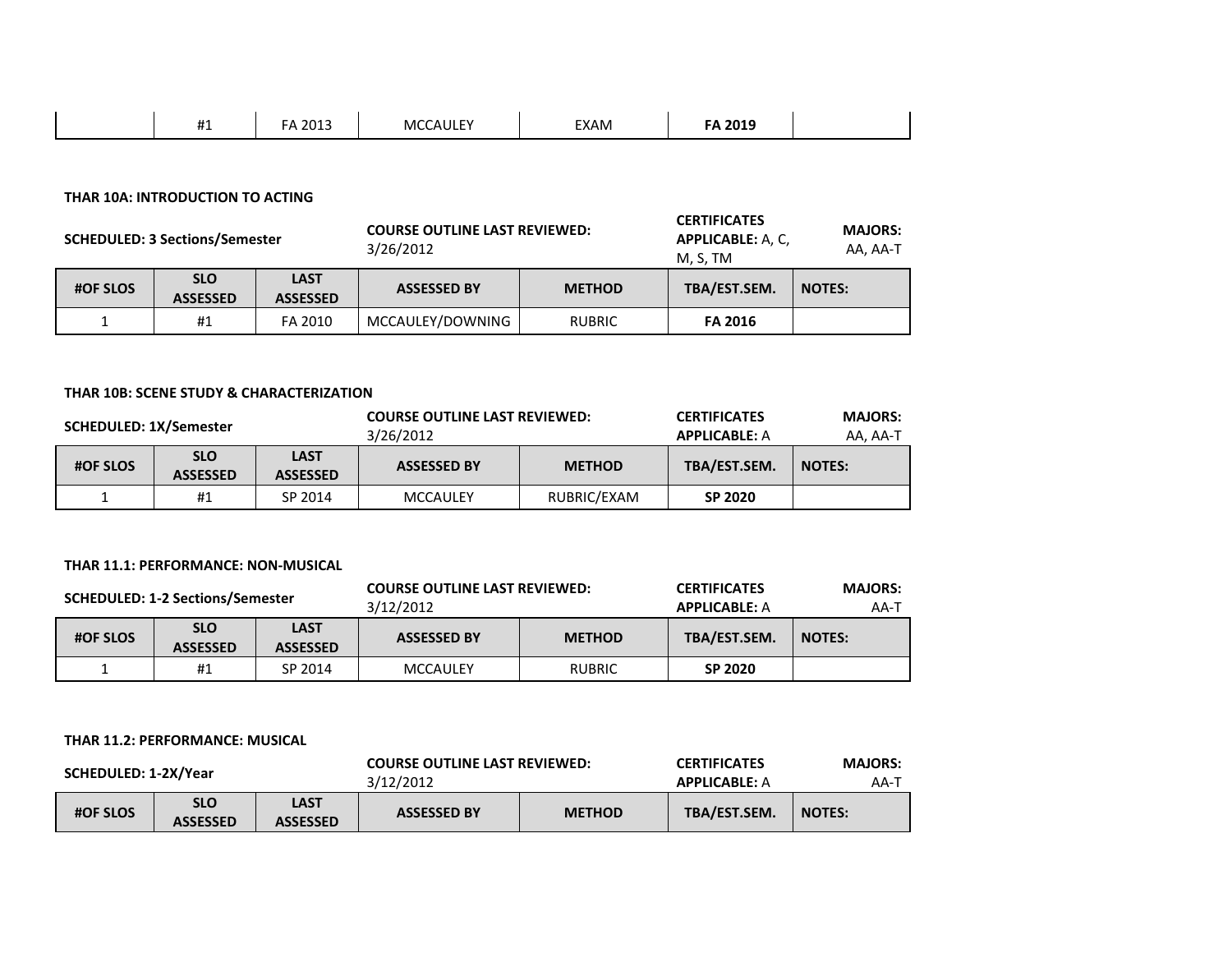|  | $^{\rm H}$<br>. . | SP 2013<br>╰ | MCCAULEY | <b>RUBRIC</b> | SP 2019 |  |
|--|-------------------|--------------|----------|---------------|---------|--|
|--|-------------------|--------------|----------|---------------|---------|--|

#### **THAR 11.3: PERFORMANCE: MUSICAL-DANCE**

|                 | <b>COURSE OUTLINE LAST REVIEWED:</b><br>SCHEDULED: 1-2X/Year<br>5/12/2014 |                                |                    | <b>CERTIFICATES</b><br><b>APPLICABLE: A</b> | <b>MAJORS:</b><br>АА-Т |               |
|-----------------|---------------------------------------------------------------------------|--------------------------------|--------------------|---------------------------------------------|------------------------|---------------|
| <b>#OF SLOS</b> | <b>SLO</b><br><b>ASSESSED</b>                                             | <b>LAST</b><br><b>ASSESSED</b> | <b>ASSESSED BY</b> | <b>METHOD</b>                               | TBA/EST.SEM.           | <b>NOTES:</b> |
|                 |                                                                           | SPRING 2013                    | <b>BRANEN</b>      | <b>SCORE SHEET</b>                          | SP 2019                |               |

#### **THAR 11.4: PERFORMANCE: MUSICAL-VOCAL**

| <b>COURSE OUTLINE LAST REVIEWED:</b><br>SCHEDULED: 1-2X/Year<br>3/12/2012 |                               |                                | <b>CERTIFICATES</b><br><b>APPLICABLE: A</b> | <b>MAJORS:</b><br>AA-T |              |               |
|---------------------------------------------------------------------------|-------------------------------|--------------------------------|---------------------------------------------|------------------------|--------------|---------------|
| <b>#OF SLOS</b>                                                           | <b>SLO</b><br><b>ASSESSED</b> | <b>LAST</b><br><b>ASSESSED</b> | <b>ASSESSED BY</b>                          | <b>METHOD</b>          | TBA/EST.SEM. | <b>NOTES:</b> |
|                                                                           | #1                            | SPRING 2013                    | <b>JANIS WILSON</b>                         | TEST                   | SP 2019      |               |

#### **THAR 11.5: PERFORMANCE: MUSICAL-INSTRUMENTAL**

| SCHEDULED: 1X/Year |                               | <b>COURSE OUTLINE LAST REVIEWED:</b><br>3/12/2012 |                     | <b>CERTIFICATES</b><br>APPLICABLE:<br>NONE* | <b>MAJORS:</b><br>AA-T |                                            |
|--------------------|-------------------------------|---------------------------------------------------|---------------------|---------------------------------------------|------------------------|--------------------------------------------|
| <b>#OF SLOS</b>    | <b>SLO</b><br><b>ASSESSED</b> | <b>LAST</b><br><b>ASSESSED</b>                    | <b>ASSESSED BY</b>  | <b>METHOD</b>                               | TBA/EST.SEM.           | <b>NOTES:</b>                              |
|                    | #1                            | <b>FALL 2014</b>                                  | <b>JANIS WILSON</b> | PERFORMANCE<br><b>RUBRIC</b>                | F 2020                 | Include in new<br>Musical<br>Theatre Cert? |

#### **THAR 11.8: PERFORMANCE: DANCE CONCERT**

| SCHEDULED: 1X/Year (SP) | <b>COURSE OUTLINE LAST REVIEWED:</b> | <b>CERTIFICATES</b>  | <b>MAJORS:</b> |
|-------------------------|--------------------------------------|----------------------|----------------|
|                         | 3/12/2012                            | <b>APPLICABLE: A</b> | AA-1           |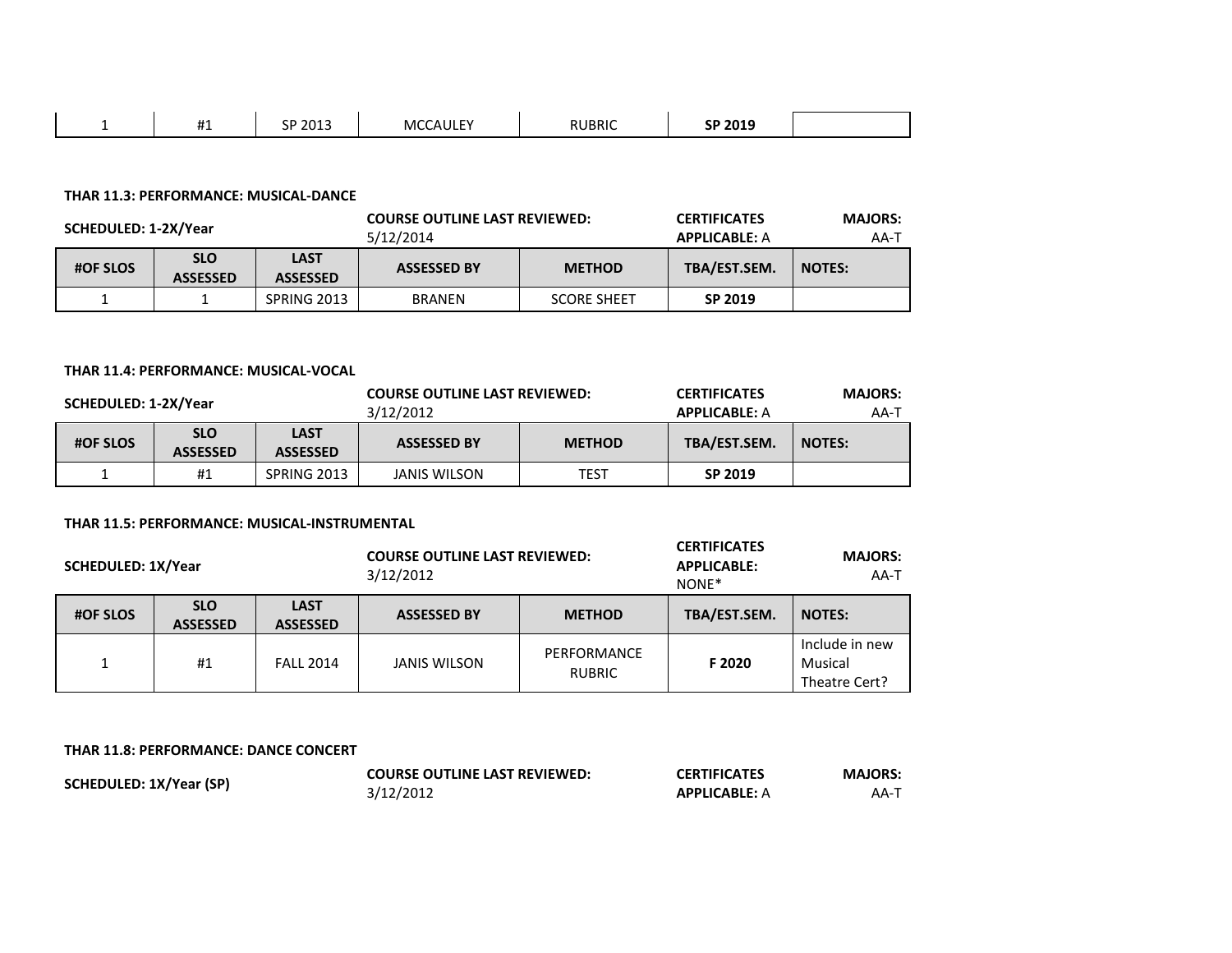| <b>#OF SLOS</b> | <b>SLO</b><br><b>ASSESSED</b> | LAST<br><b>ASSESSED</b> | <b>ASSESSED BY</b> | <b>METHOD</b>                 | TBA/EST.SEM.   | <b>NOTES:</b> |
|-----------------|-------------------------------|-------------------------|--------------------|-------------------------------|----------------|---------------|
| ←               | #1, #2                        | SP 2014                 | <b>BRANEN</b>      | RUBRIC,<br><b>OBSERVATION</b> | <b>SP 2020</b> | entered F14   |

#### **THAR 13.1: PERFORMANCE WORKSHOP: STYLES, PERIODS & SKILLS**

| SCHEDULED: 1X/Year |                               |                                | <b>COURSE OUTLINE LAST REVIEWED:</b><br>3/12/2012 |                            | <b>MAJORS:</b><br><b>CERTIFICATES</b><br><b>APPLICABLE: A</b><br>AA-T |               |
|--------------------|-------------------------------|--------------------------------|---------------------------------------------------|----------------------------|-----------------------------------------------------------------------|---------------|
| <b>#OF SLOS</b>    | <b>SLO</b><br><b>ASSESSED</b> | <b>LAST</b><br><b>ASSESSED</b> | <b>ASSESSED BY</b><br><b>METHOD</b>               |                            | TBA/EST.SEM.                                                          | <b>NOTES:</b> |
|                    | #1, #2, #3                    | SP 2014                        | DOWNING-LEE                                       | RUBRICS, SCORED<br>ASSIGN. | SP 2020                                                               | entered F14   |

#### **THAR 13.2: PERFORMANCE WORKSHOP: SHAKESPEARE**

|                 | <b>COURSE OUTLINE LAST REVIEWED:</b><br>SCHEDULED: 1X/Year<br>10/24/2011 |                                |                    | <b>CERTIFICATES</b><br><b>APPLICABLE: A</b> | <b>MAJORS:</b><br>AA-T |               |
|-----------------|--------------------------------------------------------------------------|--------------------------------|--------------------|---------------------------------------------|------------------------|---------------|
| <b>#OF SLOS</b> | <b>SLO</b><br><b>ASSESSED</b>                                            | <b>LAST</b><br><b>ASSESSED</b> | <b>ASSESSED BY</b> | <b>METHOD</b>                               | TBA/EST.SEM.           | <b>NOTES:</b> |
|                 | #1                                                                       | FA 2013                        | <b>MCCAULEY</b>    | QUIZ/SCORED<br><b>ASSIGNMENT</b>            | <b>FA 2019</b>         |               |
| 4               | #3                                                                       | FA 2012                        | <b>MCCAULEY</b>    | <b>RUBRIC</b>                               | <b>FA 2017</b>         |               |
|                 | #2                                                                       | FA 2013                        | <b>MCCAULEY</b>    | <b>SCORED</b><br><b>ASSIGNMENT</b>          | <b>FA 2017</b>         |               |
|                 | #4                                                                       | FA 2013                        | <b>MCCAULEY</b>    | <b>RUBRIC</b>                               | <b>FA 2019</b>         |               |

#### **THAR 17: MUSICAL THEATRE TECHNIQUES**

| SCHEDULED: 1X/Year (not recently) |                               | <b>COURSE OUTLINE LAST REVIEWED:</b> |                    | <b>CERTIFICATES</b>  | <b>MAJORS:</b> |               |
|-----------------------------------|-------------------------------|--------------------------------------|--------------------|----------------------|----------------|---------------|
|                                   |                               | 9/21/2009                            |                    | <b>APPLICABLE: A</b> | АА-Т           |               |
| <b>#OF SLOS</b>                   | <b>SLO</b><br><b>ASSESSED</b> | <b>LAST</b><br><b>ASSESSED</b>       | <b>ASSESSED BY</b> | <b>METHOD</b>        | TBA/EST.SEM.   | <b>NOTES:</b> |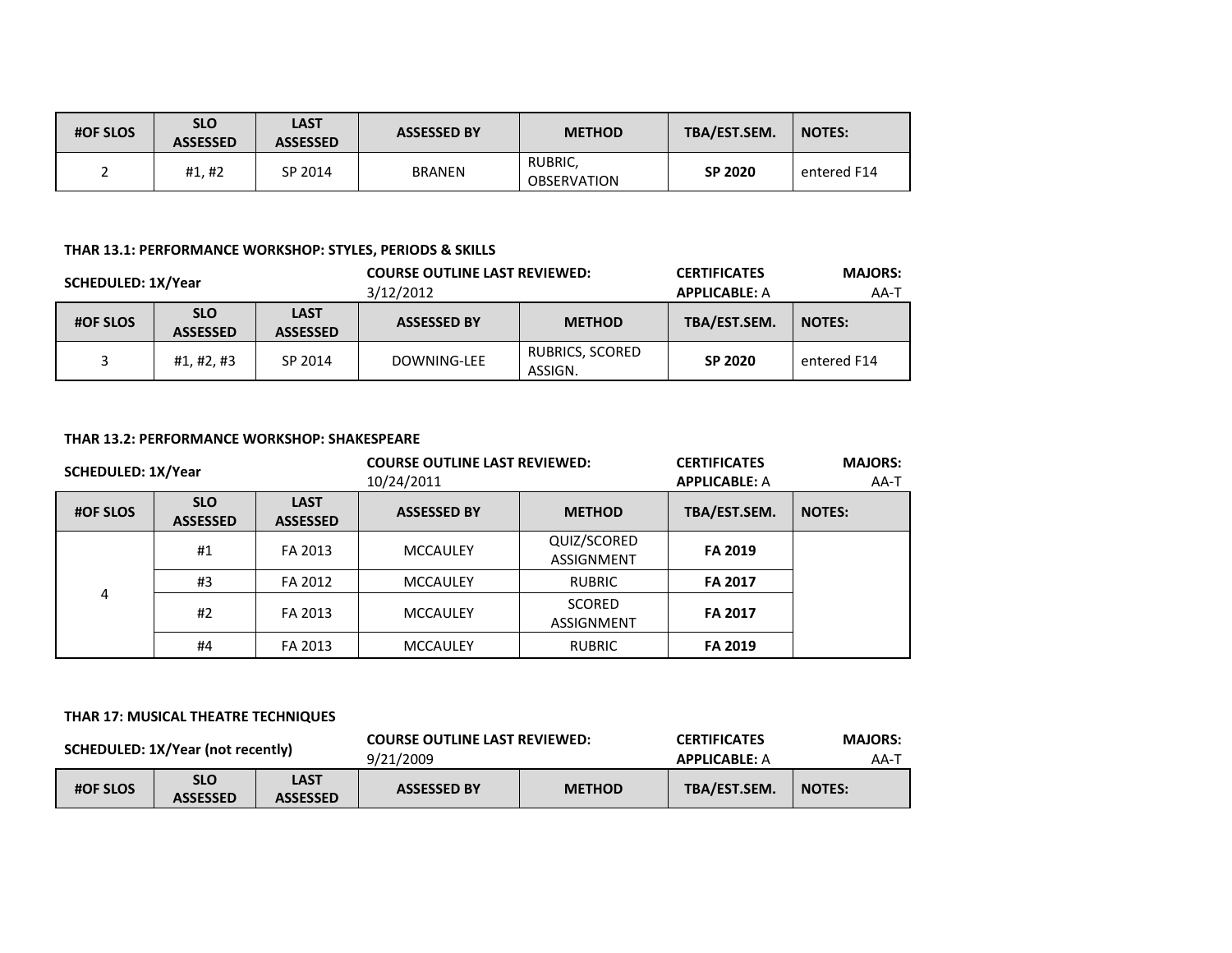|  |  |  |  |  | <b>NOT</b><br><b>SCHEDULED</b> | Not offered<br>due to budget<br>cuts |
|--|--|--|--|--|--------------------------------|--------------------------------------|
|--|--|--|--|--|--------------------------------|--------------------------------------|

#### **THAR 19: MOVEMENT & IMPROVISATION**

| <b>SCHEDULED: 1X/Semester</b> |                               | <b>COURSE OUTLINE LAST REVIEWED:</b><br>3/26/2012 | <b>CERTIFICATES</b><br><b>APPLICABLE: A</b> |               | <b>MAJORS:</b><br>AA-T |               |
|-------------------------------|-------------------------------|---------------------------------------------------|---------------------------------------------|---------------|------------------------|---------------|
| <b>#OF SLOS</b>               | <b>SLO</b><br><b>ASSESSED</b> | <b>LAST</b><br><b>ASSESSED</b>                    | <b>ASSESSED BY</b>                          | <b>METHOD</b> | TBA/EST.SEM.           | <b>NOTES:</b> |
|                               | #3                            | SP 2014                                           | <b>FINTUSHEL</b>                            |               | SP 2020                |               |
| 3                             | #2                            | SP 2014                                           | <b>FINTUSHEL</b>                            |               | 2020                   |               |
|                               | #1                            | SP 2012                                           | <b>FINTUSHEL</b>                            |               | 2018                   |               |

#### **THAR 20: INTRODUCTION TO STAGECRAFT**

| <b>COURSE OUTLINE LAST REVIEWED:</b><br><b>SCHEDULED: 1X/Semester</b><br>9/22/2014 |                               |                                | <b>CERTIFICATES</b><br><b>APPLICABLE: A, S,</b><br>тм | <b>MAJORS:</b><br>AA-T |              |               |
|------------------------------------------------------------------------------------|-------------------------------|--------------------------------|-------------------------------------------------------|------------------------|--------------|---------------|
| <b>#OF SLOS</b>                                                                    | <b>SLO</b><br><b>ASSESSED</b> | <b>LAST</b><br><b>ASSESSED</b> | <b>ASSESSED BY</b>                                    | <b>METHOD</b>          | TBA/EST.SEM. | <b>NOTES:</b> |
|                                                                                    | #1                            | SP 2012                        | CROMPTON                                              |                        | SP 2018      |               |

#### **THAR 21: INTRODUCTION TO COSTUME TECHNOLOGY**

| <b>SCHEDULED: 1X/Semester</b> |                               | <b>COURSE OUTLINE LAST REVIEWED: 5/9/2011</b> |                    | <b>CERTIFICATES</b><br><b>APPLICABLE: A, C,</b><br>M, TM | <b>MAJORS:</b><br>AA-T |               |
|-------------------------------|-------------------------------|-----------------------------------------------|--------------------|----------------------------------------------------------|------------------------|---------------|
| <b>#OF SLOS</b>               | <b>SLO</b><br><b>ASSESSED</b> | <b>LAST</b><br><b>ASSESSED</b>                | <b>ASSESSED BY</b> | <b>METHOD</b>                                            | TBA/EST.SEM.           | <b>NOTES:</b> |
|                               | #2                            | SP 2012                                       | SCOZZARI           | QUIZ                                                     | SP 2018                |               |
| 2                             | #1                            | SP 2011                                       | SCOZZARI           | <b>PROJECT</b>                                           | 2017                   |               |
|                               | #2                            | FA 2011                                       | SCOZZARI           | <b>QUESTIONNAIRE</b>                                     | <b>SEE ABOVE</b>       |               |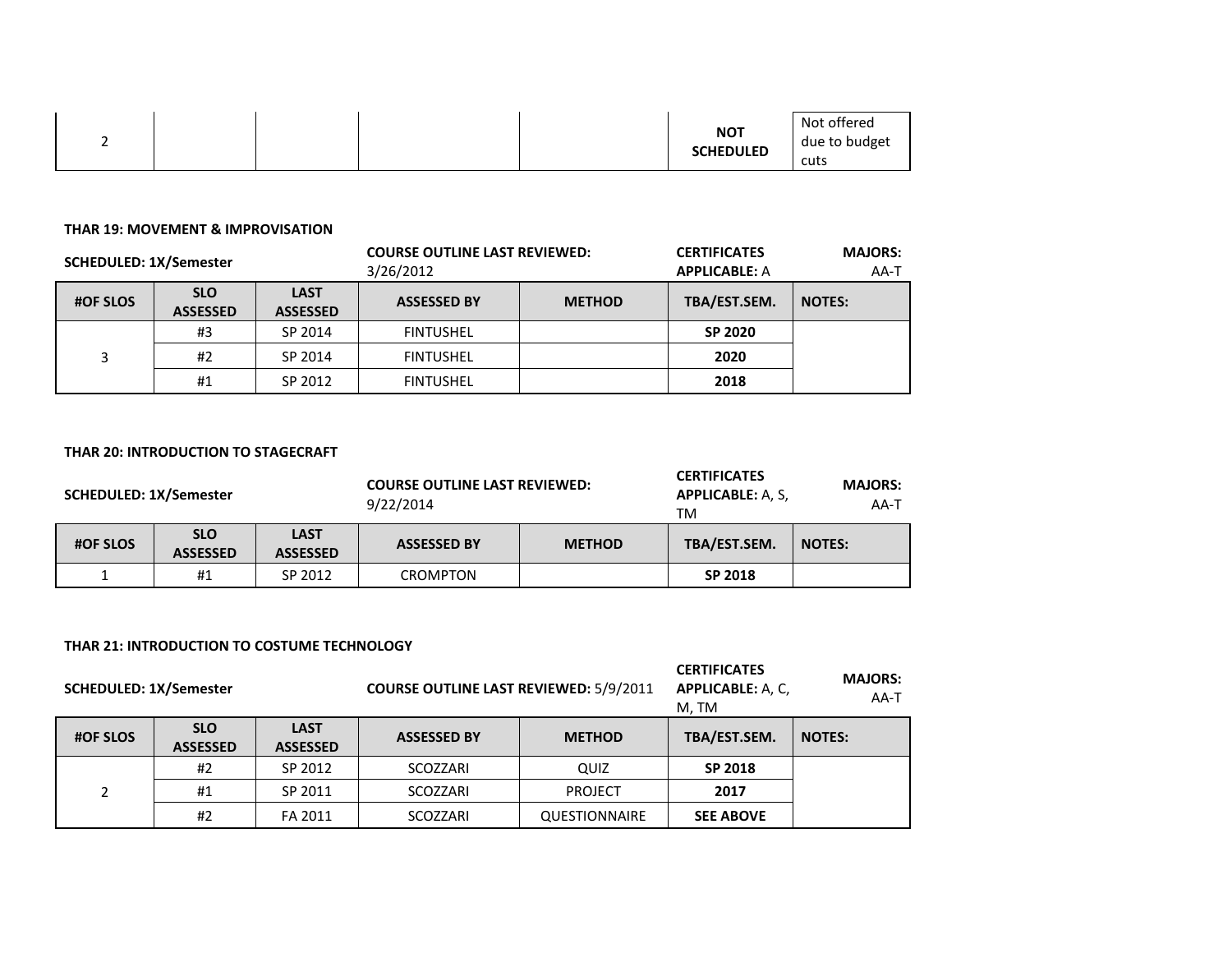#### **THAR 22A: THEATRICAL MAKEUP DESIGN FOR STAGE AND SCREEN**

| <b>COURSE OUTLINE LAST REVIEWED:</b><br><b>SCHEDULED: 1X/Semester</b><br>9/26/2011 |                               |                                | <b>CERTIFICATES</b><br><b>APPLICABLE: A, C,</b><br>M | <b>MAJORS:</b><br>AA-T |                  |               |
|------------------------------------------------------------------------------------|-------------------------------|--------------------------------|------------------------------------------------------|------------------------|------------------|---------------|
| <b>#OF SLOS</b>                                                                    | <b>SLO</b><br><b>ASSESSED</b> | <b>LAST</b><br><b>ASSESSED</b> | <b>ASSESSED BY</b>                                   | <b>METHOD</b>          | TBA/EST.SEM.     | <b>NOTES:</b> |
|                                                                                    | #2                            | SP 2012                        | SCOZZARI                                             | <b>RUBRIC</b>          | SP 2018          |               |
| 2                                                                                  | #1                            | SP 2011                        | SCOZZARI                                             | <b>QUESTIONNAIRE</b>   | 2017             |               |
|                                                                                    | #2                            | FA 2011                        | SCOZZARI                                             | <b>RUBRIC</b>          | <b>SEE ABOVE</b> |               |

#### **THAR 22B: SPECIAL EFFECTS MAKEUP, WIGS, AND MASKS**

| SCHEDULED: 1X/Year |                               | <b>COURSE OUTLINE LAST REVIEWED:</b><br>9/26/2011 |                    | <b>CERTIFICATES</b><br><b>APPLICABLE: C, M</b> | <b>MAJORS:</b><br>AA-T |               |
|--------------------|-------------------------------|---------------------------------------------------|--------------------|------------------------------------------------|------------------------|---------------|
| <b>#OF SLOS</b>    | <b>SLO</b><br><b>ASSESSED</b> | <b>LAST</b><br><b>ASSESSED</b>                    | <b>ASSESSED BY</b> | <b>METHOD</b>                                  | TBA/EST.SEM.           | <b>NOTES:</b> |
|                    | #1                            | SP2012                                            | SCOZZARI           | <b>RUBRIC</b>                                  | SP 2018                |               |
|                    | #1                            | SP2011                                            | SCOZZARI           | <b>RUBRIC</b>                                  | <b>SEE ABOVE</b>       |               |

#### **THAR 23: INTRODUCTION TO SCENIC DESIGN**

|                 | SCHEDULED: 1X/Every Other Year (F) |                                | <b>COURSE OUTLINE LAST REVIEWED:</b><br>9/22/2014 |                        | <b>CERTIFICATES</b><br><b>APPLICABLE: C. S.</b><br>TM | <b>MAJORS:</b><br>AA-T |
|-----------------|------------------------------------|--------------------------------|---------------------------------------------------|------------------------|-------------------------------------------------------|------------------------|
| <b>#OF SLOS</b> | <b>SLO</b><br><b>ASSESSED</b>      | <b>LAST</b><br><b>ASSESSED</b> | <b>ASSESSED BY</b>                                | <b>METHOD</b>          | TBA/EST.SEM.                                          | <b>NOTES:</b>          |
|                 | #1                                 | FA 2013                        | <b>CROMPTON</b>                                   | <b>COLLAGE PROJECT</b> | <b>FA 2019</b>                                        |                        |

**CERTIFICATES** 

**THAR 24: INTRODUCTION TO THE DESIGN PROCESS**

| <b>CERTIFICATES</b><br><b>COURSE OUTLINE LAST REVIEWED:</b><br>SCHEDULED: 1X/Every Other Year (F)<br><b>APPLICABLE: C. M.</b><br>11/5/2012<br>S. TM |  | <b>MAJORS:</b><br>AA-T |
|-----------------------------------------------------------------------------------------------------------------------------------------------------|--|------------------------|
|-----------------------------------------------------------------------------------------------------------------------------------------------------|--|------------------------|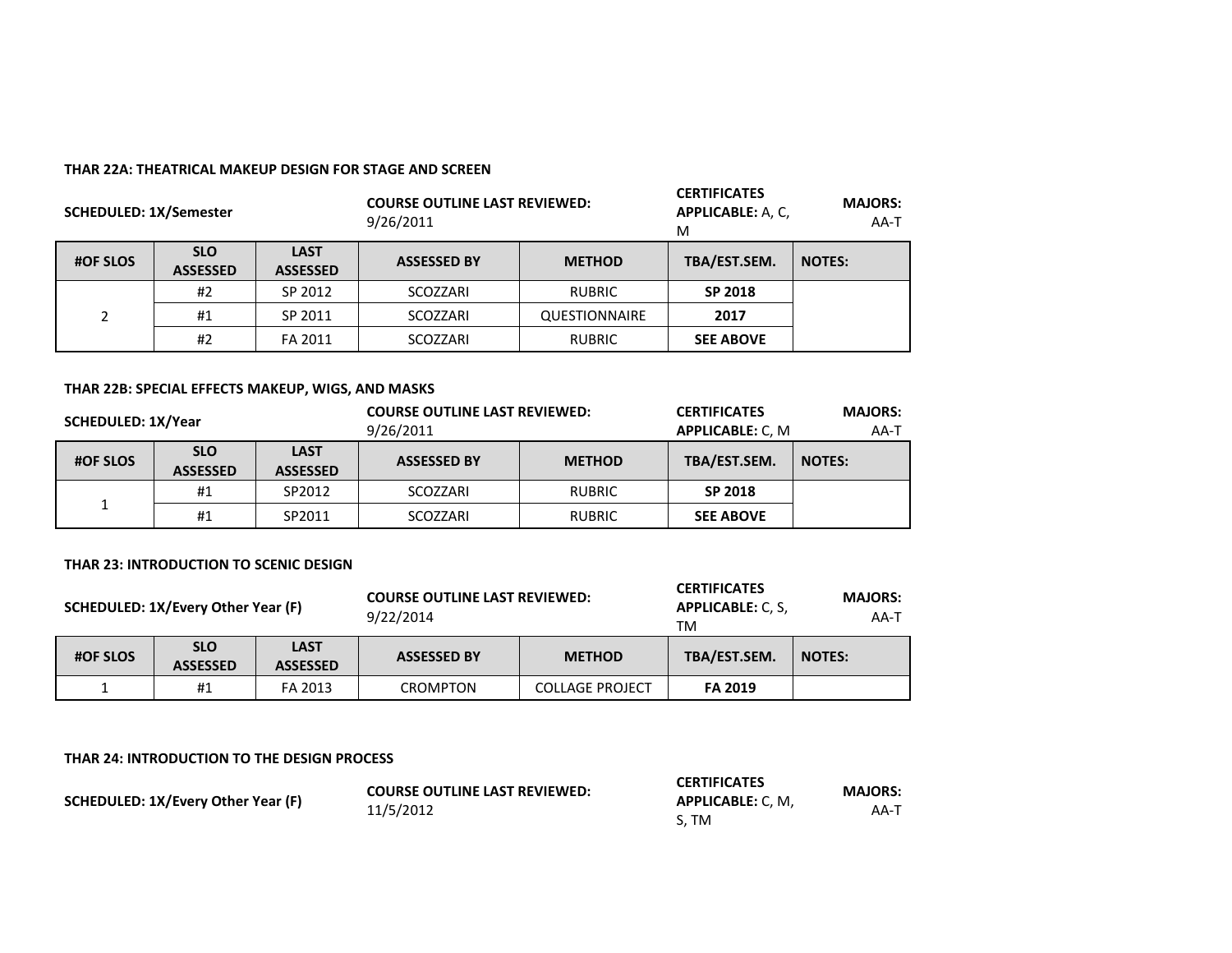| <b>#OF SLOS</b> | <b>SLO</b><br><b>ASSESSED</b> | <b>LAST</b><br><b>ASSESSED</b> | <b>ASSESSED BY</b> | <b>METHOD</b>         | TBA/EST.SEM.                    | <b>NOTES:</b> |
|-----------------|-------------------------------|--------------------------------|--------------------|-----------------------|---------------------------------|---------------|
|                 | $#1$ (NEW)                    | FA 2012                        | CROMPTON           | <b>CONCEPT PAPER</b>  | <b>FA 2018</b>                  |               |
| ∠               | $#2$ (OLD)                    | FA 2010                        | SCOZZARI           | <b>ON-LINE SURVEY</b> | <b>COURSE</b><br><b>REVISED</b> |               |

#### **THAR 25: PRODUCTION LAB: GENERAL**

| <b>SCHEDULED: 1X/Semester</b> |                               |                                | <b>COURSE OUTLINE LAST REVIEWED:</b><br>11/7/2011 |               | <b>CERTIFICATES</b><br><b>APPLICABLE: C, TM</b> | <b>MAJORS:</b><br>AA-T |
|-------------------------------|-------------------------------|--------------------------------|---------------------------------------------------|---------------|-------------------------------------------------|------------------------|
| <b>#OF SLOS</b>               | <b>SLO</b><br><b>ASSESSED</b> | <b>LAST</b><br><b>ASSESSED</b> | <b>ASSESSED BY</b>                                | <b>METHOD</b> | TBA/EST.SEM.                                    | <b>NOTES:</b>          |
| 4                             | #1, #2, #3,<br>#4             | SP 2013                        | SCOZZARI                                          | <b>RUBRIC</b> | 2019                                            |                        |
|                               | #1, #2, #3                    | FA 2011                        | SCOZZARI                                          | <b>RUBRIC</b> | SP 2017                                         |                        |

#### **THAR 25.1: PRODUCTION LAB: COSTUME CREW**

|                 | <b>COURSE OUTLINE LAST REVIEWED:</b><br><b>SCHEDULED: 1X/Semester</b><br>11/7/2011 |                                |                    | <b>CERTIFICATES</b><br><b>APPLICABLE: A, C,</b><br>M. TM | <b>MAJORS:</b><br>AA-T |               |
|-----------------|------------------------------------------------------------------------------------|--------------------------------|--------------------|----------------------------------------------------------|------------------------|---------------|
| <b>#OF SLOS</b> | <b>SLO</b><br><b>ASSESSED</b>                                                      | <b>LAST</b><br><b>ASSESSED</b> | <b>ASSESSED BY</b> | <b>METHOD</b>                                            | TBA/EST.SEM.           | <b>NOTES:</b> |
|                 | #1, #2, #3                                                                         | Sp 2013                        | SCOZZARI           | <b>RUBRIC</b>                                            | SP 2019                |               |
| 3               | #1,#2,#3                                                                           | FA 2011                        | SCOZZARI           | <b>RUBRIC</b>                                            | <b>SEE ABOVE</b>       |               |

#### **THAR 25.2: PRODUCTION LAB: RUNNING CREW**

| <b>SCHEDULED: 1X/Semester</b> |                               | <b>COURSE OUTLINE LAST REVIEWED:</b><br>11/7/2011 |                    |               | <b>CERTIFICATES</b><br><b>APPLICABLE: A, S,</b><br>TM | <b>MAJORS:</b><br>AA-T |
|-------------------------------|-------------------------------|---------------------------------------------------|--------------------|---------------|-------------------------------------------------------|------------------------|
| <b>#OF SLOS</b>               | <b>SLO</b><br><b>ASSESSED</b> | <b>LAST</b><br><b>ASSESSED</b>                    | <b>ASSESSED BY</b> | <b>METHOD</b> | TBA/EST.SEM.                                          | <b>NOTES:</b>          |
|                               | #1, #2, #3                    | SP 2013                                           | SCOZZARI           | <b>RUBRIC</b> | SP 2019                                               |                        |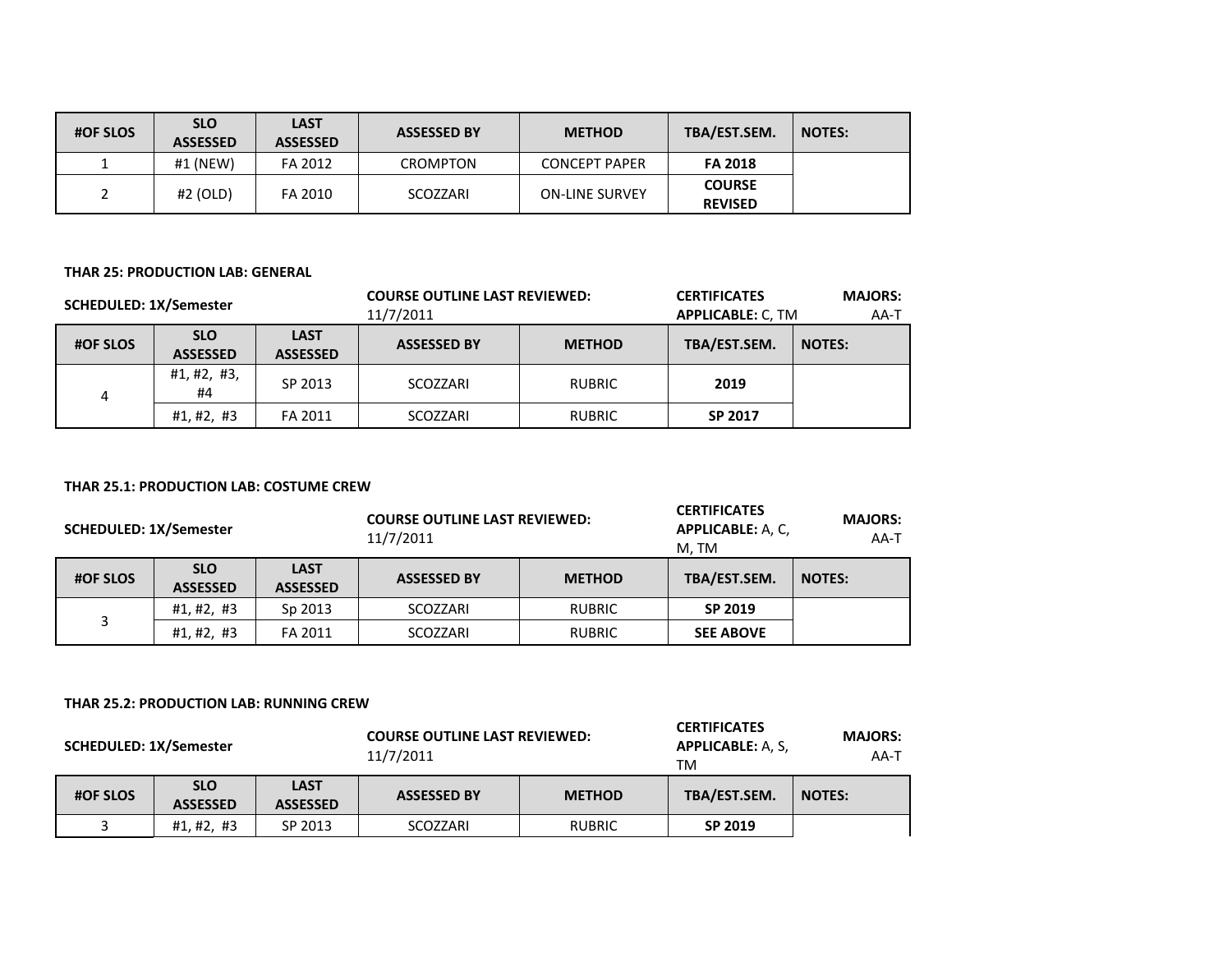|  | $\mathbf{u}$<br>H <sub>1</sub><br>$^{\prime\prime}$<br><b>II</b><br>77 T<br><b>114</b><br>11 J | 2011 | 0000000000<br>'ZARı<br><b>JLUZZ</b> | RUBRIC | <b>ABOVE</b><br><u></u><br>9FF |  |
|--|------------------------------------------------------------------------------------------------|------|-------------------------------------|--------|--------------------------------|--|
|--|------------------------------------------------------------------------------------------------|------|-------------------------------------|--------|--------------------------------|--|

#### **THAR 25.3: PRODUCTION LAB: HOUSE STAFF**

| <b>SCHEDULED: 1X/Semester</b> |                               | <b>COURSE OUTLINE LAST REVIEWED:</b><br>11/7/2011 |                    |               | <b>CERTIFICATES</b><br><b>APPLICABLE: A, C,</b><br>M, S, TM | <b>MAJORS:</b><br>AA-T |
|-------------------------------|-------------------------------|---------------------------------------------------|--------------------|---------------|-------------------------------------------------------------|------------------------|
| <b>#OF SLOS</b>               | <b>SLO</b><br><b>ASSESSED</b> | <b>LAST</b><br><b>ASSESSED</b>                    | <b>ASSESSED BY</b> | <b>METHOD</b> | TBA/EST.SEM.                                                | <b>NOTES:</b>          |
|                               | #1, #2, #3                    | SP 2013                                           | SCOZZARI           | <b>RUBRIC</b> | SP 2019                                                     |                        |

#### **THAR 25.4: PRODUCTION LAB: MAKEUP CREW**

| <b>SCHEDULED: 1X/Semester</b> |                               | <b>COURSE OUTLINE LAST REVIEWED:</b><br>11/7/2011 |                    | <b>CERTIFICATES</b><br><b>APPLICABLE: A, C,</b><br>M | <b>MAJORS:</b><br>AA-T |               |
|-------------------------------|-------------------------------|---------------------------------------------------|--------------------|------------------------------------------------------|------------------------|---------------|
| <b>#OF SLOS</b>               | <b>SLO</b><br><b>ASSESSED</b> | <b>LAST</b><br><b>ASSESSED</b>                    | <b>ASSESSED BY</b> | <b>METHOD</b>                                        | TBA/EST.SEM.           | <b>NOTES:</b> |
|                               | #1,#2,#3                      | SP 2013                                           | SCOZZARI           | <b>RUBRIC</b>                                        | SP 2019                |               |
| 3                             | #1,#2,#3                      | FA 2011                                           | SCOZZARI           | <b>RUBRIC</b>                                        | <b>SEE ABOVE</b>       |               |

#### **THAR 25.5: PRODUCTION LAB: CONSTRUCTION**

| <b>SCHEDULED: 1X/Semester</b> |                               |                                | <b>COURSE OUTLINE LAST REVIEWED:</b><br>11/7/2011 |               | <b>CERTIFICATES</b><br><b>APPLICABLE: C. S.</b><br>ТM | <b>MAJORS:</b><br>$AA-T$ |
|-------------------------------|-------------------------------|--------------------------------|---------------------------------------------------|---------------|-------------------------------------------------------|--------------------------|
| <b>#OF SLOS</b>               | <b>SLO</b><br><b>ASSESSED</b> | <b>LAST</b><br><b>ASSESSED</b> | <b>ASSESSED BY</b>                                | <b>METHOD</b> | TBA/EST.SEM.                                          | <b>NOTES:</b>            |
|                               | #1,#2,#3                      | FA 2011                        | SCOZZARI                                          | <b>RUBRIC</b> | <b>FA 2019</b>                                        |                          |
| 3                             | #1,#2,#3                      | FA 2011                        | SCOZZARI                                          | <b>RUBRIC</b> | <b>SEE ABOVE</b>                                      |                          |

#### **THAR 26: INTRODUCTION TO THEATRICAL LIGHTING**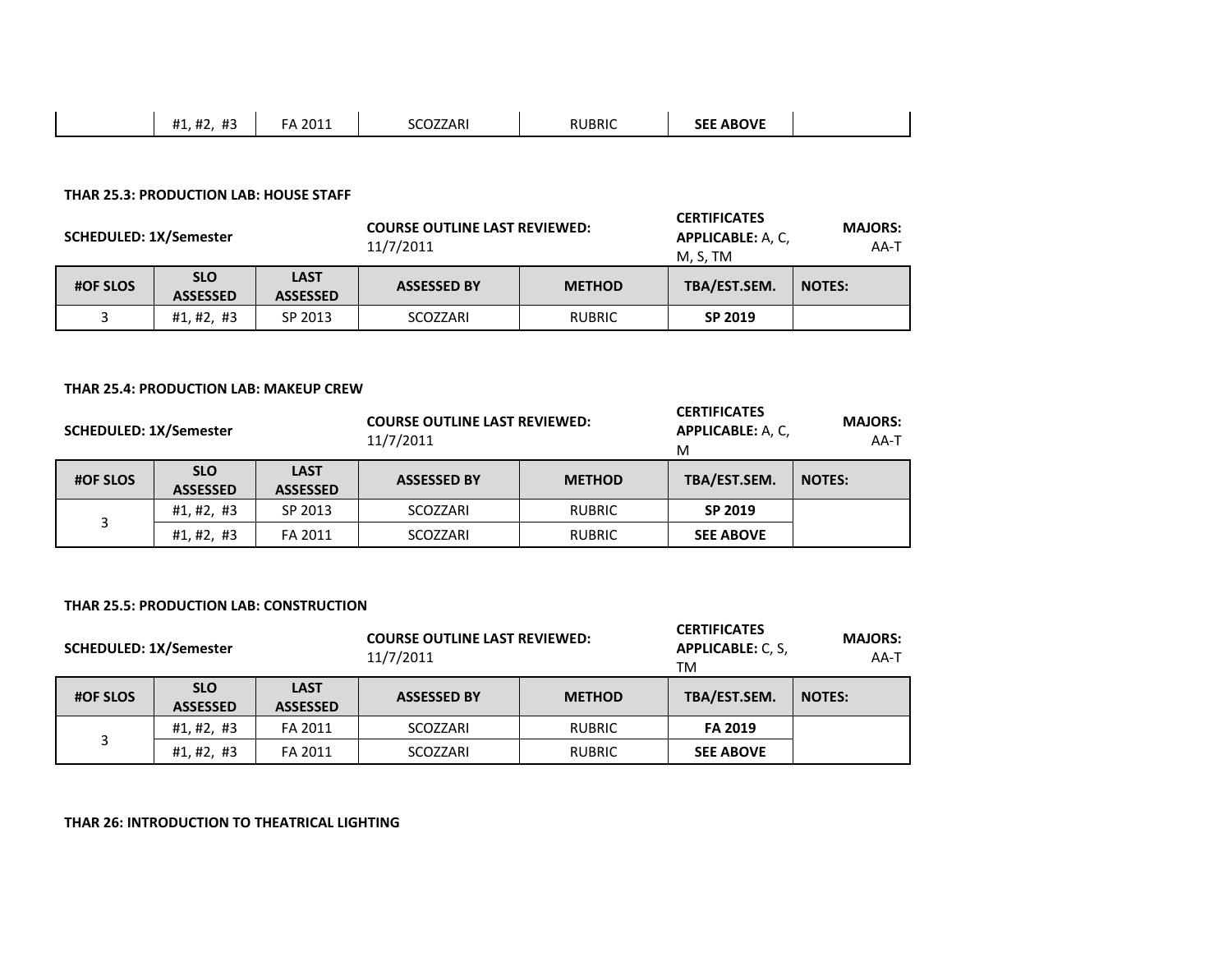| SCHEDULED: 1X/Year (SP) |                               |                                | <b>COURSE OUTLINE LAST REVIEWED:</b><br>10/17/2011 |                | <b>CERTIFICATES</b><br><b>APPLICABLE: M, S,</b><br>ТM | <b>MAJORS:</b><br>AA-T |
|-------------------------|-------------------------------|--------------------------------|----------------------------------------------------|----------------|-------------------------------------------------------|------------------------|
| <b>#OF SLOS</b>         | <b>SLO</b><br><b>ASSESSED</b> | <b>LAST</b><br><b>ASSESSED</b> | <b>ASSESSED BY</b>                                 | <b>METHOD</b>  | TBA/EST.SEM.                                          | <b>NOTES:</b>          |
|                         | #2                            | SP2013                         | <b>WATTS</b>                                       | <b>PROJECT</b> | SP 2019                                               |                        |
| 2                       | #1                            | SP 2012                        | <b>WATTS</b>                                       |                | SP 2018                                               |                        |

#### **THAR 27: PROPERTIES WORKSHOP**

| <b>SCHEDULED: 1X/Semester</b> |                               | <b>COURSE OUTLINE LAST REVIEWED:</b><br>3/12/2012 |                    | <b>CERTIFICATES</b><br>APPLICABLE: C, M,<br>S. TM | <b>MAJORS:</b><br>AA-T |               |
|-------------------------------|-------------------------------|---------------------------------------------------|--------------------|---------------------------------------------------|------------------------|---------------|
| <b>#OF SLOS</b>               | <b>SLO</b><br><b>ASSESSED</b> | <b>LAST</b><br><b>ASSESSED</b>                    | <b>ASSESSED BY</b> | <b>METHOD</b>                                     | TBA/EST.SEM.           | <b>NOTES:</b> |
|                               | #1                            | SP 2012                                           | <b>KWITCHOFF</b>   | <b>PROJECT</b>                                    | SP 2018                |               |

#### **THAR 28: INTRODUCTION TO COSTUME DESIGN**

| SCHEDULED: 1X/Every Other Year (SP) |                               | <b>COURSE OUTLINE LAST REVIEWED:</b><br>10/17/2011 |                    | <b>CERTIFICATES</b><br><b>APPLICABLE: NONE</b> | <b>MAJORS:</b><br>AA-T |               |
|-------------------------------------|-------------------------------|----------------------------------------------------|--------------------|------------------------------------------------|------------------------|---------------|
| <b>#OF SLOS</b>                     | <b>SLO</b><br><b>ASSESSED</b> | <b>LAST</b><br><b>ASSESSED</b>                     | <b>ASSESSED BY</b> | <b>METHOD</b>                                  | TBA/EST.SEM.           | <b>NOTES:</b> |
|                                     | #1                            | FA 2012                                            | SCOZZARI           | <b>PROJECT</b>                                 | <b>FA 2018</b>         |               |

#### **THAR 42: DANCE- THEATRE WORKSHOP**

| <b>SCHEDULED: 1X/Year (not recently)</b> |                               | <b>COURSE OUTLINE LAST REVIEWED:</b><br>3/26/2012 |                    | <b>CERTIFICATES</b><br><b>APPLICABLE: A</b> | <b>MAJORS:</b><br>AA, AA-T     |                                      |
|------------------------------------------|-------------------------------|---------------------------------------------------|--------------------|---------------------------------------------|--------------------------------|--------------------------------------|
| <b>#OF SLOS</b>                          | <b>SLO</b><br><b>ASSESSED</b> | <b>LAST</b><br><b>ASSESSED</b>                    | <b>ASSESSED BY</b> | <b>METHOD</b>                               | TBA/EST.SEM.                   | <b>NOTES:</b>                        |
|                                          |                               |                                                   |                    |                                             | <b>NOT</b><br><b>SCHEDULED</b> | Not offered<br>due to budget<br>cuts |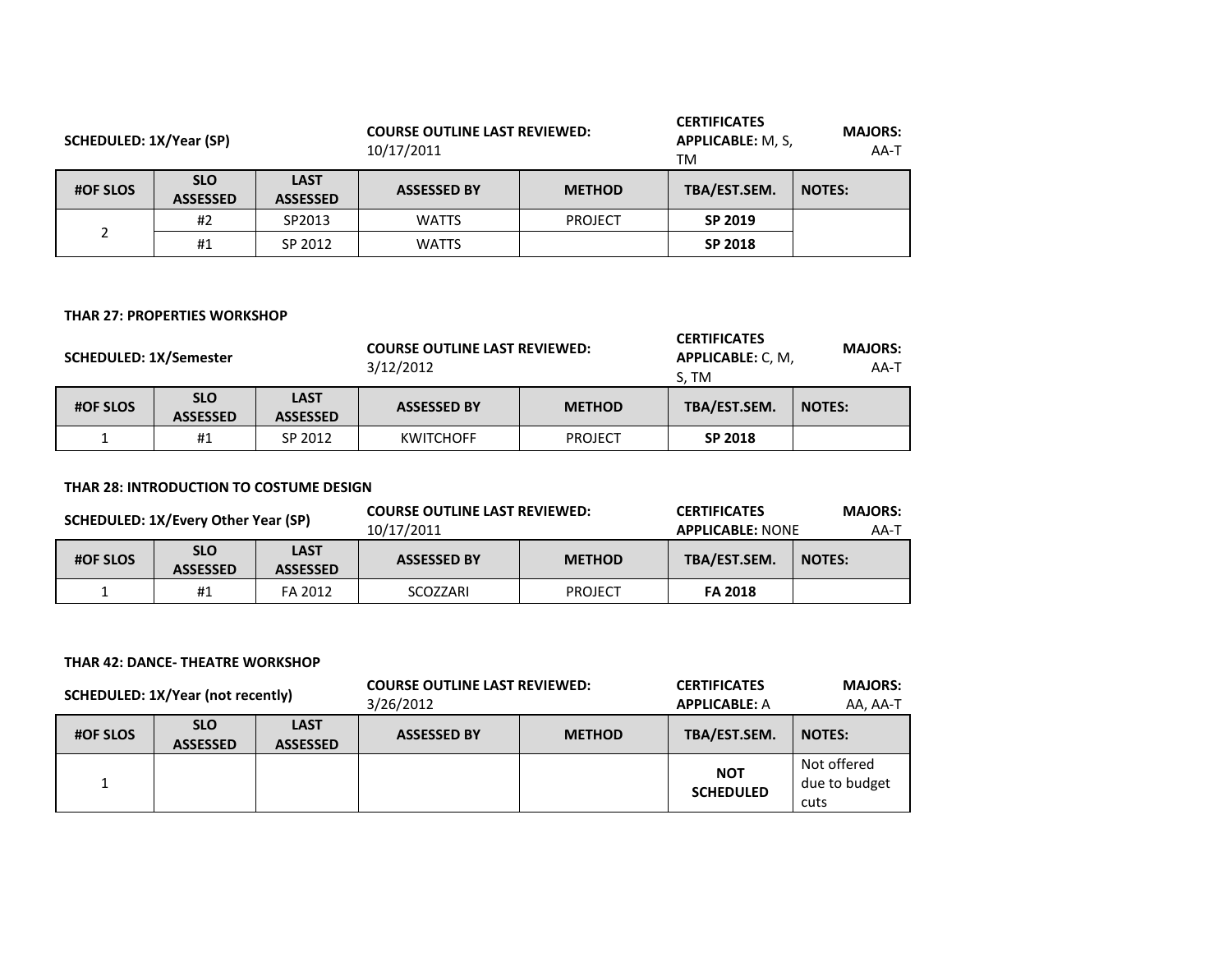#### **THAR 49: INDEPENDENT STUDY IN THEATRE ARTS**

| <b>SCHEDULED: 1X/Semester</b> |                               |                                | <b>COURSE OUTLINE LAST REVIEWED: 3/8/2010</b> |                | <b>CERTIFICATES</b><br><b>APPLICABLE: NONE</b> | <b>MAJORS:</b><br>AA-T |
|-------------------------------|-------------------------------|--------------------------------|-----------------------------------------------|----------------|------------------------------------------------|------------------------|
| <b>#OF SLOS</b>               | <b>SLO</b><br><b>ASSESSED</b> | <b>LAST</b><br><b>ASSESSED</b> | <b>ASSESSED BY</b>                            | <b>METHOD</b>  | TBA/EST.SEM.                                   | <b>NOTES:</b>          |
|                               | #1.#2                         | SP 2013                        | DOWNING-LEE                                   | <b>PROJECT</b> | SP 2019                                        | entered F14            |

#### **THAR 50: INTRODUCTION TO THEATRE MANAGEMENT**

| SCHEDULED: 1X/Year (F) |                               | <b>COURSE OUTLINE LAST REVIEWED:</b><br>3/26/2012 |                    | <b>CERTIFICATES</b><br><b>APPLICABLE: A, TM</b> | <b>MAJORS:</b><br>AA-T |               |
|------------------------|-------------------------------|---------------------------------------------------|--------------------|-------------------------------------------------|------------------------|---------------|
| <b>#OF SLOS</b>        | <b>SLO</b><br><b>ASSESSED</b> | <b>LAST</b><br><b>ASSESSED</b>                    | <b>ASSESSED BY</b> | <b>METHOD</b>                                   | TBA/EST.SEM.           | <b>NOTES:</b> |
| າ                      | #1                            | FA 2013                                           | ARATYR             | <b>RUBRIC</b>                                   | <b>FA 2019</b>         |               |
|                        | #2                            | SP 2012                                           | ARATYR             | <b>RUBRIC</b>                                   | SP 2018                |               |

#### **THAR 50L: THEATRE MANAGEMENT LABORATORY**

| <b>SCHEDULED: 1X/Semester</b> |                               |                                | <b>COURSE OUTLINE LAST REVIEWED:</b><br>3/26/2012 |               | <b>CERTIFICATES</b><br><b>APPLICABLE: A, TM</b> | <b>MAJORS:</b><br>AA-T |
|-------------------------------|-------------------------------|--------------------------------|---------------------------------------------------|---------------|-------------------------------------------------|------------------------|
| <b>#OF SLOS</b>               | <b>SLO</b><br><b>ASSESSED</b> | <b>LAST</b><br><b>ASSESSED</b> | <b>ASSESSED BY</b>                                | <b>METHOD</b> | TBA/EST.SEM.                                    | <b>NOTES:</b>          |
| $\mathcal{D}$                 | #1                            | FA 2013                        | ARATYR                                            | <b>RUBRIC</b> | <b>FA 2019</b>                                  |                        |
|                               | #2                            | SP 2012                        | ARATYR                                            | <b>RUBRIC</b> | SP 2018                                         |                        |

#### **THAR 63: ACTING IN FILM, TELEVISION, AND VOICEOVER**

| SCHEDULED: 1X/Year (SP) |                               | <b>COURSE OUTLINE LAST REVIEWED:</b><br>9/22/2014 |                    | <b>CERTIFICATES</b><br><b>APPLICABLE: A</b> | <b>MAJORS:</b><br>AA, AA-T |               |
|-------------------------|-------------------------------|---------------------------------------------------|--------------------|---------------------------------------------|----------------------------|---------------|
| <b>#OF SLOS</b>         | <b>SLO</b><br><b>ASSESSED</b> | <b>LAST</b><br><b>ASSESSED</b>                    | <b>ASSESSED BY</b> | <b>METHOD</b>                               | TBA/EST.SEM.               | <b>NOTES:</b> |
|                         | #1                            | SP 2014                                           | <b>MARTIN</b>      | <b>RUBRIC</b>                               | SP 2020                    |               |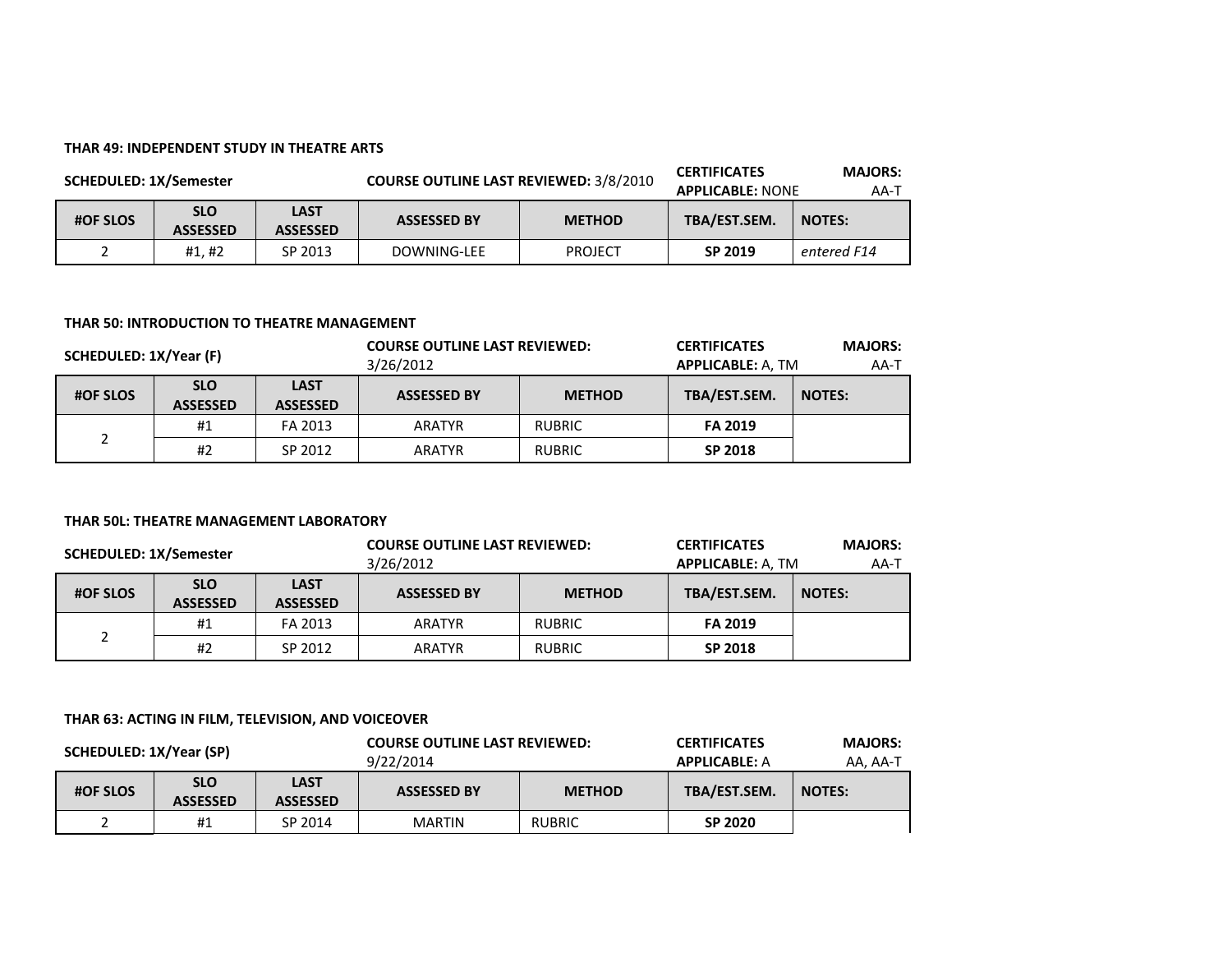| $\sim$ $\sim$ $\sim$<br>$\mathbf{u}$<br>$\sim$ $\sim$ $\sim$<br>ה־<br>I IN<br>.<br>. .<br><br>-- |
|--------------------------------------------------------------------------------------------------|
|--------------------------------------------------------------------------------------------------|

#### **THAR 81A: OPERA AND RELATED FORMS IN PERFORMANCE**

| <b>SCHEDULED: 1X/Year (varies)</b> |                               | <b>COURSE OUTLINE LAST REVIEWED:</b><br>4/23/2013 |                    | <b>CERTIFICATES</b><br><b>APPLICABLE: YES*</b> | <b>MAJORS:</b><br>AA-T |                                       |
|------------------------------------|-------------------------------|---------------------------------------------------|--------------------|------------------------------------------------|------------------------|---------------------------------------|
| <b>#OF SLOS</b>                    | <b>SLO</b><br><b>ASSESSED</b> | <b>LAST</b><br><b>ASSESSED</b>                    | <b>ASSESSED BY</b> | <b>METHOD</b>                                  | TBA/EST.SEM.           | <b>NOTES:</b>                         |
|                                    | #1                            | FA 2013                                           | DOWNING-LEE        | <b>RUBRIC</b>                                  | FA 2019                | COR says not<br>Cert. App, but<br>is. |

## **CERTIFICATES**

| <b>ACTING</b>  |                               |                                |                    |                    |              | <b>TOTAL</b><br><b>UNITS: 29</b> |
|----------------|-------------------------------|--------------------------------|--------------------|--------------------|--------------|----------------------------------|
| # OF           | <b>SLO</b><br><b>ASSESSED</b> | <b>LAST</b><br><b>ASSESSED</b> | <b>ASSESSED BY</b> | <b>METHOD</b>      | TBA/EST.SEM. | <b>NOTES:</b>                    |
| <b>COURSES</b> | 8 core, 5<br>elect            | FA 2014                        | DOWNING-LEE        | <b>COURSE SLOS</b> | FA 2020      |                                  |
| 8 Core 11      |                               |                                |                    |                    |              |                                  |
| Elect          |                               |                                |                    |                    |              |                                  |

## **COSTUMING TOTAL**

**UNITS: 38**

| # OF<br><b>COURSES</b> | <b>SLO</b><br><b>ASSESSED</b> | <b>LAST</b><br><b>ASSESSED</b> | <b>ASSESSED BY</b> | <b>METHOD</b>      | TBA/EST.SEM. | <b>NOTES:</b> |
|------------------------|-------------------------------|--------------------------------|--------------------|--------------------|--------------|---------------|
|                        | 8 core, 5<br>elect            | SP 2014                        | SCOZZARI           | <b>COURSE SLOS</b> | SP 2020      |               |
| 8 Core 16              |                               |                                |                    |                    |              |               |
| Elect                  |                               |                                |                    |                    |              |               |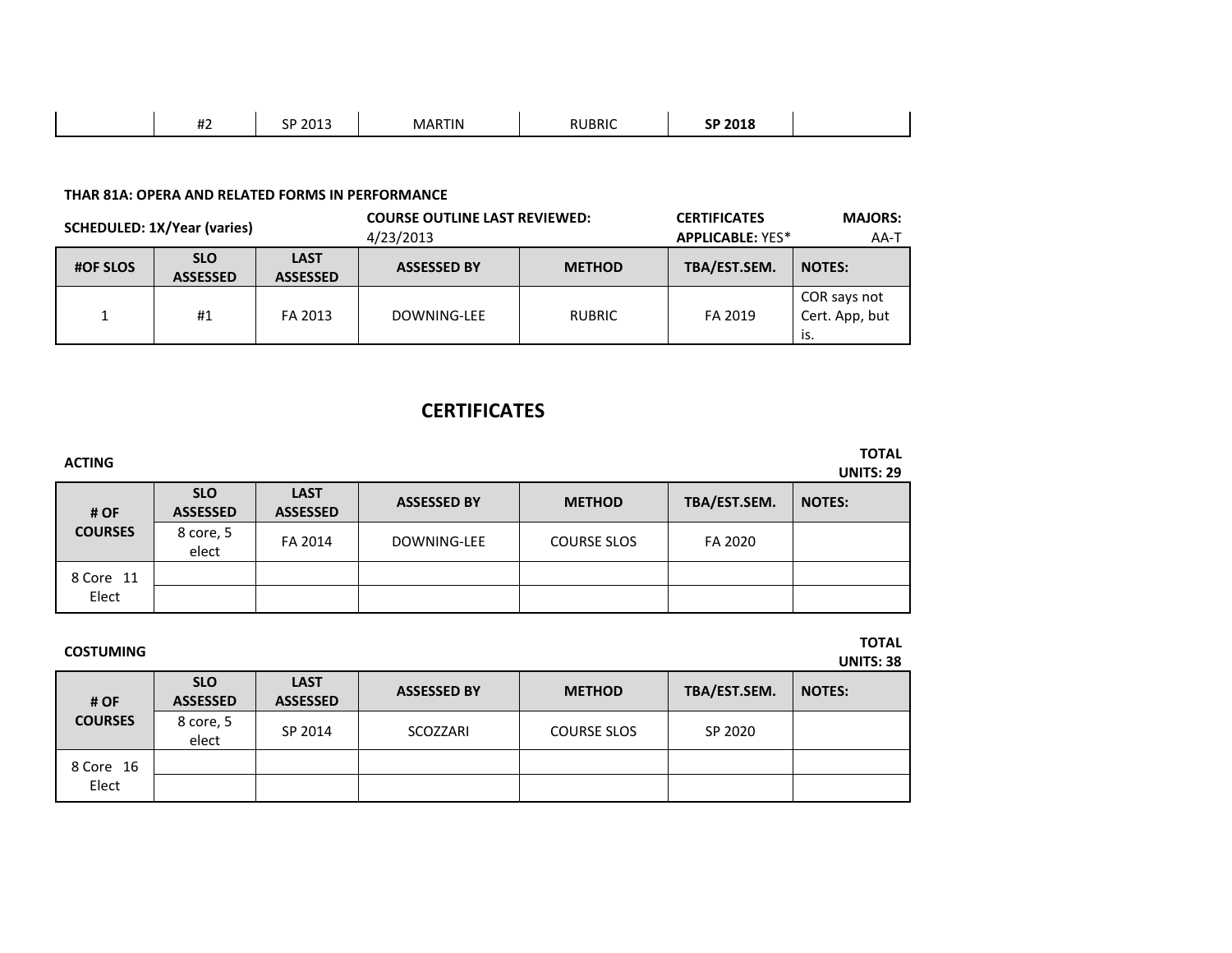| <b>MAKE UP</b>         |                               |                                |                    |                    |              | <b>TOTAL</b><br><b>UNITS: 36</b> |
|------------------------|-------------------------------|--------------------------------|--------------------|--------------------|--------------|----------------------------------|
| # OF<br><b>COURSES</b> | <b>SLO</b><br><b>ASSESSED</b> | <b>LAST</b><br><b>ASSESSED</b> | <b>ASSESSED BY</b> | <b>METHOD</b>      | TBA/EST.SEM. | <b>NOTES:</b>                    |
|                        | 8 core, 4+<br>elect           | SP 2014                        | SCOZZARI           | <b>COURSE SLOS</b> | SP 2020      |                                  |
| 8 Core 11              |                               |                                |                    |                    |              |                                  |
| Elect                  |                               |                                |                    |                    |              |                                  |

## **STAGECRAFT TOTAL**

**UNITS: 32.5**

| # OF              | <b>SLO</b><br><b>ASSESSED</b> | <b>LAST</b><br><b>ASSESSED</b> | <b>ASSESSED BY</b> | <b>METHOD</b>      | TBA/EST.SEM. | <b>NOTES:</b> |
|-------------------|-------------------------------|--------------------------------|--------------------|--------------------|--------------|---------------|
| <b>COURSES</b>    | 8 core, 3+<br>elect           | SP 2014                        | SCOZZARI           | <b>COURSE SLOS</b> | SP 2020      |               |
| 8 Core 8<br>Elect |                               |                                |                    |                    |              |               |

# **THEATRE MANAGEMENT TOTAL**

**UNITS: 34**

| # OF<br><b>COURSES</b> | <b>SLO</b><br><b>ASSESSED</b> | <b>LAST</b><br><b>ASSESSED</b> | <b>ASSESSED BY</b> | <b>METHOD</b> | TBA/EST.SEM. | <b>NOTES:</b> |
|------------------------|-------------------------------|--------------------------------|--------------------|---------------|--------------|---------------|
|                        | 8 core, 6+<br>elect           | SP 2014                        | SCOZZARI           | COURSE SLOS   | SP 2020      |               |
| 8 Core 18<br>Elect     |                               |                                |                    |               |              |               |
|                        |                               |                                |                    |               |              |               |

### **MAJORS**

| <b>MAJOR: AA (LOCAL)</b> |                               |                         |                    |               |              |                  |  |
|--------------------------|-------------------------------|-------------------------|--------------------|---------------|--------------|------------------|--|
|                          |                               |                         |                    |               |              | <b>UNITS: 19</b> |  |
| # OF<br><b>COURSES</b>   | <b>SLO</b><br><b>ASSESSED</b> | LAST<br><b>ASSESSED</b> | <b>ASSESSED BY</b> | <b>METHOD</b> | TBA/EST.SEM. | <b>NOTES:</b>    |  |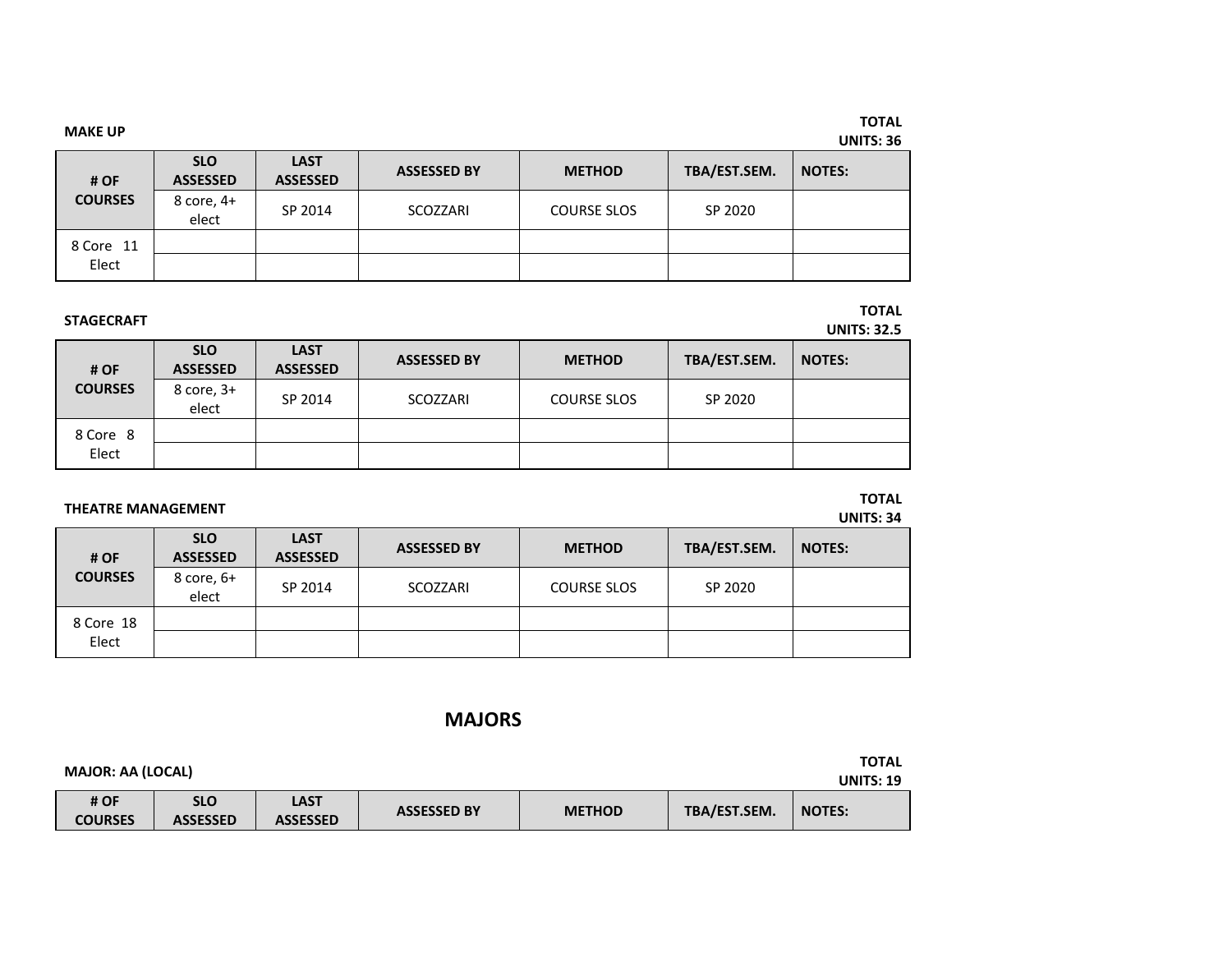|   | 8 core | FA 2014 | DOWNING-LEE | <b>COURSE SLOS</b> | FA 2020 | Need to review<br>purpose & SLO<br>language |
|---|--------|---------|-------------|--------------------|---------|---------------------------------------------|
|   |        |         |             |                    |         |                                             |
| 8 |        |         |             |                    |         |                                             |

**MAJOR: AA-T (TMC) TOTAL** 

**UNITS: 18**

| # OF<br><b>COURSES</b> | <b>SLO</b><br><b>ASSESSED</b> | <b>LAST</b><br><b>ASSESSED</b> | <b>ASSESSED BY</b> | <b>METHOD</b>      | TBA/EST.SEM. | <b>NOTES:</b>                              |
|------------------------|-------------------------------|--------------------------------|--------------------|--------------------|--------------|--------------------------------------------|
|                        | 17 courses                    | FA 2014                        | DOWNING-LEE        | <b>COURSE SLOS</b> | FA 2020      | Need to<br>remove THAR 2<br>& correct core |
| 7-12 w.<br>options     |                               |                                |                    |                    |              |                                            |

**Certificates:**

**A = Acting; C = Costuming; M = Makeup; S = Stagecraft; TM = Theatre Management Majors:**

**AA = "local major"**

**AA-T = TMC/Transfer major**

4.1b Program Student Learning Outcomes Assessment

## **UPDATE 2019**

On February 28, 2019, Vice President of Academic Affairs, Jane Saldana-Talley granted Theatre Arts and Summer Repertory Theatre permission to postpone the full update of the PRPP until spring 2020. The reasoning is that until both programs are settled in the remodeled Burbank, anything that is reported while Theatre Arts and SRT are in swing space will not accurately reflect the status of these two programs.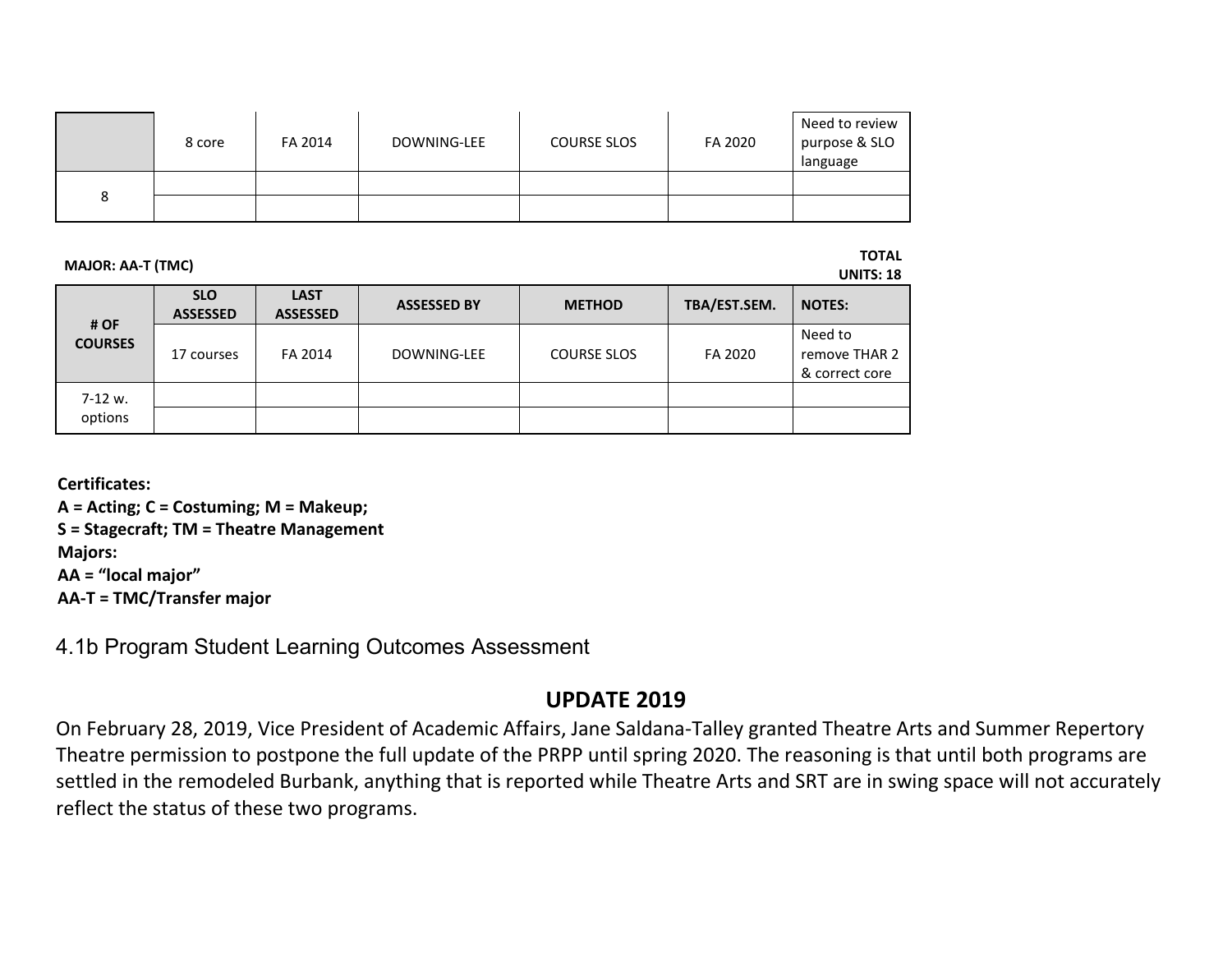## **Theatre Arts Department**

## **Theatre Arts** *(Yearly Program)*

- Program Learning Outcomes completed for the Theatre Arts Department
- Program Learning Outcomes completed for all five Career Certificates Spring 2008
- Program Learning Outcomes completed for the Theatre Arts Major, which was approved in May 2011 and implemented Fall 2011 (see Outcomes below)

### **Plan for Assessment of Program Learning Outcomes**

All certificates have been assessed fall 2014.

Both the Theatre Arts Major (AA) and the Theatre Arts Major for Transfer (AA-T) have been assessed fall 2014.

## **MAJOR PROGRAM LEARNING OUTCOMES**

## **Theatre Arts Major (AA) Program Learning Outcomes**

*Upon successful completion of this program students will be able to:*

- 1. Develop self-awareness and confidence through creative expression;
- 2. collaborate and effectively communicate in a theatre setting;
- 3. demonstrate an understanding of time management, commitment, follow-through, and responsibility to achieve a common goal in a theatre setting;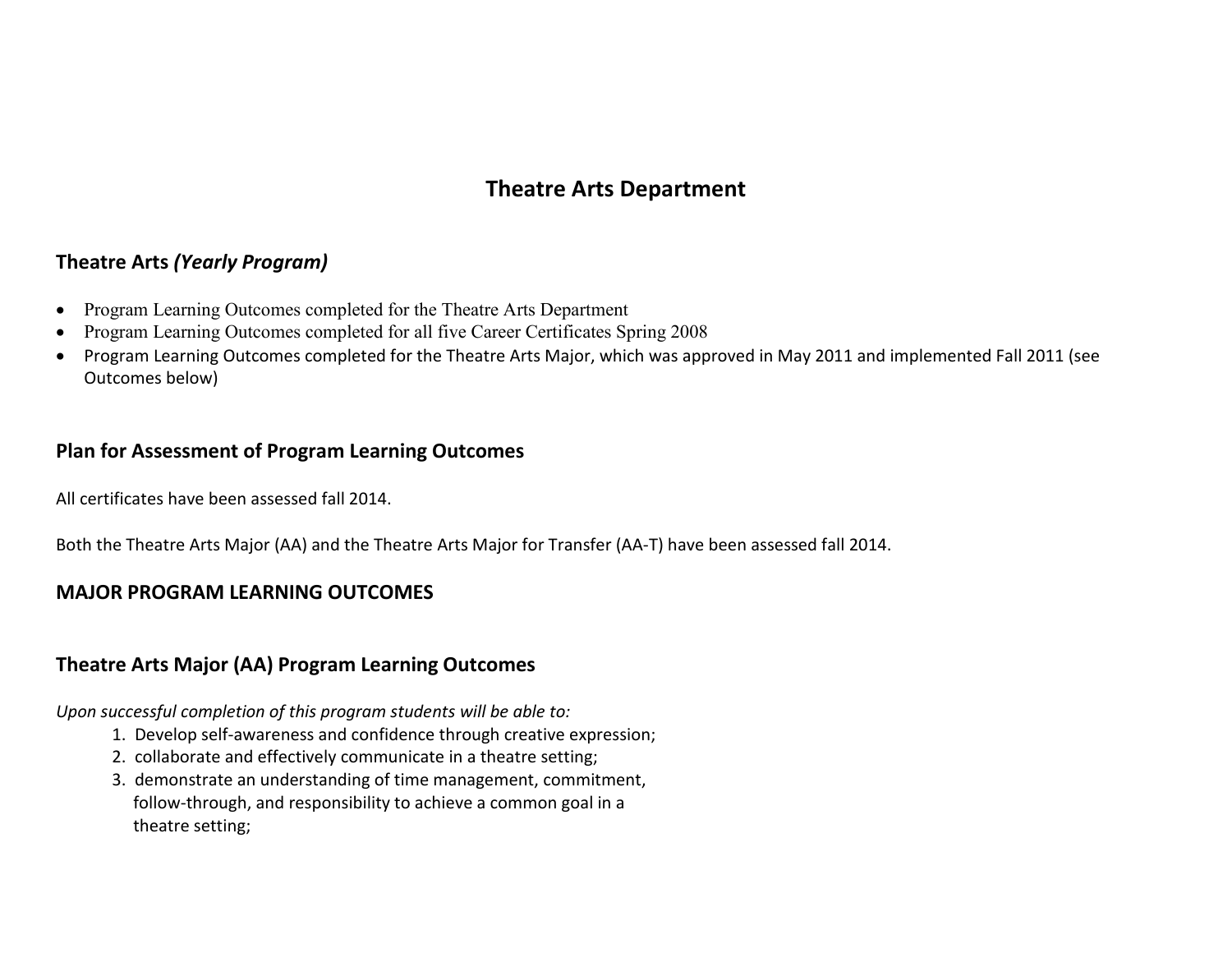- 4. creatively analyze, critique, and interpret works of theatrical art;
- 5. identify, summarize, compare and contrast the principal movements in World theatre history and literature;
- 6. serve in a production position to gain understanding of the collaborative and complex nature of a live performance;
- 7. demonstrate an understanding of and empathy for the racial, ethnic, and cultural diversity of U.S. and World theatre; and
- 8. utilize current theatrical technology.

## **Theatre Arts for Transfer Major (AA - T) Program Learning Outcomes**

*Upon successful completion of this program students will be able to:*

- 1. Develop self-awareness and confidence through creative expression;
- 2. collaborate and effectively communicate in a theatre setting;
- 3. demonstrate an understanding of time management, commitment, follow-through, and responsibility to achieve a common goal in a theatre setting;
- 4. creatively analyze, critique, and interpret works of theatrical art;
- 5. identify, summarize, compare and contrast the principal movements in World theatre history and literature;
- 6. demonstrate an understanding of the collaborative and complex nature of a live performance through serving in a production position;
- 7. demonstrate an understanding and awareness of the racial, ethnic, and cultural diversity of U.S. and World theatre; and
- 8. utilize current theatrical technology.

## **CERTIFICATES OF ACHIEVEMENT - PROGRAM LEARNING OUTCOMES**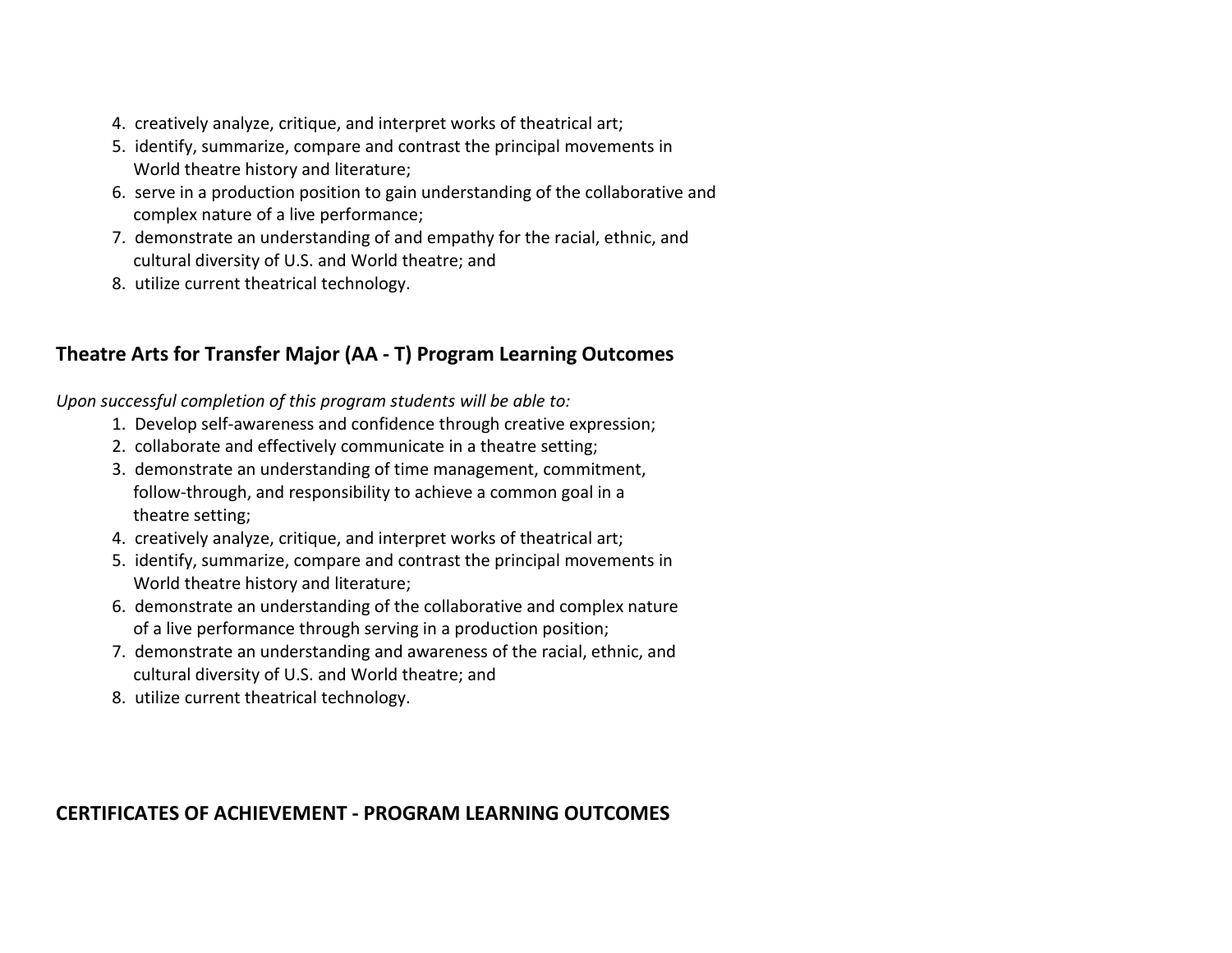## **Acting Certificate**

*Upon completion of this program:*

Outcome 1: The Theatre Arts (Acting) Student will be able to audition for a production using fundamental techniques of voice, movement, and the actor's craft.

Outcome 2: The Theatre Arts (Acting) Student will be able to perform for the stage using fundamental techniques of voice, movement, and the actor's craft.

Outcome 3: The Theatre Arts (Acting) Student will be able to perform special acting styles such as: non-realism, Shakespeare, period movement and acting for the camera.

Outcome 4: The Theatre Arts (Acting) Student will be able to demonstrate a basic understanding of technical theatre and be able to participate in back stage functions of the theatre.

Outcome 5: The Theatre Arts (Acting) Student will be able to draw upon knowledge of theatre history and literature when creating a theatrical performance.

## **Costume Certificate**

*Upon completion of this program:*

Outcome 1: The Theatre Arts (Costuming) Student will be able to demonstrate knowledge of and ability to work with common materials, equipment, and techniques when constructing theatrical costumes and accessories.

Outcome 2: The Theatre Arts (Costuming) Student will be able to apply fundamental techniques of Wardrobe management when participating in the backstage functions of a performance.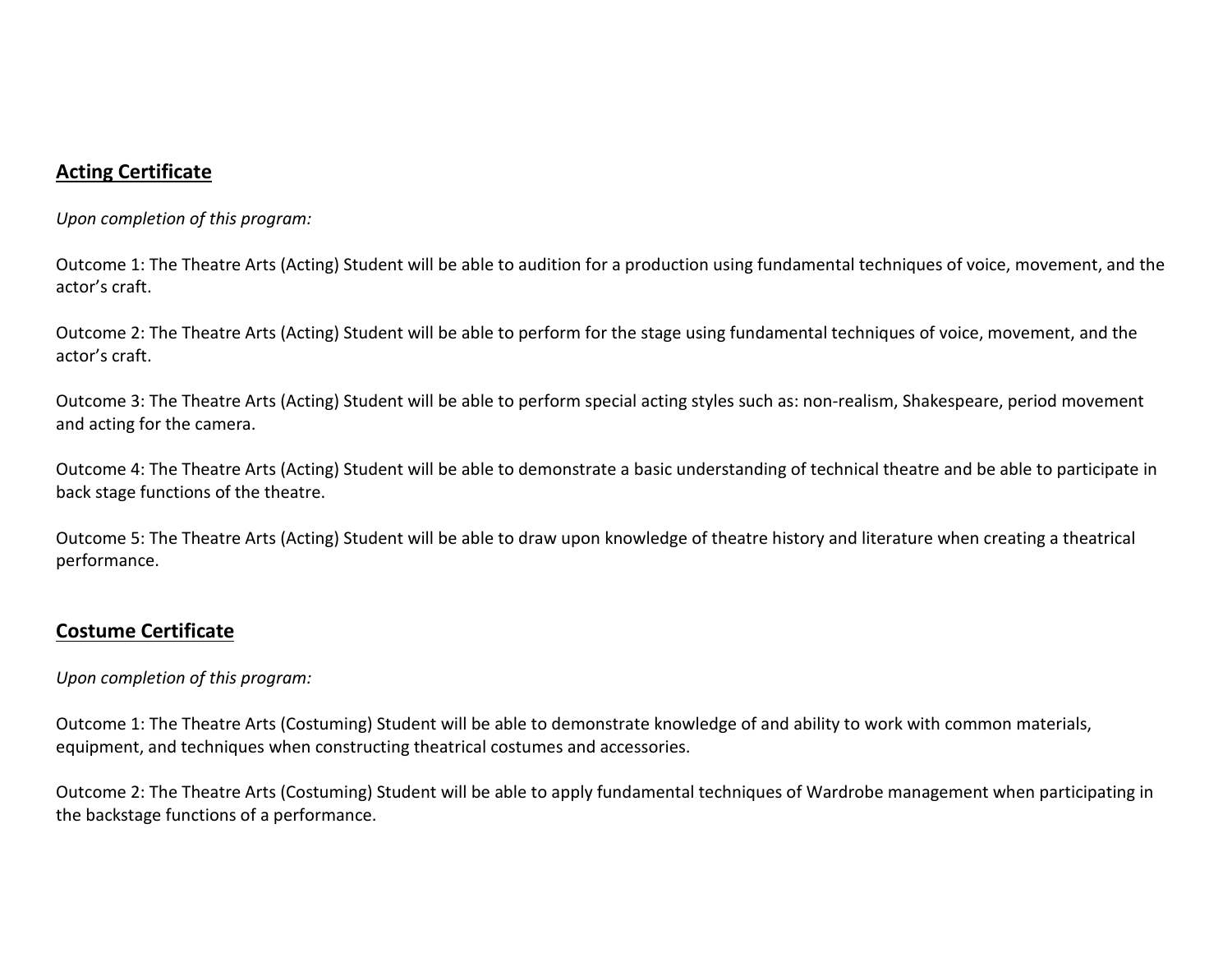Outcome 3: The Theatre Arts (Costuming) Student will be able to demonstrate basic skills in one or more of the following areas of specialization: wardrobe maintenance, safe application and use of shop equipment and tools, fabric composition and modification, draping, flat pattern drafting and manipulation, costume construction and dressmaker details, fittings and alterations, millinery techniques, understructures, footwear, masks, armor, jewelry, and makeup and hair design.

Outcome 4: The Theatre Arts (Costuming) Student will have basic artistic knowledge of Costume and Makeup Design as a collaborative entity of a theatrical production.

Outcome 5: The Theatre Arts (Costuming) Student will be able to draw upon knowledge of theatre history and literature when constructing theatrical elements.

Outcome 6: The Theatre Arts (Costuming) Student will be able to perform for the stage at a beginning level using fundamental techniques of voice, movement, and the actor's craft.

## **Stage Makeup Certificate**

### *Upon completion of this program:*

Outcome 1: The Theatre Arts (Makeup) Student will be able to demonstrate knowledge of and ability to, analyze and interpret appropriate styles, color, and texture choices for a scripted character.

Outcome 2: The Theatre Arts (Makeup) Student will be able to apply fundamental techniques of makeup and hair application when participating in the backstage functions of a performance.

Outcome 3: The Theatre Arts (Makeup) Student will be able to demonstrate basic skills in one or more of the following areas of specialization: appropriate skin care analysis, creation of character makeup by application of highlight and lowlight painting techniques, three-dimensional prosthetic techniques, facial hair application, wig and hair styling.

Outcome 4: The Theatre Arts (Makeup) Student will have a basic artistic knowledge of Costume and Makeup Design as a collaborative entity of a theatrical production.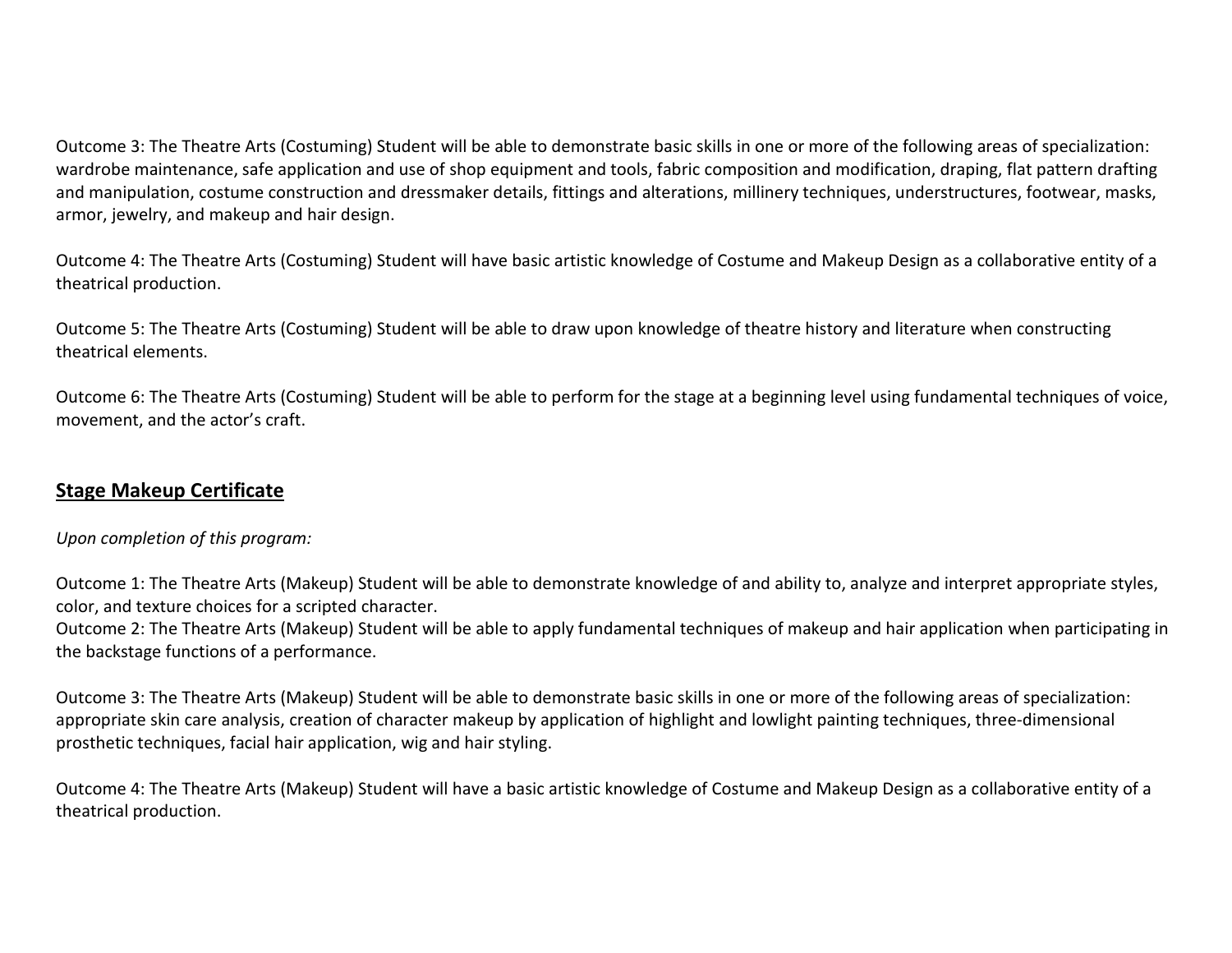Outcome 5: The Theatre Arts (Makeup) Student will be able to draw upon knowledge of theatre history and literature when designing and/or applying stage makeup.

Outcome 6: The Theatre Arts (Makeup) Student will be able to perform for the stage at a beginning level using fundamental techniques of voice, movement, and the actor's craft.

## **Theatre Management Certificate**

*Upon completion of this program:*

Outcome 1: The Theatre Arts (Management) Student will be able to demonstrate basic skills in one or more of the following areas of specialization: stage management, assistant stage management, house management, production management, box office management, or theatre management.

Outcome 2: The Theatre Arts (Management) Student will be able to apply fundamental techniques of theatrical management when participating in the backstage or front of house functions of a performance.

Outcome 3: The Theatre Arts (Management) Student will be able to apply fundamental techniques of stagecraft and costuming when participating in the backstage functions of a performance.

Outcome 5: The Theatre Arts (Management) Student will be able to draw upon knowledge of theatre history and literature when managing theatrical performances.

Outcome 6: The Theatre Arts (Management) Student will be able to perform for the stage at a beginning level using fundamental techniques of voice, movement, and the actor's craft.

## **Stagecraft Certificate**

*Upon completion of this program:*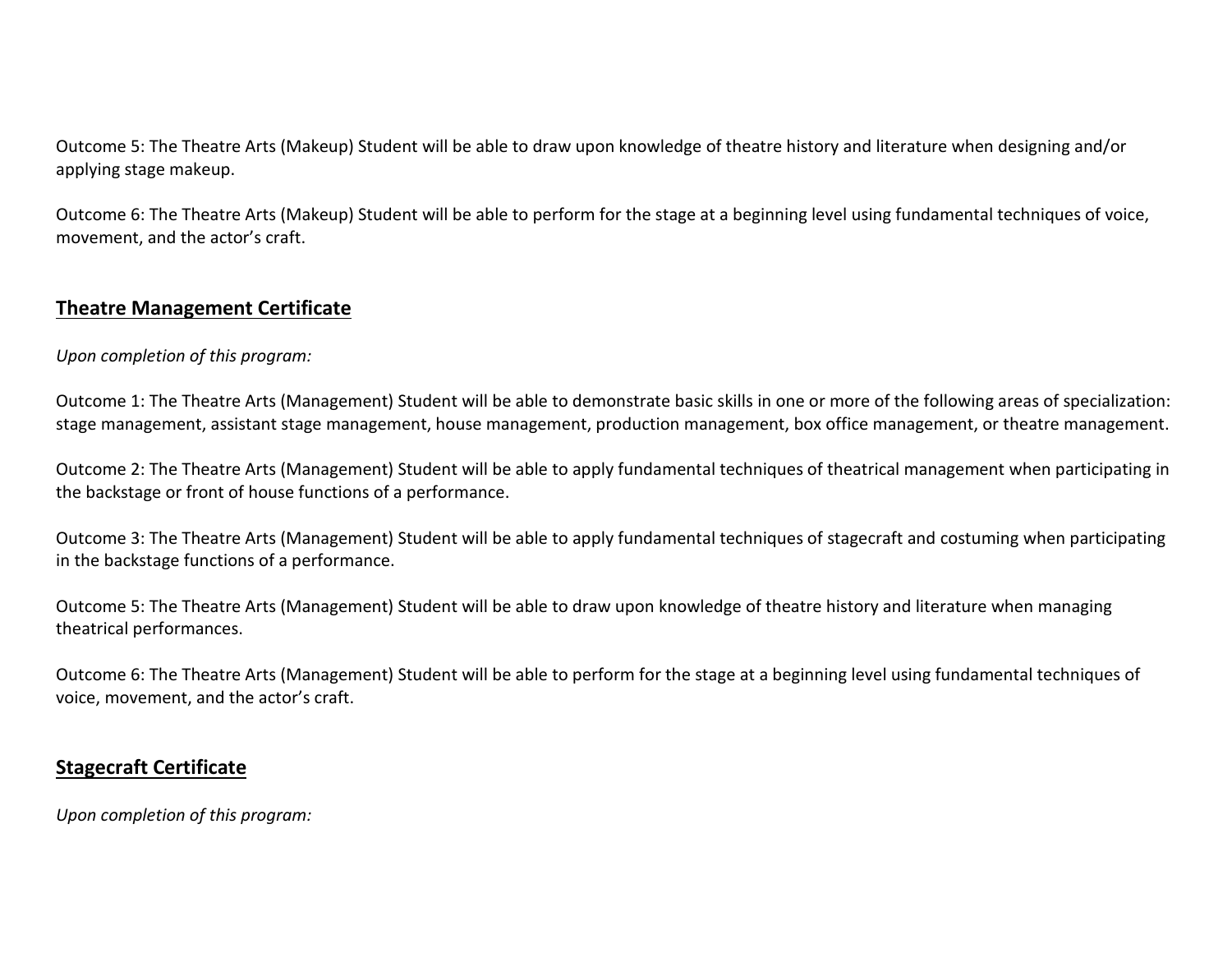Outcome 1: The Theatre Arts (Stagecraft) Student will be able to demonstrate knowledge of and ability to work with lighting and scenery design plans.

Outcome 2: The Theatre Arts (Stagecraft) Student will be able to demonstrate knowledge of and ability to work with common materials and techniques when constructing theatrical elements.

Outcome 3: The Theatre Arts (Stagecraft) Student will be able to apply fundamental techniques of stagecraft when participating in the backstage functions of a performance.

Outcome 4: The Theatre Arts (Stagecraft) Student will be able to demonstrate basic skills in one or more of the following areas of specialization: running crew, lighting hang and focus, scenic carpentry, welding and/or scenic painting, and audio set up and routing.

Outcome 5: The Theatre Arts (Stagecraft) Student will be able to draw upon knowledge of theatre history and literature when constructing theatrical elements.

Outcome 6: The Theatre Arts (Stagecraft) Student will be able to perform for the stage at a beginning level using fundamental techniques of voice, movement, and the actor's craft.

### **SRT** *(Summer Repertory Theatre Festival):* **See SRT PRPP**

## 4.1c Student Learning Outcomes Reporting

| <b>Type</b> | <b>Name</b>                   | <b>Student</b><br><b>Assessment</b> | <b>Assessment</b><br><b>Results Analyzed</b> | Change<br>Implemented |
|-------------|-------------------------------|-------------------------------------|----------------------------------------------|-----------------------|
|             |                               | <b>Implemented</b>                  |                                              |                       |
| Course      | THAR 1 World Theatre          | Spring 2014                         | Spring 2014                                  | Fall 2014             |
| Course      | THAR 10A Intro to Acting      | Fall 2010                           | Fall 2010                                    | Spring 2011           |
| Course      | THAR 10B Acting Fundamentals  | Spring 2014                         | Spring 2014                                  | Fall 2013             |
| Course      | THAR 11.1 Perf: Non Musical   | Spring 2014                         | Spring 2014                                  | Fall 2013             |
| Course      | THAR 11.2 Performance: Musica | Spring 2013                         | Spring 2013                                  | Fall 2013             |
| Course      | THAR 11.3 Perf: Musical-Dance | Spring 2013                         | Spring 2013                                  | Fall 2013             |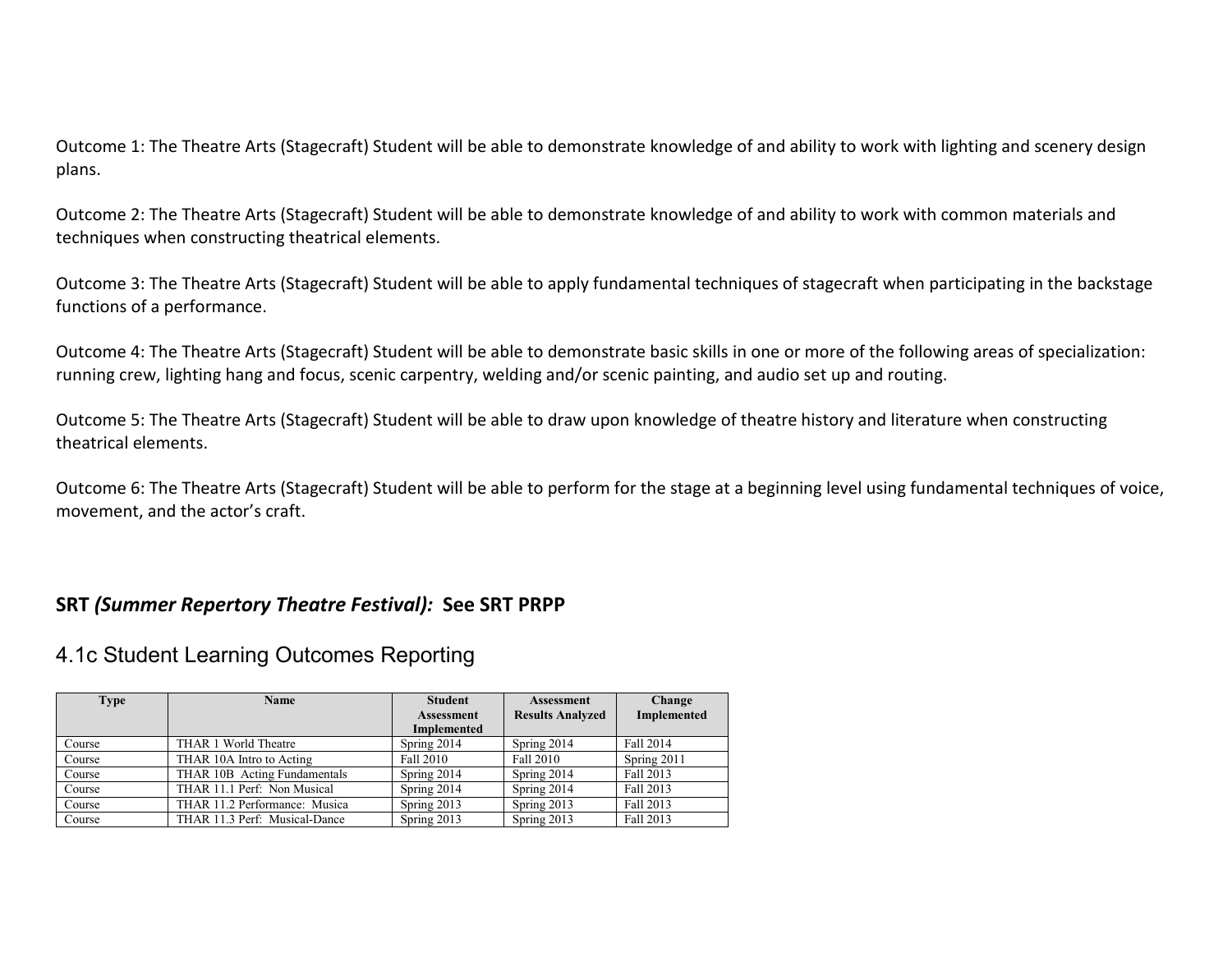| Course            | THAR 11.4 Perf: Musical-Vocal  | Spring 2013 | Spring 2013 | Fall 2013   |
|-------------------|--------------------------------|-------------|-------------|-------------|
| Course            | THAR 11.5 Perf: Musical-Instr  | Fall 2014   | Fall 2014   | Fall 2015   |
| Course            | THAR 11.8 Perf: Dance Concert  | Spring 2014 | Spring 2014 | Spring 2015 |
| Course            | THAR 13.1 Perf Workshop Styles | Spring 2014 | Spring 2014 | Spring 2015 |
| Course            | THAR 13.2 Perf Wkshp: Shakespe | Fall 2013   | Fall 2013   | Fall 2014   |
| Course            | THAR 17 Mus Theatre Techniques | N/A         | N/A         | N/A         |
| Course            | THAR 19 Movement and Improv    | Spring 2014 | Spring 2014 | Fall 2014   |
| Course            | THAR 2 Intro to Theatre Arts   | Spring 2014 | Spring 2014 | Fall 2014   |
| Course            | THAR 20 Stagecraft             | Spring 2012 | Spring 2012 | Fall 2012   |
| Course            | THAR 21 Intro to Costuming Tec | Spring 2012 | Spring 2012 | Fall 2012   |
| Course            | THAR 22A Intro-Makeup          | Spring 2012 | Spring 2012 | Fall 2012   |
| Course            | THAR 22B Intermediate Makeup   | Spring 2012 | Spring 2012 | Fall 2012   |
| Course            | THAR 23 Intro to Scenic Design | Fall 2013   | Fall 2013   | Fall 2015   |
| Course            | THAR 24 Prod Workshop: Design  | Fall 2012   | Fall 2012   | Fall 2014   |
| Course            | THAR 25 Production Lab: Gen    | Spring 2013 | Spring 2013 | Fall 2013   |
| Course            | THAR 25.1 Prod Lab Costume Cre | Spring 2013 | Spring 2013 | Fall 2013   |
| Course            | THAR 25.2 Prod Lab: Running C  | Spring 2013 | Spring 2013 | Fall 2013   |
| Course            | THAR 25.3 Prod House Staff     | Spring 2013 | Spring 2013 | Fall 2013   |
| Course            | THAR 25.4 Prod Makeup Crew     | Spring 2013 | Spring 2013 | Fall 2013   |
| Course            | THAR 25.5 Prod Construction    | Spring 2013 | Spring 2013 | Fall 2013   |
| Course            | THAR 26 Theatrical Lighting    | Spring 2013 | Spring 2013 | Spring 2014 |
| Course            | THAR 27 Properties Workshop    | Spring 2012 | Spring 2012 | Fall 2012   |
| Course            | THAR 28 Intro Costume Design   | Fall 2012   | Fall 2012   | Spring 2013 |
| Course            | THAR 42 Dance-Theatre Workshop | N/A         | N/A         | N/A         |
| Course            | THAR 49 Ind Study in Theatre   | Spring 2013 | Spring 2013 | Fall 2014   |
| Course            | THAR 50 Intro Theatre Mgmt     | Fall 2013   | Fall 2013   | Fall 2014   |
| Course            | THAR 50L Theatre Mgmt Lab      | Spring 2013 | Spring 2013 | Fall 2013   |
| Course            | THAR 6 MulticulturalTheatre    | Fall 2013   | Fall 2013   | Spring 2014 |
| Course            | THAR 63 Act Film, TV, & Voice  | Spring 2014 | Spring 2014 | Spring 2014 |
| Course            | THAR 81A Opera Performance 1   | Fall 2013   | Fall 2013   | Fall 2014   |
| Certificate/Major | Acting Certificate             | Fall 2014   | Fall 2014   | N/A         |
| Certificate/Major | <b>Costuming Certificate</b>   | Spring 2013 | Fall 2013   | N/A         |
| Certificate/Major | Makeup Certificate             | Spring 2013 | Fall 2013   | N/A         |
| Certificate/Major | Management Certificate         | Spring 2013 | Fall 2013   | N/A         |
| Certificate/Major | Stagecraft Certificate         | Spring 2013 | Fall 2013   | N/A         |
| Certificate/Major | Theatre Arts Major (AA)        | Fall 2014   | Fall 2014   | N/A         |
| Certificate/Major | Theatre Arts Major (AA-T)      | Fall 2014   | Fall 2014   | N/A         |

# 4.2a Key Courses or Services that address Institutional Outcomes

| <b>Course/Service</b> | 1a | 1 <sub>b</sub> | 1c                        | 2a                        | 2 <sub>b</sub>            | 2c | 2d               | 3a            | 3 <sub>b</sub>            | 4a                | 4 <sub>b</sub>            |                           | 6a                        | 6b                    | <b>6c</b>        |                                |
|-----------------------|----|----------------|---------------------------|---------------------------|---------------------------|----|------------------|---------------|---------------------------|-------------------|---------------------------|---------------------------|---------------------------|-----------------------|------------------|--------------------------------|
| THAR 1                |    |                | $\mathbf{v}$<br>$\Lambda$ |                           |                           |    | $\Lambda$        | <br>$\Lambda$ |                           | $\mathbf{v}$<br>△ | $\mathbf{v}$<br>$\Lambda$ |                           | <b>XF</b><br>$\Lambda$    | v r<br>$\Lambda$      | v v<br>$\Lambda$ |                                |
| THAR 10A              |    |                |                           | $\mathbf{v}$<br>$\Lambda$ | $\mathbf{v}$<br>$\Lambda$ |    | $\Lambda$        | <br>$\Lambda$ | $\mathbf{v}$<br>$\Lambda$ |                   | $\mathbf{v}$<br>$\Lambda$ | $\mathbf{v}$<br>$\Lambda$ |                           | <br>$\Lambda$         |                  | $\mathbf{v}$<br>$\overline{ }$ |
| THAR 10B              |    |                |                           | $\mathbf{v}$<br>$\Lambda$ | $\mathbf{v}$<br>$\Lambda$ |    | $\Lambda$        | $\Lambda$     | $\mathbf{v}$<br>$\Lambda$ |                   | $\mathbf{v}$<br>$\Lambda$ | $\mathbf{v}$<br>$\Lambda$ |                           | $\Lambda$             |                  | $\lambda$                      |
| <b>THAR 11.1</b>      |    |                |                           | $\mathbf{v}$<br>$\Lambda$ | $\mathbf{v}$<br>л         |    | v v<br>$\Lambda$ | <br>$\lambda$ | $\mathbf{v}$<br>$\Lambda$ |                   | $\mathbf{v}$<br>$\Lambda$ | $\mathbf{v}$<br>$\Lambda$ | $\mathbf{v}$<br>$\Lambda$ | <b>x</b><br>$\Lambda$ | $\lambda$        | <b>W</b>                       |
| <b>THAR 11 2</b>      |    |                |                           |                           |                           |    |                  |               |                           |                   |                           |                           |                           |                       |                  |                                |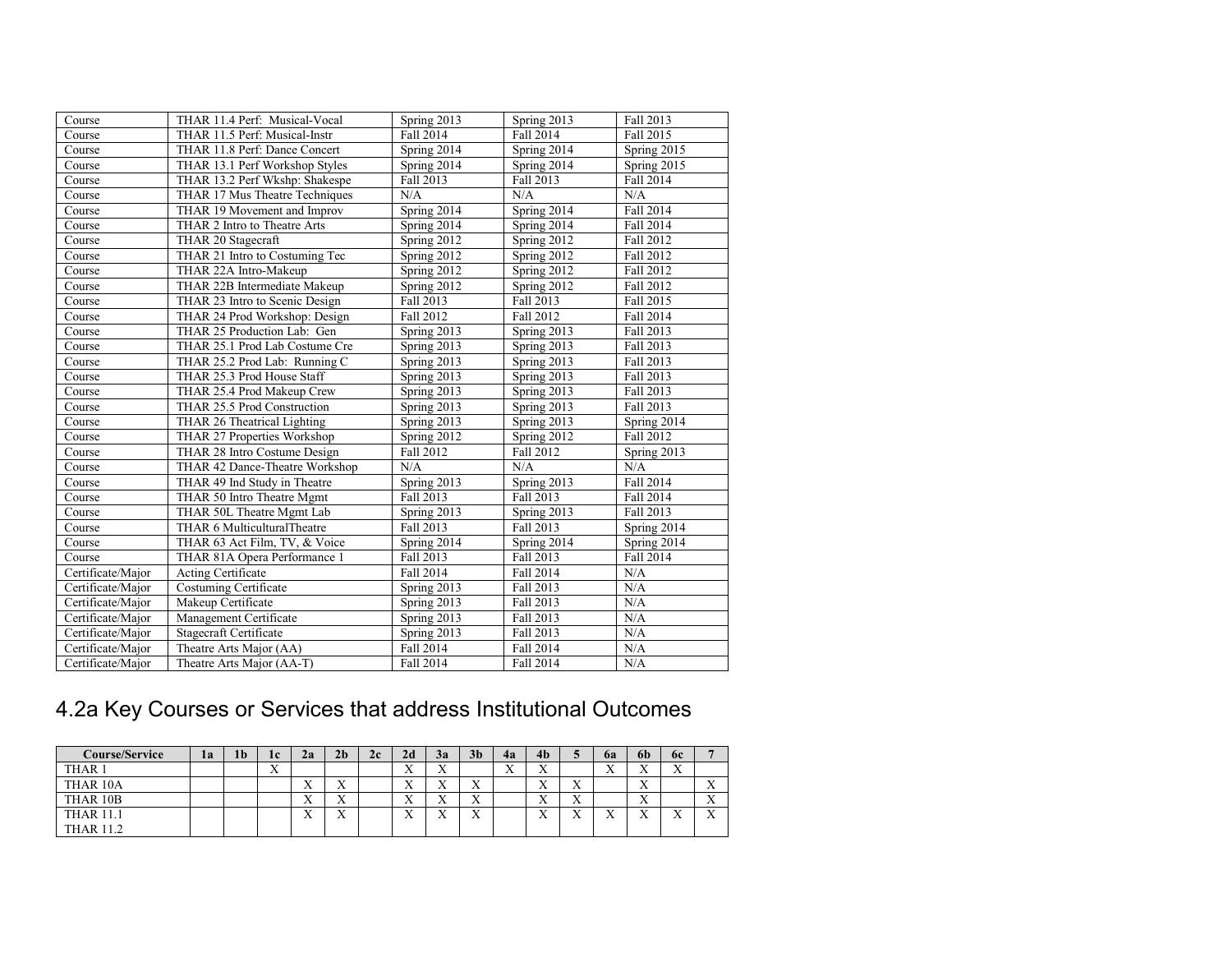| THAR 13            |                   | X                 | ٦Z<br>$\Lambda$           | X                         |                 | $\mathbf{v}$<br>$\lambda$ | $\mathbf{v}$              | $\mathbf{v}$<br>л         | X      | $\mathbf v$<br>л | $\mathbf{v}$<br>л | л | $\mathbf{x}$<br>л         | $\mathbf{v}$<br>л | X                 |
|--------------------|-------------------|-------------------|---------------------------|---------------------------|-----------------|---------------------------|---------------------------|---------------------------|--------|------------------|-------------------|---|---------------------------|-------------------|-------------------|
| .1A                |                   |                   |                           |                           |                 |                           |                           |                           |        |                  |                   |   |                           |                   |                   |
| <b>THAR 13.2A</b>  |                   | $\mathbf{v}$<br>A | v<br>$\Lambda$            | $\mathbf{v}$<br>$\Lambda$ |                 | ۳z<br>$\Lambda$           | v<br>л                    | $\mathbf{v}$<br>$\Lambda$ | X      | X                | A                 | A | ٦z<br>л                   | л                 | X                 |
| THAR 19            |                   |                   | v<br>$\Lambda$            |                           | ٦z<br>$\Lambda$ | ٦z<br>$\Lambda$           | $\mathbf{v}$<br>л         | X                         |        |                  | v<br>$\Lambda$    |   | $\mathbf{x}$<br>$\Lambda$ |                   | $\mathbf{v}$<br>A |
| THAR <sub>2</sub>  |                   | v<br>A            |                           |                           |                 | ۳z<br>$\Lambda$           | $\mathbf{v}$<br>A         |                           |        | v<br>$\Lambda$   | v<br>A            |   | $\mathbf{x}$<br>$\Lambda$ |                   |                   |
| THAR <sub>20</sub> | $\mathbf{v}$<br>A |                   | $\mathbf{v}$<br>$\Lambda$ |                           |                 | $\mathbf{v}$<br>$\Lambda$ | $\mathbf{v}$<br>л         |                           | v<br>A | X                | X                 |   |                           |                   | X                 |
| THAR 21A           | $\mathbf{v}$<br>A | X                 | v<br>$\Lambda$            | Х                         |                 | v<br>$\Lambda$            | $\mathbf{v}$<br>л         | $\mathbf{v}$<br>A         | X      | X                | X                 |   |                           |                   | X                 |
| THAR <sub>24</sub> | X                 |                   |                           |                           |                 | $\mathbf{x}$<br>$\Lambda$ |                           |                           |        | v<br>A           | X                 |   |                           |                   |                   |
| THAR <sub>6</sub>  |                   | X                 |                           |                           |                 | v<br>∡⊾                   | $\mathbf{v}$<br>$\Lambda$ |                           |        | X                |                   | л |                           | $\mathbf{v}$<br>A |                   |

### 4.2b Narrative (Optional)

## **UPDATE 2019**

On February 28, 2019, Vice President of Academic Affairs, Jane Saldana-Talley granted Theatre Arts and Summer Repertory Theatre permission to postpone the full update of the PRPP until spring 2020. The reasoning is that until both programs are settled in the remodeled Burbank, anything that is reported while Theatre Arts and SRT are in swing space will not accurately reflect the status of these two programs.

## **Theatre Arts Department**

Long before the practice was formalized, the Theatre Arts Department already had a long-standing practice of identifying student learning outcomes, continually assessing those outcomes, and making curricular/instructional adjustments as needed in order to provide students with the best educational experience possible. We now have all of our course outlines up to date, a regular assessment process in place, and planning for a full review of all certificates underway. This certificate review is especially important now because we wrote a series of new courses (and revised existing courses) to address repeatability.

The considerable changes in repeatability at the state level that went into effect in Fall 2013 added an entirely new and very difficult curricular challenge to this process. During 2012-2013, the then Dept. Chair (Laura Downing-Lee) conducted extensive research on curriculum in our field. Gathering that research together, she assembled a proposed curriculum plan and presented to the department faculty and staff. During Spring 2013, she conducted a variety of small group and one-on-one discussions with individual faculty about aspects of the plan and made adjustments accordingly. The final plan was presented to the CRC in late March, followed by a lengthy consultation meeting with the co-chairs of the CRC. As a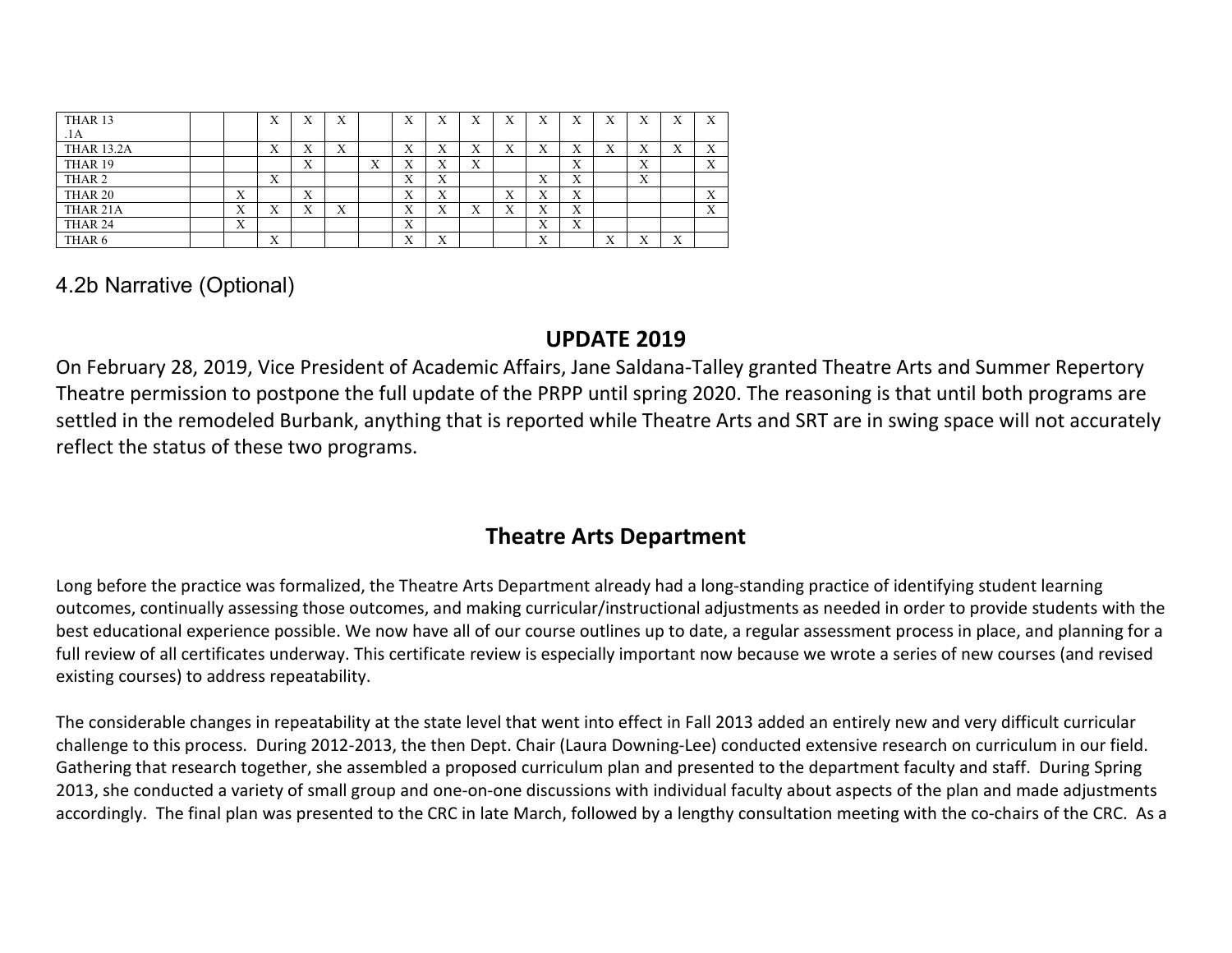result of that meeting, further adjustments were made at the department level during the months of April and May. A transition plan was prepared and that transition plan was submitted to the Vice President in late May.

The department faculty moved forward with the substantial revising and writing of new curriculum (Summer 2013-Summer 2014) that was necessary to serve the educational needs of students in our diverse discipline. To aid in this process, the department received funding for 40 hours of adjunct curriculum work during Summer 2014; adjunct Wendy Wisely drafted the basics (Description, SLOs, Objectives) for at least 20 new outlines during that time, working in collaboration with the various instructors teaching in those areas.

Spring 2015, the current Dept. Chair (Leslie McCauley) was informed that all Theatre Arts courses that address repeatability were due in early spring if we hoped to offer the courses in the fall. She worked with colleague Maryanne Scozzari, various adjunct instructors, and Curriculum staff to complete the complicated process begun in 2012. Upon further review, and because of the complexity of merging the Theatre Arts curriculum with the repeatability parameters, several of the new courses created by Wendy Wisely were either not used or were heavily revises. Seventeen courses were written. All new courses to be offered for fall and several to be offered for spring (mostly stacked courses and advanced skill courses) were approved by CRC during the spring semester. The new courses are on the schedule for fall.

There are more courses that will need to be written fall 2015.

#### Program Outcomes and Their Relationship to Institutional Outcomes

Because Theatre Arts/SRT is an interdisciplinary/multimedia art form, our programs encompass a wide breadth of Institutional Outcomes. Below are the Outcomes that we wrote for the Theatre Arts Program. We believe they reflect most of the college's Institutional Outcomes.

*Upon successful completion of this program students will be able to:*

- Develop self-awareness and confidence through creative expression
- Collaborate and effectively communicate
- Demonstrate an understanding of time management, commitment, follow-through, and responsibility to achieve a common goal
- Creatively analyze, critique, and interpret works of theatrical art
- Identify, summarize, compare and contrast the principal movements in World theatre history and literature
- Do one or more of the following\*:
	- Perform a role in a theatrical production
	- Construct theatrical elements
	- Manage a theatrical production
	- Apply fundamentals of theatrical design
- Demonstrate an understanding of and empathy for the racial, ethnic, and cultural diversity of U.S. and World theatre
- Acknowledge the necessity of currency in theatrical technology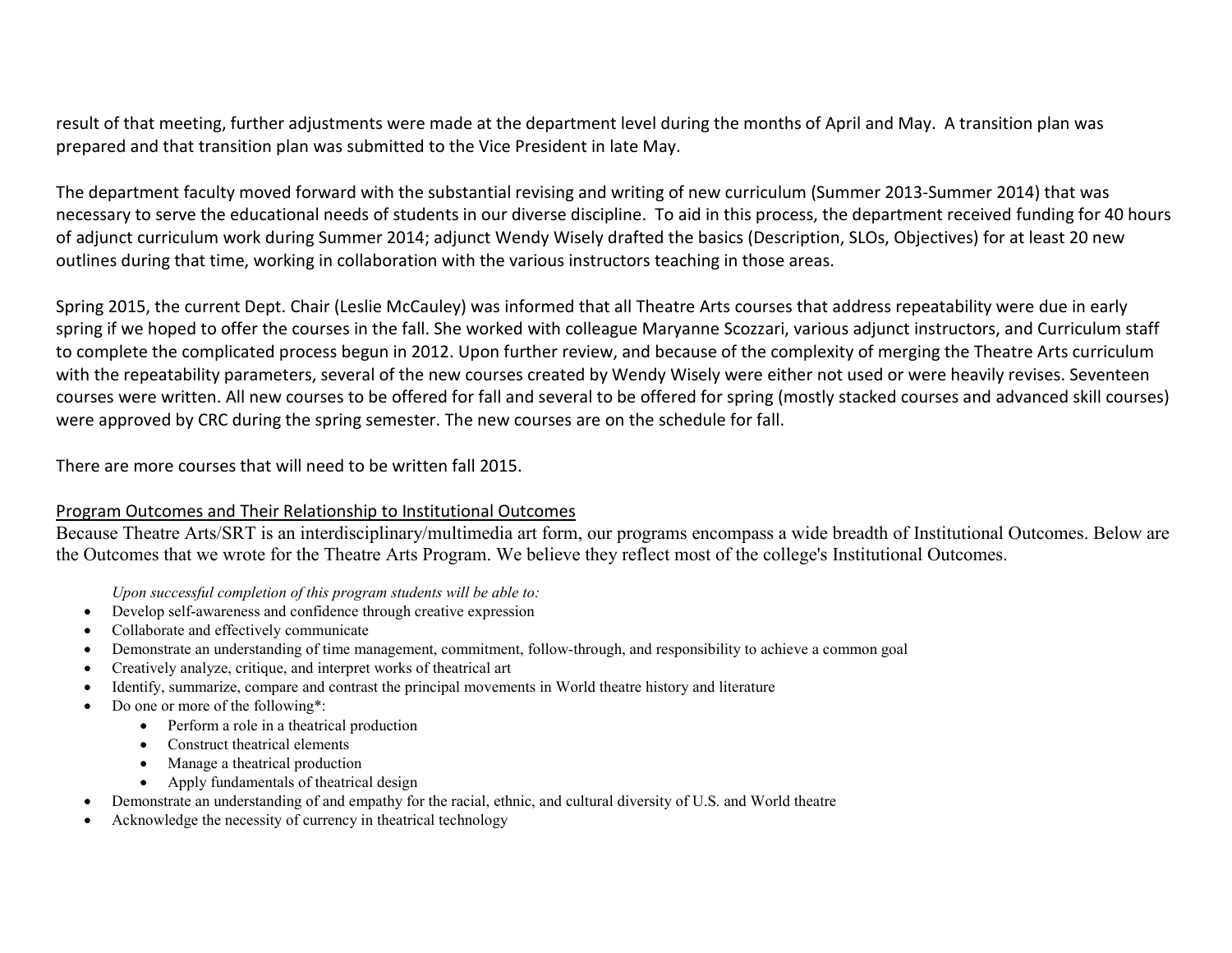\*These objectives also apply to television, film, and other media

### 5.0 Performance Measures

### **UPDATE 2019**

On February 28, 2019, Vice President of Academic Affairs, Jane Saldana-Talley granted Theatre Arts and Summer Repertory Theatre permission to postpone the full update of the PRPP until spring 2020. The reasoning is that until both programs are settled in the remodeled Burbank, anything that is reported while Theatre Arts and SRT are in swing space will not accurately reflect the status of these two programs.

## **Theatre Arts Department**

### **Theatre Arts** *(Yearly Program)*

The Theatre Arts yearly program, which includes our academic theatre company, is extremely successful. Our classes offer a wide range of topics from world theatre history, multicultural perspectives in American Theatre, and character analysis, to technical theatre, theatre design, and management. Since classes are relatively small, students have the opportunity for personal attention from professionally active instructors in a nurturing environment.

Each course examines theory and concepts while experiencing the subject through hands-on application. Students are encouraged to participate in our productions as performers, back stage technicians, or as part of the front of house management team. Most Theatre Arts' courses are CSU and UC transferable (pending approval of new and revised curriculum and several new 100-level courses were written to address repeatability). The Theatre Arts Department also offers five Career Certificates. The Theatre Arts Major was implemented fall 2011 and our TMC application was submitted to the Chancellor's Office in Fall 2013.

Our five\* mainstage shows draw an average audience of 13,000 a year. Our box office revenues allow us to continue to produce top-notch theatre with extremely high production values and to pay student and staff designers.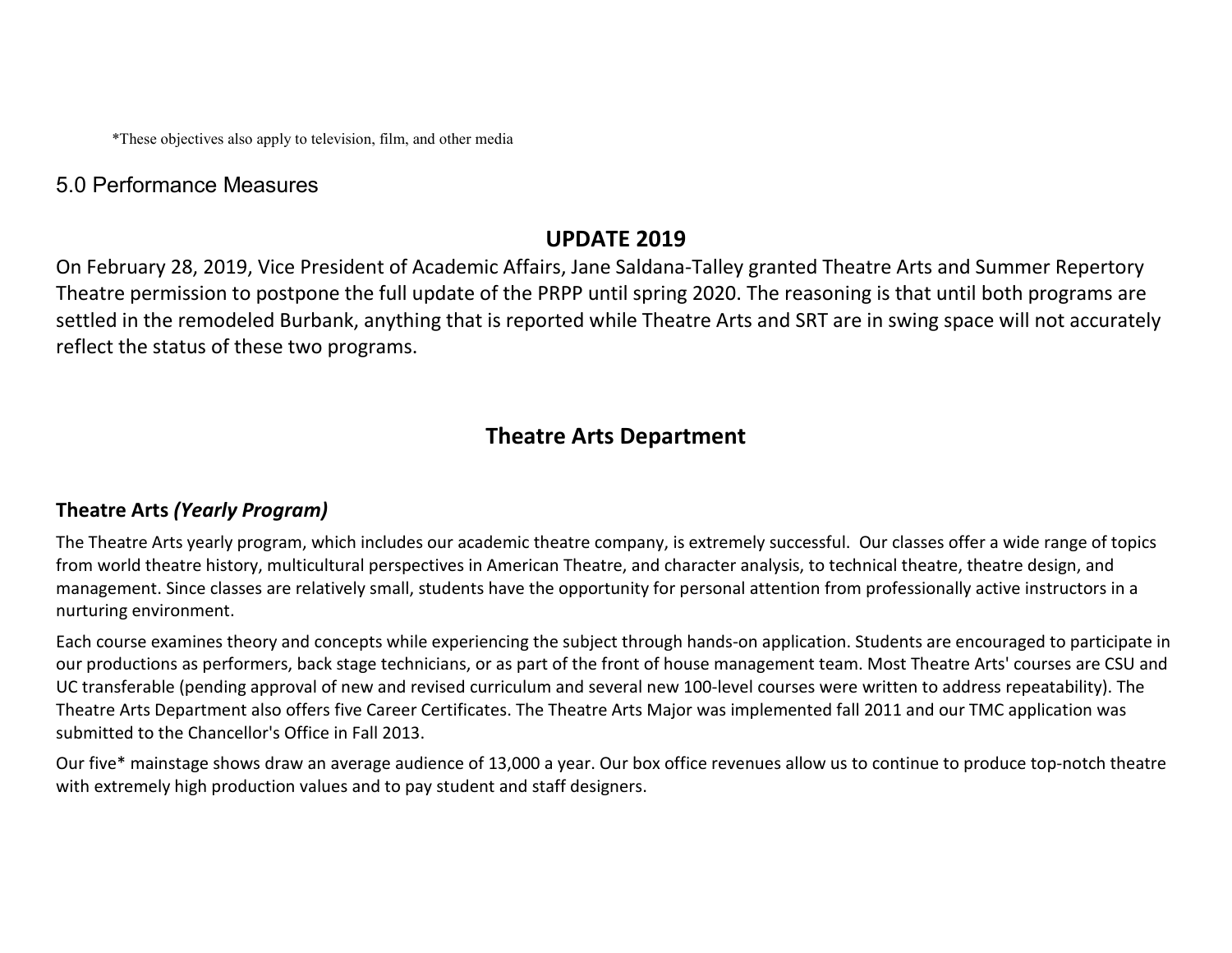Our students transfer to a wide variety of 4-year programs, including Cal State Fullerton, Cal State Long Beach, SSU, Cornish School of the Arts, UC Davis, UC Berkeley, UC Santa Barbara, American Academy of Dramatic Arts, SF State, Southern Oregon University, Circle in the Square Theatre School, Boston Conservatory and the London Academy of Dramatic Art.

*\* In 2011, Theatre Arts season was reduced to four productions as an austerity measure. This reduction will continue for the 2015-2016 season.*

5.1 Effective Class Schedule: Course Offerings, Times, Locations, and Delivery Modes (annual)

### **UPDATE 2019**

On February 28, 2019, Vice President of Academic Affairs, Jane Saldana-Talley granted Theatre Arts and Summer Repertory Theatre permission to postpone the full update of the PRPP until spring 2020. The reasoning is that until both programs are settled in the remodeled Burbank, anything that is reported while Theatre Arts and SRT are in swing space will not accurately reflect the status of these two programs.

## **Theatre Arts Department**

### **Theatre Arts** *(Yearly Program)*

Average student headcount per semester for the yearly program from Spring 2014 through Fall 2014 is 528. We have sustained course cuts over the last six years and students have continued to be impacted by the economic downturn. However, through a combination of effective scheduling and instructor willingness to over-fill certain classes, our headcount average stayed fairly constant until Fall 2013, when it dropped considerably. This drop was experienced by many programs around the District. Since that time, our enrollment has begun to build again for most classes. Unfortunately, our THAR 2 class in Petaluma was suddenly unable to get adequate enrollment after years of enrollment increases and was cut both Spring 2014 and Fall 2014 and while we were encouraged to add it back into the Fall 2015 schedule, it was cut before second proof.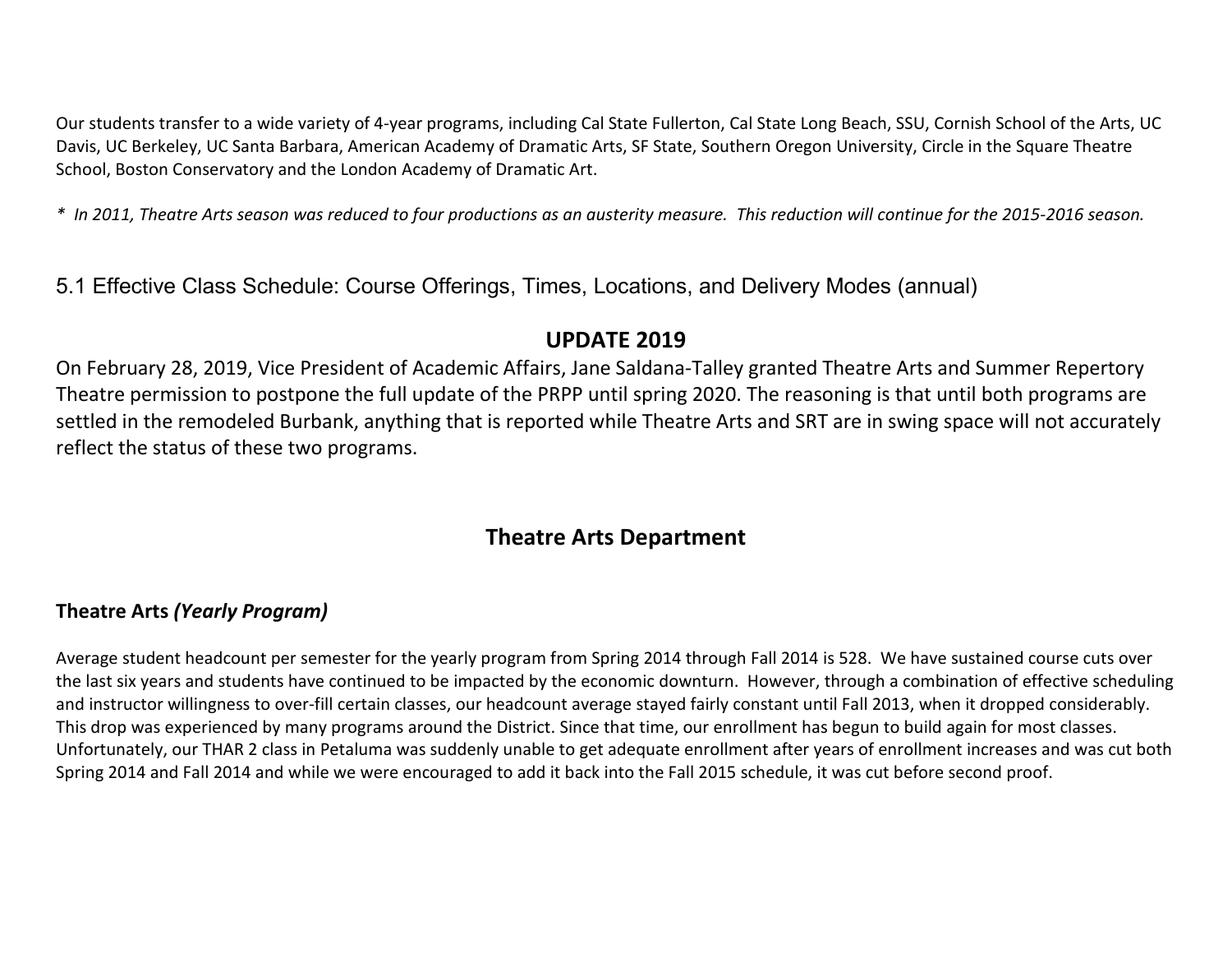We have had to move certificate elective courses to a yearly rotation basis and several courses have been removed from the schedule entirely. We also made the very difficult decision to cut one of our main stage shows in 2011-12 and have decided to continue this cut for the subsequent four years. We want to go on record that this reduction is considered temporary and we have every intention of returning to a five show season once the budget picture improves. To make up for lost box office revenue, we have added performances for our big-name musicals. However, we discovered that extending the runs of our musicals has compressed the build schedule for the shows, creating workload issues for our already overworked staff.

#### The following course cuts experienced in Fall 2011 have recently been reinstated:

- THAR 24 Design Workshop (requirement for Costuming, Makeup, and Stagecraft Certificates). *NOTE: reinstated for Fall 2012, because it is a component of the TMC. Will be offered every other year.*
- THAR 19 Improvisation and Movement *Fall section reinstated for Fall 2013 (has only been offered once per year for two years). Both Fall and Spring semesters successfully filled, in spite of loss of repeatability.*

### The following course cuts experienced in Fall 2011 have remained:

- THAR 11.1 Rehearsal and Performance Non-Musical (One of our main stage shows. Requirement for Acting Certificate). This cut has continued for Academic Year 2015--16.
- THAR 17: Intro to Musical Theatre Techniques (Elective for Acting Certificate). This cut has continued for Academic Year 2014-15.
- **Other than SRT courses, our entire summer 2011 and summer 2012 schedules were cut and have never been added back.**

### **OTHER CLASS SCHEDULE INFORMATION**

• Recognizing that students in related fields such as Fashion, Film, and Dance would benefit from enrolling in specific Theatre Arts courses, we have begun discussions with other departments in regard to scheduling. In addition, we are joining forces with other disciplines in the development of courses that will benefit students in both areas. As an example, ENGL 11 Introduction to Dramatic Structure, will now fill a much needed hole in our curriculum as a comparable Script Analysis course for transfer students.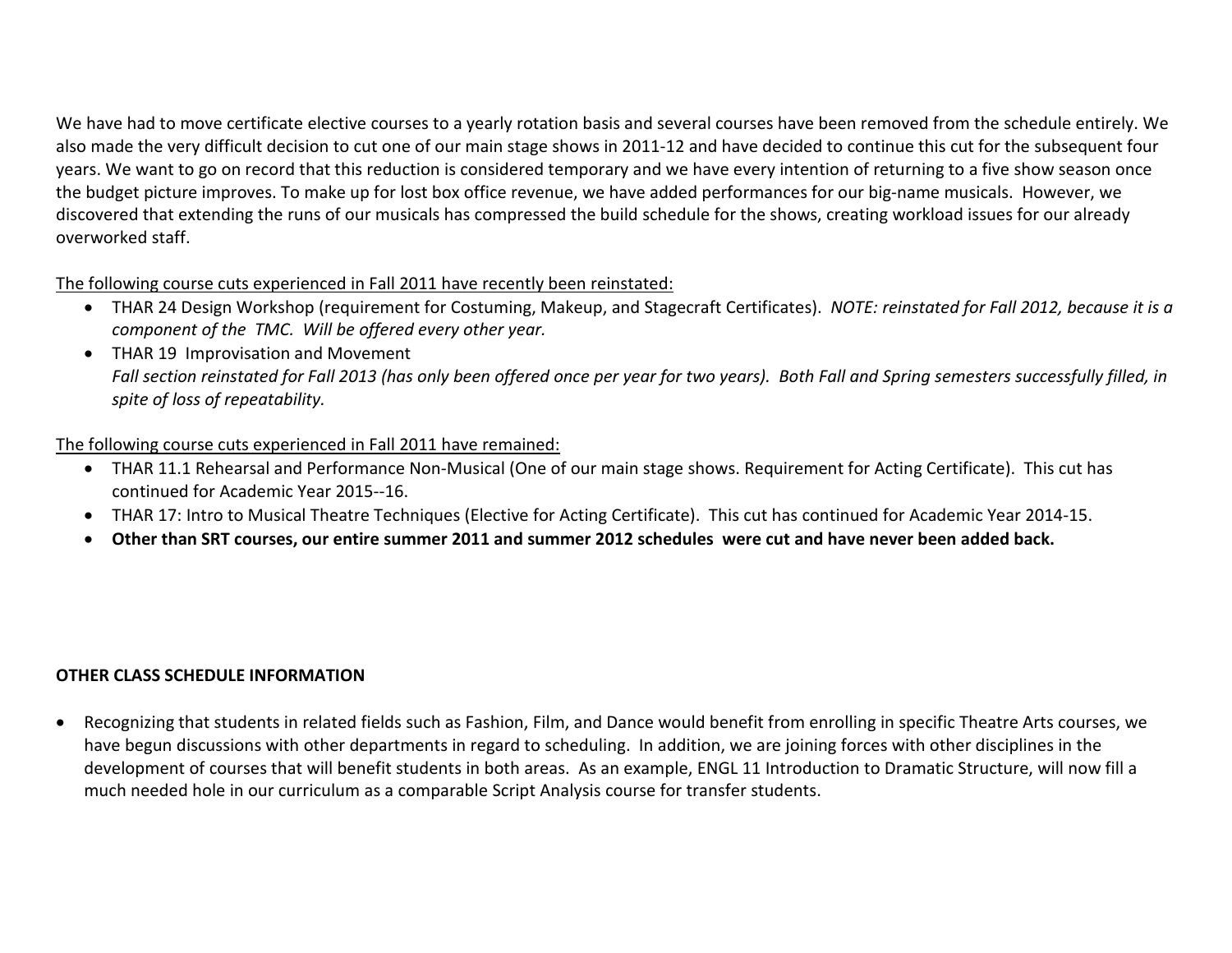- In general, enrollments in THAR 1, THAR 2, and THAR 6 (GE transferable) continue to grow each semester. We have increased the wait lists on many of our acting and technical classes to accommodate student interest.
- With the loss of THAR 2 on the Petaluma campus, we have lost our only remaining presence there. When time allows, we hope to meet with the Petaluma administration to discuss the changing needs of the campus and what, if any, role the Theatre Arts Dept. can serve there. We are very interested in continuing to offer at least one course a semester there, but we cannot sacrifice a Santa Rosa section in order to do so.
- It is hoped that at some point THAR 1 can be scheduled as a Medium Lecture course in Forsyth 105, or in either Newman or Burbank as a Large Lecture course.
- Theatre Arts is not developing any online courses, although faculty are utilizing online resources such as CATE and Moodle for their classes more and more. In general, our discipline does not seem suited to this mode of teaching. The only courses that could possibly work would be THAR 1 and/or THAR 2. Two adjunct faculty recently expressed interest in developing a hybrid course of THAR 2.

### 5.2a Enrollment Efficiency

## **UPDATE 2019**

On February 28, 2019, Vice President of Academic Affairs, Jane Saldana-Talley granted Theatre Arts and Summer Repertory Theatre permission to postpone the full update of the PRPP until spring 2020. The reasoning is that until both programs are settled in the remodeled Burbank, anything that is reported while Theatre Arts and SRT are in swing space will not accurately reflect the status of these two programs.

## **Theatre Arts Department**

**Theatre Arts** *(Yearly Program)*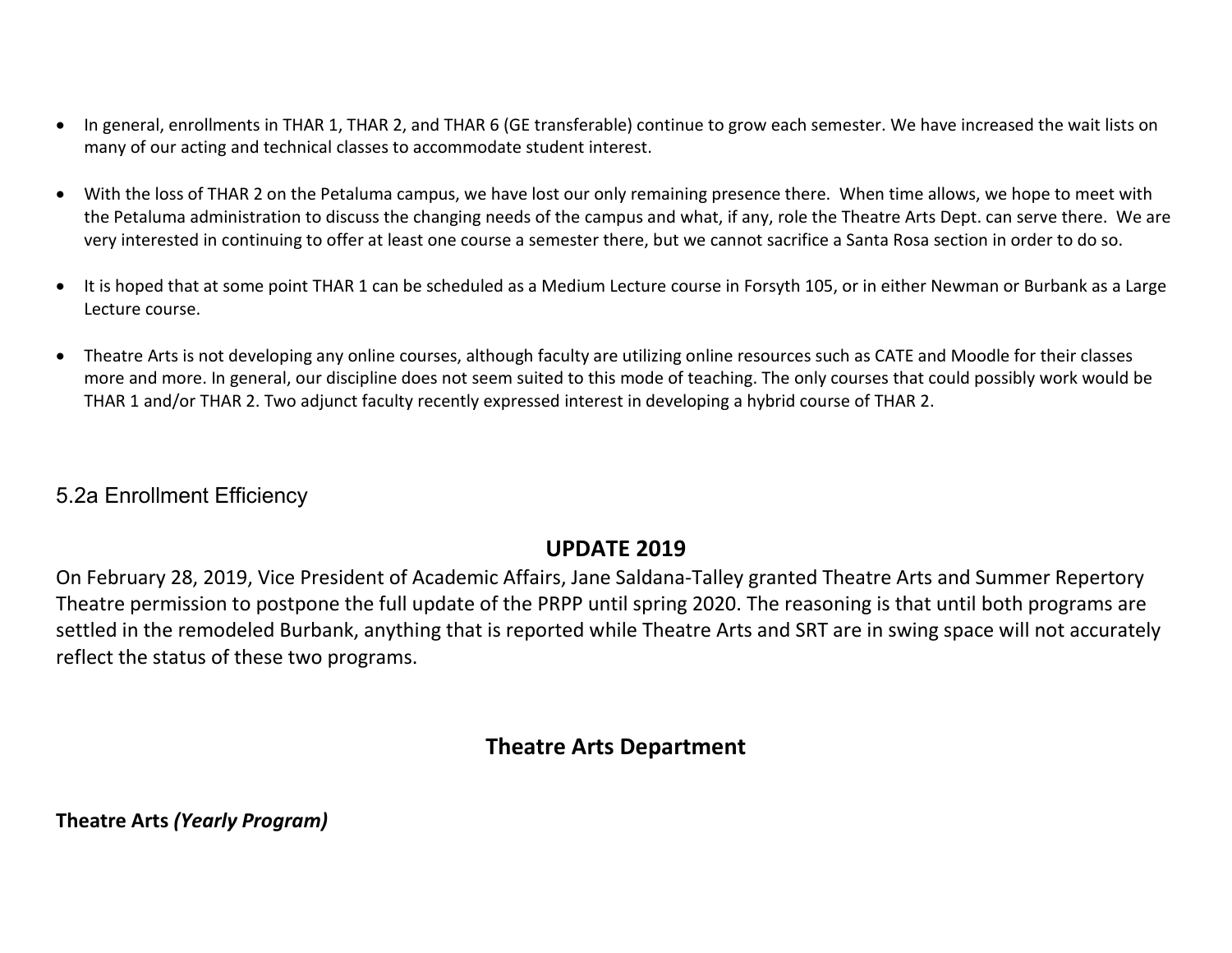The Enrollment Efficiency numbers for Theatre Arts are not accurate.

- Many courses (because of repeatability) are stacked and offered at NO PAY. Each of those additional sections has its own enrollment limit, although there may be only one repeating student. This is hurting Theatre Arts' numbers. For example: the THAR 25 series (four sections of THAR 25, three sections of THAR 25.1, three sections of THAR 25.2, two sections of THAR 25.4, and one section of THAR 25.5) are all offered NO PAY. The loaded section is the 3-unit section of THAR 25.
- The data is incorrect. For instance, for spring 2015 the data shows no students enrolled in THAR 11.1 through THAR 11.4, which were the performance classes associated with productions of *American Night* and the musical *Footloose.* In actuality, there were a total of 88 students enrolled in THAR 11.1 through 11.4.
- SRT's limits were set abnormally high and this is hurting Theatre Arts' efficiency.
- THAR 11.8 has a high limit of 80. This class is for the Dance Show (taught by KAD faculty) and is by audition. Rarely do the instructors cast 80 students in the show.

### *If the current data is used (and, again, the data is flawed):*

All Locations for Fall 2012 to Spring 2013 averaged 80.15%, which was consistent with the college average of 80% for the Santa Rosa Campus. However, the number dropped dramatically in Fall 2013 to 58.2%. The averages from Spring 2014 to Fall 2014 were 62.6%. (Please see above.)

Repeatability changes for 2013-2014 significantly impacted our enrollments in many of our courses. In addition, we offer many variable unit classes with multiple sections all loaded to one instructor and our maximum enrollment numbers for those courses are distorted. It is also important to note that when enrollments increased significantly during the last ten years, we adjusted our maximum enrollment numbers upward to accommodate increased demand. However, our enrollment and retention for some courses has been impacted in the last few years by changing factors such as increased unit fee amounts, repeatability changes, and necessary curricular adjustments.

We will be reviewing the maximum enrollment numbers for each course in our curriculum to determine if the maximums continue to be appropriate, if they were set abnormally high, or if there is an error in the system. We will be placing a request with the Vice President for appropriate adjustments to glean accurate data.

### **SRT** *(Summer Repertory Theatre Festival):* **See SRT PRPP**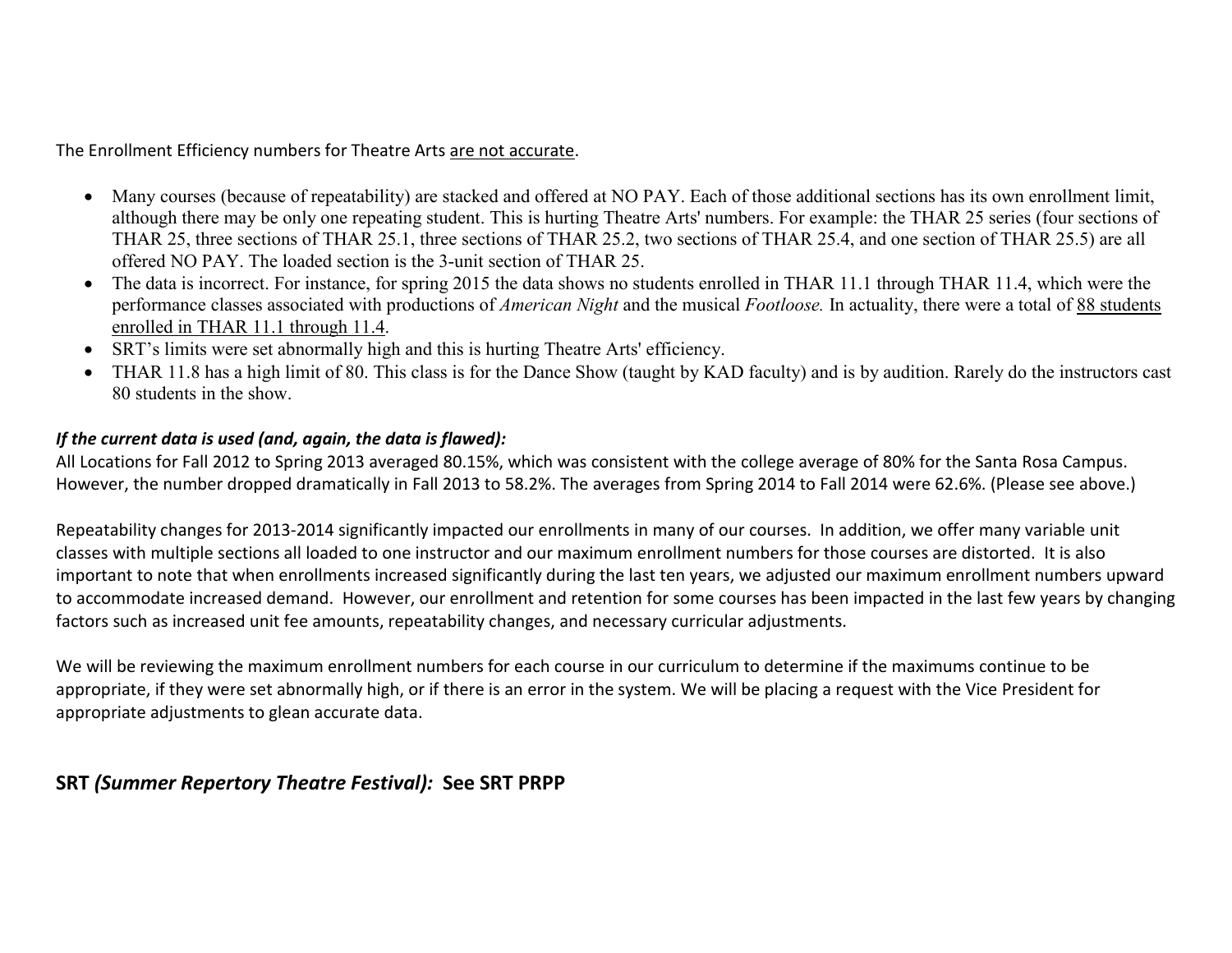5.2b Average Class Size

### **UPDATE 2019**

On February 28, 2019, Vice President of Academic Affairs, Jane Saldana-Talley granted Theatre Arts and Summer Repertory Theatre permission to postpone the full update of the PRPP until spring 2020. The reasoning is that until both programs are settled in the remodeled Burbank, anything that is reported while Theatre Arts and SRT are in swing space will not accurately reflect the status of these two programs.

## **Theatre Arts Department**

### **Theatre Arts** *(Yearly Program)*

Class sizes have fluctuated in recent years. Some have gone up, some down. The average class size on the Santa Rosa campus was 12.37 between Fall 2012 and Fall 2013. After holding fairly steady for three years, the number suddenly dropped in Fall 2013. Similar drops were experienced by many departments in the District, and enrollment has improved for most of our classes since that time, but we are continuing to monitor the situation closely. Average class size from Spring 2014 to Fall 2014 was 10.05.

#### **Please note:**

• While the numbers for the Theatre Arts program are below the campus average, this is accounted for by the fact that **Theatre Arts offers many courses that have multiple sections--sections that are not loaded.** This is to allow for our acting and technical students to enroll in the correct unit load/hours for their assignment working while working on one of our shows and for repeatability. For instance, some actors cast in a show may be enrolled for only one unit while others will be enrolled in three units. Only the three-unit section is loaded. The one-unit section may have only one student enrolled. Examples include:

THAR 25, 25.1, 25.2, 25.3, 25.4, 25.5 THAR 11.1, 11.2, 11.3, 11.4, 11.8 THAR13.1B, 13.2B, 13.1BL, 13.2BL (NO PAY Sections)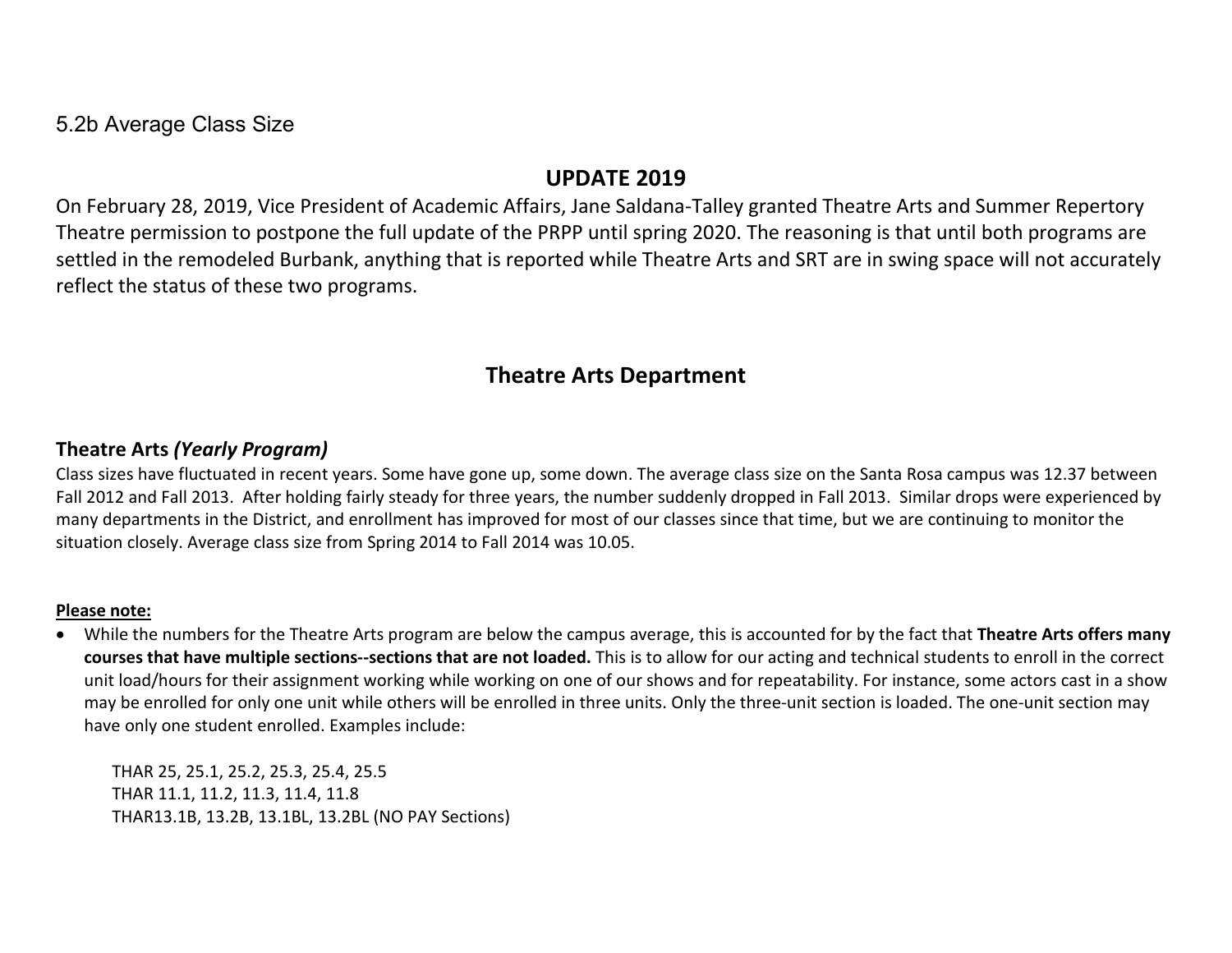THAR 50L THAR 81A THAR 11.5B (NO PAY Section) THAR 21B (NO PAY Section) THAR 121.1, 121.2, 121.3, 121.4 (NO PAY Sections) THAR 127.1, 127.2, 127.3, 127.4 (NO PAY Sections)

- In addition, Theatre Arts is a **specialized program that requires classes with smaller enrollments.** For instance, we offer set and lighting design classes that typically have small enrollments due to the specialization of the discipline and pedagogy and advanced acting classes that require intensive one-on-one instruction. Enrollment in our makeup classes is limited by the number of makeup stations in the classroom. Enrollment in our costuming class is limited to the number of sewing stations in the classroom. Space is also an issue for our set design class. In addition, the cast sizes for our various productions effect enrollment. While we try to choose shows that have large casts, this is not always possible due to increased production costs.
- The following courses are offered twice a year, even when enrollment is smaller than normal, because they serve dual curricular functions they are both key foundation courses and they are also linked to our production program:

THAR 20 (and corresponding THAR 25.5 section for Construction Skill) THAR 21A (and corresponding new course THAR 121.3, THAR 25, or 25.1 section for Construction Skill) THAR 22 (and co-requisite of THAR 25.4) THAR 27 (and corresponding new course THAR 127.1 or THAR 25.5 section for Construction Skills)

THAR 26 is only offered once a year, but the DHR requirement for the class is linked to the production program. There is currently a corresponding THAR 25.5 section as well, offered both semesters.

• These courses are offered every other year in rotation. They are all in the TMC AA for transfer, local AA and/or are core requirements in one or more certificates; they also serve students with different focus areas. Therefore, they need to be offered at least once every other year, even when enrollment is low.

THAR 23 THAR 24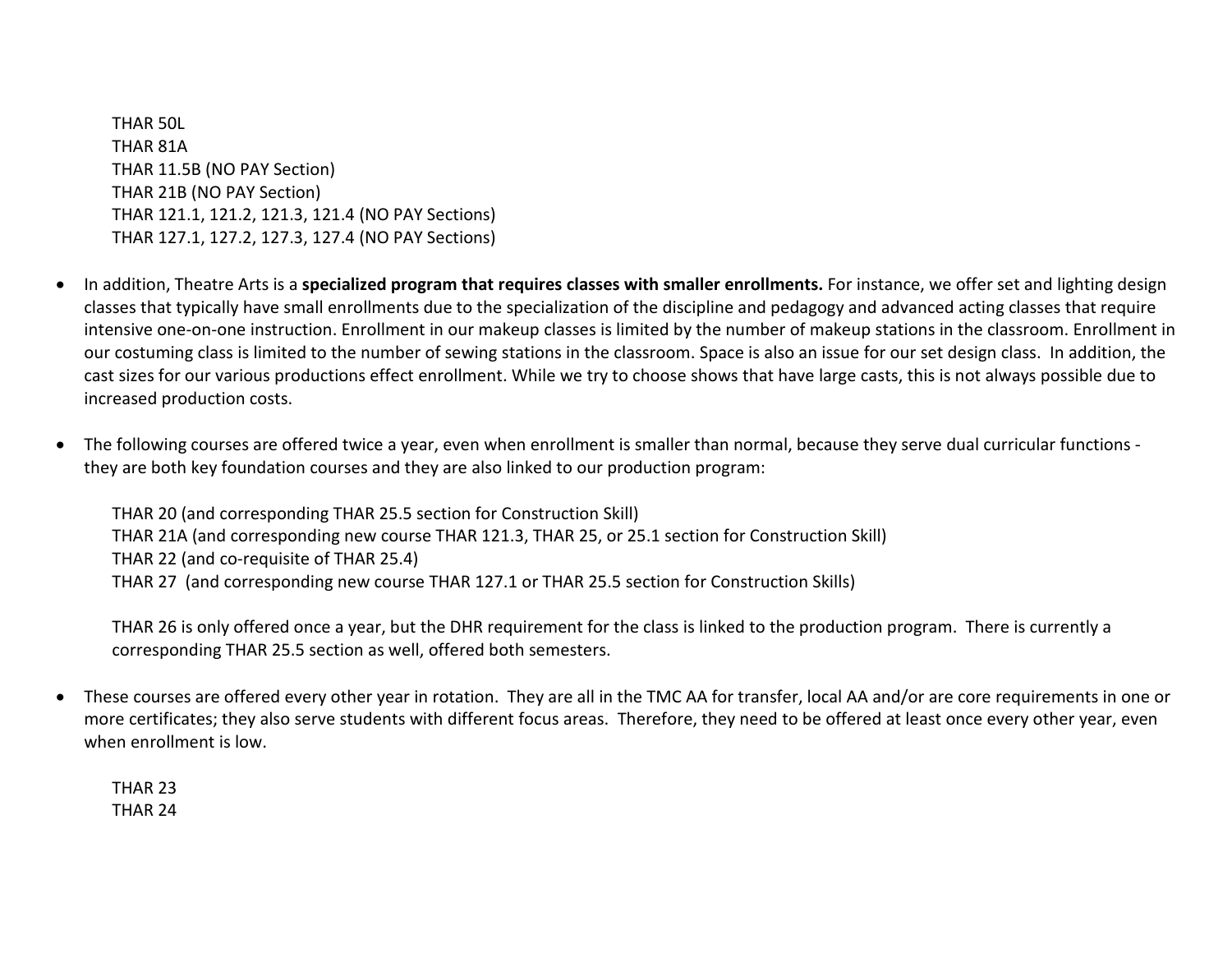THAR 28

### **SRT** *(Summer Repertory Theatre Festival):* **See SRT PRPP**

5.3 Instructional Productivity

### **UPDATE 2019**

On February 28, 2019, Vice President of Academic Affairs, Jane Saldana-Talley granted Theatre Arts and Summer Repertory Theatre permission to postpone the full update of the PRPP until spring 2020. The reasoning is that until both programs are settled in the remodeled Burbank, anything that is reported while Theatre Arts and SRT are in swing space will not accurately reflect the status of these two programs.

## **Theatre Arts Department**

### **Theatre Arts** *(Yearly Program)*

While Instructional Productivity ratios for Theatre Arts may have been inaccurate in the past, it should be noted that from **Fall 2008 to Fall 2010, the instructional productivity ratio increased 25%.** It then held fairly steady until Fall 2013, when it dropped considerably. (As noted under Enrollment Efficiency, Theatre Arts has found the data to be inaccurate.)

Ratios for Theatre Arts (Santa Rosa Campus): Spring 2014: 13.04% Fall 2014: 12.53%

In addition, while the numbers for the Theatre Arts program are slightly below the campus average, this is accounted for by the fact that Theatre Arts is a specialized program that requires classes with smaller enrollments. For instance: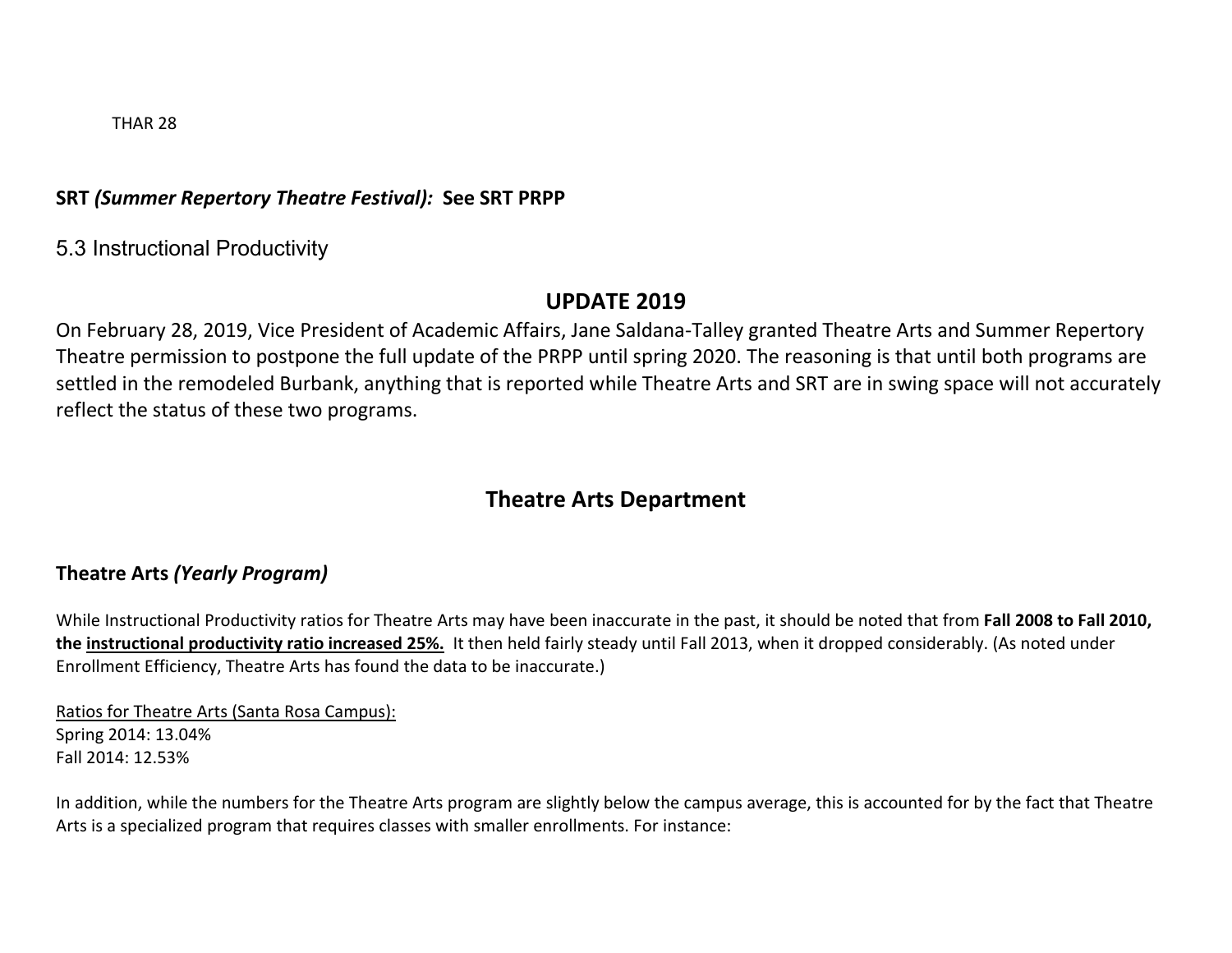• Stagecraft and lighting classes must be kept small for safety reasons. While the properties classes can be slightly larger, there are safety concerns there as well.

• Design classes typically have small enrollments due to the specialization of the discipline and the need for regular one-on-one instruction.

• Intermediate/advanced acting classes require intensive one-on-one instruction so should remain smaller than beginning classes. (Instructors have taken on higher enrollments in recent years to offset lower enrollment in our technical/design courses, but this has created a significant workload burden on the instructors and limits the amount of personal coaching each student receives throughout the semester.)

• Our costuming and makeup classes have smaller enrollments that are based both on the number of workstations available for the students and the need for one-on-one instruction in those courses as well.

5.4 Curriculum Currency

## **UPDATE 2019**

On February 28, 2019, Vice President of Academic Affairs, Jane Saldana-Talley granted Theatre Arts and Summer Repertory Theatre permission to postpone the full update of the PRPP until spring 2020. The reasoning is that until both programs are settled in the remodeled Burbank, anything that is reported while Theatre Arts and SRT are in swing space will not accurately reflect the status of these two programs.

## **Theatre Arts Department**

**Theatre Arts** *(Yearly Program)*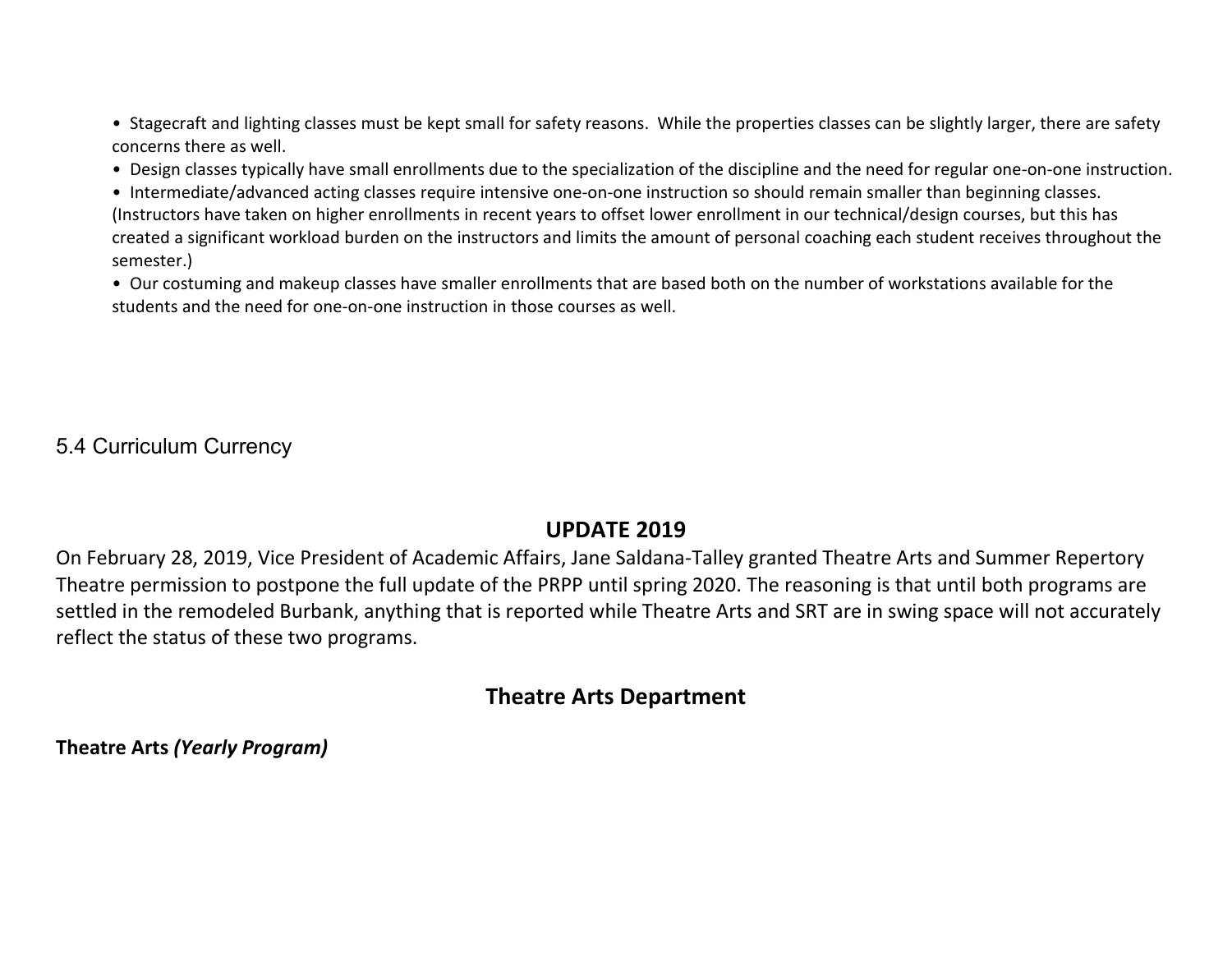Theatre Arts course outlines are all up to date, having gone through review Spring 2015 at the same time we wrote our new courses for repeatability. We do have some proposed courses that we need to delete or finish writing. Two courses (THAR 17 and 49) need review in 2015- 2016.

The following courses are overdue for review. They are SRT's curriculum and James Newman will be reviewing them:

THAR 47.4D THAR 47A THAR 47B THAR 47C THAR 47D THAR 47M

### 5.5 Successful Program Completion

### **UPDATE 2019**

On February 28, 2019, Vice President of Academic Affairs, Jane Saldana-Talley granted Theatre Arts and Summer Repertory Theatre permission to postpone the full update of the PRPP until spring 2020. The reasoning is that until both programs are settled in the remodeled Burbank, anything that is reported while Theatre Arts and SRT are in swing space will not accurately reflect the status of these two programs.

## **Theatre Arts Department**

### **Theatre Arts** *(Yearly Program)*

#### **Overview:**

Theatre Arts offers five Career Certificates and two Majors. Students successfully complete our program as evidenced by both transfer to other institutions and current work in the entertainment industry. Recent Theatre Arts students have: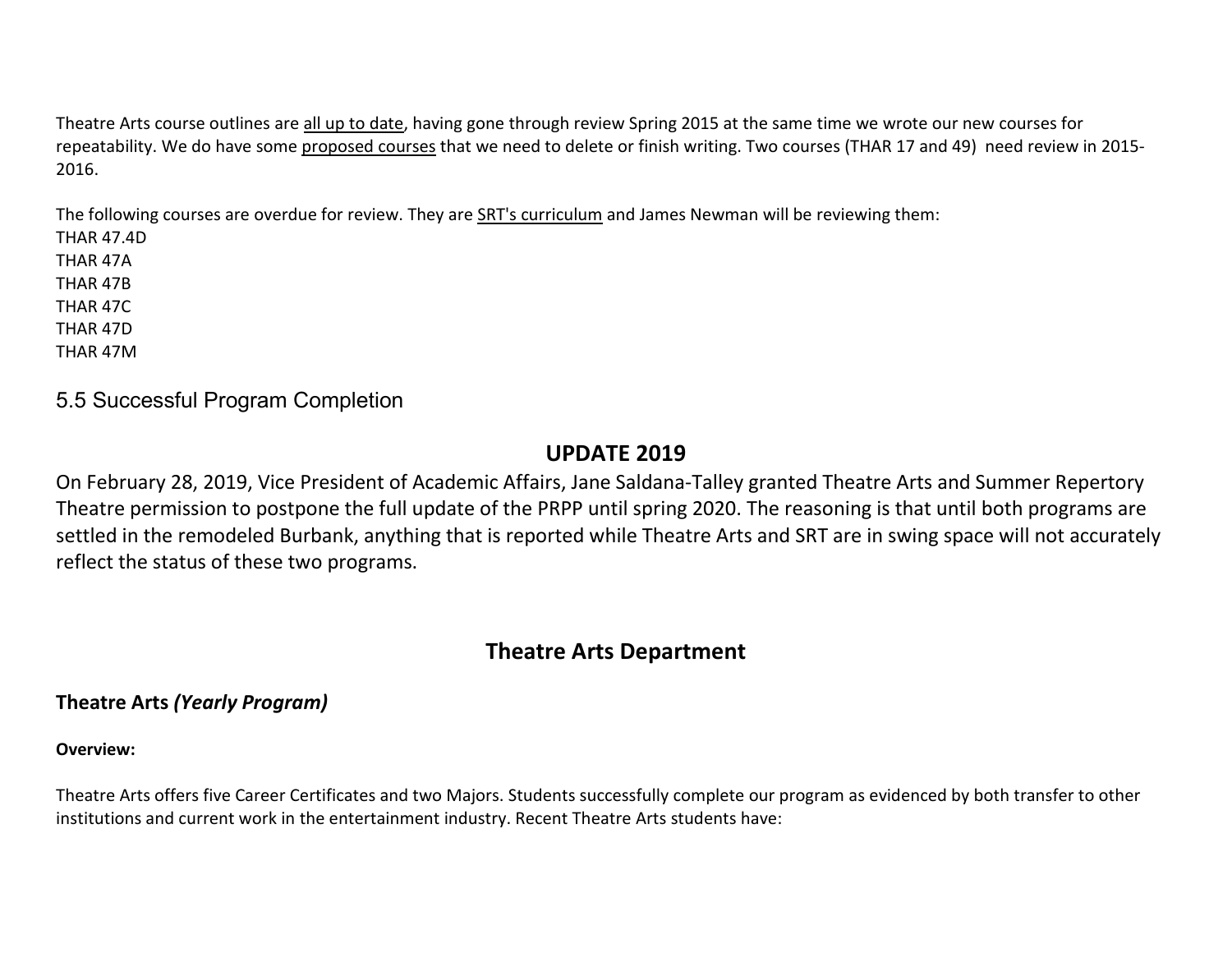- Transferred to UC Santa Barbara, UC Berkeley, UC Irvine, UC Davis, UCLA, SF State, Sonoma State, Boston Conservatory, Cal State Fullerton, Cal State Long Beach, and CSU Los Angeles.
- Been accepted to training programs at Circle in the Square theatre in New York, Cornish School of the Arts, London Academy of Music and Dramatic Art, and American Academy of Dramatic Art.
- Received their MFA from esteemed graduate programs. For instance a fairly recent grad received her MFA in Costume Design from the University of Washington spring 2015.
- Founded the successful Narrow Way Stage Company in Santa Rosa in Spring 2009, which continues to thrive in Sonoma County.
- Founded the new Three Rabbit Productions theatre company, which debuted in Summer 2012.
- Founded Last Stage Theatre Company Spring 2010.
- Performed, designed and/or served in a technical capacity for theatres throughout Sonoma County, including 6th Street Playhouse and Sonoma County Rep.
- Worked in the television and film industry in San Francisco, Los Angeles and Vancouver, B.C.
- Started a successful performing arts technical support business, providing equipment for rental and purchase.
- Two students are now working as professional stand up comedians; one was selected by Last Comic Standing to perform in New York.

**Certificates:** Between 2006 and 2010, we were averaging approximately seven certificate completions per year. However, in 2011 certificate completions dropped significantly, although the reported numbers may be somewhat inaccurate. We believe that the reduction was due to a variety of factors, including what appears to be a natural lull following the completion and/or graduation of a number of core students. In addition, observed decreases in the reading and writing skills of incoming students may be keeping many certificate students from successfully handling the academic rigor of THAR 1, one of the core courses.

We also believe that there may have been students who completed all certificate requirements, but never filed for certificate completion; in these cases, they may not have understood that they needed to actually do so and/or did not realize that they could apply for course substitution if they had not taken one of the requirements due to cuts/changes in course offerings. We are now actively advising students about tracking their progress, as well has procedures such as how to file for completion and petitioning for course substitution, when applicable. The advent of the Certificate Audit via the Portal has been invaluable in this process.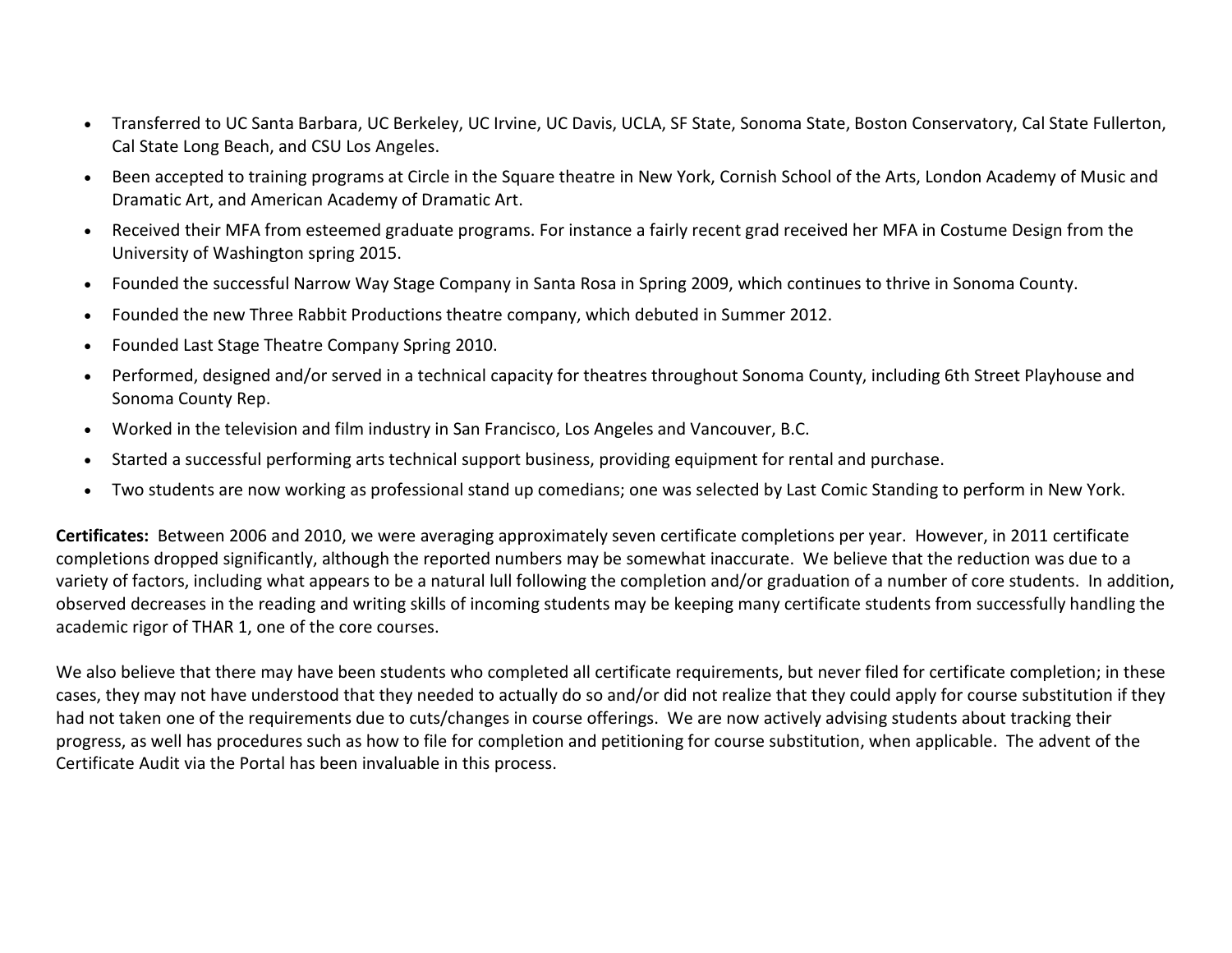We had **ten** certificates completed and signed by the Chair from 2012-2014 (six in Acting; two in Management; two in Stagecraft); this number is higher than that recorded in the current District spreadsheet. Twenty-one certificates were awarded over the past four years.

2014-2015 Certificate Totals: Acting Certificate: 2 Management Certificate: 3

With the formation of our Advisory Board spring 2015, Theatre Arts instructors are greatly motivated to recruit, mentor, and track incoming students for our certificates. However, Theatre Arts is in need of a full-time instructor in Theatre Technology/Stagecraft/Design who can actively recruit Stagecraft Certificate students from the local high schools. We hope to dramatically increase 'completers' in the coming academic year.

#### **Theatre Arts Transfer Majors:**

The Theatre Arts Major debuted in Fall 2011 and the first graduates completed their degrees in Spring 2012.

The Theatre Arts TMC was approved by the Chancellor's Office in late Spring 2014. Several students switched to this new transfer major and we are likely to see an increase in graduate rates over the next year.

Over the past three, 14 students completed the AA degree and new Theatre Arts Transfer Major.

Theatre Arts AA Totals 2012 (fall) - 2015 (spring): 7 total (This is based on a straw poll for spring 2015. The numbers might be higher)

Theatre Arts Transfer Major Totals 2014-2015:

3 total (This is based on a straw poll for spring 2015. The numbers might be higher)

The advent of the Degree Audit via the Portal has been invaluable in helping students to track their progress for both degrees and general education patterns.

**Other Transfer Students:**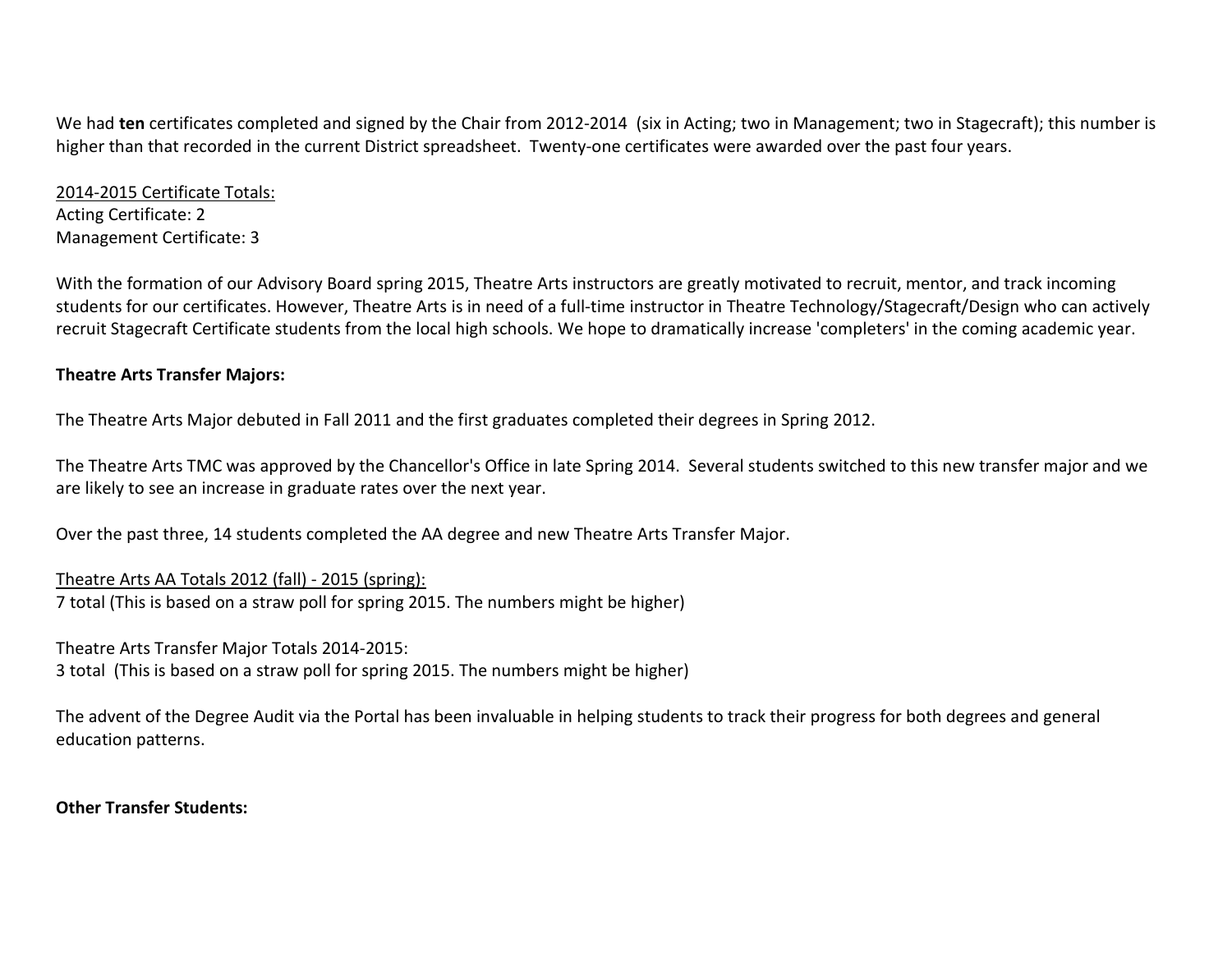Each year the Theatre Arts Dept. successfully transfers students to four-year institutions. Some of these students do not choose to complete an AA or certificate so their completion is not documented as easily. We are now in the process of developing methods to better capture that information.

#### **Identifying Theatre Arts Students:**

With these issues in mind, we conducted an informal survey of all of our Theatre Arts students in 2011. **Ninety students** stated that they are either **currently pursuing or are interested in pursuing a total of 129 certificates.**

We distributed the survey again in late Spring 2014 to a portion of the Theatre Arts classes. Of the 151 students surveyed, **50 stated that they are working on an AA or AA-Transfer in Theatre Arts**; **69 students stated that they were working on one or more of the Theatre Arts certificates**.

We will administer the survey again in Fall 2015 and plan to implement a system to better track and mentor these students over the next year with the goal to increase the number of successfully completed certificates, majors, and transfers. We will also be evaluating the core courses for each certificate and seeking out ways of helping certificate students address basic skills needs (as they are a population that often slips through the cracks in this regard).

Summer 2015, we requested that IT provide us with a comprehensive list of students who used the portal to officially declared their majors and note whether or not they are pursing a certificate. The results are different than our survey results, most likely because some students might not be currently enrolled and because current students might not have officially declared the Theatre Arts Major(s) or Certificates via the portal.

| Theatre Arts Transfer Major: 44 |    |
|---------------------------------|----|
| AA in Theatre Arts:             | 56 |
| Certificates (5 total):         | 22 |

**Increasing Articulation of Courses**: Theatre Arts is currently in the process of working with the Articulation Officer to establish additional articulation agreements throughout the state. At least 15 Theatre Arts courses now have C-ID designation.

**Student Advising and Resources:** Theatre Arts faculty stay informed about quality theatre programs throughout the state and beyond in order to provide students with the most current information about transfer institutions and professional training programs. In addition, faculty provide advising on career preparation, interviewing techniques, resume preparation and professional resources. During each academic year, the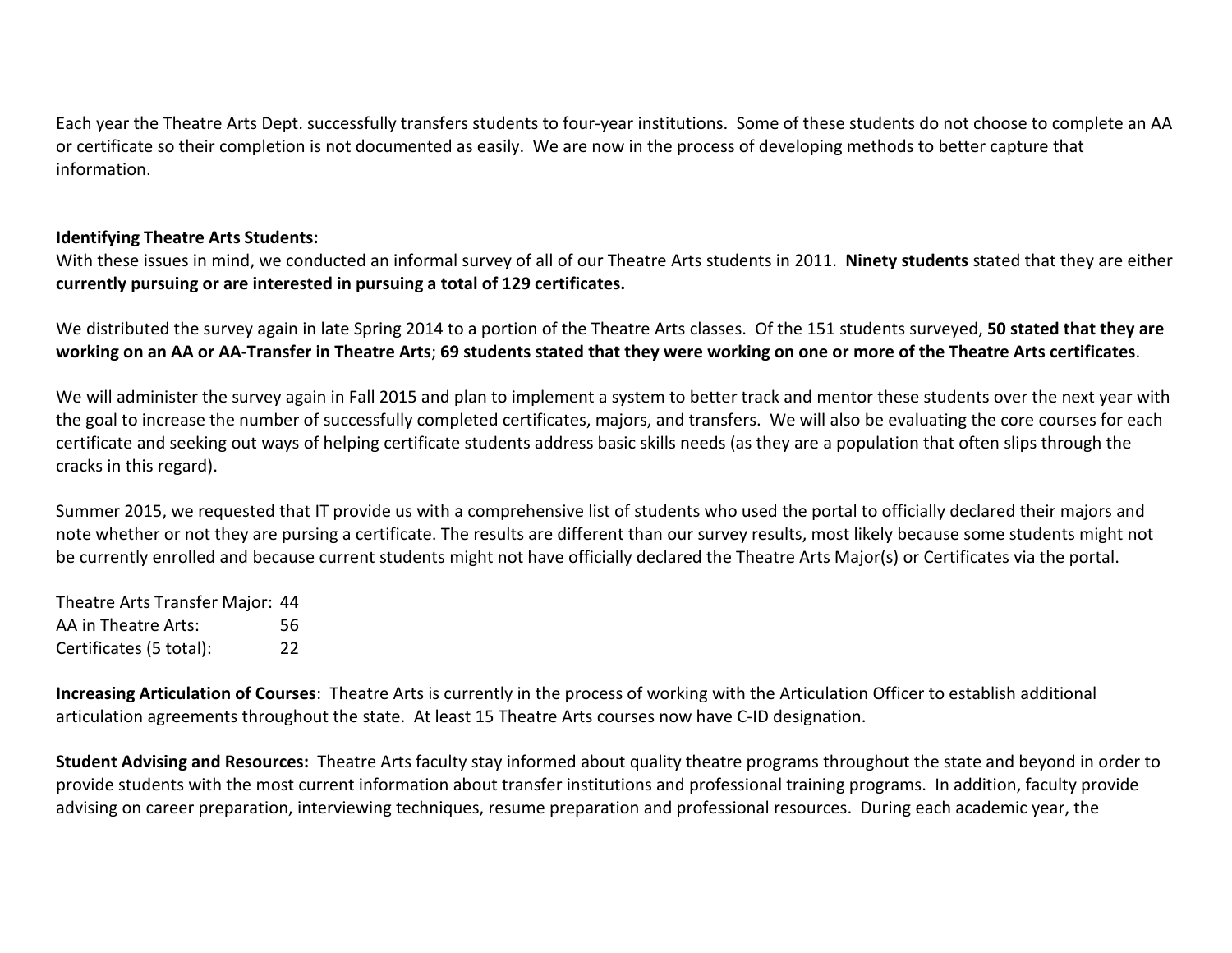department strives to provide students with presentations and workshops by working professionals, as well as the opportunity to attend professional productions and important educational events like the annual American College Theatre Festival. As part of her spring 2015 sabbatical, Laura Downing-Lee visited a number of four year transfer institutions. She will be an invaluable resource for our students wishing to transfer.

**Department Meetings:** The program holds department meetings once each month. We frequently discuss issues of retention and certificate completion.

**Scholarships:** We offer numerous scholarships for both continuing and transferring students.

**New Student Reception:** For the past five years, we have held a new student event during the first week of the fall semester. While attendance dropped off this year due to last-minute advertising, those that attend have found the event beneficial.

**Re-Entry Adults:** Lately, we have noticed an increase in the number of re-entry adults taking our classes and working toward certificates. These students range from actors to stage managers to designers. We are examining ways to better serve their needs in a department that continues to be predominately fairly young.

### 5.6 Student Success

## **UPDATE 2019**

On February 28, 2019, Vice President of Academic Affairs, Jane Saldana-Talley granted Theatre Arts and Summer Repertory Theatre permission to postpone the full update of the PRPP until spring 2020. The reasoning is that until both programs are settled in the remodeled Burbank, anything that is reported while Theatre Arts and SRT are in swing space will not accurately reflect the status of these two programs.

## **Theatre Arts Department**

**Theatre Arts** *(Yearly Program)*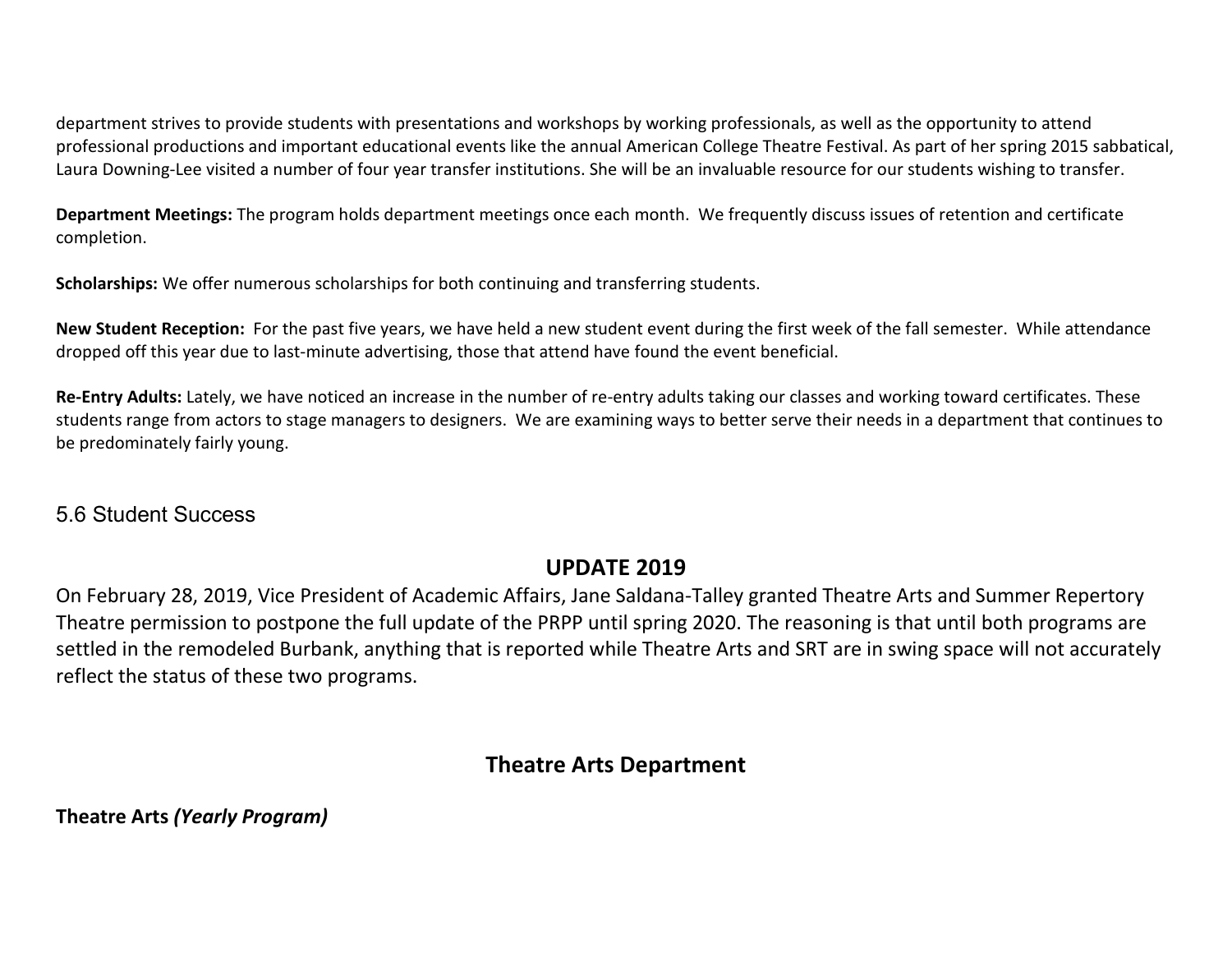- **Retention rates** 2013-2014: Fall 2013 83.4% (an increase of 3.26% from Fall 2012); Spring 2014 86.9% (an increase of 2.11% from Spring 2013); Fall 2014 - 86.3% (an increase of 2.9% from Fall 2013).
- **Successful course completion rate** 2012-2013: Fall 2013 80.54%; Spring 2014 82.5%; Fall 2014 84.4% Our successful course completion rate has consistently increased, averaging 82.48%.
- **Average student headcount** 2013-2014: Fall 2013 -432. Spring 2014 587. Fall 2014 469. Our average student headcount is 496. A drop n Spring 2014 is attributed to the loss of the Petaluma section of THAR 2 and an overall drop in enrollments district wide.
- **Grade point averages** 2013-2014: Fall 2013 3.29. Spring 2014 3.01. Fall 2014 3.19. Overall, grade point averages in the discipline have remained fairly steady over the last seven years, averaging 3.2.

#### **Student Equity Data**

Our averages have not changed significantly over the past two years. We will be examining this data as a department, discussing any observed patterns, and identifying strategies those patterns that may be of concern. This project will complement the department's ongoing study of certificate and major completion rates and concerns regarding an observed decrease in English basic skills for incoming students in recent years.

As a brief summary, the data appears to support our general observations:

- In general, male students appear to struggle with retention, completion and grade point averages more than female students.
- Last year we found that students in certain racial/ethnic populations Black, Hispanic, Pacific Islander, Filipino- were more likely to struggle with completion and class performance (as reflected in grade point averages). We did not see a consistent pattern this year. For instance, Black students were the only minority group to have significantly lower retention and completion rates (other than a Native American sample of 1 student, which is inconclusive). Yet Black students' grade point averages were not significantly lower than the higher rates of the White students (average of three semesters for White students = 3.2, average for Black students = 2.78). The Pacific Islander and Filipino numbers are inconclusive due to small samples.
- Last year we found that students in the 26-45 age range, particularly those in the 31-35 age range are somewhat more likely to struggle with completion. These students are often juggling jobs and multiple responsibilities. This year only the 31-35 and 41-45 age ranges showed lower retention and completion rates.
- Last year we found that students who have been identified as Basic Skills students are more likely to struggle with completion and class performance as reflected by grade point averages, although they often thrive in skills-based courses such as those in Theatre Technology areas. This year Basic Skills students again showed lower retention, completion rates and grade point averages, although the numbers were significantly lower for Basic Skills English than Basic Skills Math (Math numbers are are in the 70 range while English numbers are in the 38-50 range). This is most likely due to the greater need for reading and writing skills in Theatre Arts' courses, as opposed to math skills.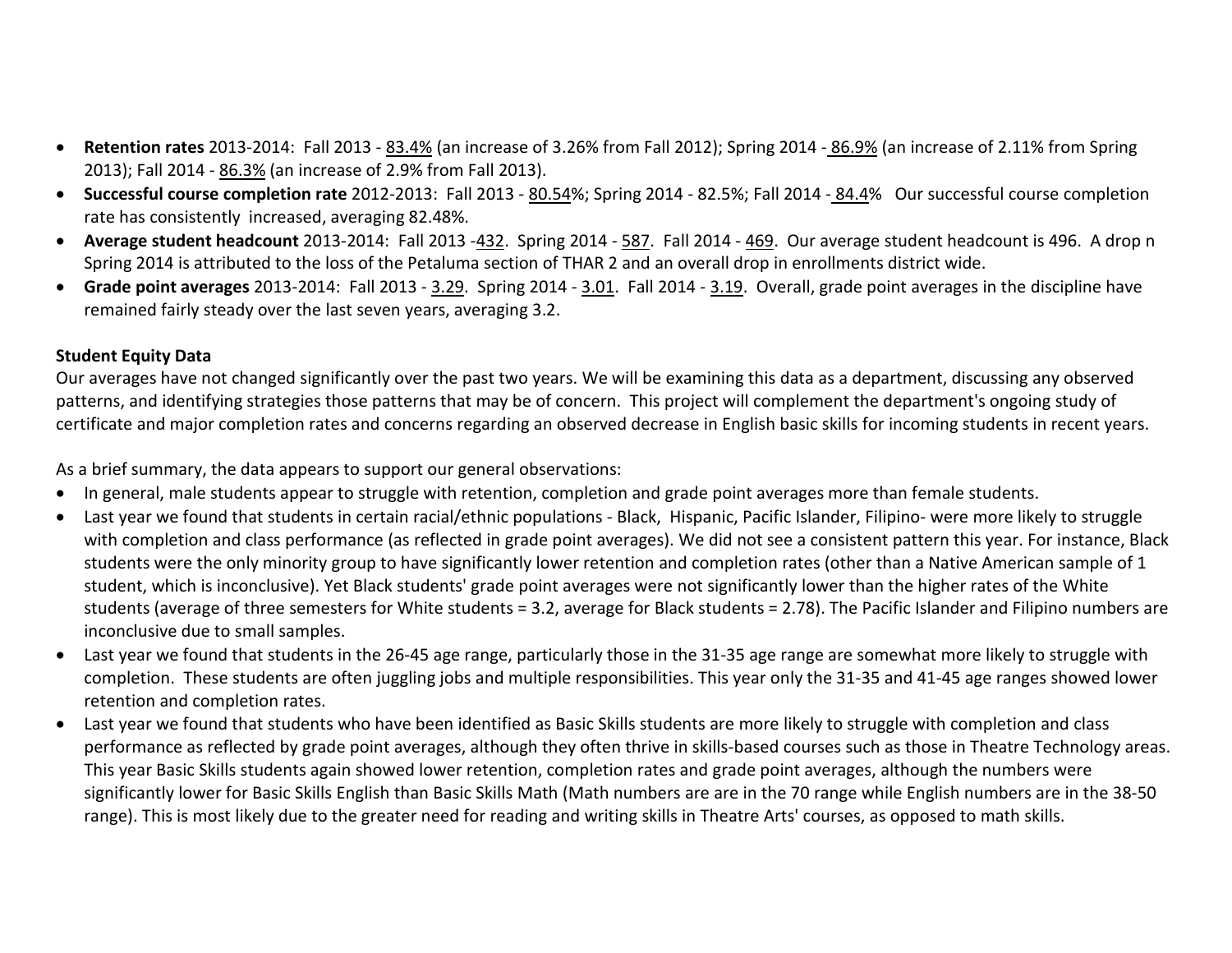• This year we did not find any significant differences between BOG Eligible, DSPS, or College Status/Generational students and All Other Students in regards to retention, completion and grade point average.

#### Relationship to District Wide Totals:

In general our trends parallel district wide trends, although in general Theatre Arts' students are scoring higher in retention, completion and grade point averages than the district wide totals. In addition, district wide totals are similar for Basic Skills Math and English, while Theatre Arts Basic Skills English students scored lower in all areas.

#### What can our discipline faculty do to address the disparities we find in our data?

- **Systematically referring low performing students to support services such as the Tutorial Center:** This is something Theatre Arts faculty already do. But knowing that Basic Skills English students score consistently lower, we will put extra effort toward referring this population to services.
- **Invite a counselor into our classroom to promote information about student support services, and share information about special support programs such as EOPS, Puente, MESA, etc,:** Most Theatre Arts faculty provide information on student support services, but we can do much more to promote programs such as EOPS, Puente, and MESA. And knowing that Basic Skills English students score consistently lower, we will put extra effort toward referring this population to services.
- **Embedding study and research skills in your coursework:** Theatre Arts faculty already do a lot of this, as research is a critical component to Theatre Art's design, acting technique and history/literature. But knowing that Basic Skills English students scoren consistently lower, we will put extra effort toward referring this population to services.

### 5.7 Student Access

### **UPDATE 2019**

On February 28, 2019, Vice President of Academic Affairs, Jane Saldana-Talley granted Theatre Arts and Summer Repertory Theatre permission to postpone the full update of the PRPP until spring 2020. The reasoning is that until both programs are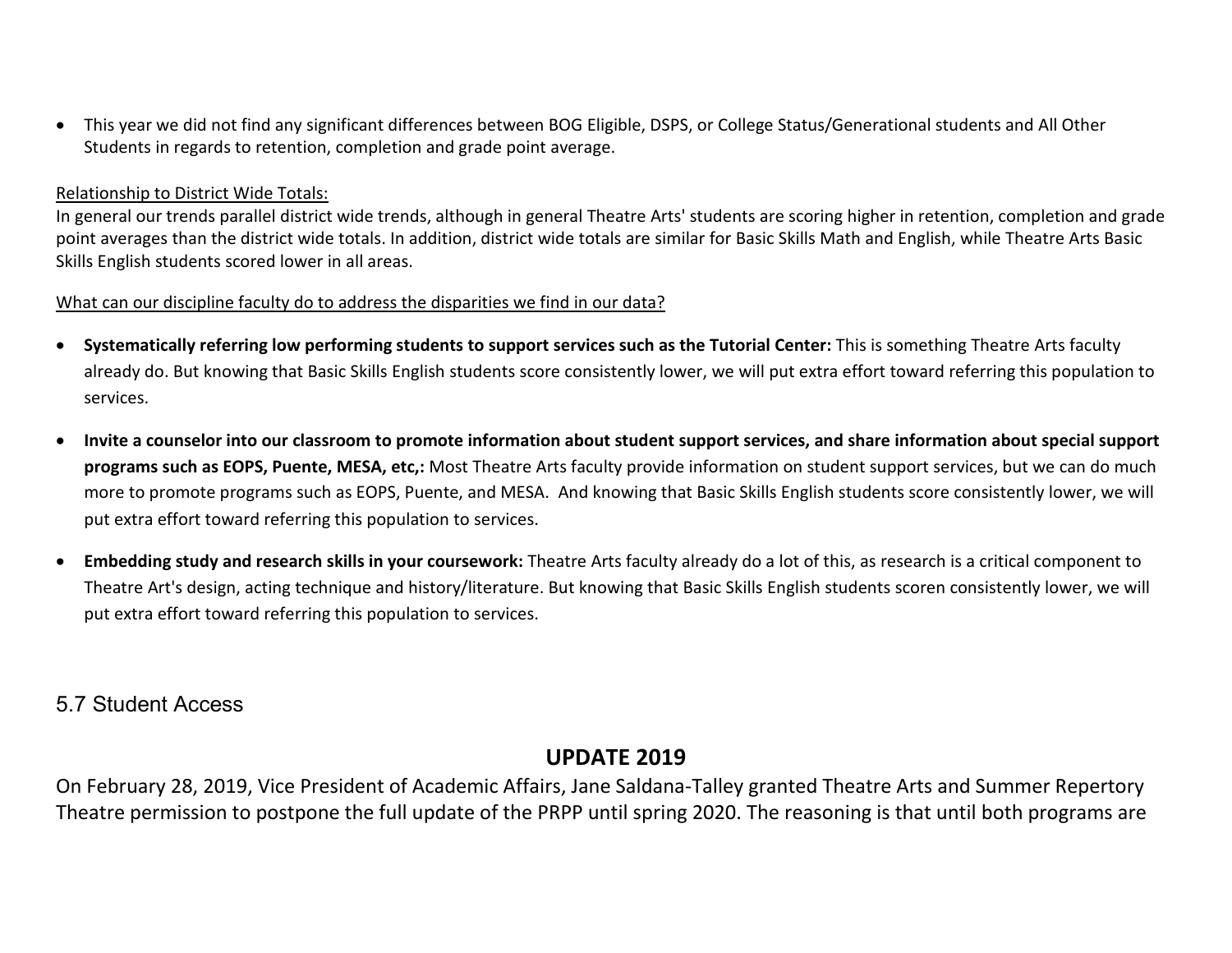settled in the remodeled Burbank, anything that is reported while Theatre Arts and SRT are in swing space will not accurately reflect the status of these two programs.

## **Theatre Arts Department**

Extracted from the Theatre Mission Statement on our website:

"We have a long-standing commitment to provide programs of cultural enrichment for the student and the community. We are committed to providing a diverse multicultural theatre experience."

"We foster a profound awareness of cultural diversity, a deep commitment to individual education, self-worth, and training".

The current student diversity data for Theatre Arts is:

|                        | 2010/11 |      | 2011/12 |      | 2012/13    |      | 2013/14 |       | 14/15 |
|------------------------|---------|------|---------|------|------------|------|---------|-------|-------|
| Female                 | 55.5%   |      | 56.9%   |      | 61.2%      |      | 60.6%   |       | 58.5% |
| Male                   | 42.2%   |      | 40.1%   |      | 36.9%      |      | 36.2%   |       | 40.9% |
| Unknown                | 2.3%    |      | 2.6%    |      | 1.9%       |      | 3.1%    |       | 0.6%  |
| Age                    |         |      |         |      |            |      |         |       |       |
| over 30                | 12.9%   |      | 12.5%   |      | 10.9% 9.8% |      |         | 11.5% |       |
| White                  | 68.8%   |      | 71.7%   |      | 67.3%      |      | 68.3%   |       | 69.4% |
| Asian                  | 1.3%    |      | 0.8%    |      | 1.4%       |      | 1.8%    |       | 1.6%  |
| <b>Black</b>           | 2.5%    |      | 4.6%    |      | 2.7%       |      | 0.9%    |       | 0.8%  |
| Hispanic               | 7.7%    |      | 7.2%    |      | 9.8%       |      | 17.0% * |       | 20.9% |
| Native American        | 0.5%    |      | 0.3%    |      | 0.1%       |      | 0.4%    |       | 0.3%  |
| Pacific Islander       | 0.2%    |      | 0.2%    |      | 0.3%       |      | 0.3%    |       | 0.0%  |
| Filipino<br>1.2%       |         | 0.5% |         | 0.8% |            | 0.7% |         | 0.2%  |       |
| <b>Other Non-White</b> | 0.0%    |      | 0.0%    |      | 0.0%       |      | 7.1%    |       | 6.4%  |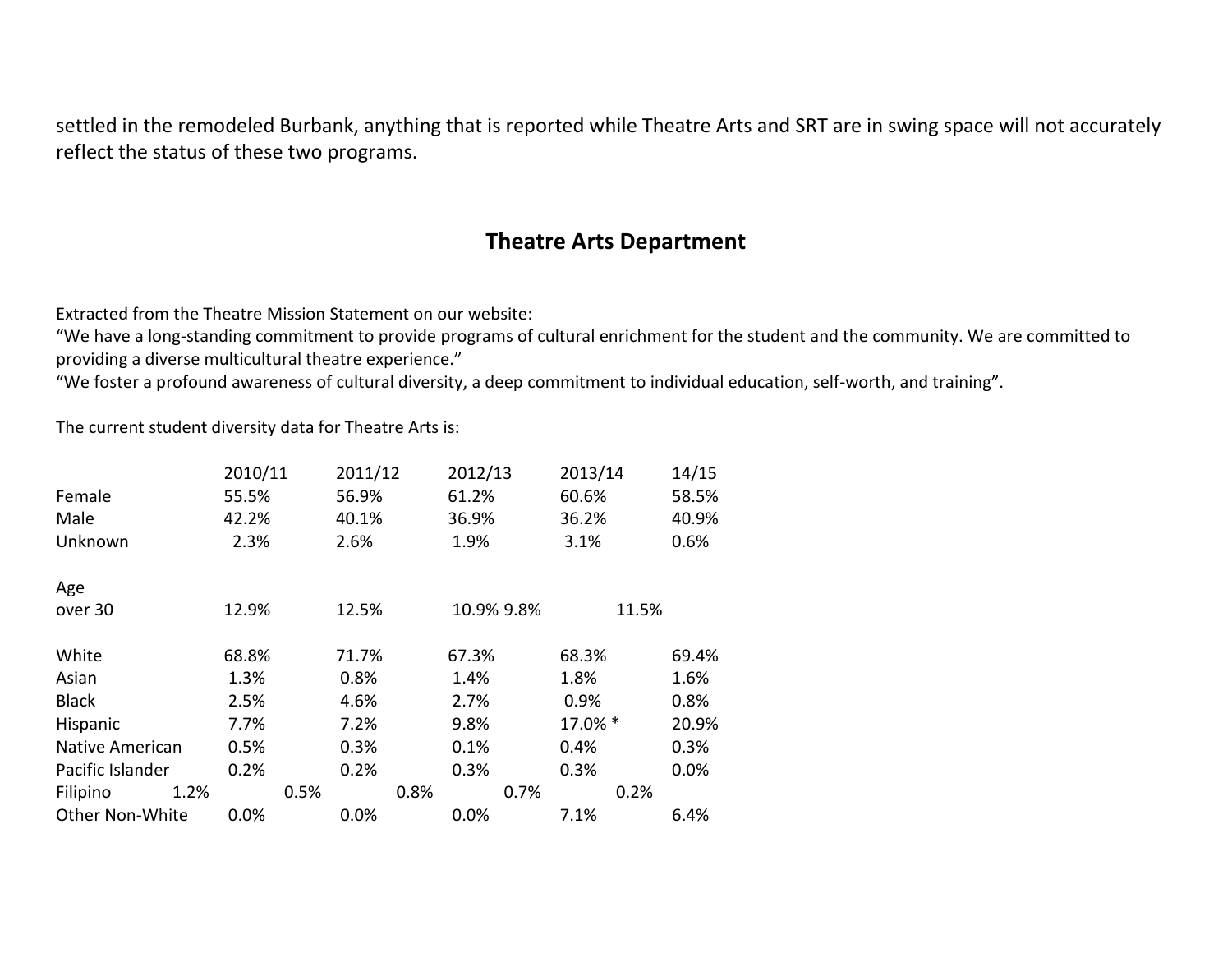Decline to State 17.7% 16.3% 17.8% 3.6% 0.5%

\* The number of Hispanic students has increased significantly this year, as it has District-wide.

5.8 Curriculum Offered Within Reasonable Time Frame

## **UPDATE 2019**

On February 28, 2019, Vice President of Academic Affairs, Jane Saldana-Talley granted Theatre Arts and Summer Repertory Theatre permission to postpone the full update of the PRPP until spring 2020. The reasoning is that until both programs are settled in the remodeled Burbank, anything that is reported while Theatre Arts and SRT are in swing space will not accurately reflect the status of these two programs.

## **Theatre Arts Department**

### **Theatre Arts** *(Yearly Program)*

All courses for the Theatre Arts majors and all certificates are offered within a reasonable time frame as required by Title 5. Budget cuts are, of course, making this more difficult. We have started offering electives for our career certificates every other semester and a worse case scenario, once every two years. Three years ago Theatre Arts completed rewrites for the five career certificates, making adjustments to required and elective courses. We will be doing so again in Fall 2015 or Spring 2016 (incorporating changes made to curriculum for repeatability) as well as revisiting our course rotation plan.

### 5.9a Curriculum Responsiveness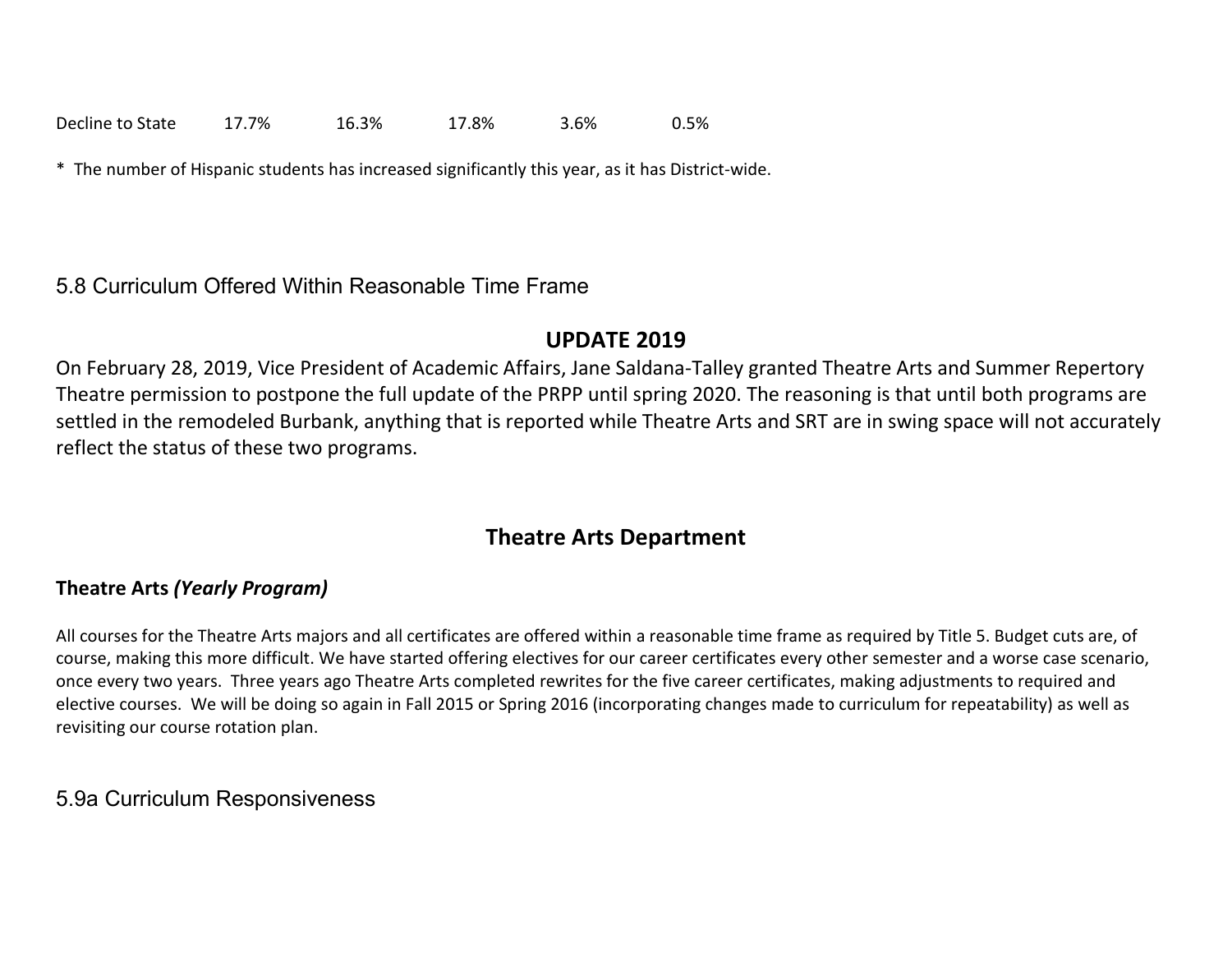### **UPDATE 2019**

On February 28, 2019, Vice President of Academic Affairs, Jane Saldana-Talley granted Theatre Arts and Summer Repertory Theatre permission to postpone the full update of the PRPP until spring 2020. The reasoning is that until both programs are settled in the remodeled Burbank, anything that is reported while Theatre Arts and SRT are in swing space will not accurately reflect the status of these two programs.

## **Theatre Arts Department**

The Theatre Arts curriculum responds to changing student, community and industry needs by remaining current in terms of season selection and relevant topics within the field. Theatre Arts has fully complied with the state requirement that every general education course include objectives related to gender, global perspectives and American cultural diversity.

5.9b Alignment with High Schools (Tech-Prep ONLY)

## **Theatre Arts Department**

Not needed

5.10 Alignment with Transfer Institutions (Transfer Majors ONLY)

### **UPDATE 2019**

On February 28, 2019, Vice President of Academic Affairs, Jane Saldana-Talley granted Theatre Arts and Summer Repertory Theatre permission to postpone the full update of the PRPP until spring 2020. The reasoning is that until both programs are settled in the remodeled Burbank, anything that is reported while Theatre Arts and SRT are in swing space will not accurately reflect the status of these two programs.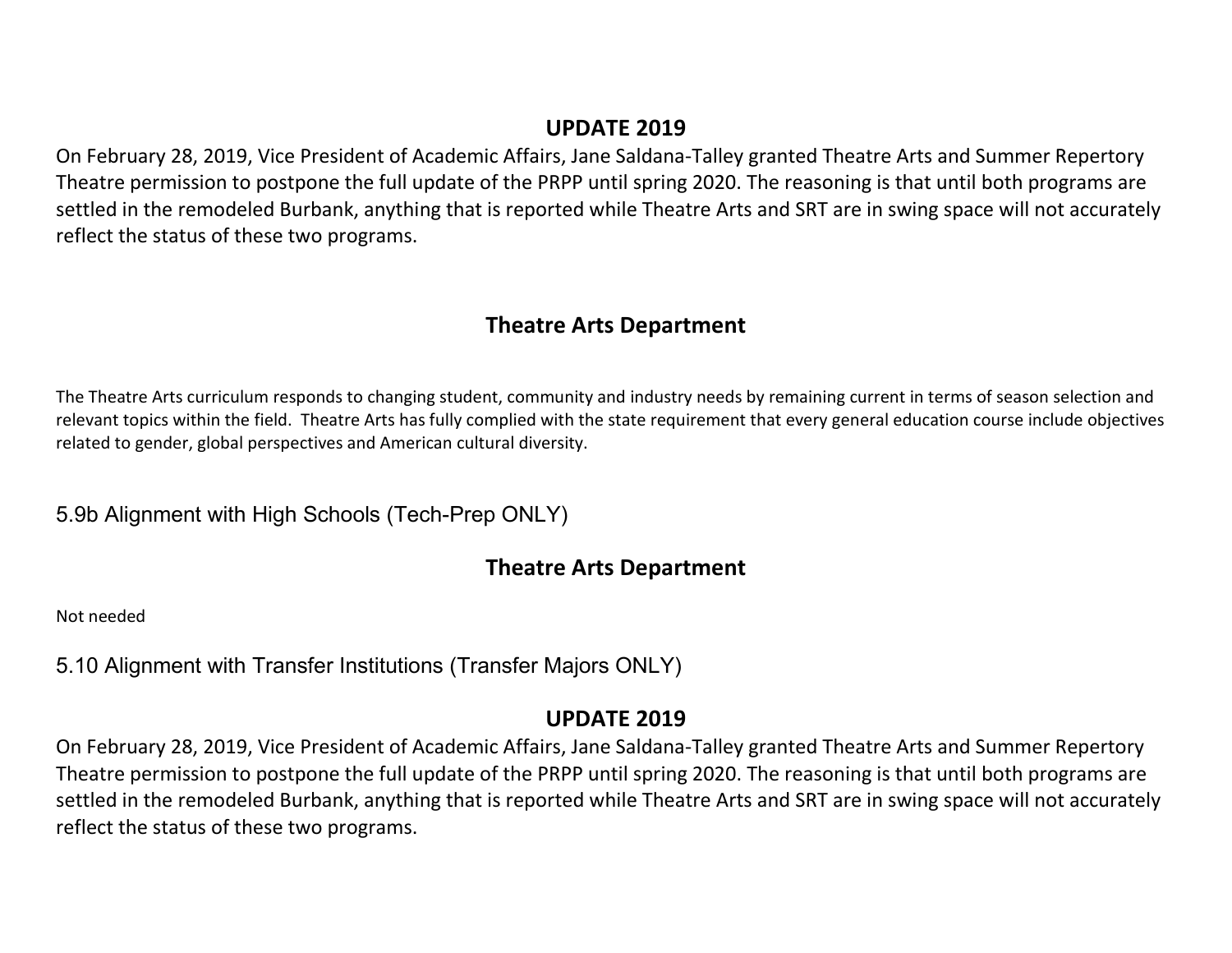## **Theatre Arts Department**

The Theatre Arts Major was implemented Fall 2011.

The Theatre Arts TMC was approved by the Chancellor's Office in Spring 2014 and implemented Fall 2015.

In Spring 2013, the Department Chair completed a detailed study of current curriculum offerings at all CSUs and UCs offering theatre courses. While there is still considerable variation throughout the state regarding what constitutes lower division coursework, our curriculum aligns well with most programs.

To date, at least 15 of our courses have been approved for C-ID comparability.

We recently collaborated with the English Department on the revision of ENGL 11 Introduction to Dramatic Structure, which was submitted for C-ID evaluation as a comparable course to Script Analysis. This course will be an invaluable addition for our students intending to transfer.

5.11a Labor Market Demand (Occupational Programs ONLY)

## **UPDATE 2019**

On February 28, 2019, Vice President of Academic Affairs, Jane Saldana-Talley granted Theatre Arts and Summer Repertory Theatre permission to postpone the full update of the PRPP until spring 2020. The reasoning is that until both programs are settled in the remodeled Burbank, anything that is reported while Theatre Arts and SRT are in swing space will not accurately reflect the status of these two programs.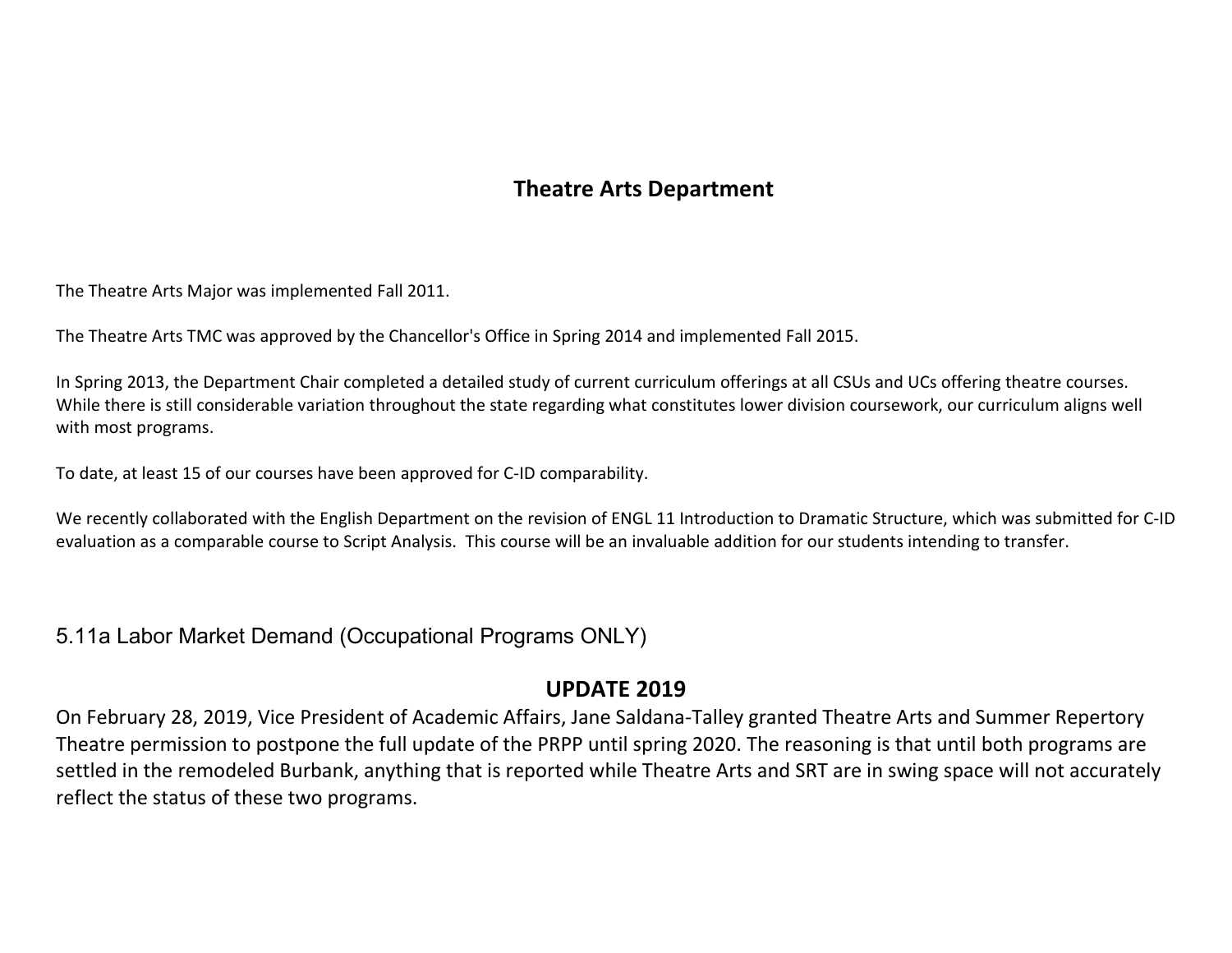## **Theatre Arts Department**

#### US Labor Market Data

- Set and exhibit designers' median hourly wage \$22.00. Expected employment growth is 9.7%.
- Actors median hourly wage is \$28.00. Expected employment growth is 4.8%.
- Producers and directors median salary is \$60,550.00 per year. Expected employment growth is 5.7%.
- Makeup/theatrical performance artists median salary is \$58,000.00. Expected employment growth is 12.5%.

#### Current California Labor Market Data

- Art, Drama, Entertainment and Media occupation growth rate 11.3%;
- Agents and business manager of artists 24.1%;
- Makeup artists/theatrical performance 8.3%
- Actors 11.7%

## 5.11b Academic Standards

## **UPDATE 2019**

On February 28, 2019, Vice President of Academic Affairs, Jane Saldana-Talley granted Theatre Arts and Summer Repertory Theatre permission to postpone the full update of the PRPP until spring 2020. The reasoning is that until both programs are settled in the remodeled Burbank, anything that is reported while Theatre Arts and SRT are in swing space will not accurately reflect the status of these two programs.

## **Theatre Arts Department**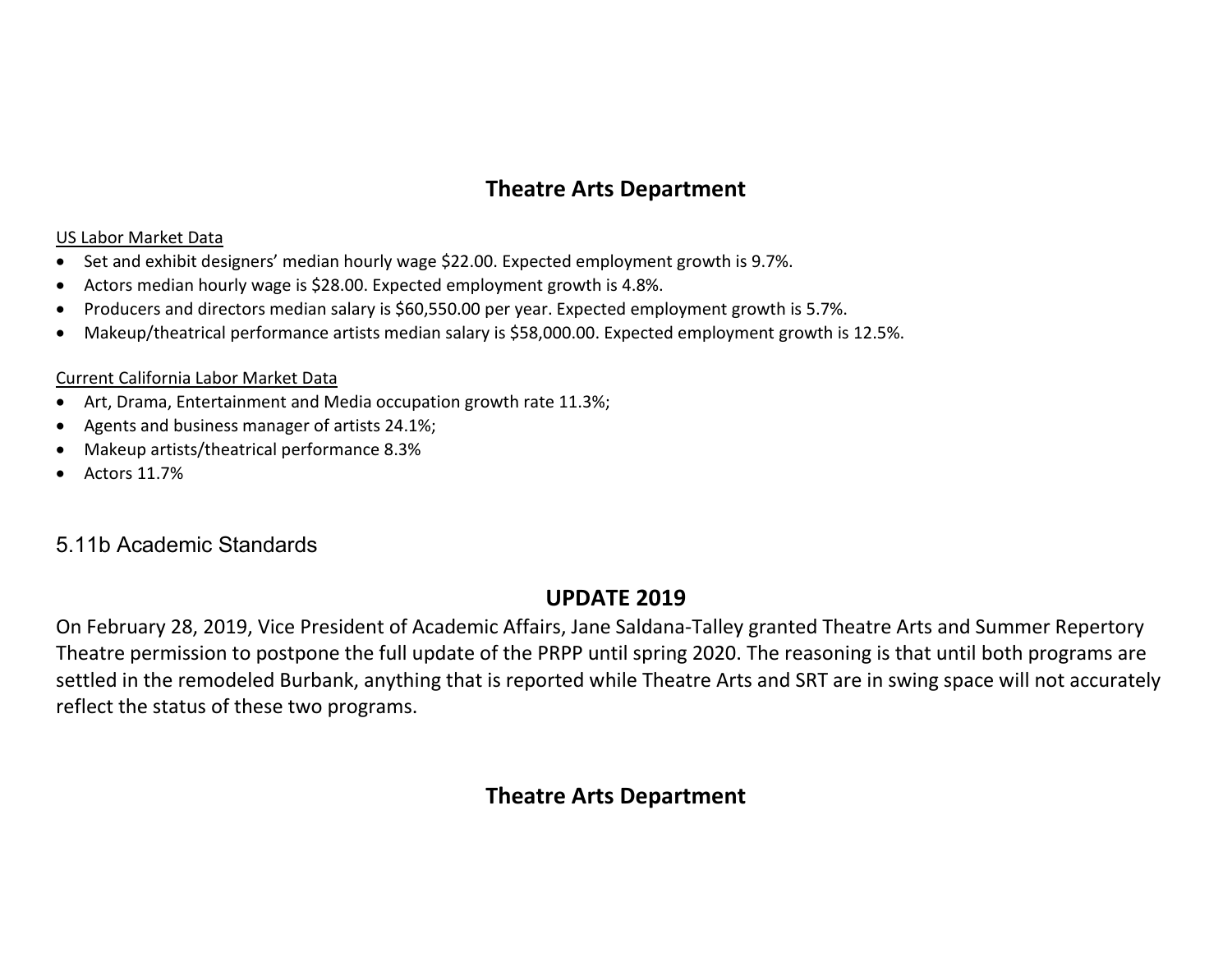The Theatre Arts program regularly discusses academic standards in Department Meetings, Design Conferences and Play Selection Committees. We maintain academic excellence by engaging with working professionals in the field, accessing courses for curricular updates, creating program and individual course SLOs and producing relevant and topical plays for our student and the general public.

## 6.1 Progress and Accomplishments Since Last Program/Unit Review

| Rank | Location   | SP | M              | Goal                                                                                                                          | <b>Objective</b>                                                                                                                                                                                                                                                                                                                                                                                                                                                                                                    | <b>Time Frame</b> | <b>Progress to Date</b>                                 |
|------|------------|----|----------------|-------------------------------------------------------------------------------------------------------------------------------|---------------------------------------------------------------------------------------------------------------------------------------------------------------------------------------------------------------------------------------------------------------------------------------------------------------------------------------------------------------------------------------------------------------------------------------------------------------------------------------------------------------------|-------------------|---------------------------------------------------------|
| 0001 | Santa Rosa | 04 | 07             | Secure Swing Space for Remodel                                                                                                | Confirmation of Swing Space:<br>Maria Carrillo High School for 2018-2019.<br>Newman Auditorium is confirmed for two<br>plays for 2018-2019. The district is currently<br>in negotiation with Sonoma County Schools<br>regarding our use of Maria Carrillo High<br>School for the remaining two musicals of<br>2018-2019.                                                                                                                                                                                            | Summer 2018       | Maria Carrillo rental costs funded by the<br>Measure H. |
| 0002 | ALL        | 02 | 01             | Request Full-time Faculty Position<br>(Technical Theatre Specialist) See 2.3d                                                 | 1. Review the Faculty Staffing website and<br>application criteria<br>2. Complete the District-approved process<br>for requesting a position.                                                                                                                                                                                                                                                                                                                                                                       | Fall 2018         |                                                         |
| 0003 | ALL        | 02 | 0 <sub>1</sub> | Revise TMC                                                                                                                    | The Theatre Arts TMC was successfully<br>submitted and approved by the Chancellor's<br>Office in late Spring 2014.<br>We are currently preparing for some slight<br>revisions to be submitted Fall 2017:<br>1. Submission of THAR 81A for C-ID<br>approval and inclusion in the TMC, after<br>outline is revised.                                                                                                                                                                                                   | Fall 2018         |                                                         |
| 0003 | Santa Rosa | 04 | 07             | Burbank Remodel and Addition of Black<br>Box/Swing Space                                                                      | 1. Continue to collaborate with TLCD<br>Architecture and Mark Cavagnero Associates<br>on finalization of the Burbank Remodel and<br>addition of the Black Box/Studio Theatre<br>(estimated construction completed summer<br>2019). Theatre Arts faculty member James<br>Newman currently has weekly meetings with<br>the project and construction managers. Other<br>staff/faculty will be meeting to confirm<br>FF&E. The Dept. Chair served on the 2030<br>Plan Steering Committee. (See PRPP Editor<br>feedback) | 2016-2019         | Funded by Measure H.                                    |
| 0004 | <b>ALL</b> | 02 | 0 <sub>1</sub> | 1. Goal: Within the next five years, assess<br>SLOs for all new curriculum that was written<br>spring 2015 for repeatability. | The following objectives need to be<br>addressed in the next five years:<br>Assess all SLOs for new courses that address<br>repeatability.                                                                                                                                                                                                                                                                                                                                                                          | Fall 2018         | None. Department Chair will work with<br>faculty.       |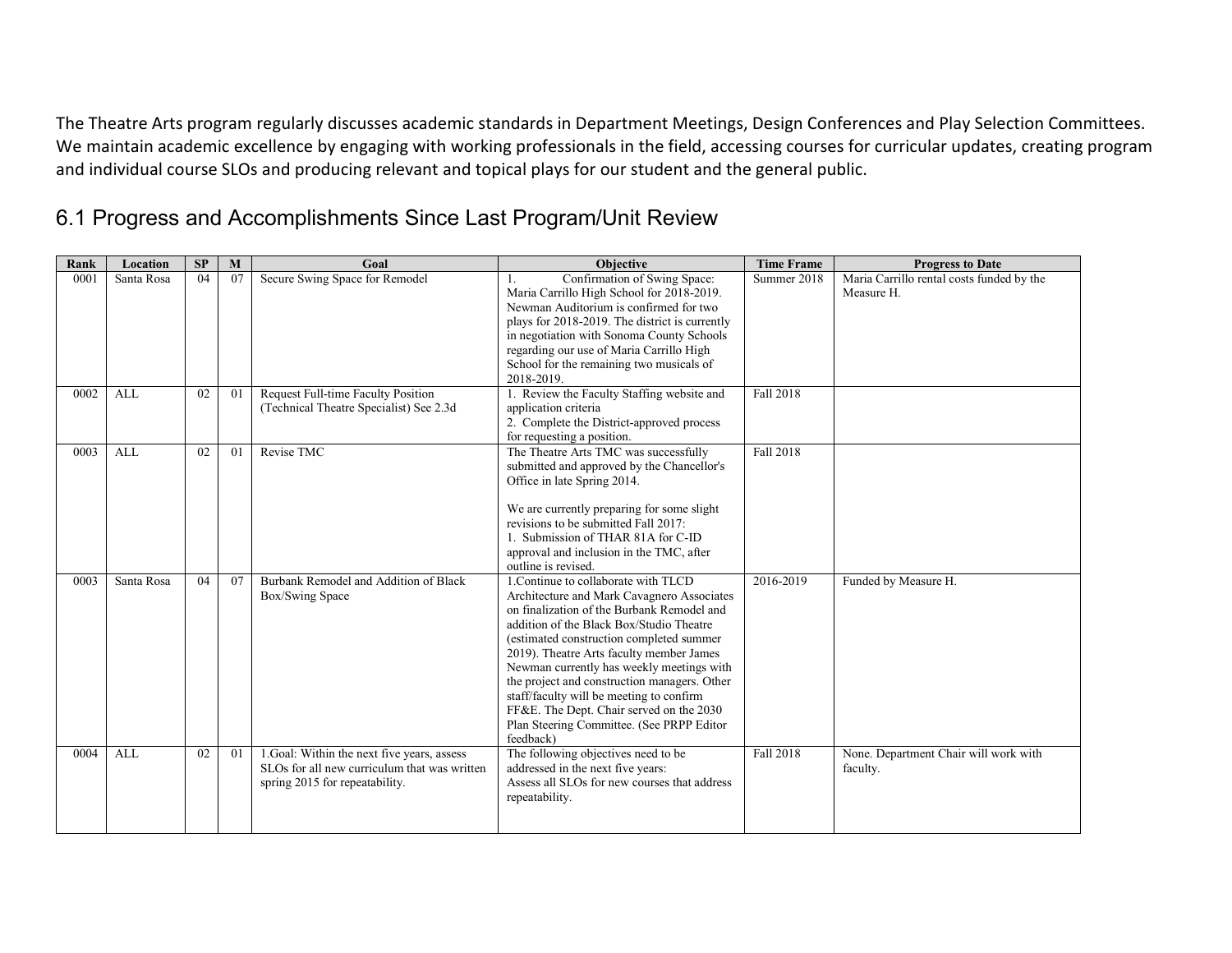|      |            |    |    |                                                                                                                                                                                                                                                                          | The following objectives need to be<br>addressed in the next five years:<br>1. Assess all SLOs for new courses that<br>address repeatability.                                                                                                                                                                                                                                                                                                                                                                                                                    |             |                                                                                                                                              |
|------|------------|----|----|--------------------------------------------------------------------------------------------------------------------------------------------------------------------------------------------------------------------------------------------------------------------------|------------------------------------------------------------------------------------------------------------------------------------------------------------------------------------------------------------------------------------------------------------------------------------------------------------------------------------------------------------------------------------------------------------------------------------------------------------------------------------------------------------------------------------------------------------------|-------------|----------------------------------------------------------------------------------------------------------------------------------------------|
| 0005 | <b>ALL</b> | 02 | 01 | Strengthen Certificate Programs and increase<br>student completion rates.                                                                                                                                                                                                | Survey current students to identify those<br>working on certificates. (Fall 2018)<br>2. Schedule and conduct student orientations<br>on the following: a) Changes in Theatre Arts<br>curriculum, b) Planning for graduation $\&$<br>transfer, c) Certificate completion and job<br>planning. (spring 2019)<br>5. Continue to update new website with<br>potential online survey component (goal<br>summer $2018$ )<br>Related:<br>1. Analyze possibility of applying for new<br>Musical Theatre certificate. (On hold,<br>awaiting further curriculum revisions) | 2018-2019   | Request orientation meeting with<br>Institutional Research on methods of<br>identifying and tracking student progress.                       |
| 0006 | Santa Rosa | 04 | 02 | Continue new website upgrades for Theatre<br>Arts - Professional, dynamic look, with well-<br>organized copy; designed so that basic<br>updates can be easily handled by dept. staff<br>and faculty while major changes still handled<br>by Webmaster one time per year. | The Theatre Arts website was migrated to<br>Drupal by an STNC summer 2015. Further<br>changes are needed.<br>1. Layout change for a more contemporary<br>look.<br>2. Prepare copy and select new images. (In<br>progress)<br>3. Create more effective link jumps.<br>4. Department Chair and Admin III currently<br>maintain the site. Chair, faculty and staff<br>need more Drupal training. 5. Include clearer<br>guided pathways to our certificates and<br>majors.                                                                                           | Summer 2018 | 1. Additional funding for a professional web<br>designer to continue the development of the<br>new website, especially for special features. |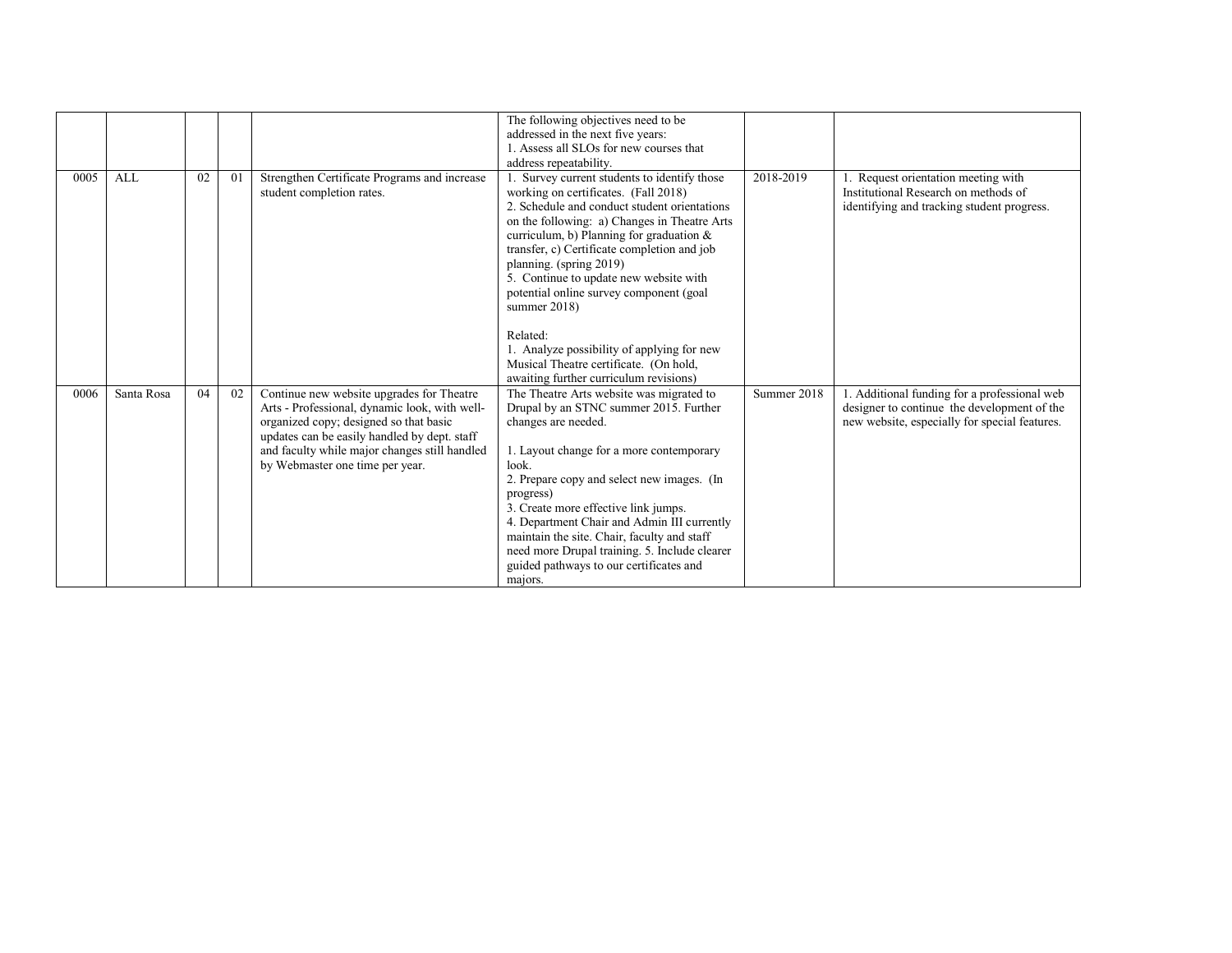### 6.2b PRPP Editor Feedback - Optional

## **UPDATE 2019**

On February 28, 2019, Vice President of Academic Affairs, Jane Saldana-Talley granted Theatre Arts and Summer Repertory Theatre permission to postpone the full update of the PRPP until spring 2020. The reasoning is that until both programs are settled in the remodeled Burbank, anything that is reported while Theatre Arts and SRT are in swing space will not accurately reflect the status of these two programs.

The Theatre Arts program is staffed with highly dedicated professionals who present both a superior academic program and top-quality shows for the public. This was a very challenging year on several fronts. Swing space was not finished in time for the planned fall 2017 move. This meant the move had to happen during the fall term and it delayed the start of the Burbank expansion. The October fires happened in the middle of the production run of "It Can't Happen Here" resulting in cancelled performances and lost revenue.

The traditional musical productions of "The Little Mermaid" and "Into the Woods" were both performed at Maria Carillo High School. This arrangement will continue during the 2018 – 2019 school year.

The Theatre program is one of the most important community outreach for the College and is deserving of the District's ongoing support.

#### **Facilities**

Theatre Arts has relocated to the "Lark Temporaries" with the scene and prop shops sharing space with SRT at 807 Elliot. Burbank is scheduled to be ready for move in during late May 2019.

### **Funding**

Theatre took a large hit in the summer 2018 budget cuts. It is important to stress that limited resources have forced the THAR program to "pay its own way" through ticket sales. They routinely overdraw their District budgets each year and replenish them from Foundation accounts funded from ticket sales.

#### **Staffing**

Theatre Arts was able to fill two classified positions: Box Office Technician and Costume Shop Technician.

Theatre Arts is in desperate need of a full-time faculty position in Technical Theatre. The area has one classified staff member who is struggling without leadership from a qualified faculty member. The Department has become too reliant on a crazy quilt of adjuncts, STNCs, Independent Contractors, and multiple-category employees (i.e. adjunct faculty who are also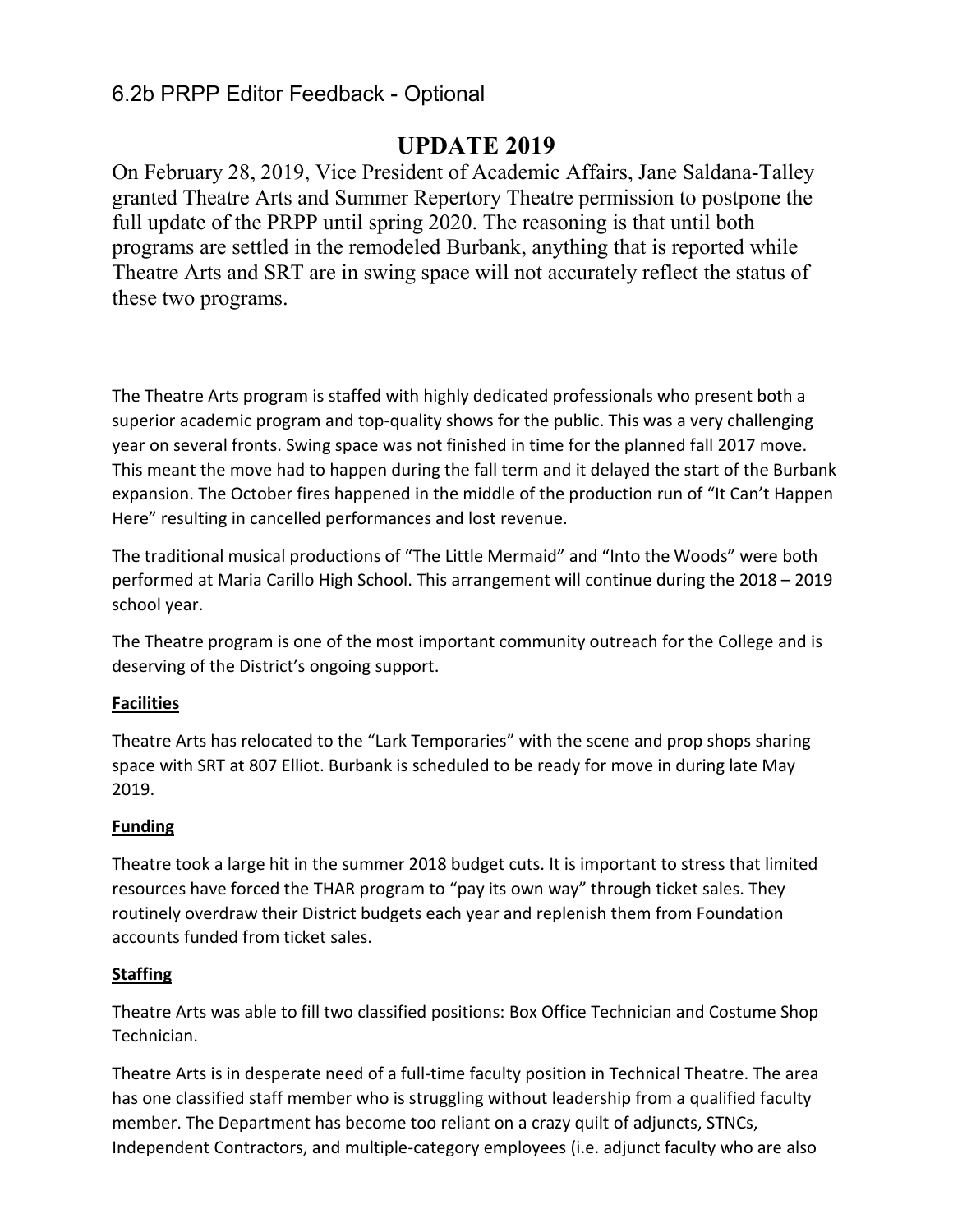STNCs) just to produce their shows at the level of professionalism that is expected. A FT position in Technical Theatre is the only sane solution to a staffing problem that has become almost unmanageable.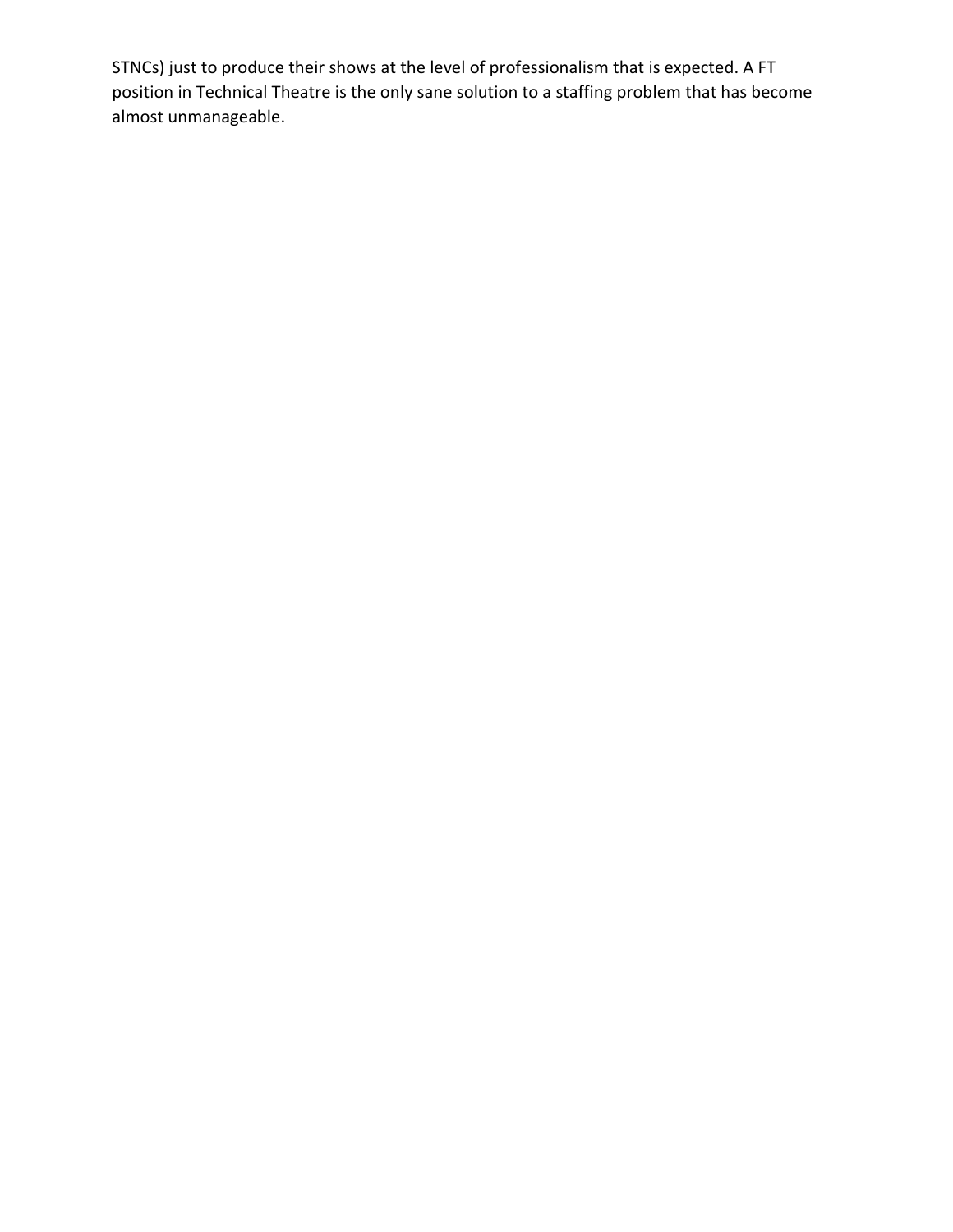# 6.3a Annual Unit Plan

| Rank | Location   | SP | $\mathbf{M}$ | Goal                                         | Objective                                                                                | <b>Time Frame</b> | <b>Resources Required</b>                               |
|------|------------|----|--------------|----------------------------------------------|------------------------------------------------------------------------------------------|-------------------|---------------------------------------------------------|
| 0001 | Santa Rosa | 04 | 07           | Secure Swing Space for Remodel               | Confirmation of Swing Space:<br>Maria Carrillo High School for 2018-2019.                | Summer 2018       | Maria Carrillo rental costs funded by the<br>Measure H. |
|      |            |    |              |                                              | Newman Auditorium is confirmed for two                                                   |                   |                                                         |
|      |            |    |              |                                              | plays for 2018-2019. The district is currently                                           |                   |                                                         |
|      |            |    |              |                                              | in negotiation with Sonoma County Schools                                                |                   |                                                         |
|      |            |    |              |                                              | regarding our use of Maria Carrillo High                                                 |                   |                                                         |
|      |            |    |              |                                              | School for the remaining two musicals of                                                 |                   |                                                         |
|      |            |    |              |                                              | 2018-2019.                                                                               |                   |                                                         |
| 0002 | <b>ALL</b> | 02 | 01           | Request Full-time Faculty Position           | 1. Review the Faculty Staffing website and                                               | Fall 2018         |                                                         |
|      |            |    |              | (Technical Theatre Specialist) See 2.3d      | application criteria<br>2. Complete the District-approved process                        |                   |                                                         |
|      |            |    |              |                                              | for requesting a position.                                                               |                   |                                                         |
| 0003 | <b>ALL</b> | 02 | 01           | Revise TMC                                   | The Theatre Arts TMC was successfully                                                    | Fall 2018         |                                                         |
|      |            |    |              |                                              | submitted and approved by the Chancellor's                                               |                   |                                                         |
|      |            |    |              |                                              | Office in late Spring 2014.                                                              |                   |                                                         |
|      |            |    |              |                                              | We are currently preparing for some slight                                               |                   |                                                         |
|      |            |    |              |                                              | revisions to be submitted Fall 2017:                                                     |                   |                                                         |
|      |            |    |              |                                              | 1. Submission of THAR 81A for C-ID                                                       |                   |                                                         |
|      |            |    |              |                                              | approval and inclusion in the TMC, after                                                 |                   |                                                         |
|      |            |    |              |                                              | outline is revised.                                                                      |                   |                                                         |
| 0003 | Santa Rosa | 04 | 07           | Burbank Remodel and Addition of Black        | 1. Continue to collaborate with TLCD                                                     | 2016-2019         | Funded by Measure H.                                    |
|      |            |    |              | Box/Swing Space                              | Architecture and Mark Cavagnero Associates<br>on finalization of the Burbank Remodel and |                   |                                                         |
|      |            |    |              |                                              | addition of the Black Box/Studio Theatre                                                 |                   |                                                         |
|      |            |    |              |                                              | (estimated construction completed summer                                                 |                   |                                                         |
|      |            |    |              |                                              | 2019). Theatre Arts faculty member James                                                 |                   |                                                         |
|      |            |    |              |                                              | Newman currently has weekly meetings with                                                |                   |                                                         |
|      |            |    |              |                                              | the project and construction managers. Other                                             |                   |                                                         |
|      |            |    |              |                                              | staff/faculty will be meeting to confirm                                                 |                   |                                                         |
|      |            |    |              |                                              | FF&E. The Dept. Chair served on the 2030                                                 |                   |                                                         |
|      |            |    |              |                                              | Plan Steering Committee. (See PRPP Editor                                                |                   |                                                         |
|      |            |    |              |                                              | feedback)                                                                                |                   |                                                         |
| 0004 | ALL        | 02 | 01           | 1. Goal: Within the next five years, assess  | The following objectives need to be                                                      | Fall 2018         | None. Department Chair will work with                   |
|      |            |    |              | SLOs for all new curriculum that was written | addressed in the next five years:<br>Assess all SLOs for new courses that address        |                   | faculty.                                                |
|      |            |    |              | spring 2015 for repeatability.               | repeatability.                                                                           |                   |                                                         |
|      |            |    |              |                                              |                                                                                          |                   |                                                         |
|      |            |    |              |                                              | The following objectives need to be                                                      |                   |                                                         |
|      |            |    |              |                                              | addressed in the next five years:                                                        |                   |                                                         |
|      |            |    |              |                                              | 1. Assess all SLOs for new courses that                                                  |                   |                                                         |
|      |            |    |              |                                              | address repeatability.                                                                   |                   |                                                         |